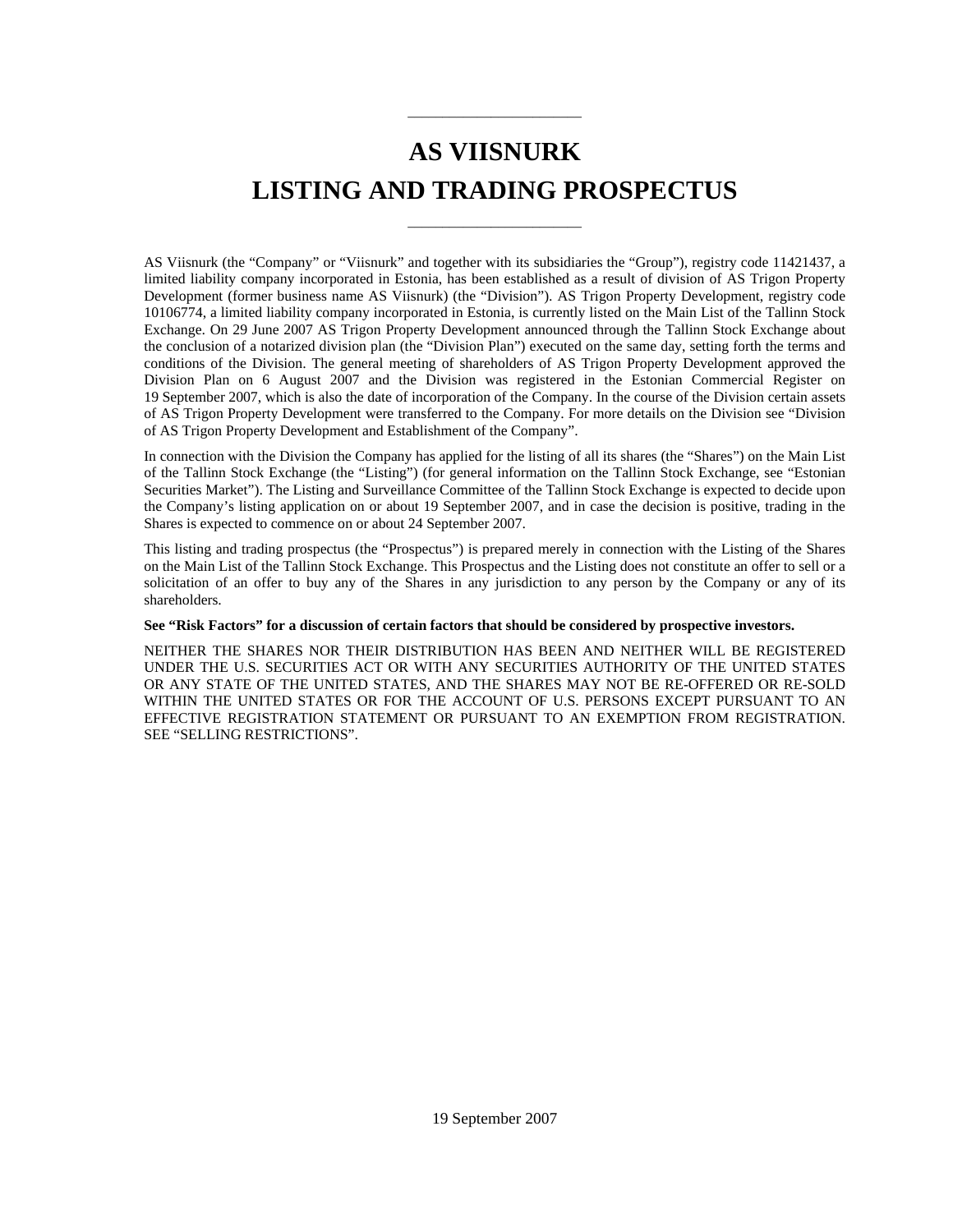This Prospectus has been prepared by the Company in connection with the Listing of the Shares on the Tallinn Stock Exchange in accordance with the Estonian laws implementing Directive 2003/71/EC of the European Parliament and of the Council of 4 November 2003 on the prospectus to be published when securities are offered to the public or admitted to trading and amending Directive 2001/34/EC (the "Prospectus Directive") and in accordance with the Commission Regulation (EC) 809/2004 of 29 April 2004 implementing Directive 2003/71/EC of the European Parliament and of the Council as regards information contained in prospectuses as well as the format, incorporation by reference and publication of such prospectuses and dissemination of advertisements (the "Prospectus Regulation") and its subsequent amendments.

The information contained in this Prospectus has been provided by the Company and other sources identified herein. It is prohibited to copy or distribute the Prospectus or to reveal or use the information contained therein for any other purpose than for making a decision to conduct trading with Shares on the Tallinn Stock Exchange.

The Company accepts responsibility for the information contained in this Prospectus. To the best of the knowledge and belief of the Company, having taken all reasonable care to ensure that such is the case, the information contained in this Prospectus is in accordance with the facts and contains no omission likely to affect its import.

Tallinn, 19 September 2007

## *AS Viisnurk Management Board*

Andres Kivistik Erik Piile Einar Pähkel

The Listing and this Prospectus will be governed by and construed in accordance with Estonian law. Any disputes relating to the Listing and this Prospectus will be settled in a competent court of law, having its jurisdiction in Estonia.

No person has been authorized to give any information or to make any representation in connection with the Listing other than as contained in this Prospectus and, if given or made, such information or representation must not be relied upon as having been authorized by the Company.

The distribution of this Prospectus and the offering or sale of the Shares in certain jurisdictions is restricted by law (see "Selling Restrictions"). Persons into whose possession this Prospectus may come are required by the Company to inform themselves about and to observe such restrictions. Neither the delivery of this Prospectus nor any sale made in connection with the Listing shall, under any circumstances, create any implication that the information contained herein is correct as of any time subsequent to the date hereof or that the affairs of the Company have not since changed. The Company will update any information presented in this Prospectus in accordance with the applicable provisions of the Estonian Securities Market Act.

NEITHER THE SHARES NOR THEIR DISTRIBUTION HAS BEEN AND NEITHER WILL BE REGISTERED UNDER THE U.S. SECURITIES ACT OR WITH ANY SECURITIES AUTHORITY OF THE UNITED STATES OR ANY STATE OF THE UNITED STATES, AND THE SHARES MAY NOT BE RE-OFFERED OR RE-SOLD WITHIN THE UNITED STATES OR FOR THE ACCOUNT OF U.S. PERSONS EXCEPT PURSUANT TO AN EFFECTIVE REGISTRATION STATEMENT OR PURSUANT TO AN EXEMPTION FROM REGISTRATION.

The Shares may not be lawfully offered or sold to persons in the United Kingdom except in circumstances which do not constitute an offer to the public in the United Kingdom within the definition of the Financial Services and Markets Act 2000 (the "FSMA") as amended or otherwise in compliance with all applicable provisions of the FSMA. Neither this nor any other document issued in connection with the Listing has been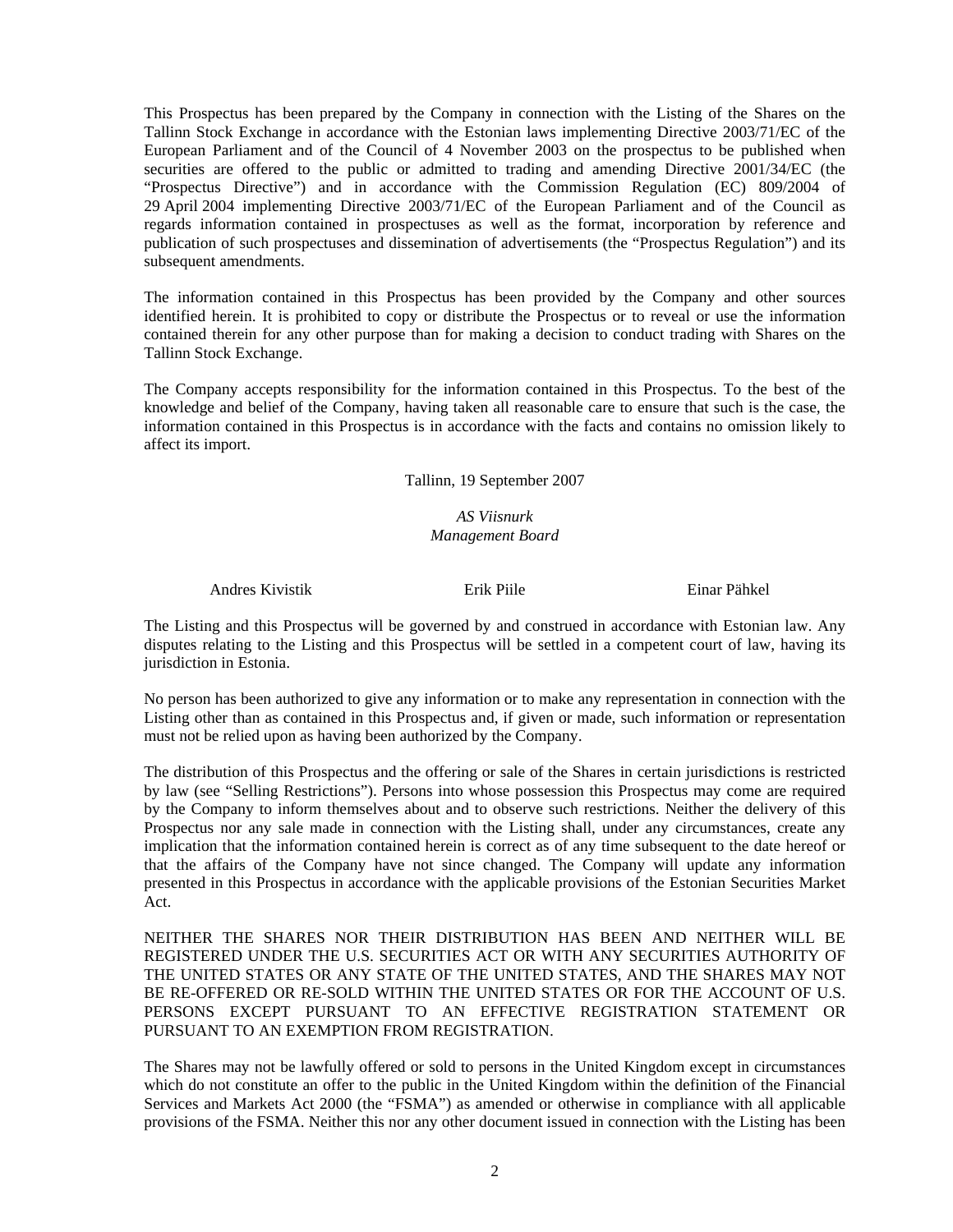approved by an authorized person for the purposes of section 21 of the FSMA and hence may not be passed on to any person in the United Kingdom unless that person is entitled to receive this document by virtue of him falling into one of the categories of exemptions under the Financial Services and Markets Act 2000 (Financial Promotion) Order 2005 or is a person to whom the document may otherwise lawfully be issued or passed on.

Each owner or prospective purchaser of Shares must comply with all applicable laws and regulations in force in any jurisdiction in which it purchases, subscribes, offers or sells the Shares or possesses or distributes this Prospectus and must obtain any consent, approval or permission required by it for the purchase, offer or sale by it of the Shares under the laws and regulations in force in any jurisdiction to which it is subject or in which it makes such purchases, subscriptions, offers or sales, and the Company shall bear no responsibility for these obligations.

The contents of this Prospectus are not to be construed as legal, business or tax advice. Each investor should consult with its own legal adviser, business adviser or tax adviser as to legal, business and tax advice.

#### **CAUTIONARY NOTE REGARDING FORWARD-LOOKING STATEMENTS**

Certain statements in "Summary", "Risk Factors", "Business", "Management's Discussion and Analysis of the Group's Financial Condition and Results of Operations" and elsewhere in this Prospectus are forwardlooking. Such forward-looking statements and information are based on the beliefs of the Company's management (the "Management") or are assumptions based on information available to the Company. When used in this document, the words "anticipate", "believe", "estimate", "expect" and similar expressions, as they relate to the Group or its management, are intended to identify forward-looking statements. Such forward-looking statements reflect the current views of the Company or the Management with respect to future events and are subject to certain risks, uncertainties and assumptions. Many factors could cause the actual results, performance or achievements of the Company to be materially different from any future results, performance or achievements that may be expressed or implied by such forward-looking statements, including, among others, risks or uncertainties associated with the Company's technological development, growth management, relations with customers and suppliers and, more generally, general economic and business conditions, changes in domestic and foreign laws and regulations (including those of the European Union), taxes, changes in competition and pricing environments, and other factors referenced in this document. Some of these factors are discussed in more detail under "Risk Factors". Should one or more of these risks or uncertainties materialize, or should underlying assumptions prove incorrect, actual results may vary materially from those described in this document as anticipated, believed, estimated or expected.

The Company does not intend, and does not assume any obligation, to update the forward-looking statements included in this Prospectus as at the date set forth on the cover.

#### **PRESENTATION OF FINANCIAL INFORMATION AND DEFINITION OF TERMS**

As the Company was formed in the course of the Division only recently and lacks itself historical financial information, the annual reports of AS Trigon Property Development for the financial years ended 31 December 2004, 2005 and 2006 and the un-audited condensed consolidated interim financial information for the six months ended 30 June 2007 have been attached to this Prospectus. Additionally, the un-audited pro forma financial information for the year ended 31 December 2006 and for the interim period ended 30 June 2007 has been attached to this Prospectus. Such un-audited pro forma financial information is intended to give prospective investors a better understanding of what the Company's financial position and results would have been, had the Division taken place and the Company been registered at the commencement of the period being reported on or at the date reported.

The financial reports of AS Trigon Property Development attached to this Prospectus have been prepared in accordance with the International Financial Reporting Standards as adopted by the European Union ("IFRS").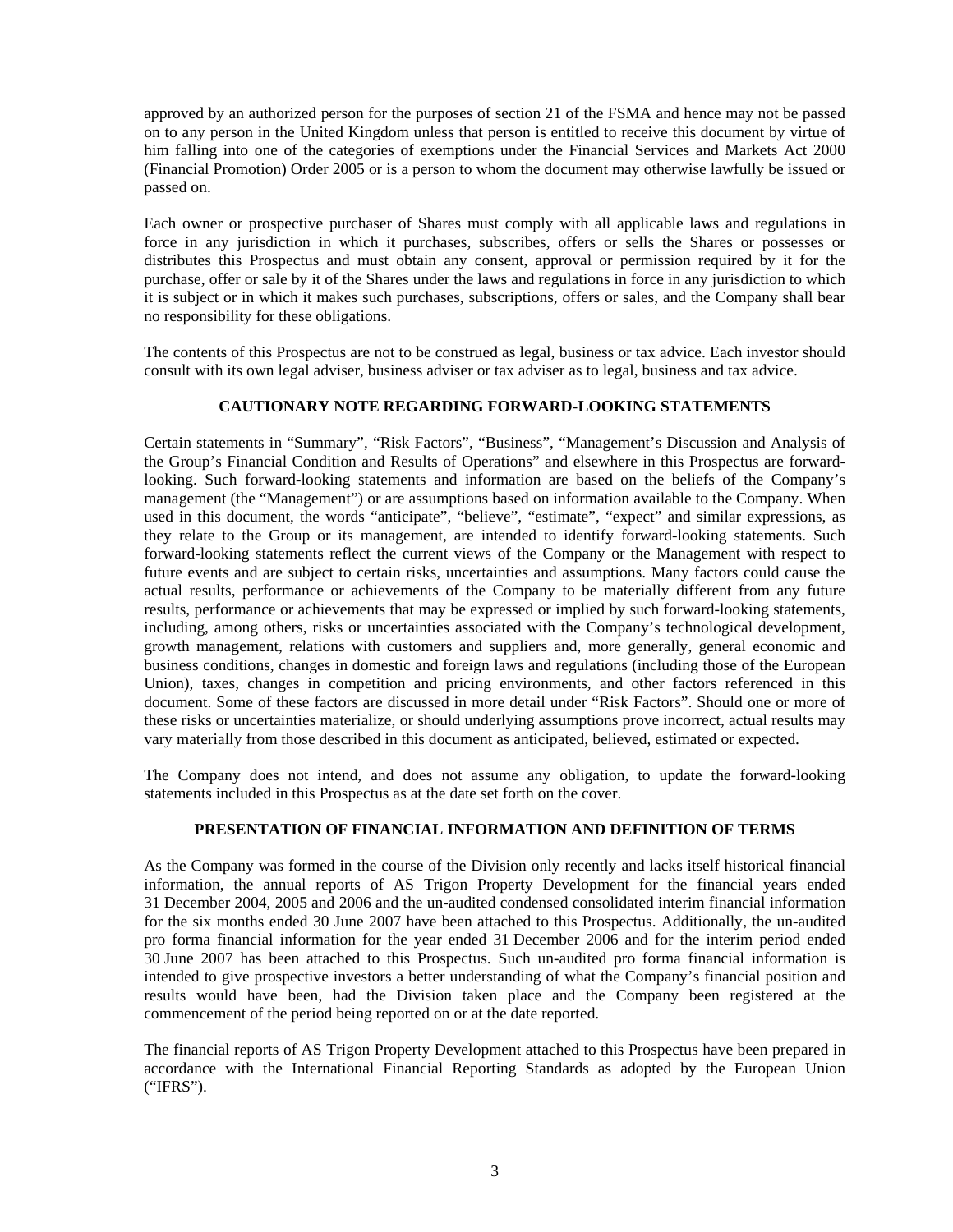Certain financial information presented in this Prospectus has been obtained directly from the audited financial statements of AS Trigon Property Development, while certain other financial information presented herein has been recomputed by the Management from amounts contained in the audited financial statements. This financial information is presented in the following sections: "Summary", "Selected Financial Data", "Management's Discussion and Analysis of the Group's Financial Condition and Results of Operations", "Business and Management". All other financial information contained in this Prospectus, including certain information in the aforementioned sections and all information concerning the interim period ended 30 June 2007, has been derived by the Management from un-audited records. Financial information obtained from or recomputed on the basis of the audited financial statements should be viewed only together with the respective audited financial statements as a whole. Certain financial information contained in the audited financial statements attached to this Prospectus has been amended by subsequent financial statements (see Note 5 to the financial statements of AS Trigon Property Development for the financial year ended on 31 December 2006 and Note 28 to the financial statements of AS Trigon Property Development for the financial year ended on 31 December 2005). In such cases the amended figures have been used in the Prospectus.

Certain financial and other information set forth in a number of tables in this Prospectus has been rounded off, for the convenience of readers. Accordingly, in certain instances, the sum of the numbers in a column may not conform exactly to the total figure given.

All references in this Prospectus to (i) "kroon" or "EEK" refer to the currency of Estonia, (ii) "U.S. dollar", "U.S.\$" or "USD" refer to the currency of the United States of America, (iii) "LTL" or "litas" refer to the currency of Lithuania, (iv) "LVL" or "lats" refer to the currency of Latvia, (v) "UAH" or "hryvnia" refer to the currency of Ukraine and (v) "euro" or "EUR" refer to the single currency of the European Union Member States participating in the European Monetary Union.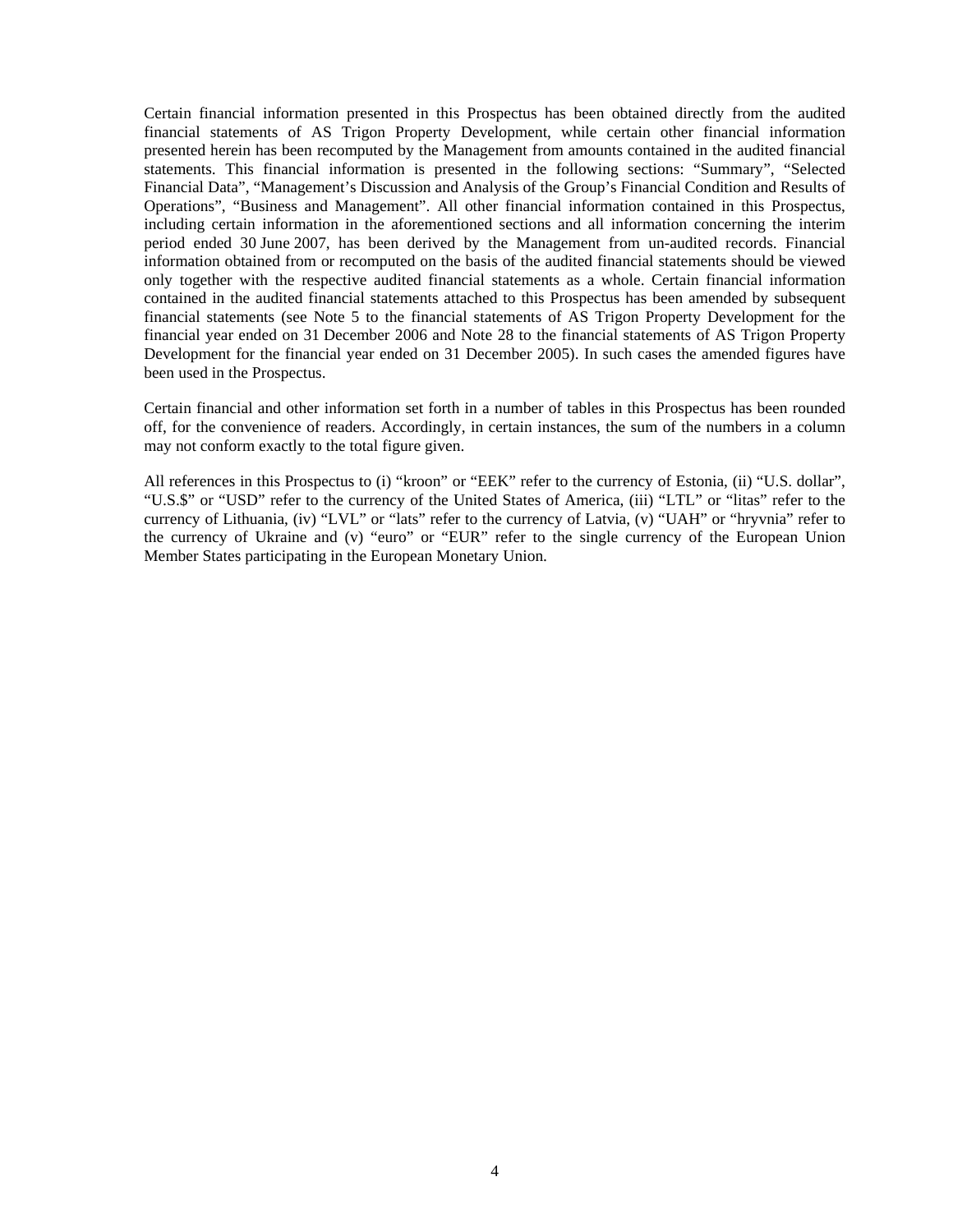| DIVISION OF AS TRIGON PROPERTY DEVELOPMENT AND ESTABLISHMENT OF THE COMPANY24         |
|---------------------------------------------------------------------------------------|
|                                                                                       |
|                                                                                       |
|                                                                                       |
|                                                                                       |
|                                                                                       |
|                                                                                       |
|                                                                                       |
|                                                                                       |
|                                                                                       |
|                                                                                       |
|                                                                                       |
|                                                                                       |
|                                                                                       |
|                                                                                       |
|                                                                                       |
|                                                                                       |
|                                                                                       |
|                                                                                       |
|                                                                                       |
|                                                                                       |
|                                                                                       |
|                                                                                       |
|                                                                                       |
|                                                                                       |
|                                                                                       |
| MANAGEMENT'S DISCUSSION AND ANALYSIS OF THE GROUP'S FINANCIAL CONDITION AND           |
|                                                                                       |
|                                                                                       |
|                                                                                       |
|                                                                                       |
|                                                                                       |
| FINANCIAL RISKS MANAGEMENT 72                                                         |
|                                                                                       |
|                                                                                       |
|                                                                                       |
|                                                                                       |
|                                                                                       |
| OPTION RIGHTS, SECURITIES WITH WARRANTS, CONVERTIBLE SECURITIES AND CAPITAL LOANS  81 |
|                                                                                       |
|                                                                                       |
|                                                                                       |
|                                                                                       |
|                                                                                       |
|                                                                                       |
|                                                                                       |

# **TABLE OF CONTENTS**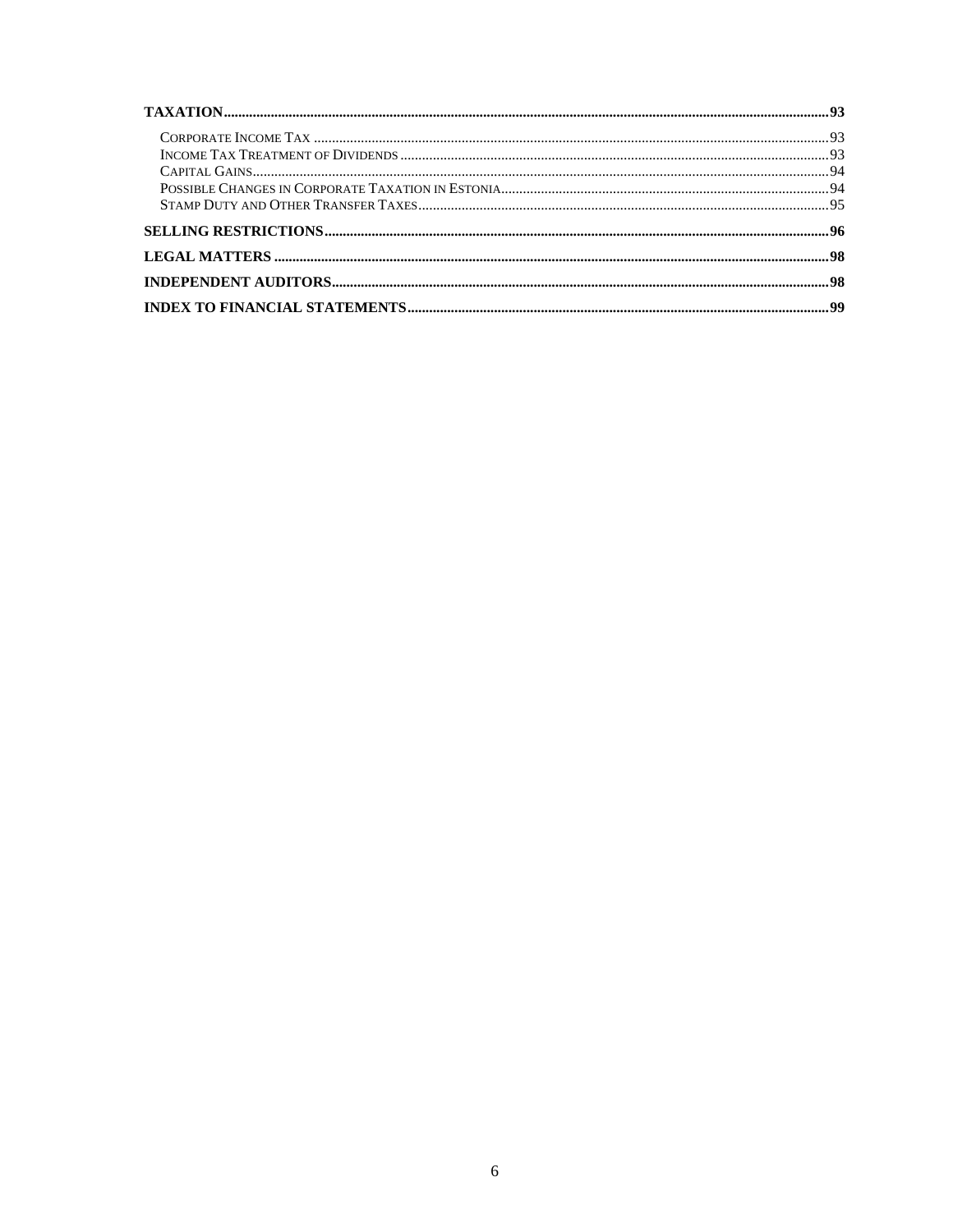#### **SUMMARY**

*This summary should be read as an introduction to this Prospectus. The summary information set out below is based on, should be read in conjunction with, and is qualified in its entirety by, the full text of this Prospectus, including the financial information presented herein. Any consideration to invest in the Shares should be based on consideration of this Prospectus as a whole by the investor. Where a claim relating to the information contained in this Prospectus is brought before an Estonian court, the plaintiff investor might, under Estonian law, have to bear the costs of translating this Prospectus in the course of the legal proceedings or before such proceedings are initiated. The Company assumes civil liability in respect of this summary only if it is misleading, inaccurate or inconsistent when read together with the other parts of this Prospectus.* 

#### *Overview*

The Company has been formed as a result of the Division of AS Trigon Property Development (former business name AS Viisnurk), a company listed on the Tallinn Stock Exchange since 1997. The aim of the Division was to separate the company's building materials and furniture production and retailing business by means of transferring them to the Company and to retain AS Trigon Property Development only as a real estate development company. Since 2005 AS Trigon Property Development has had no significant activities besides the building materials and furniture production and retailing business, which was transferred to the Company. The Division was registered in the Estonian Commercial Register on 19 September 2007, which is also the date of incorporation of the Company. Each person who was a shareholder of AS Trigon Property Development on 18 September 2007 received upon the registration of the Division and the establishment of the Company in the Estonian Commercial Register one Share of the Company per each share of AS Trigon Property Development held by him/her/it as of the described time. For a more detailed description of the Division, see "Division of AS Trigon Property Development and Establishment of the Company".

The Company is a wood processing and retailing company, operating in three different business segments: furniture production, furniture retailing and building materials production.

The furniture production division of Viisnurk manufactures unique household furniture for living rooms, offices, dining rooms and bedrooms. Throughout the years, the Company has produced very different types of products, made both of pine and birch. In recent times the Company has shifted its production focus on birch-wood products and at the time being over 95 per cent of Viisnurk's furniture is produced from birch. Historically, Viisnurk has produced both, own brands and white label products. However, during the last few years, a very distinct focus has been on discontinuing the white label production and maximizing the efficiency of the production of Viisnurk's own brands. Most of the production is sold to Scandinavian markets (especially Finland) and C.I.S. countries (especially Russia).

As another main business line, Viisnurk's subsidiary OÜ Skano operates its own furniture retail network under the brand Skano. Skano sells mostly the products of Viisnurk. First Skano shop was opened in Tallinn, Estonia in 2003 and this was followed by first Skano store in Riga, Latvia in 2005. Based on the performance of these two stores, as well as the overall market potential, it was decided to expand the retail network significantly to open up Skano shops in all Baltic countries as well as in Ukraine. Today Skano operates already seven stores in its target markets, including two in Estonia, one in Latvia, three in Lithuania and one in Ukraine. The stores in Lithuania were opened in May 2007 and in Ukraine in August 2007.

As a third business line, Viisnurk operates its building materials division, which manufactures and distributes soft-board based products. The products vary in details but can in general be divided into two main categories: insulation and wind protection board under the Isoplaat brand name, and interior finishing boards for walls and ceilings, marketed under the Isotex brand name. The sales are directed both to Eastern and Western European markets.

In 2006, the revenue of AS Trigon Property Development totaled EEK 227.4 million, up from EEK 218.7 million in 2005. The net profit of AS Trigon Property Development also increased from EEK 9.5 million in 2005 to EEK 12.8 million in 2006. For the effects of the Division on the financial information of AS Trigon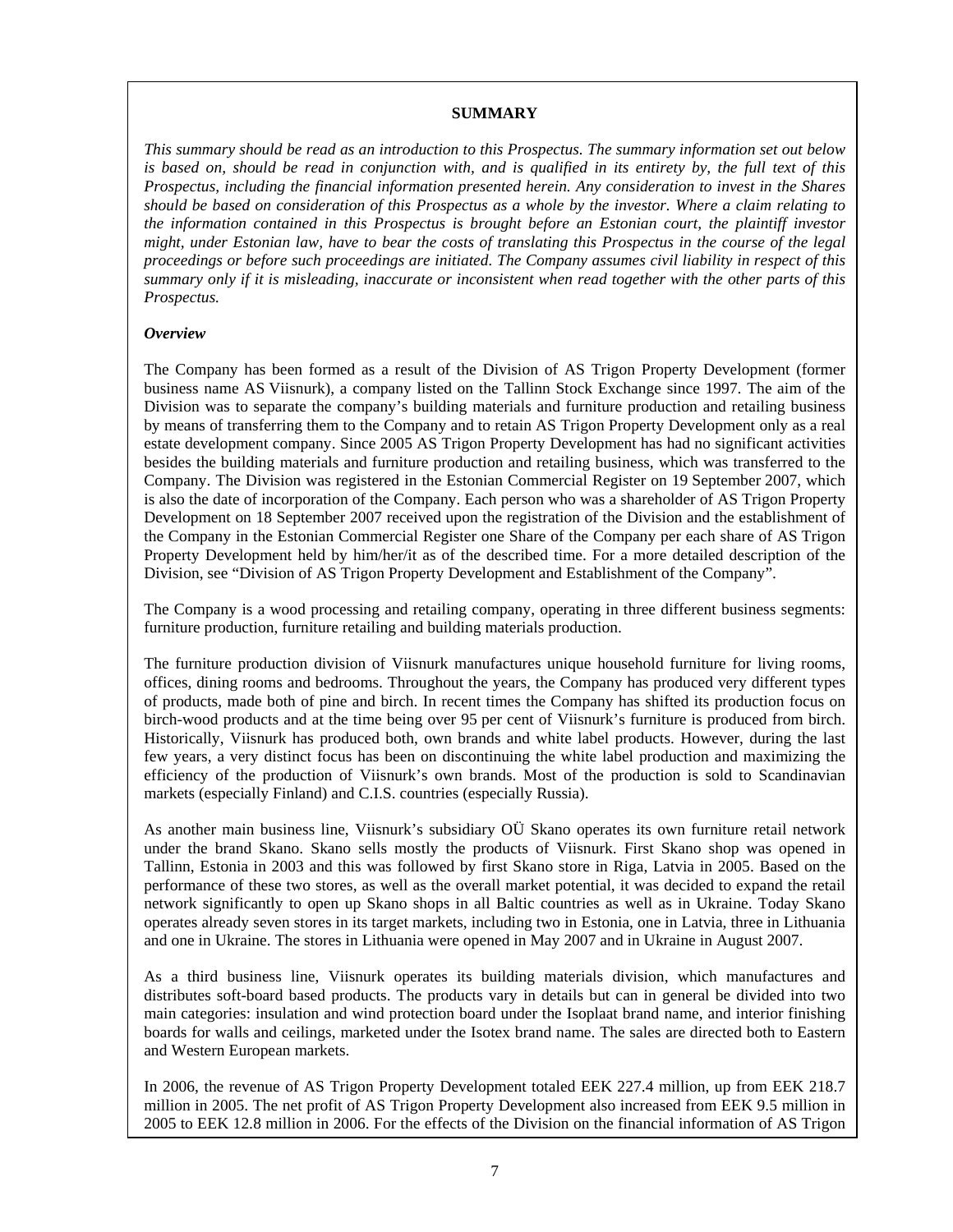Property Development, see the un-audited pro forma financial information included elsewhere in this Prospectus.

## *Group Structure*

Viisnurk, a company with limited liability, incorporated in Estonia, is the operating parent company of the Group and owns all shares in its subsidiaries OÜ Skano ("Skano"), OÜ Visu ("Visu") and OÜ Isotex ("Isotex"), all incorporated in Estonia. Skano in turn owns all shares in its subsidiaries SIA Skano ("Skano Latvia"), incorporated in Latvia, UAB Skano LT ("Skano Lithuania"), incorporated in Lithuania, and TOV Skano Ukraina ("Skano Ukraine"), incorporated in Ukraine. The main field of activity of Skano and its subsidiaries is retail sales of furniture. Visu and Isotex have not been involved in any activities. The Company has no significant affiliated companies.

## *Strategy*

## *Furniture Production Division*

The furniture production division's strategy foresees the following:

- Focusing on limited number of product series, enabling the Company to further optimize the production process, manage the inventories and cut off on production breaks caused by retooling the machinery for production process changes.
- Close co-operation with Skano, allowing the Company to keep a close contact with end customers and react to client feedback, as well as to keep the production demand-driven.
- Increasing production volumes through increased demand from Skano**.**
- Remain the number one partner for its current key clients.

## *Furniture Retail Division*

The furniture retail division's strategy concentrates on the following key issues:

- Aggressive expansion to Baltic and Ukrainian markets.
- Continue to run furniture boutique type of concept, as opposed to large stores oriented to mediumlow segment of the market.
- Complementing the product portfolio to provide full solutions.
- Looking for co-operation partners together with whom Skano could further expand to new markets.

## *Building Materials Division*

The main elements of the building materials division's strategy are the following:

- Further optimization of production process to significantly increase the output of its main soft-board production line.
- Increase of value-added Isotex boards in relation to the total product portfolio.
- Geographical diversification in order to minimize possible negative effects from possible construction market draw-backs in certain countries.

For more information on the Group's strategy, see "Business – Strategy".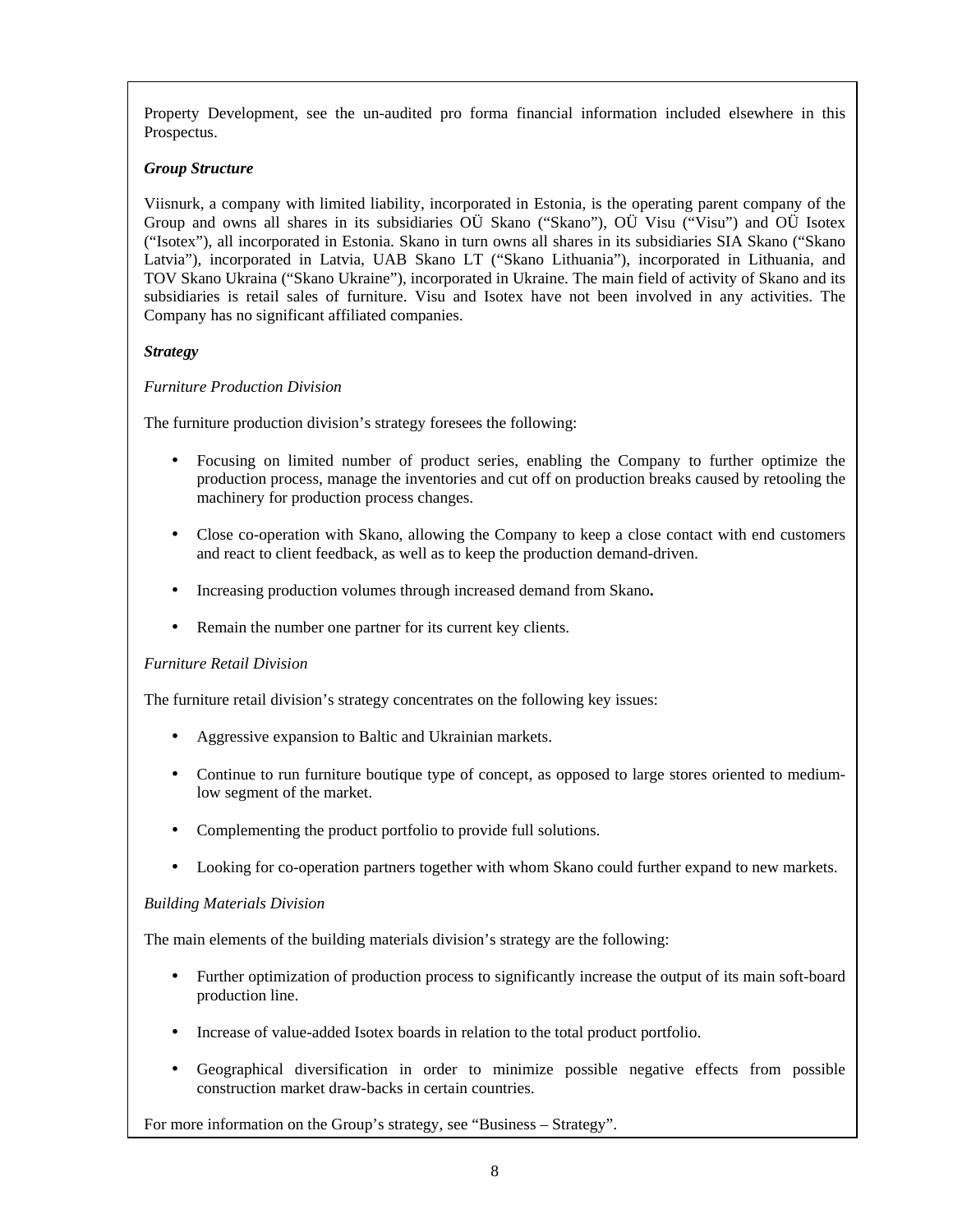# *Competitive Strengths*

## *Furniture Production Division*

The furniture production division has a solid product portfolio and it aims to further optimize the production process to improve the margins of the products. The division's competitive strengths include:

- In-depth experience, giving the Company a solid understanding of its products and their production implications.
- Low risks associated with aging of the product portfolio, since most of the furniture produced is of classic style, designed in the  $19<sup>th</sup>$  century and is highly unlikely to suffer in sales due to going out of fashion.
- Diverse client portfolio, evidencing that there is a demand for such products in most of the markets in the region.
- Vertical integration with Skano, providing the Company full access to demand-driven market information and direct end-customer feedback.
- Focusing on limited number of product series, allowing greater efficiency and saving on product development.

## *Furniture Retail Division*

The furniture retail division's competitive strengths include:

- Strong and classical product choice, which is much less susceptible to cheap competition from Asia as well as to possible fashion trends in interior design.
- Close ties with the supplier (Skano is the subsidiary of the Company), allowing it to focus fully on sales side and not take on costs related to supplier risk diversification.
- Competent and ambitious management team, having western market-driven approach and being at the same time experienced in doing business in the former Soviet Union countries.

## *Building Materials Division*

The building materials division's competitive strengths include:

- Very competent and experienced key personnel.
- One of the best records in terms of production reliability.
- Client diversification in different markets, allowing the Company to re-organize the sales to a market where the construction cycle is currently peaking.

For more information on the Group's competitive strengths, see "Business – Competitive Strengths".

## *Risk Factors*

Prospective investors should carefully consider the risks described in "Risk Factors" in addition to the other information contained in this Prospectus. The risks described in "Risk Factors" are not the only risks that the Group and investors in the Shares will face. Additional risks not currently known to the Group or that the Group currently believes are immaterial may also adversely affect its business, financial condition and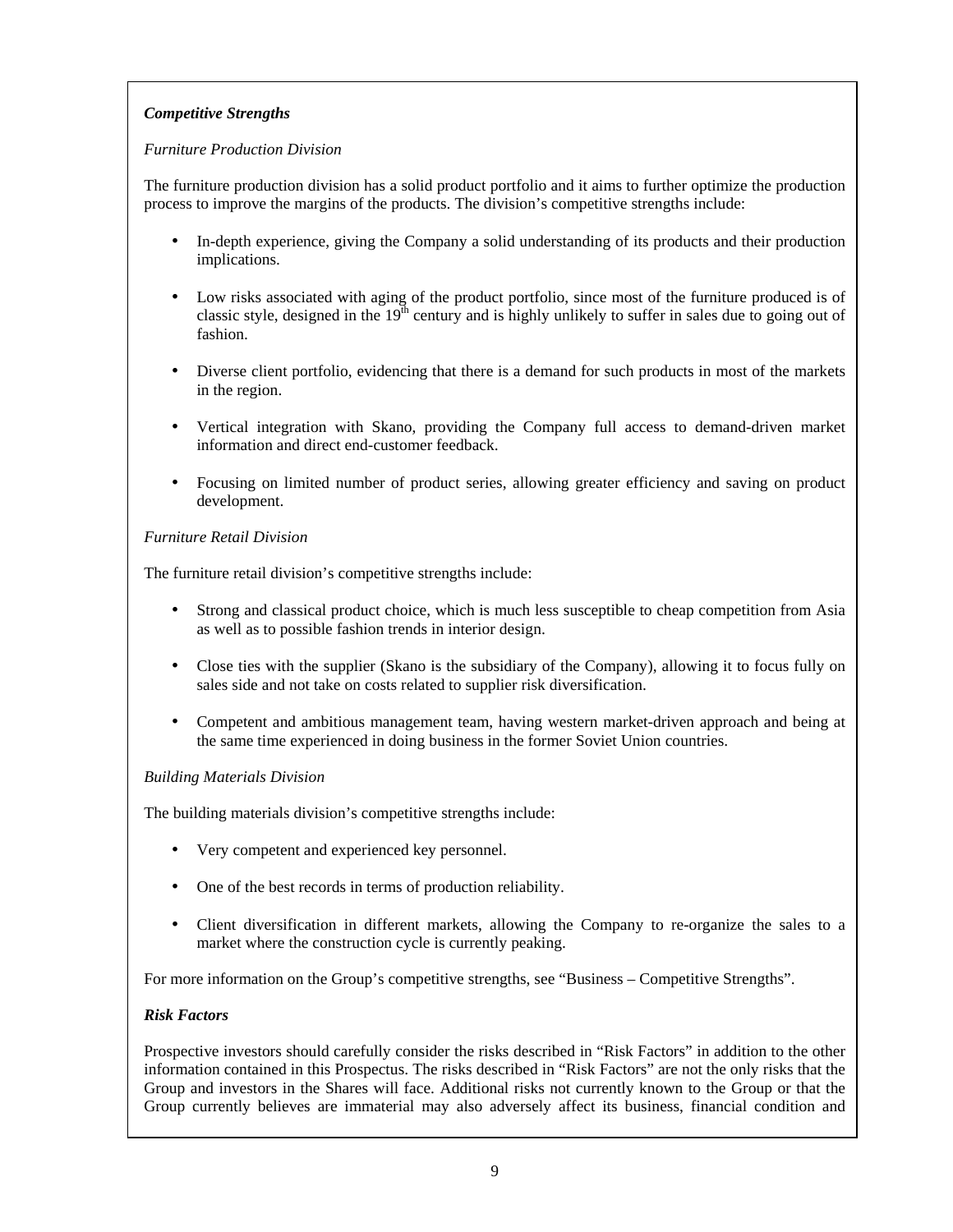results of operation. The trading price of the Shares could decline due to any of these risks and investors could lose all or part of their investment. For a more detailed description of the risks, see "Risk Factors".

## *Management and Employees*

The control and management of the Company is divided among the general meeting of shareholders (the "General Meeting of Shareholders"), the supervisory council (the "Supervisory Council") and the management board (the "Management Board"). The current members of the Supervisory Council are Ülo Adamson, Joakim Johan Helenius and Gleb Ognyannikov. The current members of the Management Board are Andres Kivistik, Erik Piile and Einar Pähkel.

AS Trigon Property Development and its subsidiaries had 319 employees as of 30 June 2007 and 337 employees as of 31 December 2006. All the employment contracts of AS Trigon Property Development were transferred to the Company in the course of the Division.

## *Articles of Association and Share Capital*

The Articles of Association of the Company are in all material aspects in accordance with the requirements of the Estonian law. The Articles of Association were appended to the Division Plan of AS Trigon Property Development signed on 29 June 2007 and were approved as part of the Division Plan by the general meeting of shareholders of AS Trigon Property Development on 6 August 2007.

As of the date of this Prospectus, the share capital of the Company is EEK 44,990,610 divided into 4,499,061 fully paid Shares with a nominal (par) value of EEK 10 each. Each Share entitles its holder to one vote at the General Meeting of Shareholders. The Company has only one class of shares and all existing Shares rank *pari passu* in all respects.

## *Shareholders and Related Party Transactions*

As of the date of this Prospectus, the Company has, according to the shareholder register of the Company as maintained in the ECRS, two major shareholders, OÜ Trigon Wood and ING Luxembourg S.A. OÜ Trigon Wood owns approximately 59.62 per cent of the Shares and ING Luxembourg S.A. owns approximately 11.11 per cent of the Shares. OÜ Trigon Wood is in turn a subsidiary of TDI Investments Ky, a limited partnership incorporated in Finland. TDI Investments Ky holds 82.09 per cent of the shares in OÜ Trigon Wood. The general partner of TDI Investments Ky is TC Capital Oy, incorporated in Finland. Additionally, TDI Investments Ky has 11 silent partners. The remaining shares in OÜ Trigon Wood are held by BCB Baltic Ab, a limited liability company incorporated in Sweden.

The Group companies have entered into certain agreements with related parties. For the most relevant and material of the recent and on-going agreements see "Business – Related Party Transactions".

# *Dividends*

The Shares are eligible for dividends, if any, declared in respect of the financial year commencing as of the registration of the Company, and for subsequent periods. See "Dividends and Dividend Policy".

## *Listing and Trading*

In connection with the Division, the Company has applied for listing of its Shares on the Main List of the Tallinn Stock Exchange. The Listing and Surveillance Committee of the Tallinn Stock Exchange is expected to decide upon the Company's listing application on or about 19 September 2007, and in case the decision is positive, trading in the Shares is expected to commence on or about 24 September 2007.

The international securities identification number (ISIN) for the Shares is EE3100092503, the trading code in the Tallinn Stock Exchange trading system is expected to be VSN.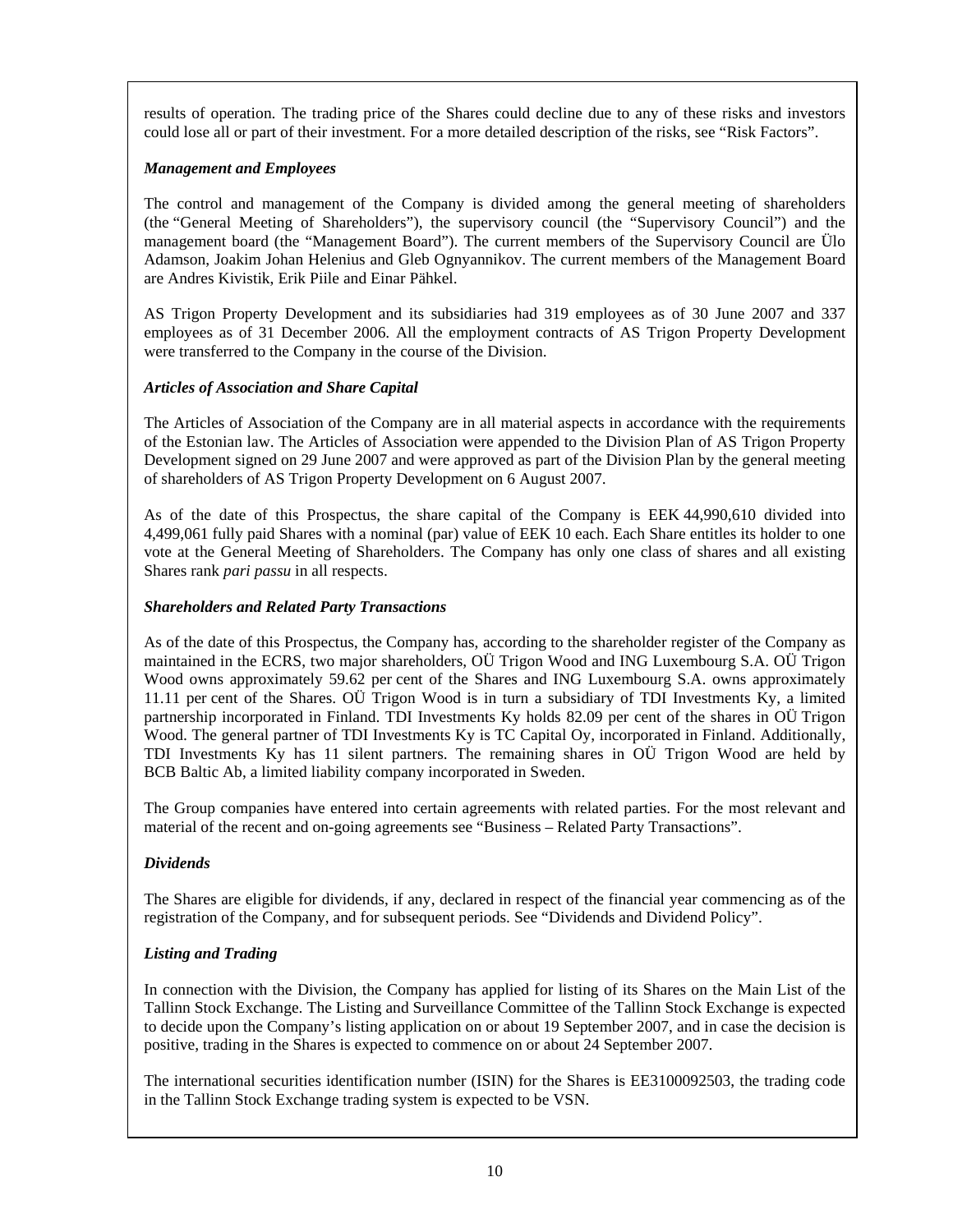# *Capitalization and Indebtedness*

For information on capitalization and indebtedness of the Company, see "Capitalization and Indebtedness".

## *Auditors and Legal Advisors*

The Company's auditor for the financial year 2007 is AS PricewaterhouseCoopers, address Pärnu mnt 15, Tallinn 10141, Estonia. For information on auditors who have audited the financial reports of AS Trigon Property Development for the financial years ended 31 December 2004, 2005 and 2006 included in this Prospectus, see "Independent Auditors".

The principal legal advisor to the Company is OÜ Advokaadibüroo Luiga Mody Hääl Borenius, address Pärnu mnt 15, Tallinn 10141, Estonia.

## *Information Available for Inspection*

The annual reports of AS Trigon Property Development (former AS Viisnurk) for the financial years ended 31 December 2004, 2005 and 2006 and the Articles of Association of the Company are available at its head office located at Suur-Jõe 48, Pärnu, Estonia, and on the Company's website (www.viisnurk.ee). Any interested party may obtain a copy of these items from the Company without charge. References to the Company's website in this Prospectus should not be deemed to incorporate the information on the Company's website by reference.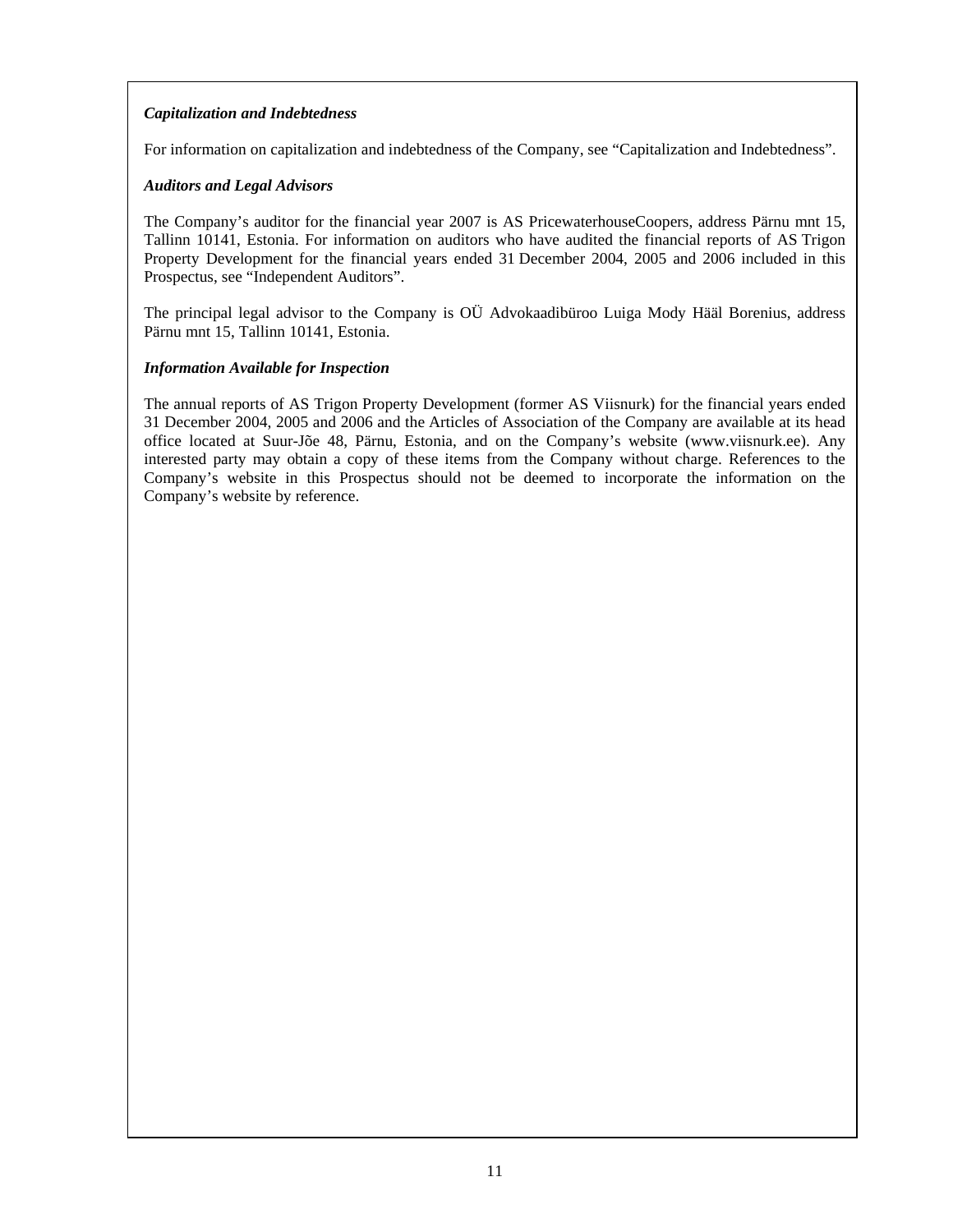#### *Summary of the Consolidated Financial Statements*

*As the Company was established only recently and therefore lacks historical financial information, the following tables set forth certain selected financial data in regard to AS Trigon Property Development – the company from which the Company acquired the assets. For the effects of the Division on the financial information of AS Trigon Property Development, see the un-audited pro forma financial information included elsewhere in this Prospectus.* 

*The financial information included below has been extracted or calculated based on the audited consolidated financial statements of AS Trigon Property Development for the financial years ended 31 December 2004, 2005 and 2006, prepared in accordance with IFRS, and from the un-audited condensed consolidated interim financial information for the six months ended 30 June 2006 and 2007, prepared in accordance with IFRS, which are included elsewhere in this Prospectus.* 

|                                                                   |                  | <b>Year ended</b><br>31 December |              | Six months ended<br>30 June<br>(un-audited) |              |
|-------------------------------------------------------------------|------------------|----------------------------------|--------------|---------------------------------------------|--------------|
| Profit or loss account data (EEK, '000)                           | 2004             | 2005                             | 2006         | 2006                                        | 2007         |
| <b>REVENUE</b>                                                    | 347,544          | 218,710                          | 227,404      | 109,209                                     | 129,673      |
| Cost of goods sold                                                | (327, 356)       | (180, 840)                       | (184, 526)   | (92,023)                                    | (100, 999)   |
| Gross profit                                                      | 20,188           | 37,870                           | 42,878       | 17,186                                      | 28,674       |
| Distribution costs                                                | (22, 778)        | (20, 473)                        | (21, 258)    | (9,918)                                     | (14, 674)    |
| Administrative expenses                                           | (8,729)          | (6,232)                          | (5,414)      | (833)                                       | (1,320)      |
| Other operating income                                            | 4,617            | 2,722                            | 526          | 299                                         | 118          |
| Other operating expenses                                          | (4,878)          | (1,046)                          | (932)        | (299)                                       | (243)        |
| Operating profit                                                  | (11,580)         | 12,840                           | 15,800       | 6,435                                       | 12,555       |
| Net financial expenses                                            | (4,805)          | (3,322)                          | (2,575)      | (1,254)                                     | (1,256)      |
| PROFIT BEFORE TAX                                                 | (16, 385)        | 9,518                            | 13,225       | 5,181                                       | 11,299       |
| Corporate income tax                                              | $\Omega$         | $\theta$                         | (438)        | (438)                                       | (475)        |
| <b>NET PROFIT</b>                                                 | (16, 385)        | 9,518                            | 12,787       | 4,743                                       | 10,824       |
|                                                                   |                  | As at<br>31 December             |              | As at<br>30 June<br>(un-audited)            |              |
| Balance sheet data (EEK, '000)                                    | 2004             | 2005                             | 2006         | 2006                                        | 2007         |
| Cash and bank<br>Financial assets at fair value through profit or | 3,869            | 5,553                            | 13,138       | 4,002                                       | 10,720       |
| loss                                                              | $\boldsymbol{0}$ | 6,785                            | $\mathbf{0}$ | $\mathbf{0}$                                | $\mathbf{0}$ |
| Receivables and prepayments                                       | 30,306           | 25,750                           | 26,628       | 28,965                                      | 30,188       |
| Inventories                                                       | 40,420           | 42,160                           | 44,971       | 48,531                                      | 46,008       |
| Tangible fixed assets for sell                                    | 50,943           | $\Omega$                         | $\Omega$     | $\Omega$                                    | $\theta$     |
| <b>Total current assets</b>                                       | 125,538          | 80,248                           | 84,737       | 81,498                                      | 86,916       |
| Investment property                                               | 15,636           | 15,521                           | 10,295       | 15,521                                      | 10,270       |
| Property, plant and equipment                                     | 64,466           | 58,235                           | 57,535       | 55,131                                      | 62,582       |
| Intangible assets                                                 | 2,885            | 1,818                            | 650          | 1,342                                       | 382          |
| <b>Total non-current assets</b>                                   | 82,987           | 75,574                           | 68,480       | 71,994                                      | 73,234       |
| <b>TOTAL ASSETS</b>                                               | 208,525          | 155,822                          | 153,217      | 153,492                                     | 160,150      |
| <b>Borrowings</b>                                                 | 76,061           | 8,909                            | 19,409       | 4,455                                       | 4,276        |
| Payables and prepayments                                          | 44,384           | 32,353                           | 30,230       | 34,012                                      | 27,558       |
| Short-term provisions                                             | 937              | 176                              | 221          | 82                                          | 94           |
| <b>Total current liabilities</b>                                  | 121,382          | 41,438                           | 49,860       | 38,549                                      | 31,928       |
| Long-term borrowings                                              | 30,279           | 47,920                           | 28,511       | 47,920                                      | 47,939       |
| Long-term provisions                                              | 860              | 3,268                            | 3,047        | 3,268                                       | 3,047        |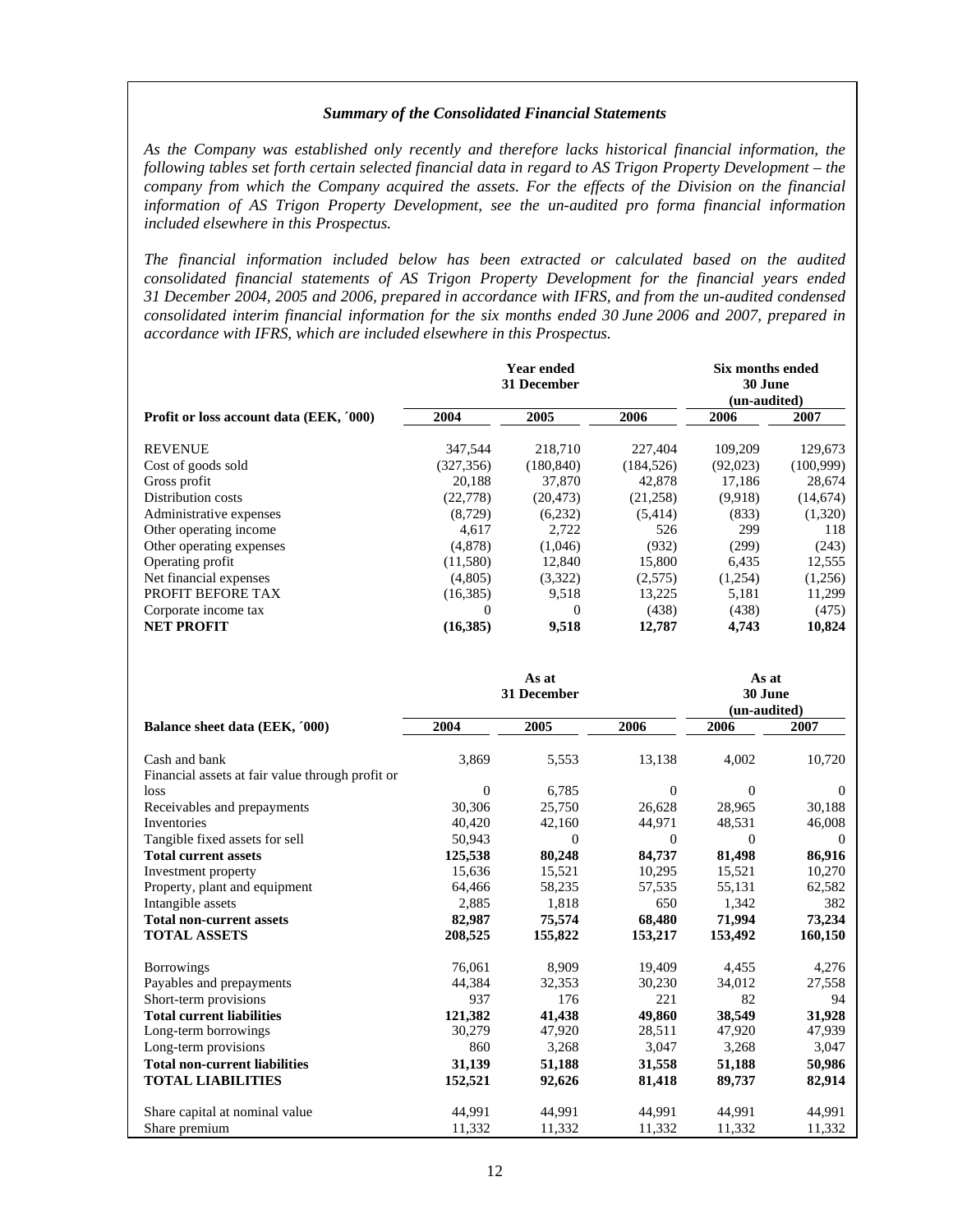|                                     |           | As at<br>31 December |          | As at<br>30 June<br>(un-audited) |         |
|-------------------------------------|-----------|----------------------|----------|----------------------------------|---------|
| Balance sheet data (EEK, '000)      | 2004      | 2005                 | 2006     | 2006                             | 2007    |
| Statutory reserve capital           | 4.499     | 4.499                | 4.499    | 4.499                            | 4.499   |
| Currency translation reserve        | 0         | $\theta$             | $\theta$ | 0                                | 12      |
| Retained earnings                   | 11.567    | (7, 144)             | (1,810)  | (1,810)                          | 5,578   |
| Net profit for financial period     | (16, 385) | 9.518                | 12.787   | 4.743                            | 10,824  |
| <b>Total equity</b>                 | 56,004    | 63.196               | 71,799   | 63,755                           | 77,236  |
| <b>TOTAL LIABILITIES AND EQUITY</b> | 208,525   | 155,822              | 153,217  | 153,492                          | 160,150 |

|                                                                                                                                       |                              | <b>Year ended</b><br>31 December | Six months ended<br>30 June<br>(un-audited) |                           |                             |
|---------------------------------------------------------------------------------------------------------------------------------------|------------------------------|----------------------------------|---------------------------------------------|---------------------------|-----------------------------|
| Cash flow data (EEK, '000)                                                                                                            | 2004                         | 2005                             | 2006                                        | 2006                      | 2007                        |
| Net cash generated from operating activities<br>Net cash generated from investing activities<br>Net cash used in financing activities | 20,207<br>16.351<br>(33,830) | 20,405<br>30.789<br>(49, 511)    | 17.464<br>3.215<br>(13,093)                 | 2.068<br>5.021<br>(8,639) | 8.180<br>(9,507)<br>(1,103) |

|                               | 31 December | Six months ended<br>30 June<br>(un-audited) |           |           |           |
|-------------------------------|-------------|---------------------------------------------|-----------|-----------|-----------|
| Ratios and indicators         | 2004        | 2005                                        | 2006      | 2006      | 2007      |
| Number of shares              | 4.499.061   | 4.499.061                                   | 4.499.061 | 4.499.061 | 4.499.061 |
| Earnings per share (EPS), EEK | (3.64)      | 2.12                                        | 2.84      | 1.05      | 2.41      |
| EBITDA EEK, '000              | 6.167       | 24,402                                      | 26.396    | 11.842    | 17,311    |
| EBITDA margin, %              | 1.8%        | 11.2%                                       | 11.6%     | 10.8%     | 13.3%     |
| Operating profit margin, %    | $(3.3\%)$   | 5.9%                                        | 6.9%      | 5.9%      | 9.7%      |
| Return on assets (ROA), %     | $(7.9\%)$   | 6.1%                                        | 8.3%      | 3.1%      | 6.8%      |
| Return on equity (ROE), %     | $(29.3\%)$  | 15.1%                                       | 17.8%     | 7.4%      | 14.0%     |

\* See "Selected Financial Data" for the explanation of the formulas used.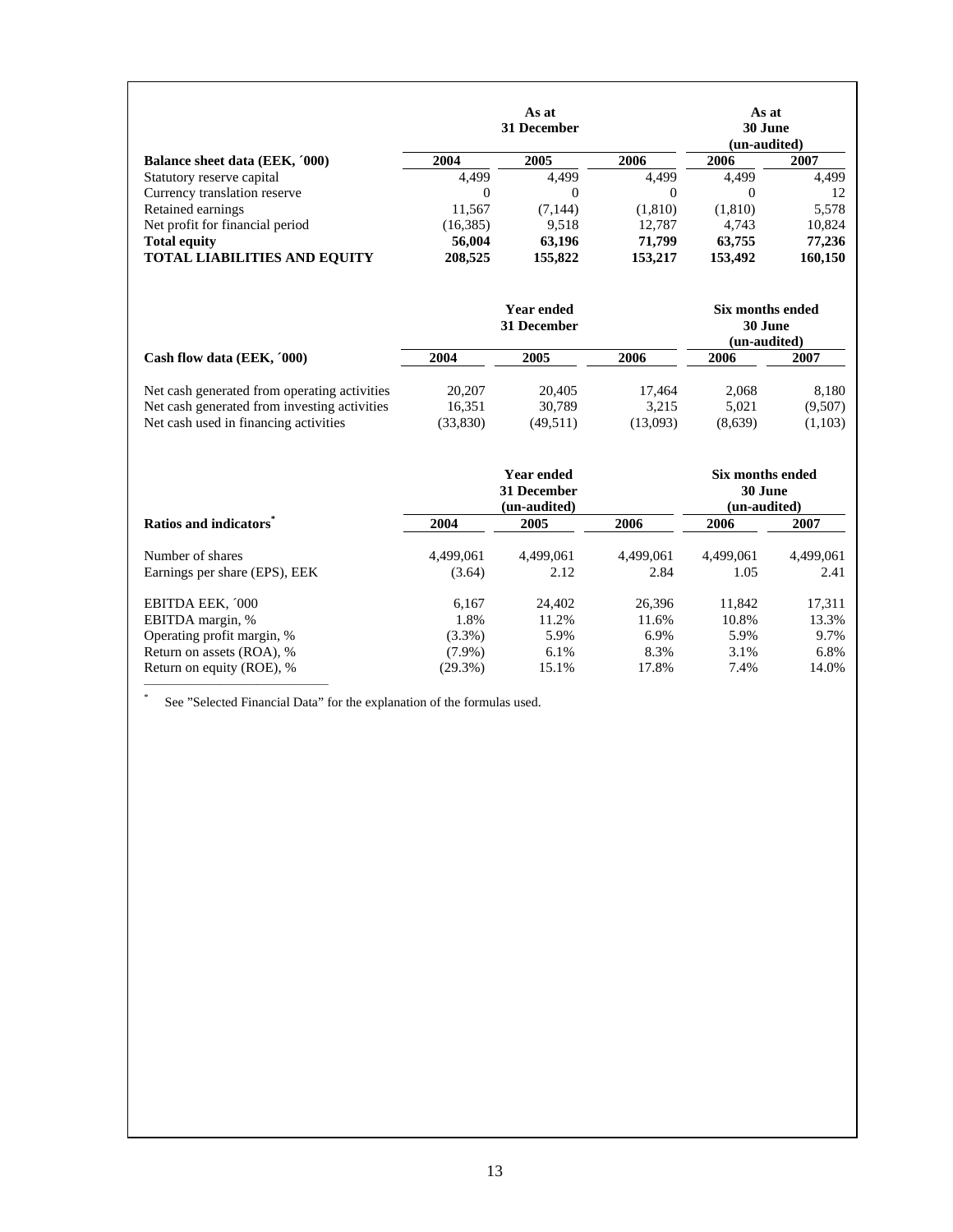#### **RISK FACTORS**

*An investment in the Shares involves a high degree of risk. Prospective investors in the Shares should consider carefully, among other things, the risks set forth below and the other information contained in this Prospectus prior to making a decision to invest in the Shares. Any of the risks highlighted below could have a material adverse effect on the Group's business, financial condition and result of operations, in which case the trading price of the Shares could decline, resulting in the loss of all or part of their investment in the Shares.* 

*Prospective investors should note that the risks described below are not the only risks that the Group and investors in the Shares will face. Additional risks not currently known to the Group or that the Group currently believes are immaterial may also have the effect set forth above.*

#### **Risks Relating to the Group's Business and Industry**

#### *Competition*

The Group operates in a highly competitive business environment with respect to activities of all three divisions.

Numerous companies, both in Estonia and abroad, are actively engaged in furniture production and retail business causing an intense competition in all target markets of the Group. The major factor affecting the competitiveness of the participants in this industry is the price of the products dividing the market into different segments (i.e. low-, medium- and high-price furniture) having each different clientele. The comparability of the price levels is easier in case of a low- and medium-price furniture, since price formation of the high level production is also influenced by outside factors, such as service quality, decoration etc. The Group operates mostly in the medium- and high-price segments of the market. The Polish furniture producers are the most active competitors of the Company in the European market producing furniture of the same price level. Low cost Asian producers also exert competitive pressure in the low-price share of the market.

The production volume of the building materials division in Europe is estimated to be around two per cent. Therefore, the Company may easily loose its market position to more influential producers. The Isotex and the Isoplaat soft-boards produced by the Company are of homogeneous nature and analogous products are also offered by other Estonian and European market actors. The Isotex and the Isoplaat products are also replaceable with alternative articles of the similar nature. The intense competition is exerted in this respect by Lithuanian and Finnish producers.

The Group cannot assure investors that it will be able to compete successfully in the future against existing or potential competitors, and no assurances can be given that increased competition will not have an adverse effect on its business, financial condition or results of operations. If the Group fails to remain competitive, the Group could fail to increase, or maintain, its operating revenues. See "Business – Operations – Furniture Production – Competition", "Business – Operations – Furniture Retailing – Competition" and "Business – Operations – Building Materials Production – Competition".

#### *Dependence on suppliers and ability to acquire materials on commercially acceptable terms*

Furniture production activities of the Company depend to a large extent on its ability to acquire raw materials on commercially acceptable terms. Although the Company has in practice cooperated with its suppliers for a long time, no formal agreements have been entered into assuring the validity of such relationships in the future. Failure to acquire raw materials in the amount and with the quality necessary for the operations of the Company may adversely affect the Group's business, financial condition or results of operations. The risk is deterred to a certain extent due to the fact that the Company acquires timber from several suppliers and therefore the probability of simultaneous default or refusal from further cooperation is relatively low. Additionally, the Management cannot exclude substantial timber price fluctuations, which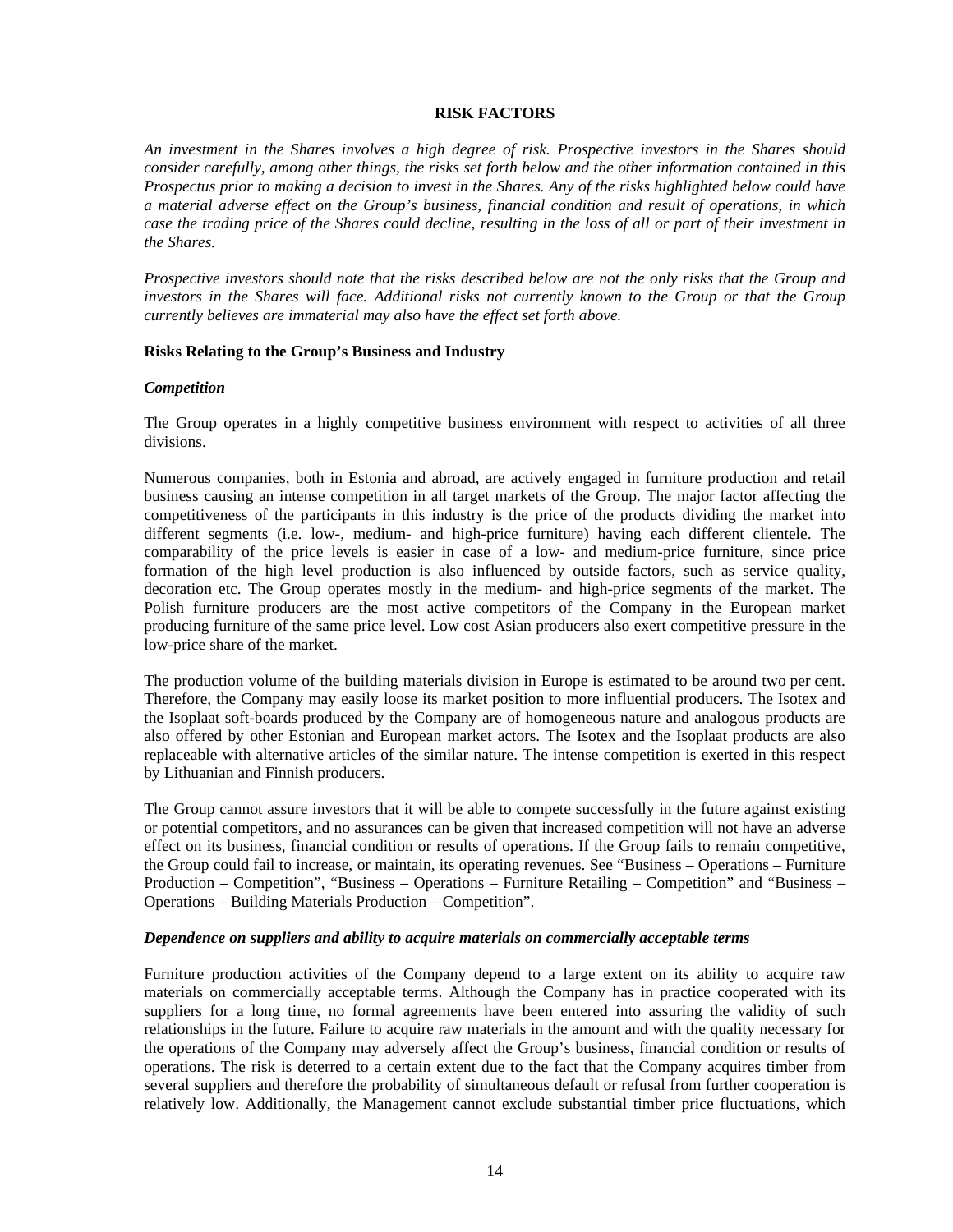may affect the ability of the Company to adequately balance the costs related to its furniture production activities.

The Company acts as a supplier for the retailing business conducted by its subsidiaries (see "Company, Share Capital and Ownership Structure"). Therefore, the stoppage of the supply of the furniture division with timber will also have an adverse effect on the retail business of the Group. Additionally, the Group buys in upholstered furniture and accessories from external suppliers. Due to non-substantial purchasing power the Group is mostly not in the bargaining position and is dependent on the prices fixed by the suppliers. The intense competition in this market segment allows, however, to easily replace the supplier, should such a need arise.

The Company has not entered into any long-term agreements to supply the building materials division with the raw materials. The Company is competing with boiling plants and pellets factories with regard to purchase of chippings used by the Company as a raw material. Chippings are also an export article to the Scandinavian countries. Therefore, the Company may not assure that in the future it will be fully supplied with the raw materials to the extent necessary to procure the profitability of its operations. Any stoppage or interruption of the supply may adversely affect the Group's business, financial condition or results of operations.

#### *Dependence on preferences of retail clients*

The Group is engaged in the sales of the Company's products in the retail markets. The Company's subsidiaries rent several store premises in Estonia, Latvia, Lithuania and Ukraine. Therefore, the financial position of the Group depends to a certain degree on the demand for its products in the retail market. Such demand, however, correlates to multiple factors varying from country to country and including, *inter alia*, economical situation of the respective country, as well as personal preferences of the clients. The Management may not assure that the demand for the products distributed by the Group will not fall below the existent level, which will have an adverse effect on the financial position of the Group. Since the furniture factory operated by the Company supplies, *inter alia*, the retail business of the Group, the furniture production division is also dependent on the retail market demand.

## *Dependence on distributors and wholesale clients*

Additionally to the retail sales the Company is also engaged in long-term cooperation with certain wholesale key clients.

Among others, a Finnish co-operation partner Boknäs Huonekalut Oy purchases a significant part of the furniture produced by the Company pursuant to the Purchase and Co-operation Agreement signed between the parties (see "Business – Material Contracts"). The said agreement does not prescribe the quantity of products to be ordered annually by Boknäs Huonekalut Oy and therefore the Group cannot assure that the level of sales will not fall. Moreover, the price payable by Boknäs Huonekalut Oy is agreed separately on the annual basis. Failure to reach the agreement will result in the sale of furniture for the prices valid in previous year, which, nevertheless, does not invalidate the obligation of the Company to duly deliver the products as per submitted orders. Although in practice the parties used to set forth higher prices for each subsequent year of co-operation the risk remains that the Company will have to sell products for the price below average market price, which may have an adverse impact on the Group's business, financial condition or results of operations.

In order to deter risks arising out of supply of the Company's products to a limited number of distributors the Company contributes to a development of a retailing business conducted through its subsidiaries. However, its capacity does not currently allow for a self-dependent operation.

The concentration of the clientele is also a characteristic trait of the building materials division of the Company. Loss of substantial clients may adversely affect the Group's business, financial condition or results of operations.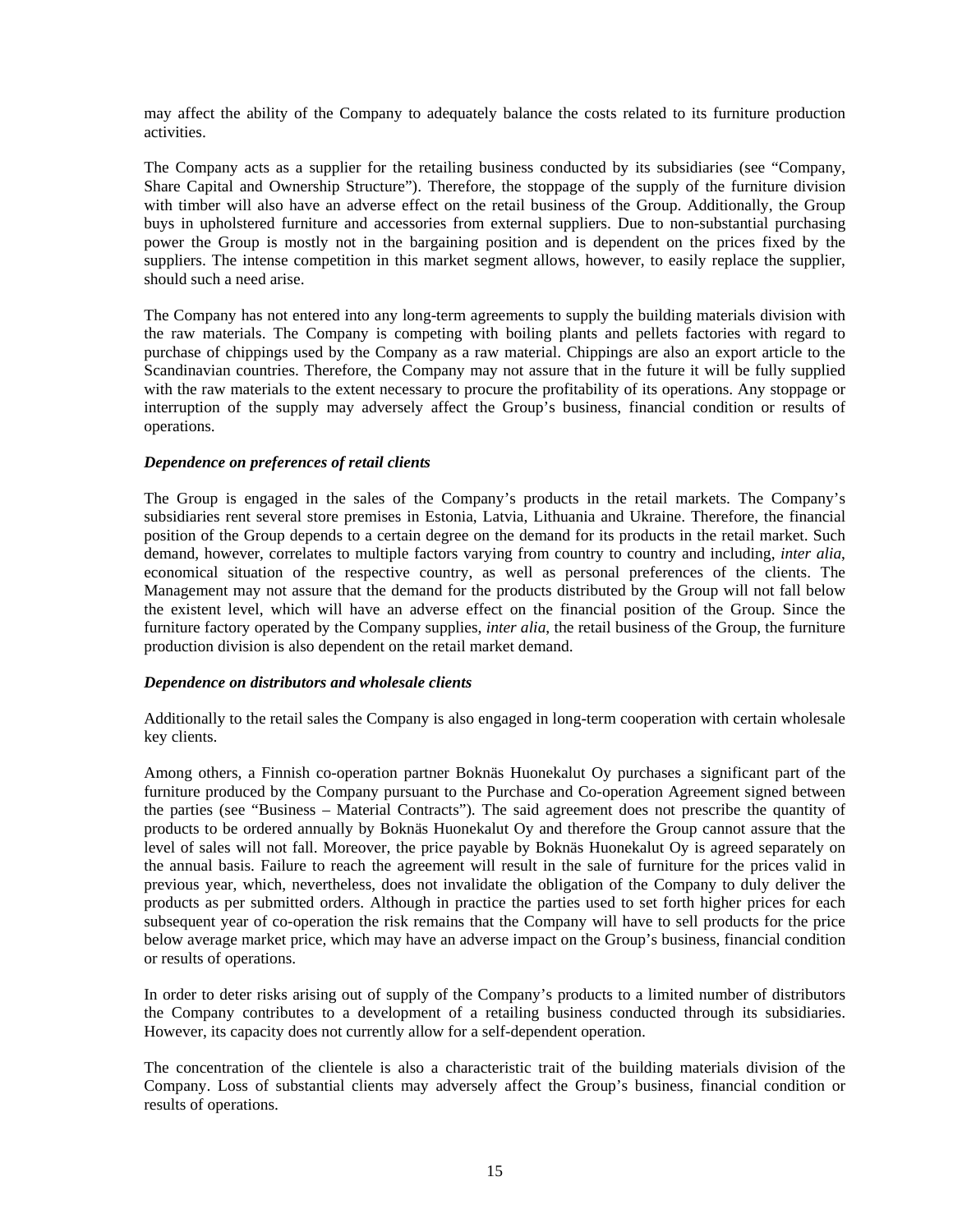## *Inaccuracy of forecasts*

The successful operation of the Group depends on its ability to adequately calculate and forecast its future cash flows, revenues and costs. Failure to account for all risks or occurrence of an expected event may have an adverse impact on the Group's business, financial condition or results of operations.

## *Damage to property*

The property belonging to the Company or its subsidiaries may suffer physical damage caused by natural disasters, fire, floods, riots, vandalism or other causes, which may not be fully compensated by the insurance. Due to the nature of the Company's production process the fire hazard is especially serious.

The Company is a party to an insurance agreement covering buildings, equipment, machinery, raw materials etc. located at all three plots of land owned by the Company. However, certain risks may be uninsurable, the cost of insurance may be prohibitively high when compared to risk or the damage incurred may exceed the insurance limit (such as wars, terrorism). The insurance does not cover business interruption. Should an uninsured loss or loss in excess of insurance limit occur, the Company may lose capital invested in the affected property as well as future profits or sale proceeds. The probability that damage incurred simultaneously to all plots of land owned by the Company and thus entailing excess of insurance limit is, however, reduced to a certain extent due to the fact that the properties are situated on the different sides of the River Pärnu. Therefore, localised events (such as fire) are not likely to simultaneously affect properties situated on both sides of the river.

## *Environmental risks*

The activities of the Company are subject to numerous legal acts related to the environment protection. See "Business – Environmental Issues". The production operations of the Company are the most susceptible to environmental risks. Although the Management believes that the Company is mostly in compliance with the relevant requirements, no assurance can be given with respect to the future activities of the Group. Since Estonia is a member to the European Union it is required to comply with the respective directives and regulations covering such issues as ambient air and water protection and waste handling. Certain environment protection related international conventions have also been entered into by Estonia. The Management may not assure that such legal acts will not be amended and that the Company will not be required to adopt additional measures to comply with the standards of environmental safety, which in turn may entail the need for substantial investments. Failure to comply with legal acts could result in substantial costs and liabilities, both of administrative and criminal character, which could adversely affect the Group's business, its financial condition and results of operations.

Due to the entry into force with regard to the Company of the regulation of the Government of the Republic No. 14 of 7 September 2004, setting forth restrictions on the amount of volatile organic substances (see "Business – Environmental Issues"), there is a risk that the Company will fail to comply with the established restrictions. In order to avoid such breach the Company has to adopt new production technologies allowing to reduce the amount of volatile organic substances emitted annually. Elaboration and implementation of these technologies may entail additional costs to the Company.

In case the fuel oil pollution at Rääma 94, Pärnu land plot (see "Business – Environmental Issues") proves to have taken place, the Company may be required to eliminate the pollution at its own expense and to compensate damage incurred thereby, which may entail additional costs having an adverse impact on the Company's financial condition and results of operations.

## *Contractual risks*

A dispute may arise between the Company and/or its subsidiaries and their contractual counterparts on the interpretation or the validity of a contract or fulfilling of contractual obligations, which can lead to arbitration or litigation with an unfavourable outcome for the Group. Contractual claims and other demands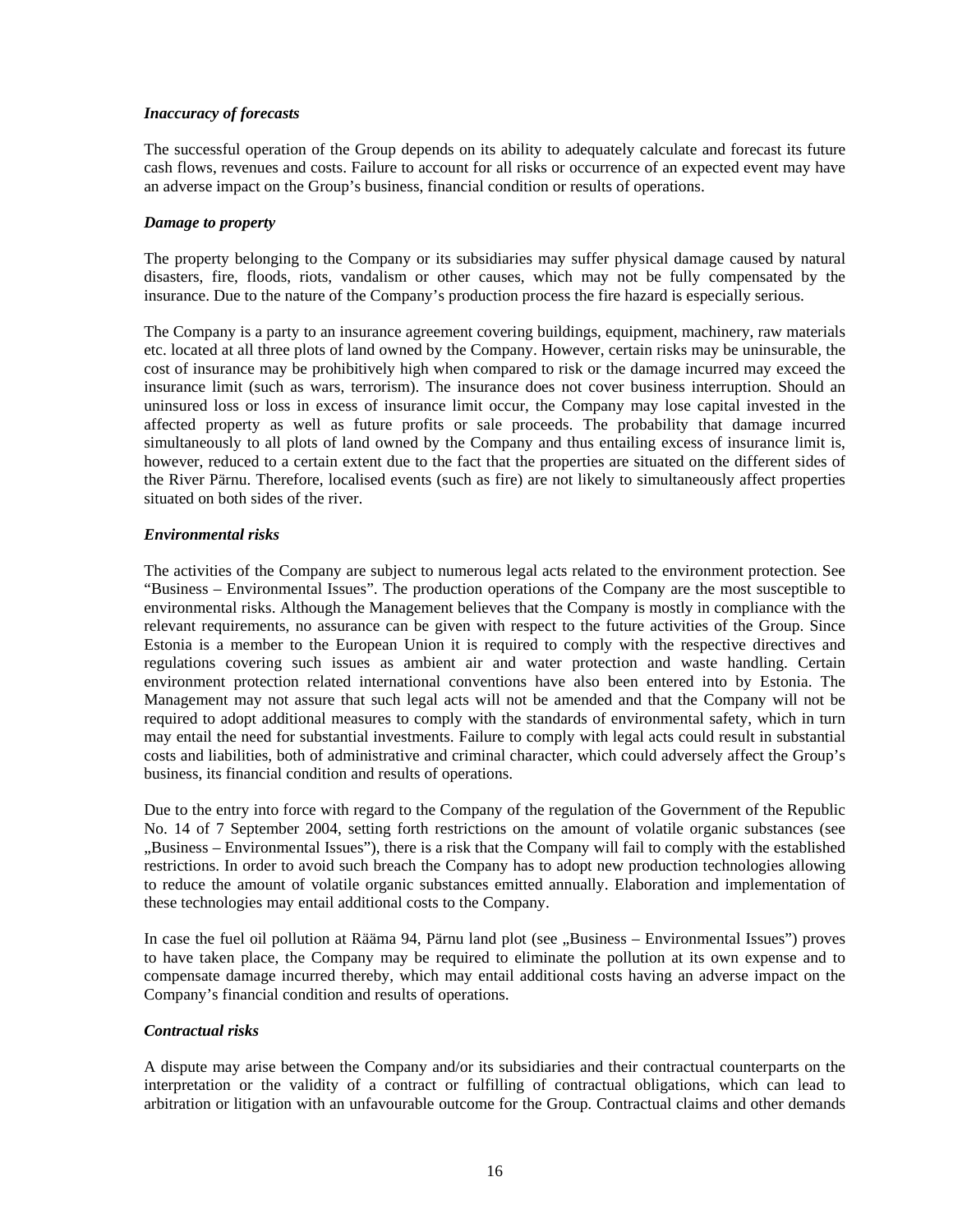may also have an adverse effect on the Group's profits or financial position. See "Business – Litigation and Governmental Proceedings".

## *Financial and loan agreements (cross-default)*

The loan and lease agreements entered into by the Company include several restrictive covenants and requirements to obtain the lender's consent for, among other things, further financing, payment of dividends, changes in the Group's corporate structure or the nature of its business, and consolidating or merging with another corporation.

Some of the Company's loan agreements with financial institutions contain customary events of default, including cross-default provisions. These cross-default clauses expose the Group to default risks based on performance under other agreements with the financial institutions in question or other creditors. In addition, under most loan agreements, it is an event of default if the borrower takes significant additional financial obligations or a third party acquires in whole or in part the issued share capital of the borrower without the prior consent of the lender.

Most of the Company's loans are tied to EURIBOR (Euro Interbank Offered Rate) and have floating interest rates. Changes in EURIBOR and/or interest rates applicable to the Company's borrowings affect the Company's interest expenses. No financial instruments are used to hedge interest rate risks.

#### *Dependence on key personnel*

The business of the Group relies on a relatively small core management team and as a result, the Group is dependent on the performance of its key employees. The Group's performance depends to a significant extent on its ability to attract and retain highly qualified technical, sales, marketing and managerial personnel. The Group anticipates that demand for management, technical and other professional staff will increase.

Also, future success depends on the continuing ability of the Group to identify, hire, train and retrain such personnel in the future. Any inability to attract and retain the Group's officers and key employees and the necessary professional personnel could have a material adverse effect on the Group's business, financial condition and results of operations.

## *Health and safety*

The production activities of the Company are directly related to inherently dangerous operations, which may bring along work accidents resulting, *inter alia*, in loss of life or health damage. The Company does not hold any liability insurance and therefore no assurance can be given that employees or former employees would not file claims against the Group in respect of damage incurred due to such accidents. Such claims, if successful, may have an adverse effect on the Group's business, financial condition and results of operations.

## *Risks related to intellectual property*

The application for registration of the trade mark "Skano" as an internationally protected trade mark is currently pending in numerous countries (see "Business – Intellectual Property"). There is a risk that such registration may be denied in some jurisdictions. Since the Group's retail network operates under this brand, failure to obtain protection may necessitate elaboration and marketing of a new brand. In connection therewith the Group may need to bear additional costs and the retail sales may decline. This may have an adverse effect on the Group's business, financial condition and results of operations.

A significant part of the furniture sold by the Company is produced on the basis of drawings in regard to which the intellectual property rights belong to Boknäs Huonekalut Oy. The Company is entitled to use these drawings under the Purchase and Co-operation Agreement signed with Boknäs Huonekalut Oy (see "Business – Material Contracts" and "Business – Intellectual Property"). Should this agreement be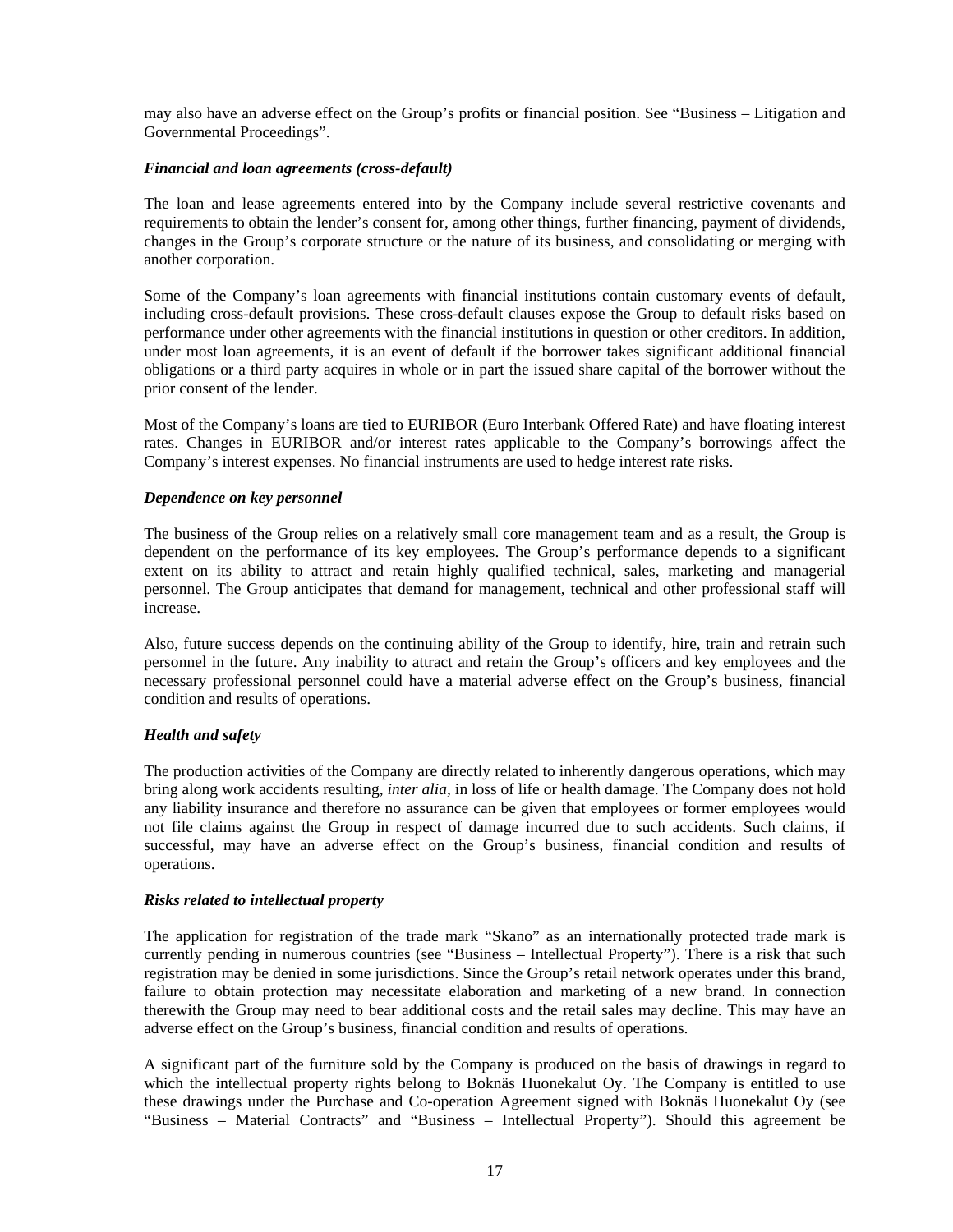terminated, the Company loses the right to use the said intellectual property. In such case the Company would need to implement new products, which may entail additional costs to the Company, but also a decline in sales of the furniture. Such developments may have an adverse effect on the Group's business, financial condition and results of operations.

The Company markets a significant part of its furniture produce under the brand "Björkkvist". The Company has in place an agreement for the use of this brand only on the territory of Russia (see "Business – Intellectual Property"). To the knowledge of the Company this brand is not registered as a trademark in its other target markets. However, should this brand be registered as a trademark in jurisdictions where the Group sells its furniture under this brand, the Company would need to conclude license agreements with owners of the trademark entitling it to use the trademark. Inability to reach such agreements or prolong the existent ones may cause the Company to remarket new brands for its furniture. This may entail additional costs to the Company and a decline in sales of the furniture, having an adverse effect on the Group's business, financial condition and results of operations.

## *Lack of permits for use*

Some of the buildings located at the plots of land owned by the Company (not including main production buildings) may fail to have appropriate permits for their current use, which is why no assurance can be given that the current use of such buildings would not be required by the authorities to be ended or, in case of lack of construction permits, the buildings to be demolished. In the course of reconstruction of such buildings appropriate permits are applied for.

## *Risk of tort liability*

A risk of tort liability of the Company and/or any of its subsidiaries exists. Namely, the Company and/or its subsidiaries may be held liable based on the product liability in case any injury, death, health damage or damage to property has been incurred by a defective product. Additionally, the Company is engaged in environment sensitive activities that may result in an environmental damage. The Company's production facilities are treated as a major source of danger and therefore the Company may also be held liable as holder of major source of danger. The Company does not hold any liability insurance. Therefore, any claims filed against the Group companies may, if successful, have an adverse effect on the Group's business, financial condition and results of operations.

## *Growth and its control*

In recent years, AS Trigon Property Development has entered new markets and expanded its retailing operations on existent ones. The Company is intending to follow the adopted strategy of expansion, which, however, may bring along additional costs and risks to the Group. The Group will have to familiarize itself with the specific conditions of local markets. The Group may fail to perform successfully on the new markets due to external factors, such as lack of demand for specific production of the Company, or due to the internal flaw in the management or financial system of the Group. The risk may be also due to specific tax practice, legal regulations, enforcement of the contracts, instability of the economic, political and legal system of the respective country. If the Group fails to control its growth and development successfully, this may have an adverse effect on its business, results of operations and financial condition.

## *Inability to keep pace with technical and technological development*

To keep the level of or increase its output and to assure the quality of the production the Company must invest into maintenance of existent machinery and acquisition of new equipment. Additionally, new technologies adopted by the competitors and the need to satisfy the changing market demand may entail the need for substantial capital expenditures and/or write downs of the assets. Failure to respond timely to the new trends in technology may adversely affect the Group's business, financial condition or results of operations.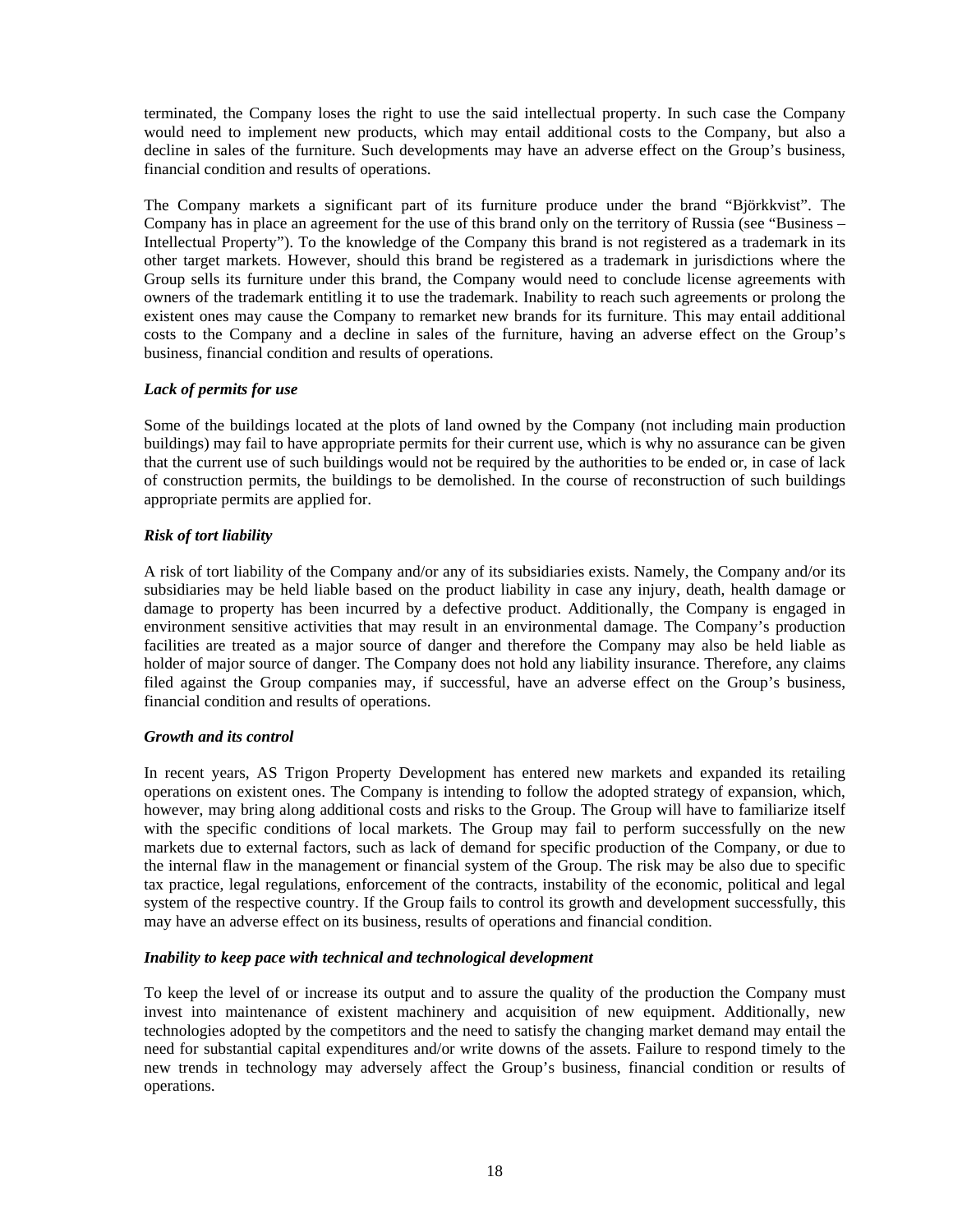#### *Dependence on machinery*

The Group's furniture and building materials production businesses are dependent on smooth working processes which rely on machinery and equipment. The Group has partly outsourced the professional maintenance of its machinery and IT systems to outside contractors. If a breakdown or malfunction of machinery or failure seriously disrupts these working processes, the Group may be unable to fulfil its obligations towards its customers. As a result, the Group may not only lose profits but it also may have to pay contractual penalties or, in extreme situations, customers may terminate their contracts with the Group.

Although the Company has an insurance cover against damage incurred to the property of the Company, the business interruption risks are not covered by the respective insurance agreements. Most of the machinery and equipment used by the Company in the production processes have been acquired more than five years ago. Therefore no guarantee is available against the suppliers.

Therefore, no assurances can be given that all technical risks associated with the Group's furniture and building materials production operations can be adequately covered by insurance or manufacturers' guarantees. Nor may it be always possible to obtain adequate insurance coverage against some risks at commercially reasonable terms. Whilst Management believes that the Group has taken appropriate measures to reduce its exposure to technical failures, such as timely maintenance of machinery and equipment, a major disruption in the Company's production operations could have a material adverse effect on Group's business, financial condition and results of operations.

## *Relationship with the principal shareholder*

OÜ Trigon Wood owns and controls 59.62 per cent of the Shares. As a result, OÜ Trigon Wood will be able to exercise significant control over most matters requiring shareholder approval, including the election of members of the Supervisory Council and approval of significant corporate transactions, which could delay or prevent a third party from acquiring control of the Company. The ability of a major shareholder to prevent or delay such transactions could cause a decline in the price of the Shares.

## *Risks relating to the division of AS Trigon Property Development*

According to the Estonian Commercial Code, the companies participating in a division (in the present case AS Trigon Property Development, OÜ VN Niidu Kinnisvara and the Company) will remain jointly and severally liable before creditors for the obligations of the company being divided having arisen before the entry of the division in the Estonian Commercial Register. Therefore, there is a risk that a claim may be submitted against the Company for the obligations of AS Trigon Property Development. However, if such obligations were designated in the Division Plan as obligations remaining with AS Trigon Property Development or obligations transferring to OÜ VN Niidu Kinnisvara, the Company could have recourse against AS Trigon Property Development or OÜ VN Niidu Kinnisvara, respectively, in case it would be forced to satisfy the claim of a third party relating to such obligations.

#### *Seasonality*

The revenue of the Group's retail operations is subject to seasonal variations. The amount of the furniture sales reaches its peak in the fourth quarter and decreases to a certain extent during the summer months. The Management is of the opinion that such seasonal variations will remain a characteristic trait of the operations of the retail division of the Group and are to be accounted for when estimating the profitability of the Group.

#### **Risks Associated with the Investment in Shares**

## *Volatility of share prices*

There can be no assurances regarding the future development of a market for the Shares or the ability of holders of the Shares to sell their Shares or the price of any such sale. Prevailing market prices from time to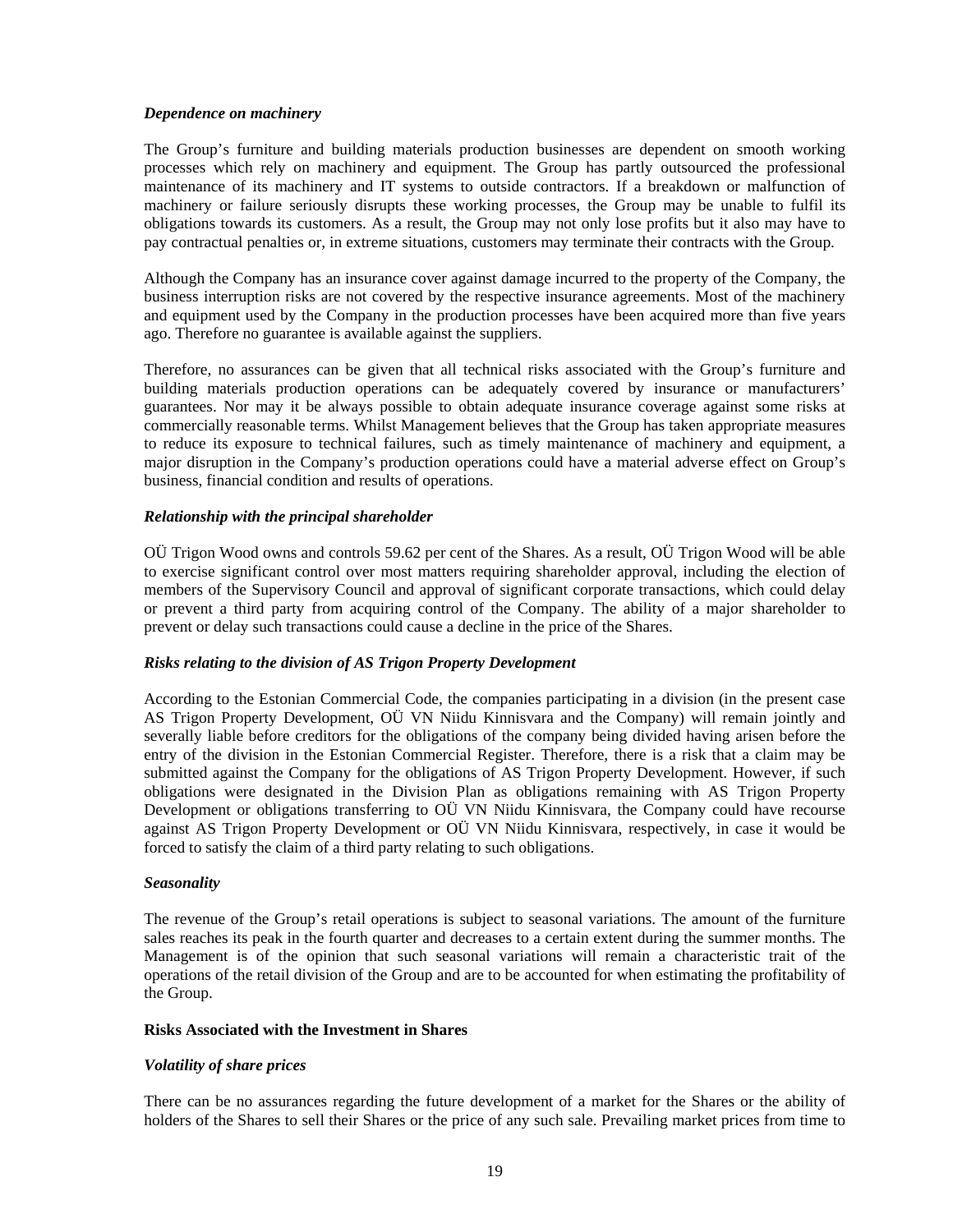time will depend on many factors, including then-existing interest rates, industry and market conditions, the Group's operating results and cash flows and the market for the securities of companies in the same or similar industries.

There could be significant fluctuations in the price of the Shares, including a substantial decline, following the Listing even if the Group's operating results meet expectations.

## *Liquidity*

An application has been made for the Shares to be listed on the Main List of the Tallinn Stock Exchange. However, no assurance can be given that the Shares will be listed or that, following the Listing, an active trading market for the Shares will emerge, develop or be sustained after completion of the Listing.

The average daily trading turnover on the Tallinn Stock Exchange from 1 January to 31 December 2006 was EUR 3,038,207. A total of 17 companies were listed on the Tallinn Stock Exchange as of 1 August 2007. As of 1 August 2007, the two largest companies in terms of market capitalization, AS Eesti Telekom and AS Tallink Grupp, represented approximately 39 per cent of the Tallinn Stock Exchange's aggregate market capitalization of approximately EUR 5 billion. Consequently, the Tallinn Stock Exchange is substantially less liquid and more volatile than established markets such as those in other countries with highly developed securities markets. The relatively small market capitalization and low liquidity of the Tallinn Stock Exchange may impair the ability of shareholders to sell the Shares on the Tallinn Stock Exchange, which could increase the volatility of the price of the Shares. De-listing of any of the large companies listed on the Tallinn Stock Exchange would be likely to have a negative effect on the market capitalization and liquidity of the Tallinn Stock Exchange.

Prices on the Tallinn Stock Exchange may also be affected by external factors, such as the performance of world markets generally, or other emerging markets in particular, or the imposition of or changes in trading or capital gains taxes.

## *Offer for sale of substantial number of additional shares may depress the Share price*

Sales or issuance of additional Shares into the public market following the Listing could adversely affect the market price of the Shares.

In addition, as of the date of this Prospectus, all Shares owned by OÜ Trigon Wood, the controlling shareholder of the Company (see "Company, Share Capital and Ownership Structure – Controlling Shareholder") are pledged for the benefit of AS Hansapank. Should OÜ Trigon Wood fail under any of the financial agreements underlying the pledge arrangements, the pledge holder has a right to realise the pledge and consequently, to sell the shares. Any such sale in the significant amount may have adverse effect on the market price of the Shares.

## *Future payments of dividends on the Shares*

There is no assurance that the Company will pay dividends on the Shares, nor is there any assurance as to the amount of any dividend it might pay. The payment and the amount of any dividend will be subject to the discretion of the Company's Management Board, Supervisory Council and, ultimately, the General Meeting of Shareholders and will depend on available cash balances, anticipated cash needs, results of operations and financial condition of the Group and any loan agreement restrictions binding on the Company as well as other relevant factors. See "Dividends and Dividend Policy".

## *Continued analyst cover*

The trading market for the Shares will depend on the research and reports that industry or securities analysts may publish about the Group or its business. The Group has no control over these analysts. If one or more of the analysts who cover the Group downgrade their ratings of the Shares, the price of the Shares may decline. If one or more of these analysts cease coverage of the Group or fail to publish regular reports on it, the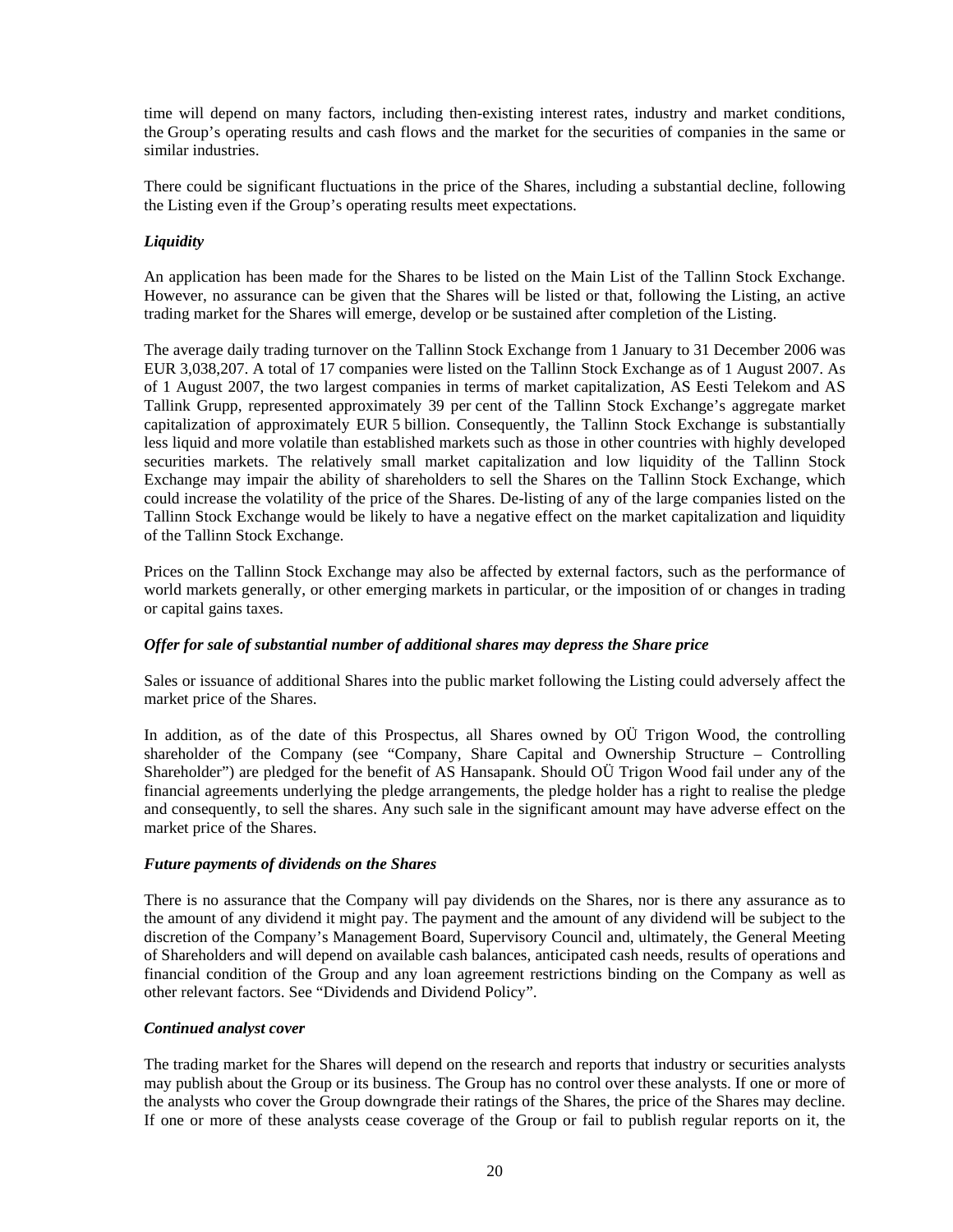Company could lose visibility in the financial markets, which in turn could cause the price of the Shares or trading volume to decline.

## **Political, Economic and Legal Risks**

#### *Risks relating to doing business in the Baltic States*

Investors investing in emerging markets such as Estonia, Latvia and Lithuania should recognize that these markets are subject to greater risks than more mature markets, including legal, economic and political risks. Estonia, Latvia and Lithuania have experienced significant political, legal and economic changes and liberalization during the last two decades of transition from the Soviet rule and plan economy to independence and a market economy.

For purposes of their accession to the European Union, Estonia, Latvia and Lithuania implemented significant social and economic changes, as well as reforms of their legal and regulatory framework. As a result, the volume of Estonian, Latvian and Lithuanian legislation and other regulations has increased and is expected to increase further pursuant to the obligation to apply European Community law.

The civil code and corporate, competition, securities, environmental and other laws in Estonia, Latvia and Lithuania have been substantially revised during the last decade as part of these countries' transition to a market economy and to meet EU requirements and standards. The new legislation remains in part largely untested in courts and no clear administrative or court interpretation practice has evolved.

Estonian, Latvian and Lithuanian businesses are in the process of adopting the business standards and practices of the European Union. Many Estonian companies, including the Company, are still adopting and developing management tools for competition law related risks, corporate governance, internal controls and risk management.

#### *Risks relating to doing business in Ukraine*

The Group has business operations in Ukraine. Investors investing in emerging markets such as Ukraine should recognize that these markets are subject to significantly greater legal, economic and political risks than those in more mature markets.

Although some progress has been made since independence in 1991 to reform Ukraine's economy and its political and judicial systems, Ukraine still lacks the necessary legal infrastructure and regulatory framework which are essential to support market institutions, the effective transition to a market economy and broadbased social and economic reforms.

#### *Political instability*

Historically, political discords in the Parliament of Ukraine have deterred political reforms aimed to attain liberalisation, privatisation and financial stability in Ukraine. Since the independence in 1991, the political landscape of Ukraine has been characterized by governmental instability and, as a result, Ukraine has had 13 prime ministers and three acting prime ministers during this period. The lately events of April 2007 when the Ukrainian parliament was dissolved and new parliamentary elections were announced, have provoked a new wave of disorders. Although the crisis seems to be solved due to agreement of the President, Prime Minister, and Chairman of the Parliament, setting forth the new parliamentary elections for 30 September 2007 the political situation in Ukraine still appears to be unstable.

#### *Legal system*

The Ukrainian legal system has been transforming since the 1990s from a planned economy to a marketbased economy. The legal system in this country remains, however, in transition and is therefore subject to greater risks and uncertainties than those in more mature societies. Such risks are related, *inter alia,* to a high degree of discretion granted to governmental bodies, which may result in arbitrary actions;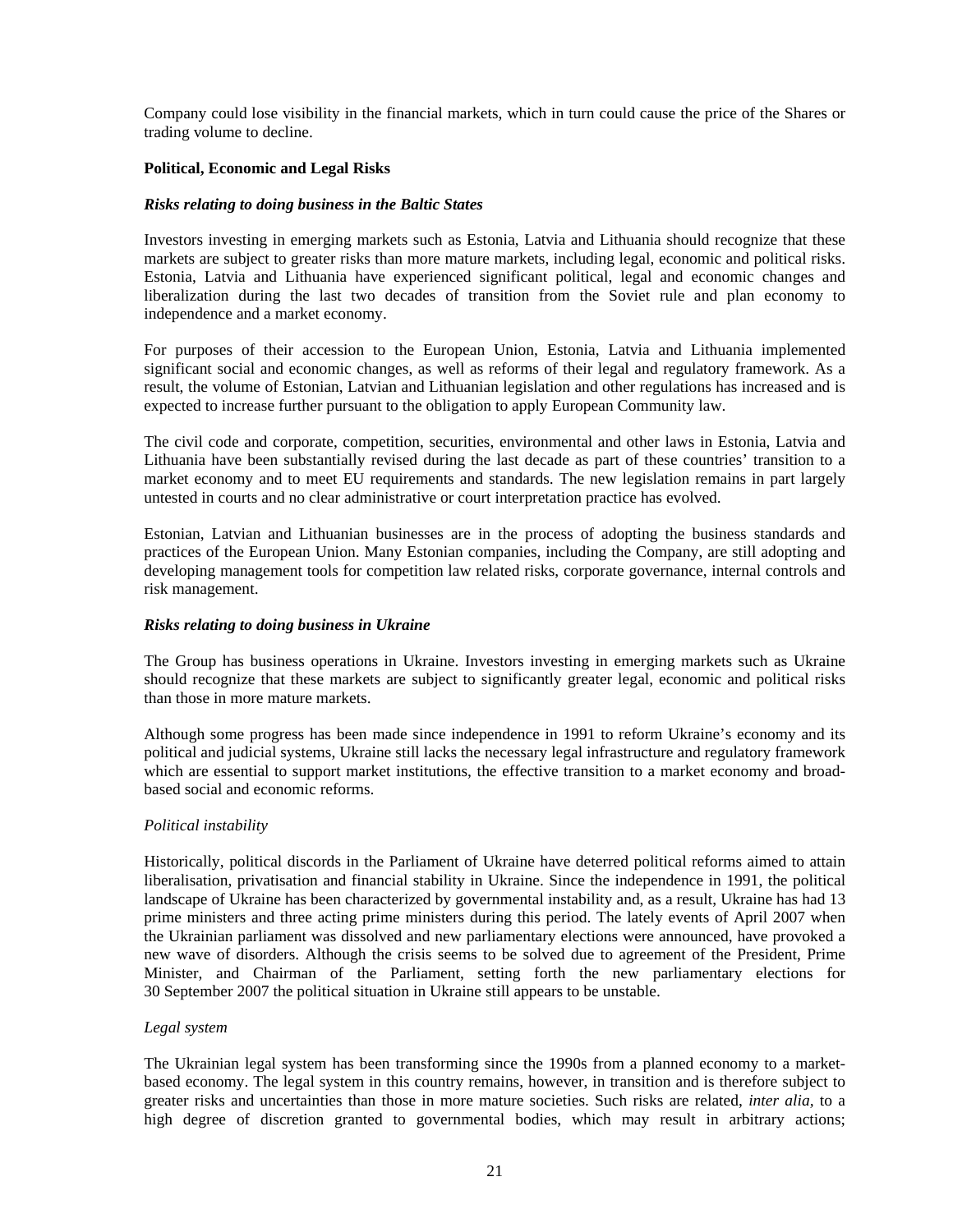discrepancies between legal acts; relative inexperience and corruption of judges; lack of judicial and governmental guidance with regard to interpretation of the Ukranian legal acts etc.

The uncertainties in the legal system pose risks to the Group's retail operations and growth potential in Ukraine particularly with respect to its ability to enforce contracts, and defend itself against unfair competition or arbitrary action by authorities.

#### *Economic instability*

In recent years, the Ukrainian economy has been characterised by a number of features which contribute to economic instability, including limited liquidity caused by a relatively weak banking system, tax evasion, significant capital flight and low wages. Although the governments in this country have generally been committed to economic reform, the implementation of reform has consistently been impeded by a lack of political consensus, controversies over privatisation, the restructuring of the energy sector, the removal of exemptions and privileges for certain state-owned enterprises or for certain industry sectors and the limited extent of cooperation with international financial institutions. No assurance can be given that current reform policies favouring privatisation, industrial restructuring and tax reform will continue to be implemented and, even if implemented, that those policies will be successful, or that the economy in Ukraine will continue to improve.

#### *Currency exchange risks*

An investment in shares denominated in kroons by a foreign currency investor exposes the investor to a foreign currency risk. Any depreciation or appreciation of the kroon in relation to such foreign currency will correspondingly reduce or increase the value of the investment in foreign currency terms.

Due to the accession of Estonia to the European Union on 1 May 2004 and the adoption of the euro the exact date of which is currently undetermined, the operating results and the financial position of the Group are expected to be reported in euros at some point in the future.

The official and only legal tender in Estonia is the kroon. The kroon is pegged to the euro at the fixed rate of EEK 15.6466 for EUR 1. Although the Bank of Estonia has expressed its intention to maintain the current fixed exchange rate and the currency board system, there can be no guarantee that the Estonian Parliament will not amend the relevant laws and that the fixed exchange rate will be maintained in the coming years. Foreign investors can open both kroon and foreign currency accounts in banks registered in Estonia. Any foreign currency may be freely purchased and sold at the market exchange rates. There are no capital movement restrictions. Any devaluation or revaluation of the kroon may have negative consequences for the Estonian economy as a whole and may have a material adverse effect on the Group's financial condition and results of operations.

## *Potential tax liabilities*

Estonia currently enjoys a corporate income tax regime under which income tax is deferred until profits are distributed. Estonian companies are currently subject to income tax of 22/78 of the net amount of distributed profits, which rate is due to decrease over the next two years. In addition, an Estonian dividend withholding tax of 22 per cent is currently imposed on dividends paid by the Company to non-resident legal persons, holding less than 15 per cent of the shares or votes of the Company. According to the Income Tax Act currently in force, the income tax rate is due to decrease to 20 per cent (20/80 of the net distributed profit) by 2009. On 14 June 2007 the Estonian parliament has adopted an Act further reducing the income tax rates. This Act enters into force as of 1 January 2008. Pursuant to this Act, the tax rate will be 19 per cent in 2010 and 18 per cent in 2011 and afterwards (19/81 and 18/82 of the net distributed profits respectively).

The European Union has granted Estonia a transition period expiring on 31 December 2008 following which time Estonia may be required to at least partly adjust its current tax regime. The possibility that Estonia may change its corporate taxation policy has periodically been subject to political discussion but it is currently not possible to assess whether or, if so, when any such change may occur. Any change in Estonian corporate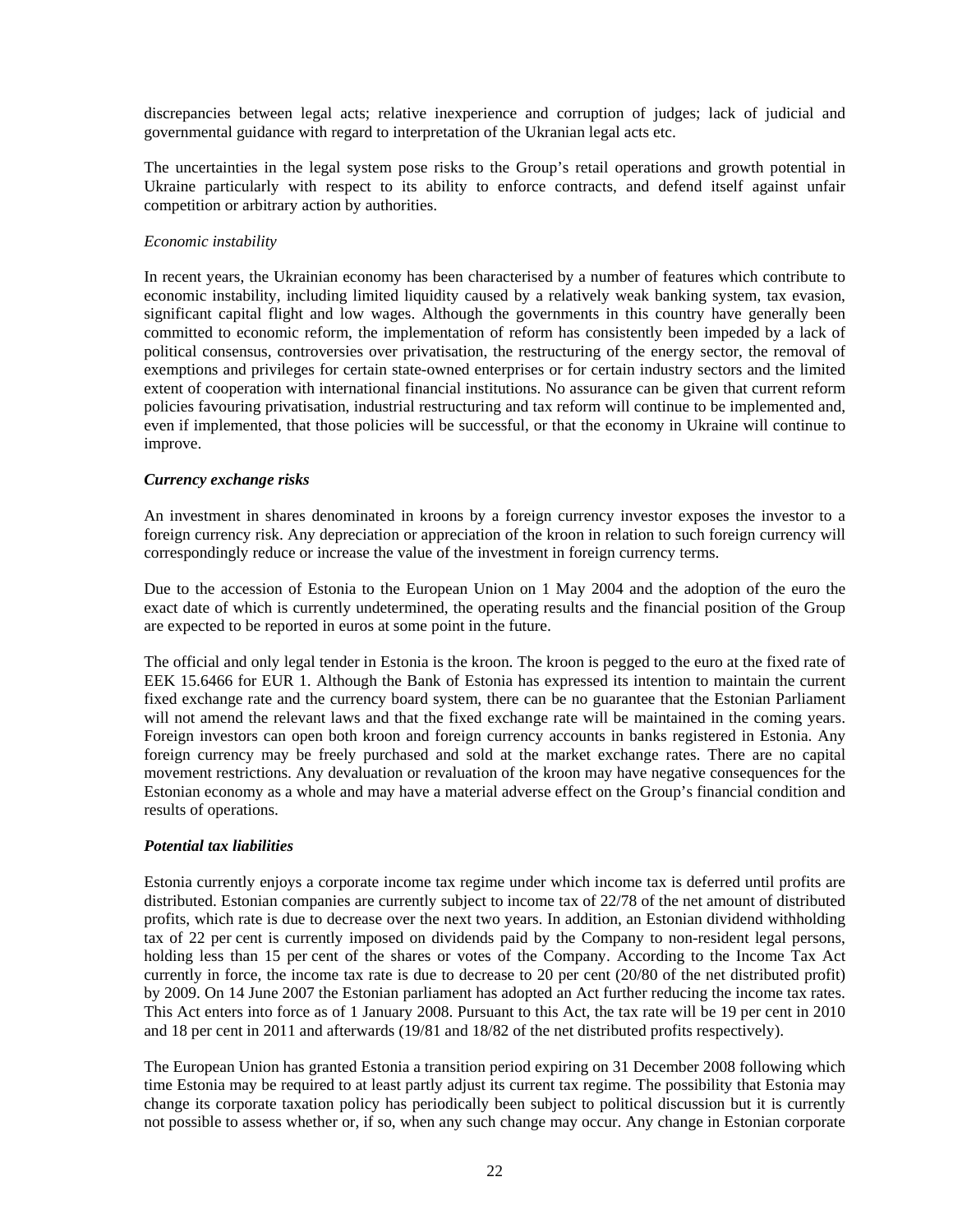taxation policy could have a material adverse effect on the Group's business, results of operations and financial condition. See "Taxation".

Estonian tax laws and regulations have not been in force for significant periods, in contrast to more developed market economies; therefore, implemented laws and regulations may be unclear or nonexistent. Accordingly, there is limited case law on the application and interpretation of these laws. Often, differing opinions regarding legal interpretations exist both among and within tax authorities, thus creating uncertainties and areas of conflict.

The Group's tax position may be subject to possible review and investigation by tax authorities, authorized to impose severe fines, penalties and interest charges. If for any reason the Group's tax position were to be disputed by the tax authorities, the possible tax liabilities of the Group could have a substantial material adverse impact on the Group's operating results, and therefore could have a material adverse impact on the market price for the Shares.

#### *Dependence on relatively low labour costs*

As a Member States of the European Union, Estonia, Latvia and Lithuania are becoming increasingly integrated in the European markets, and particularly the Estonian price levels and salaries are gradually becoming aligned with those in the other member countries. Whilst the Estonian wages and salaries generally remain lower than in the older Member States, the further integration with the European Union, coupled with economic and legislative developments, is expected to result in a gradual erosion of this competitive advantage of Estonian businesses. The same process can be expected to take place eventually also in Lithuania and Latvia. If the Group fails to achieve new competitive advantages to off-set the impact of the rising labour costs, this could have a material adverse effect on the Group's results of operations or financial condition.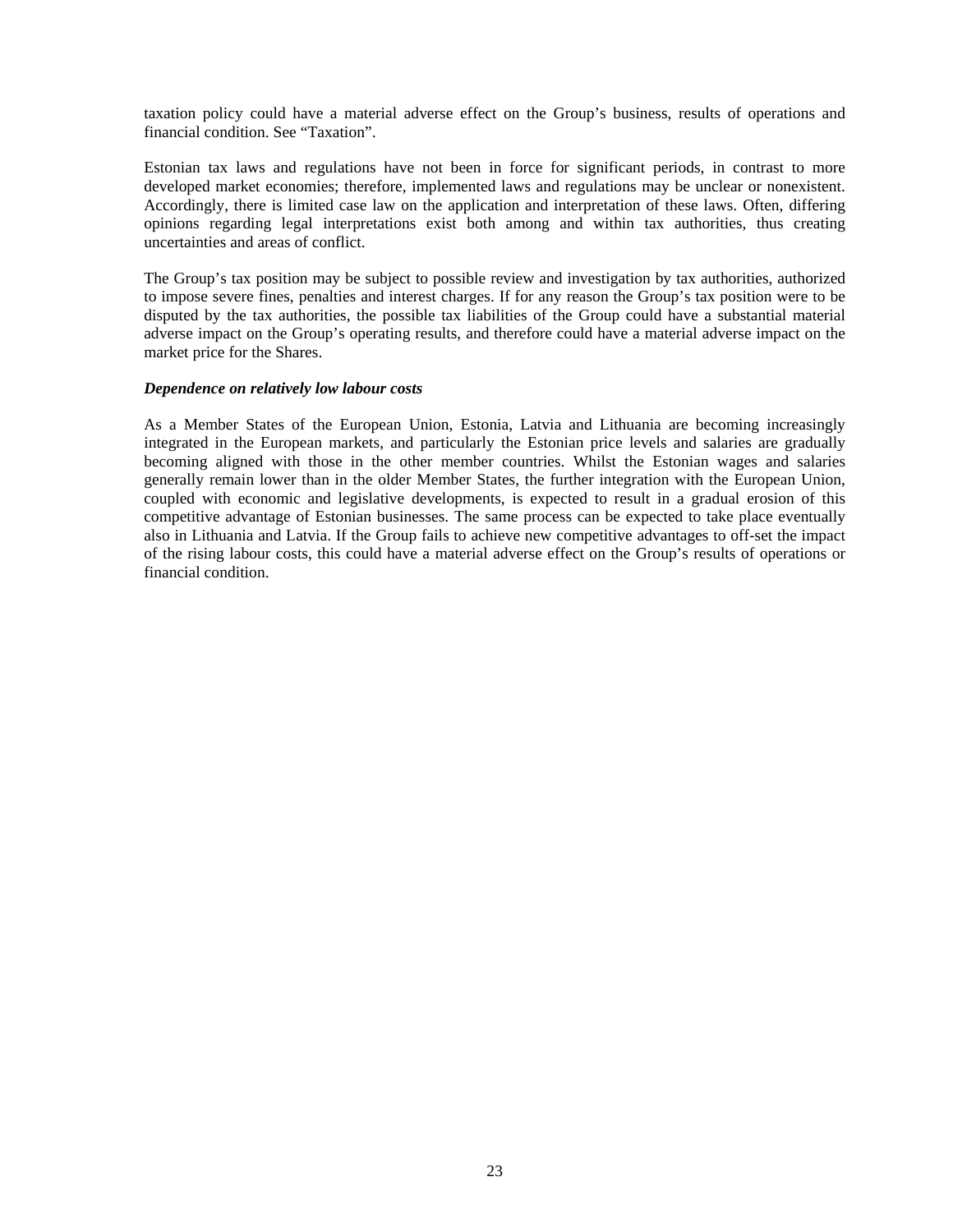## **DIVISION OF AS TRIGON PROPERTY DEVELOPMENT AND ESTABLISHMENT OF THE COMPANY**

The Company has been established as a result of the Division of AS Trigon Property Development. AS Trigon Property Development is currently listed on the Main List of the Tallinn Stock Exchange. On 29 June 2007 AS Trigon Property Development concluded the notarized Division Plan, setting forth the terms and conditions of the Division of AS Trigon Property Development. The Division Plan was published on 29 June 2007 through the information system of the Tallinn Stock Exchange and is available at the following web page: http://files.ee.omxgroup.com/bors/prospekt/vnu/Viisnurk1.pdf.

The aim of the Division was to separate the company's building materials and furniture production and retailing business into a newly incorporated company and retain AS Trigon Property Development only as a real estate development company.

According to the executed Division Plan, the assets of AS Trigon Property Development were divided as follows:

- AS Trigon Property Development retained a shareholding in its wholly-owned subsidiary OÜ VN Niidu Kinnisvara with the par value of EEK 40,000 and cash in the amount of EEK 400,000;
- OÜ VN Niidu Kinnisvara received 26 real estates situated in Niidu area in Pärnu, agreements, rights and obligations related to the said real estates and cash in the amount of EEK 360,000;
- the remaining assets, including the building materials and furniture production and retailing business units and all rights and obligations related thereto (the "Enterprise"), were transferred to the Company.

The Division was approved by the resolution of the general meeting of shareholders of AS Trigon Property Development on 6 August 2007.

Pursuant to the shareholders' resolution approving the Division Plan and an announcement published by the management board of AS Trigon Property Development on 4 September 2007, each person who was a shareholder of AS Trigon Property Development on 18 September 2007 at 23:59 received upon the registration of the Division and the establishment of the Company in the Estonian Commercial Register one Share of the Company per each share of AS Trigon Property Development held by him/her/it as of the described time. The share capitals of both, the Company and AS Trigon Property Development, amount to EEK 44,990,610 and are divided into 4,499,061 shares, each with the par value of EEK 10.

The share capital of the Company was deemed paid in by the assets of AS Trigon Property Development, transferred to the Company in the course of the Division. On 14 August 2007 the management board of the Company has performed a valuation of the transferable assets, in order to determine that the assets were sufficient to pay in the share capital of the Company. The independent auditors AS PricewaterhouseCoopers have verified the valuation of the assets performed by the management board and have issued a report confirming the correctness of the valuation on 14 August 2007.

The Division was registered in the Estonian Commercial Register on 19 September 2007, which is also the date of incorporation of the Company.

Pursuant to the Estonian Commercial Code, assets to be transferred in the course of the division are deemed transferred to the recipient companies and the shareholders of the company being divided are deemed shareholders of the recipient companies pursuant to the division plan as of the entry of the division in the Estonian Commercial Register.

According to the Commercial Code, AS Trigon Property Development, OÜ VN Niidu Kinnisvara and the Company shall remain jointly and severally liable for the obligations of AS Trigon Property Development having arisen before the entry of the Division in the Estonian Commercial Register. However, this applies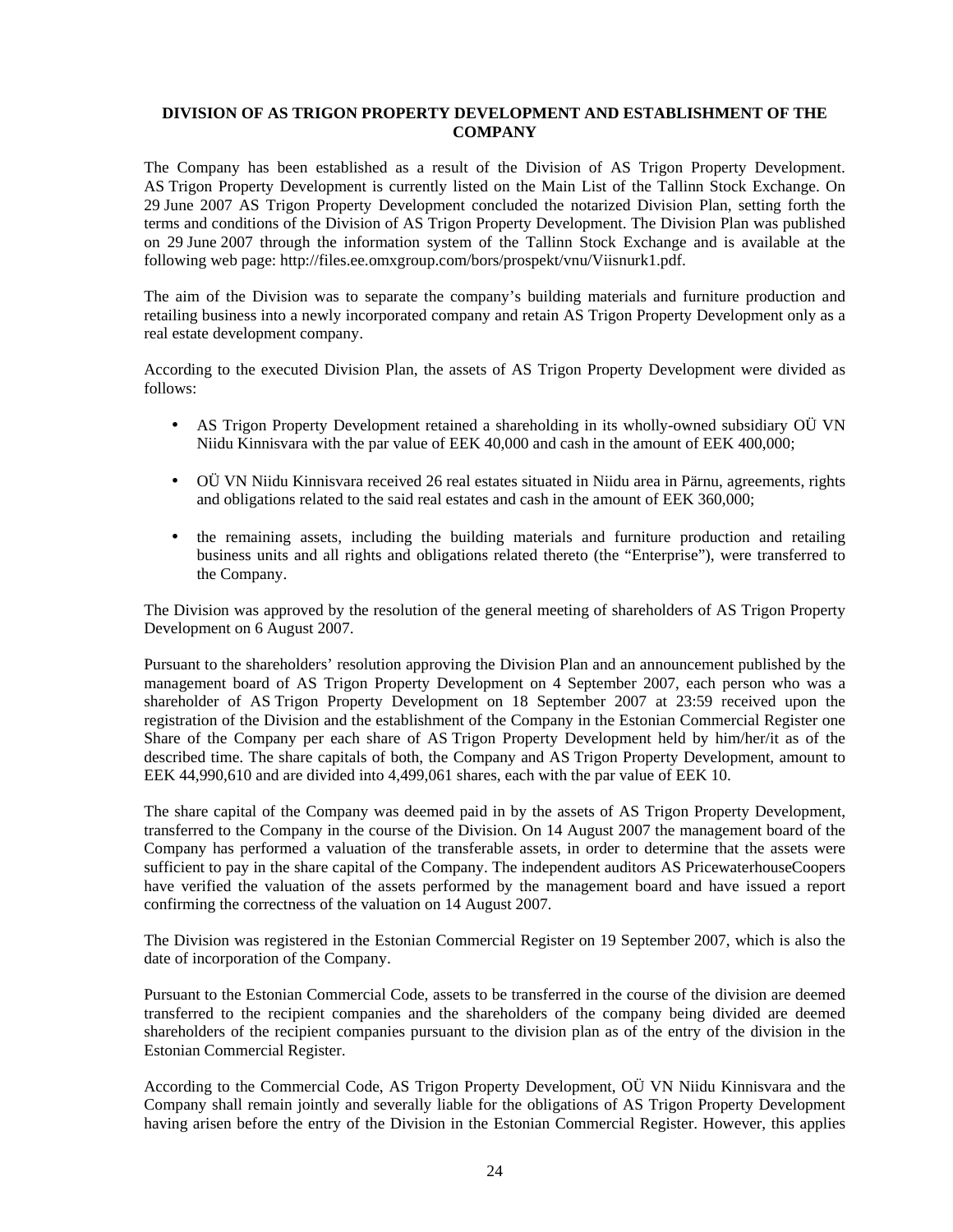only in regard to third parties and among themselves the responsibility rests with a person to whom respective obligations were appointed pursuant to the Division Plan. Therefore, even if third parties may require the Company to perform an obligation of AS Trigon Property Development that has arisen before the entry of the division in the Estonian Commercial Register and which was designated in the Division Plan as an obligation remaining with AS Trigon Property Development or transferring to OÜ VN Niidu Kinnisvara, the Company may, upon fulfillment of such obligation, have recourse against AS Trigon Property Development or OÜ VN Niidu Kinnisvara, respectively.

The following chart provides an additional illustration of the Division:

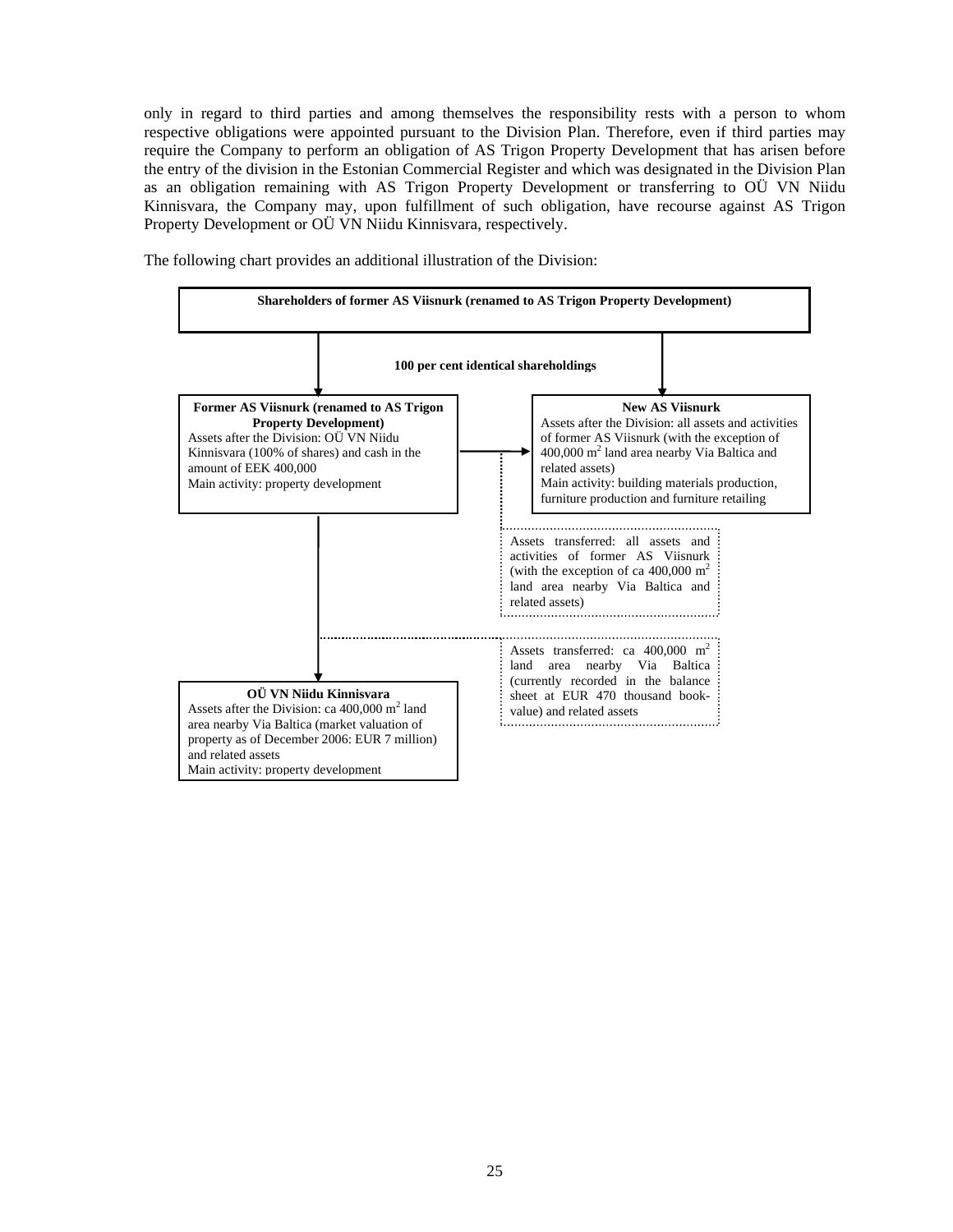#### **DIVIDENDS AND DIVIDEND POLICY**

The Shares will be eligible for dividends, if any, declared in respect of the financial year commencing from the date of registration of the Company and for subsequent periods. All the Shares rank equally for any dividends.

Due to the fact that the Company has just been established, it has not yet paid dividends. As the Company was formed in the course of the Division of AS Trigon Property Development and on the basis of the Enterprise operated previously by AS Trigon Property Development and transferred from AS Trigon Property Development to the Company, an overview of the dividends paid by AS Trigon Property Development is hereby given.

Before the year 2005 AS Trigon Property Development has not paid any dividends. Until 2005 the profits were reinvested in the group.

At the general meeting of shareholders held on 18 May 2007 AS Trigon Property Development declared and subsequently paid out dividends in the aggregate amount of approximately EEK 5.4 million, which equals to 42 per cent of the aggregate annual net profit of AS Trigon Property Development in 2006. At the general meeting of shareholders held on 31 May 2006 AS Trigon Property Development declared and subsequently paid out dividends in the aggregate amount of approximately EEK 4.2 million, which equals to 44 per cent of the aggregate annual net profit of AS Trigon Property Development in 2005. No dividends were paid for the financial year 2004.

The table below shows dividends on Shares that AS Trigon Property Development has declared and paid in the last two years:

|                                   | 2005      | 2006      |
|-----------------------------------|-----------|-----------|
| Amount of dividends paid out, EEK | 4.184.127 | 5,398,873 |
| Number of shares                  | 4.499.061 | 4.499.061 |
| Dividend per share, EEK           | 0.93      | l.20      |

Commencing from 2008, for the financial year ending 31 December 2007, the Company expects to pay dividends regularly and to maintain the aggregate amount of dividends at least at the level of 30 per cent of the annual net profit. However, the Company cannot assure that dividends will be paid in the future, or if dividends will be paid, how much they will amount to. The declaration and payment by the Company of any future dividends and the amount thereof will depend on the Company's results of operations, financial condition, cash requirements, future prospects, profits available for distribution and other factors deemed by the Management Board to be relevant at the time. Therefore, dividends paid historically are not representative of dividends to be paid in the future. Moreover, the Management Board merely makes a proposal for the amount of dividends to be distributed. The Supervisory Council has the right to amend such proposal and the proposal is ultimately to be approved by the General Meeting of Shareholders. For more details on the procedure and regulatory restrictions relating to the payment of dividends, see "Company, Share Capital and Ownership Structure – Shareholders Rights – Dividends and Other Distributions".

As to the tax considerations applicable to the dividends, see "Taxation – Income Tax Treatment of Dividends".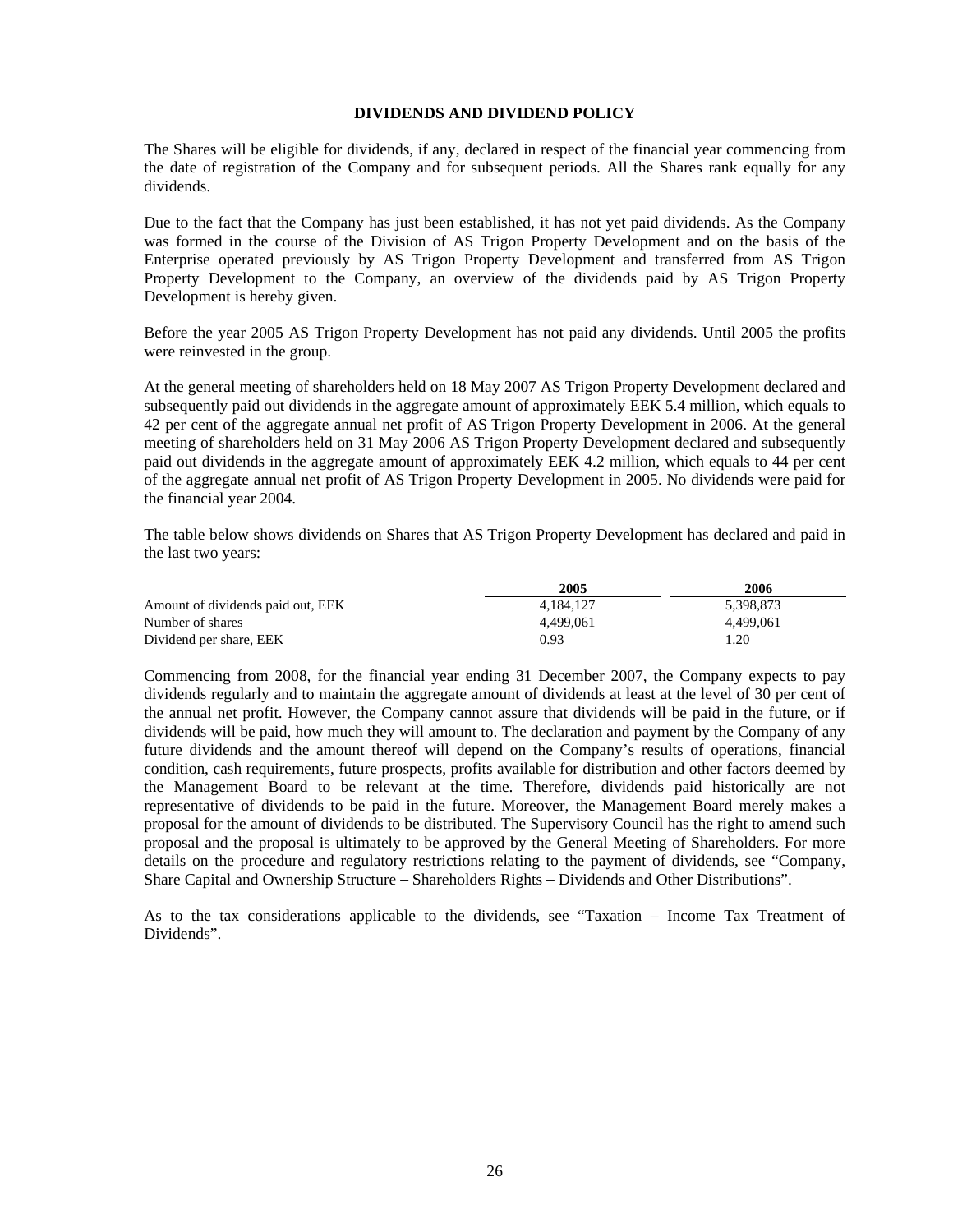## **CAPITALIZATION AND INDEBTEDNESS**

Due to the fact that the Company has just been established and lacks itself historical financial information, the following table sets forth the actual capitalization and indebtedness of AS Trigon Property Development (i.e. the company from whom the Company acquired the Enterprise in the course of the Division) based on un-audited consolidated interim financial information for six months ended 30 June 2007. The table should be interpreted in conjunction with the financial statements presented elsewhere in this Prospectus.

|                                                              | <b>30 June 2007</b> |
|--------------------------------------------------------------|---------------------|
| (EEK '000)                                                   | <b>Un-audited</b>   |
| <b>CAPITALIZATION</b>                                        |                     |
| Total current debt <sup>1</sup>                              | 4,276               |
| - secured                                                    | $4,276^2$           |
| Total non-current debt <sup>1</sup>                          | 47,939              |
| - secured                                                    | $47,939^{3}$        |
| <b>Shareholder's equity</b>                                  | 77,236              |
| - share capital 4                                            | 44,991              |
| - share premium                                              | $11,332^5$          |
| - statutory capital reserve                                  | 4,499               |
| - retained earnings                                          | $16,414^6$          |
| <b>Total capitalization and indebtedness</b>                 | 129,451             |
| <b>NET INDEBTEDNESS</b>                                      |                     |
| A. Cash and cash equivalents                                 | $10,720^7$          |
| B. Other financial assets at fair value throw profit or loss |                     |
| C. Total liquidity $(A) + (B)$                               | 10,720              |
| D. Current financial debt <sup>1</sup>                       | $4,276^2$           |
| E. Net current financial indebtedness $(D) - (C)$            | (6, 444)            |
| F. Long-term debt '                                          | $47,939^3$          |
| G. Net financial indebtedness $(E) + (F)$                    | 41,495              |

 $\frac{1}{1}$  The Company's financial liabilities consist of bank loans and a deferred payment to the Estonian Republic. The financial liabilities are secured by asset pledges by the Company. No sureties or guarantees have been issued in regard to the debts. For additional information please refer to the Index to Financial Statements.

<sup>2</sup> According to un-audited pro forma financial information, the amount of EEK 196 thousand will not be transferred to the Company as a result of the Division.

<sup>3</sup> According to un-audited pro forma financial information, the amount of EEK 2,937 thousand will not be transferred to the Company as a result of the Division. 4

The number of shares amounted to 4,499,061, each at nominal value of EEK 10, as at 30 June 2007 and 31 December 2006.

<sup>5</sup> According to un-audited pro forma financial information, the amount of EEK 3,537 thousand will not be transferred to the Company as a result of the Division.

<sup>6</sup> According to un-audited pro forma financial information, the amount of EEK 2,311 thousand will not be transferred to the Company as a result of the Division.

<sup>7</sup> According to un-audited pro forma financial information, the amount of EEK 800 thousand will not be transferred to the Company as a result of the Division.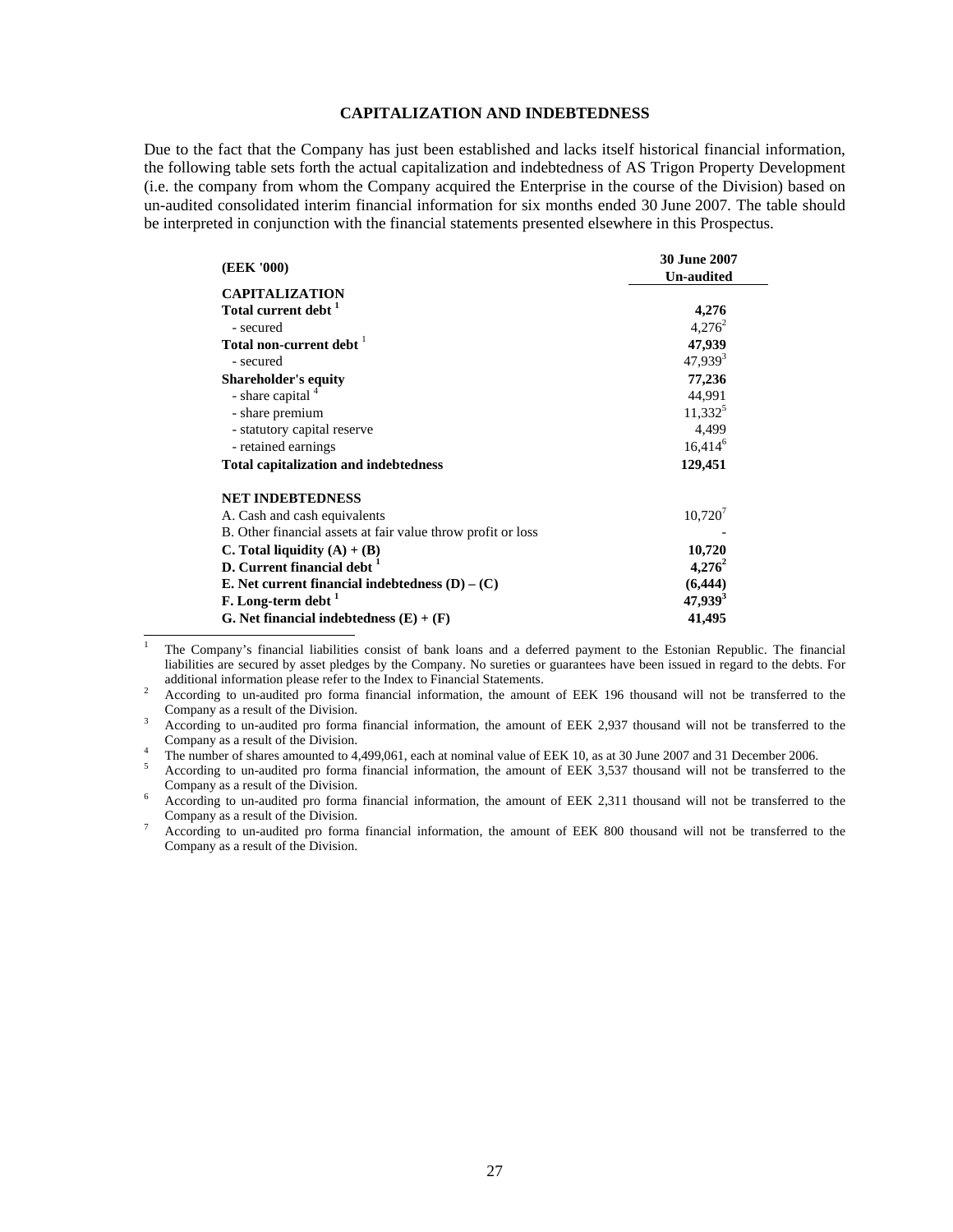#### **PRINCIPAL MARKETS**

*The following information includes extracts from information, data and statistics publicly released by officials and has been extracted from public or other sources the Group believes to be reliable. The Group accepts responsibility for extracting and reproducing accurately such information, data and statistics. As far as the Group is aware, no facts have been omitted that would render such information, data and statistics misleading, but the Group accepts no further responsibility in respect of such information, data and statistics. Such information, data and statistics may be approximations or use rounded numbers.* 

Viisnurk is a wood processing and retailing company, whose core activities include wood fiber soft-board production and furniture manufacturing and retailing. Viisnurk operates through three separate business divisions – furniture production, furniture retailing and building materials production divisions. All these business segments are described below.

#### **Furniture Production**

The furniture production division of Viisnurk manufactures unique household furniture for living rooms, offices, dining rooms and bedrooms. Throughout the years, the Company has produced very different types of products, made both of pine and birch. Historically, Viisnurk has produced both, own brands and white label products. However, during the last few years, a very distinct focus has been on discontinuing the white label production and maximizing the efficiency of the production of Viisnurk's own brands. Moreover, the Company has made a firm decision to cut off all pine-wood products from its furniture assortment as these are becoming increasingly difficult to compete on in Eastern Europe due to increasing production costs and their positioning on low-middle sector of the market. This is why Viisnurk has focused its furniture production on higher quality birch products, which are much less price sensitive and where requirements on quality make it much more difficult for Asian and former Soviet Union countries to compete. Today over 95 per cent of Viisnurk's furniture is produced from birch. Most of the production is sold to Scandinavian markets (especially Finland) and C.I.S. countries (especially Russia). Furniture sales through the Group's own retail network Skano is expected to increase significantly over the next few years.

#### *Market Overview*

The core markets for furniture production division are Scandinavia and former Soviet Union countries, especially the Baltic States, Ukraine, Belarus, Kazakhstan and Azerbaijan.

In general, furniture production can be divided into three large segments: home furniture, office furniture and special purpose furniture (such as kitchens, bathrooms, etc). Viisnurk is fully focused on home furniture with emphasis on dining rooms, living rooms and home office furniture.

The furniture market can further be divided into very different sub-groups, according to the materials used in the production as well as the purpose of the furniture. Viisnurk is specialized in birch-wood home furniture production with high quality and classical design.

The sector itself is very competitive both in Estonia and in Europe in general. Most of the furniture produced in Estonia accounts for pine production, which also used to be the main material used by Viisnurk in the past. However, as the pine-wood furniture demand is decreasing and it is very difficult to ensure its quality, Viisnurk has re-focused its production almost exclusively to birch-wood over the last few years. Birch-wood furniture can be viewed as a niche product because it does not compete directly with cheap Chinese low-quality furniture and there are only few birch processing furniture factories in Europe (most producers in Europe use oak or beech tree).

In the near future, the market is most likely to stay very competitive and pressurized by Chinese producers in the low and medium segment. However, the Asian producers have so far been unable to match the quality requirements for European niche products that are of high quality and where the volumes are fairly moderate.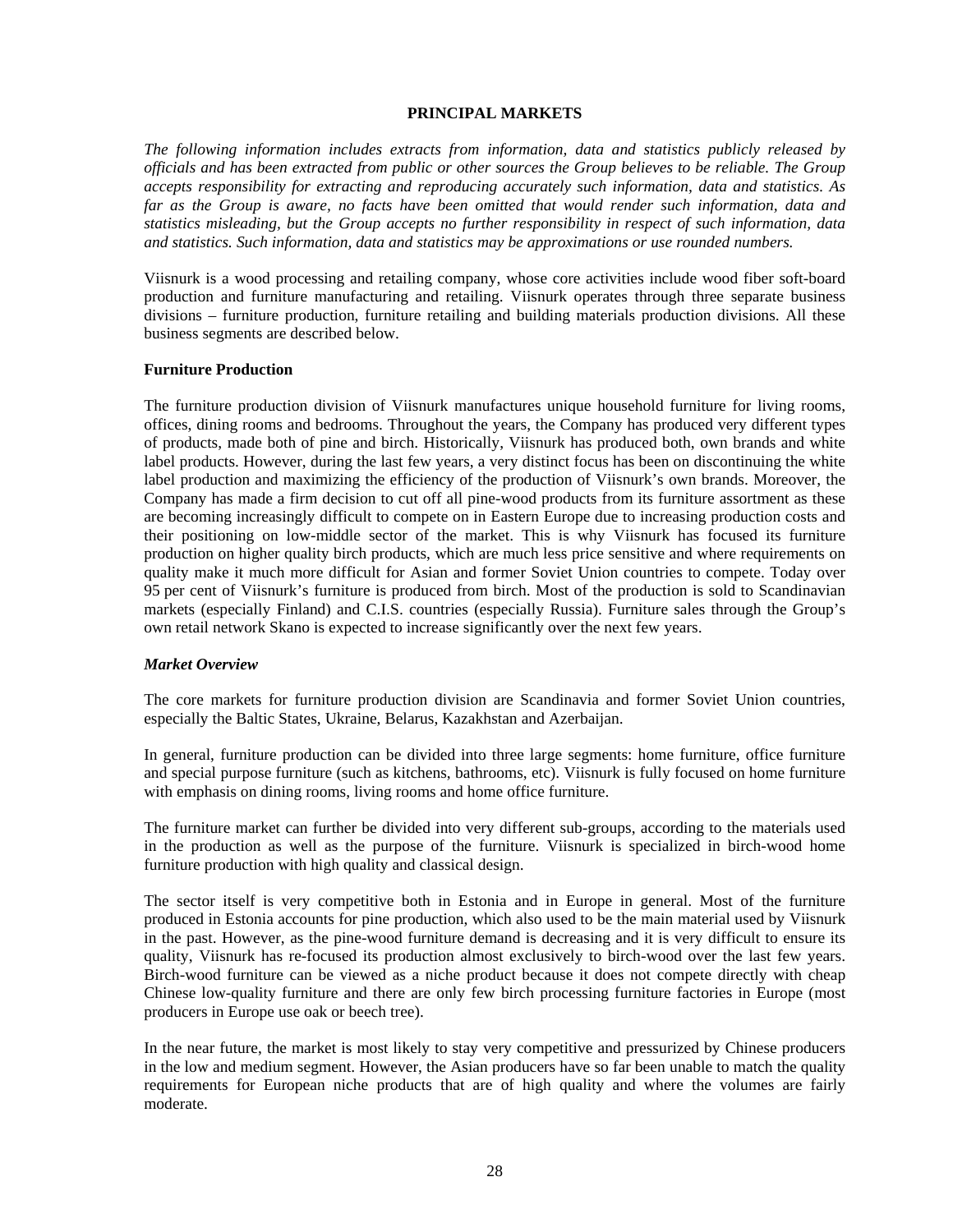#### *Competition*

As the majority of the Company's furniture is exported, it has to prioritize the competitiveness in its core export markets rather than local market.

In Scandinavia, there are currently only few producers of similar type of furniture that the Company considers direct competitors. One of the biggest players is Boknäs Huonekalut (especially in Finland) who is also Viisnurk's own co-operation partner and among its biggest clients and who currently sells Björkkvist product series under its own brand Boknäs. The other closest competitor is Niemi Tehtaat who is producing similar product series to Viisnurk's Björkkvist but operates on low-medium market sector. Its main competitive advantage is strong presence in many local leading retailer networks, such as Isku, Masku, Kotin Ykkönen, etc.

In Russia the Company considers a local producer Rokos to be its closest competitor, but its production is more Asian style. Most of the Scandinavian producers are also operating in Russian market but their market share is marginal.

In the Baltic States the Company sees no direct competitor with similar product assortment. There are local copies of Viisnurk's Björkkvist series but they are of lower quality and their sales are marginal in local market.

Indirect competition can be defined as nearly any furniture produced and marketed in Scandinavian and former Soviet Union countries. Chinese furniture has been the biggest gainer in market share over the last few years. However, Chinese products are to very large extent upholstery and therefore they do not compete directly with Viisnurk's products. There is also a distinct quality and price difference between high-end European niche furniture producers and lower quality Asian import producers.

#### *Geographic Breakdown of Revenues*

The following table presents the breakdown of total revenues by geographic markets of the furniture division of AS Trigon Property Development:

| Furniture division (incl. retail division)<br>(EEK, '000) | 2004     | 2005    | 2006    | 2006 I half<br>(un-audited) | 2007 I half<br>(un-audited) |
|-----------------------------------------------------------|----------|---------|---------|-----------------------------|-----------------------------|
| <b>EXPORTS</b>                                            |          |         |         |                             |                             |
| European countries                                        |          |         |         |                             |                             |
| Finland                                                   | 53,380   | 56,460  | 63,277  | 30,041                      | 31,986                      |
| Russia, Belarus, Ukraine                                  | 26,590   | 26,995  | 39,673  | 19,190                      | 20,529                      |
| Germany                                                   | 21,923   | 9,346   | 9,109   | 5,191                       | 3,180                       |
| Latvia, Lithuania                                         | 4,527    | 2,908   | 5,841   | 3,776                       | 2,236                       |
| Netherlands                                               | $\Omega$ | 103     | 36      | 0                           | 42                          |
| Sweden                                                    | 37,160   | 8,017   | 37      | 37                          | $\theta$                    |
| Other countries                                           | 696      | 6.770   | 1,182   | 811                         | 127                         |
| <b>TOTAL</b>                                              | 144,276  | 110.599 | 119.155 | 59,046                      | 58,100                      |
| Rest of the world                                         | 484      | 1,869   | 1,722   | 631                         | 2,146                       |
| <b>TOTAL EXPORTS</b>                                      | 144,760  | 112,468 | 120,877 | 59,677                      | 60,246                      |
| <b>DOMESTIC MARKET</b>                                    | 11,777   | 9,637   | 11,946  | 5,554                       | 7,695                       |
| <b>Total</b>                                              | 156.537  | 122,105 | 132,823 | 65,231                      | 67,941                      |

#### **Furniture Retailing**

As another main business line, the Group operates its own retail network under the brand Skano (which is also a 100 per cent subsidiary of Viisnurk). First Skano shop was opened in Tallinn, Estonia in 2003 and this was followed by first Skano store in Riga, Latvia in 2005. Based on the performance of these two stores, as well as the overall market potential, it was decided to expand the retail network significantly to open up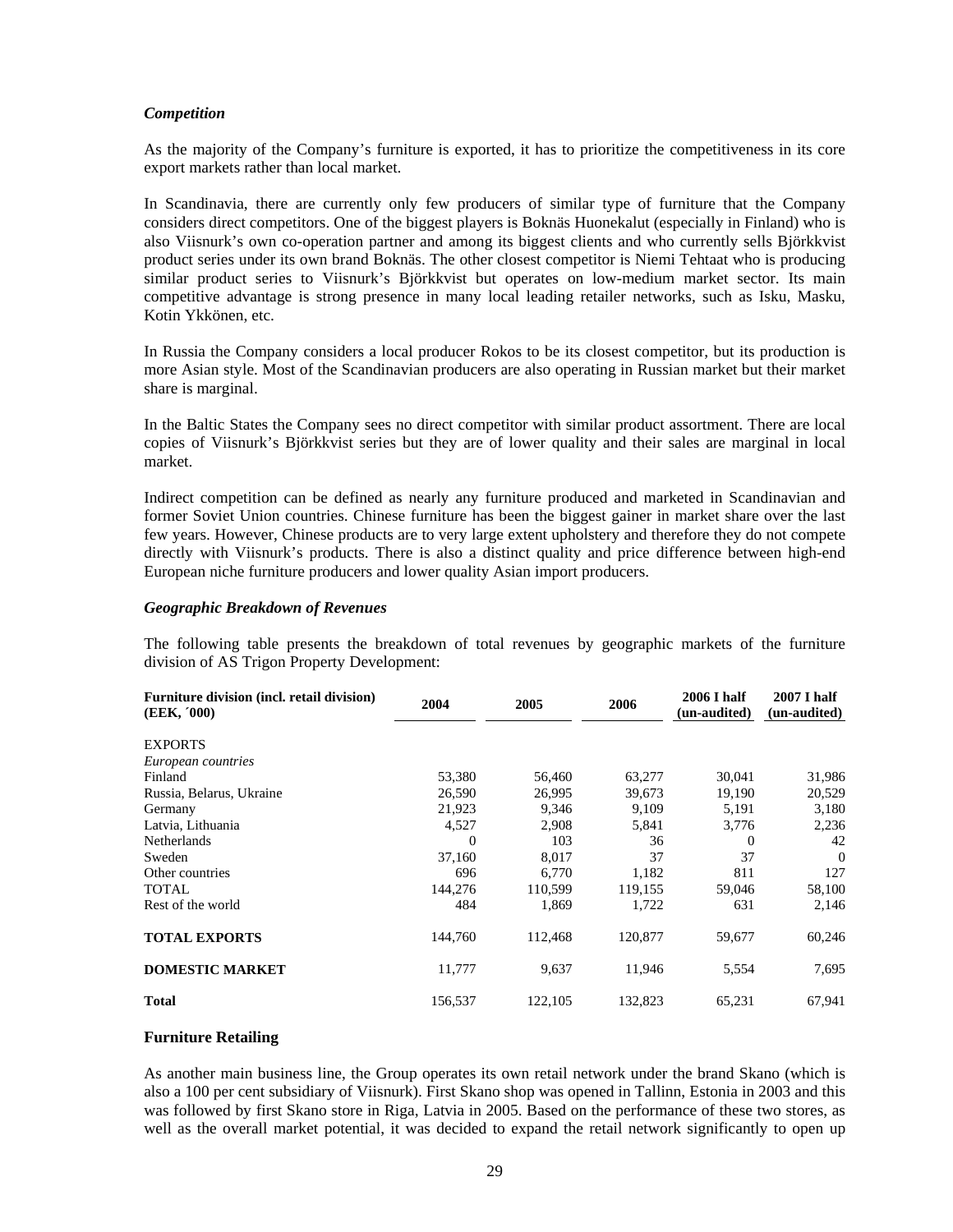Skano shops in all Baltic countries as well as in Ukraine. Today Skano operates already seven stores in its target markets, including two in Estonia, one in Latvia, three in Lithuania and one in Ukraine. The stores in Lithuania were opened in May 2007 and in Ukraine in August 2007.

Skano is more furniture boutique than furniture store and its assortment is targeted to the medium-high market segment. In all markets the demand for high quality furniture is currently rising as the markets are growing. Skano is offering the living style concept – readymade full solutions, including large sized wooden furniture, quality upholstery, lightings etc.

## *Market Overview*

The furniture and other interior fittings markets are strongly correlated with GDP and income growth as well as with residential construction sector. While most of the construction boom is over in the Baltic States (especially Estonia and Latvia), Ukraine is still very much in the early phases of the residential construction pick-up. All of the target markets are currently experiencing a spectacular disposable income growth, which is the main driver for market growth also in specialized retail sector, including furniture retail.

The following tables show the GDP and real disposable income growths in the furniture retail division's main target markets:

|           | GDP Growth (%) |      |       |              |       |  |  |  |
|-----------|----------------|------|-------|--------------|-------|--|--|--|
|           | 2005           | 2006 | 2007F | 2008F        | 2009F |  |  |  |
| Estonia   | 10.5           | 11.4 | 8.6   | 6.9          | 6.6   |  |  |  |
| Latvia    | 10.6           | 11.9 |       |              |       |  |  |  |
| Lithuania | 7.6            | 7.5  |       | 6.5          | 6.5   |  |  |  |
| Ukraine   | 2.7            | 7.1  | 8     | <sub>0</sub> | ŏ     |  |  |  |
| Russia    | 6.4            | 6.6  | h     | 5.8          | 5.9   |  |  |  |

|           | <b>Real Disposable Income Growth</b> |      |       |       |       |  |  |
|-----------|--------------------------------------|------|-------|-------|-------|--|--|
|           | 2005                                 | 2006 | 2007F | 2008F | 2009F |  |  |
| Estonia   | 6.1                                  | 11.2 | 11    | 11    | 10    |  |  |
| Latvia    | 9.5                                  | 15.5 | Q     | 8     | 7.5   |  |  |
| Lithuania | 7.8                                  | 15.2 | 14    | 10.5  | 5.5   |  |  |
| Ukraine   | 23.9                                 | 13.4 | 14.5  | 13.5  | 14.5  |  |  |
| Russia    | 9.3                                  | 12.5 | 10.2  | 8.9   | 8.2   |  |  |

Source: Hansabank Markets; International Centre of Policy Studies; Ministry of Economic Development and Trade of the Russian Federation Investment Policy Department

The income growth is expected to remain strong in the Group's home markets. In addition to fuelling the demand in general, this will give more people a chance to choose high-quality and more expensive furniture over cheaper and lower quality Asian import products.

#### *Baltic States*

Since the admission to the European Union, the Baltic States have seen a remarkable economic boom, fuelled by high domestic demand and low interest rates. The biggest gainers have been residential property market and consumer spending.

This has also had a positive impact on specialized retailing, including furniture retail. The demand has been kept high by both increased disposable income and new residential space in the market that needs to be furnished.

Following the residential sector boom, especially in Estonia and Latvia, a correction in the housing market is now expected. This is likely to have a more significant impact on housing prices and market activity than furniture and other interior fittings demand.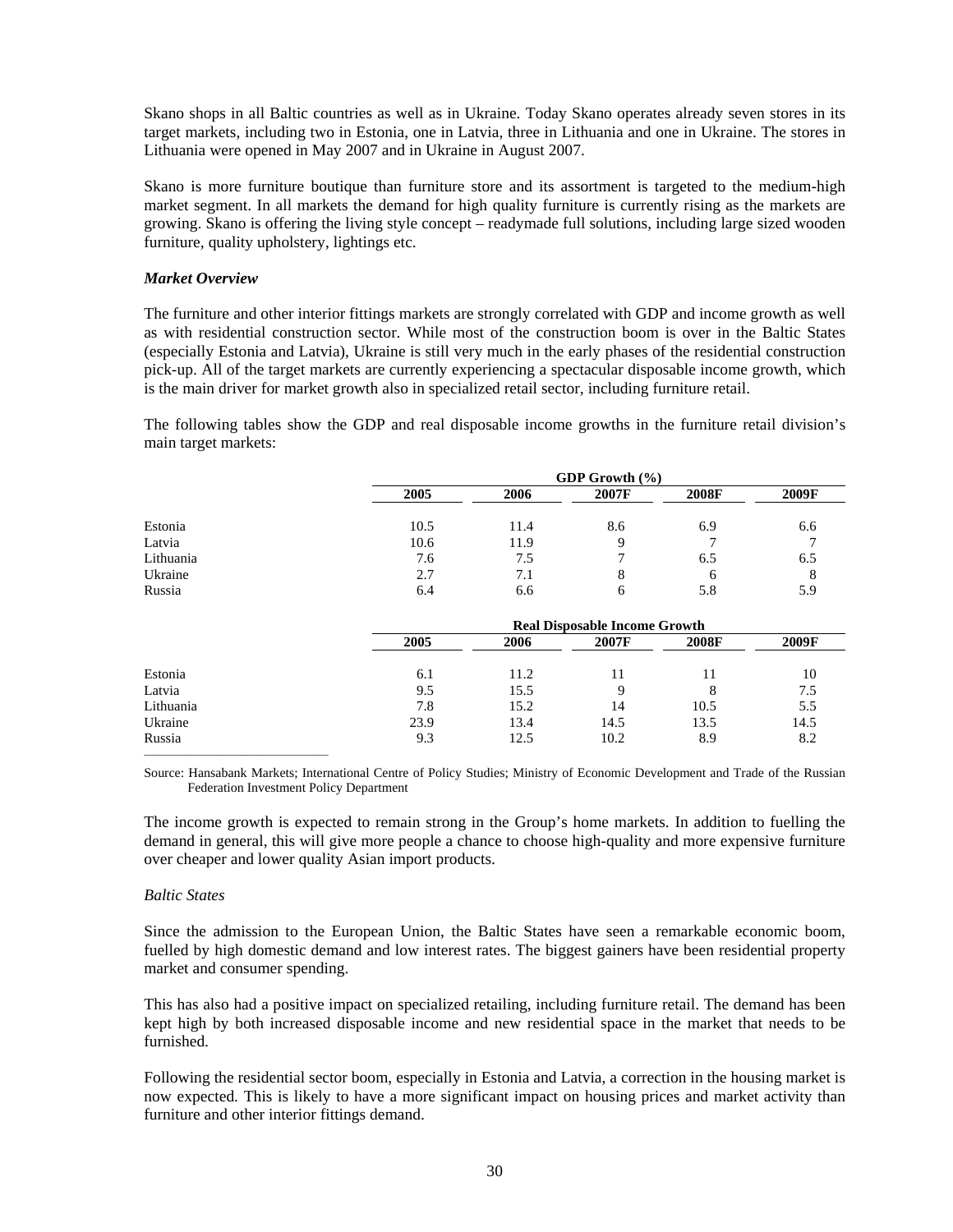#### *Ukraine*

Ukrainian economy has shown a remarkable acceleration in 2006, growing by seven per cent versus a mere 2.6 per cent in 2005. This was achieved in spite of considerably higher gas prices that have significant impact on the economy. According to *Colliers,* the demand in residential real estate sector drove up construction sector growth to 9.8 per cent in 2006. Raising income levels together with decreasing interest rates are also having a major impact on domestic demand. The retail revenue grew by a remarkable 25.3 per cent in 2006 and this was achieved against the background of severe lack of quality retail space in the regional cities in Ukraine.

The retail revenue in Ukraine is expected to continue to show a rapid growth in coming years. According to *Colliers International Ukraine,* the total gross leasable area in capital Kiev reached 303,000 m<sup>2</sup>by the end of 2006, which is only 17 per cent or  $43,000 \text{ m}^2$  more than year ago in 2005. It has been announced that around 100,000  $m<sup>2</sup>$  of new space will be made available during 2007 and another 430,000  $m<sup>2</sup>$  may be delivered during 2008-2009. Hence, the total capacity of the capital city Kiev will reach 800,000  $m^2$  by the end of 2009.

While the retail capacity is expected to more than double in coming two years, it is still way below the European average or even the average of the Baltic States. According to *Colliers,* the average retail space per capita in Tallinn was about 1.4  $m^2$  in 2006. Given the population of nearly 4.5 million in Kiev, the current level indicates an average retail space of around  $0.067 \text{ m}^2$  per capita at the end of 2006 and should the targets be reached, this may go up to  $0.18 \text{ m}^2$  per capita by the end of 2009, which is still nearly eight times less than the current level in Tallinn. Similar trends are currently observed also in other regional cities of Ukraine, especially in Kharkiv, Donetsk, Dnipropetrovsk, Odesa, Lviv, Zaporizhya. These are also the locations where Skano is already actively working with an aim to open its furniture outlets in near future.

#### *Competition*

The competition in furniture retail sector in the Baltic States and Ukraine is growing as in nearly any other specialized retail sector in these markets. At the same time the demand has been growing considerably over the past few years, which has made it easier for new players to enter the market.

The competition is especially tough in the Baltic States, where Finnish retailers, such as Asko/Sotka, Isku and others have a solid market share and group synergies due to close distance to their home markets.

Latvia's biggest chain Manas Mebel is currently operating 16 stores and is a clear market leader there. In Lithuania, Renlena operates four big furniture malls that take up substantial market share. There are also smaller sub-tenants in these centers.

The Ukrainian market is underdeveloped, if compared to the Baltic States, and most of the furniture is sold on large low-quality retail spaces with no clear concept or specializing. However, there are clear signs of development and market differentiation also in Ukraine. Large centers, such as Dom Mebely in Kiev, are already emerging and as more retail space becomes available, the differentiation and quality improvement in furniture retail sector is expected to be significant.

#### *Geographic Breakdown of Revenues*

The following table presents the breakdown of total revenues by geographic markets of the furniture retailing activities of Skano and its subsidiaries:

| <b>Retail division (un-audited)</b><br>(EEK, '000) | 2004 | 2005       | 2006           | 2006 I half | <b>2007 I half</b> |
|----------------------------------------------------|------|------------|----------------|-------------|--------------------|
| <b>EXPORTS</b><br>European countries               |      |            |                |             |                    |
| Latvia, Lithuania<br><b>TOTAL EXPORTS</b>          |      | 115<br>115 | 1.863<br>1.863 | 646<br>646  | 2.127<br>2.127     |
|                                                    |      |            |                |             |                    |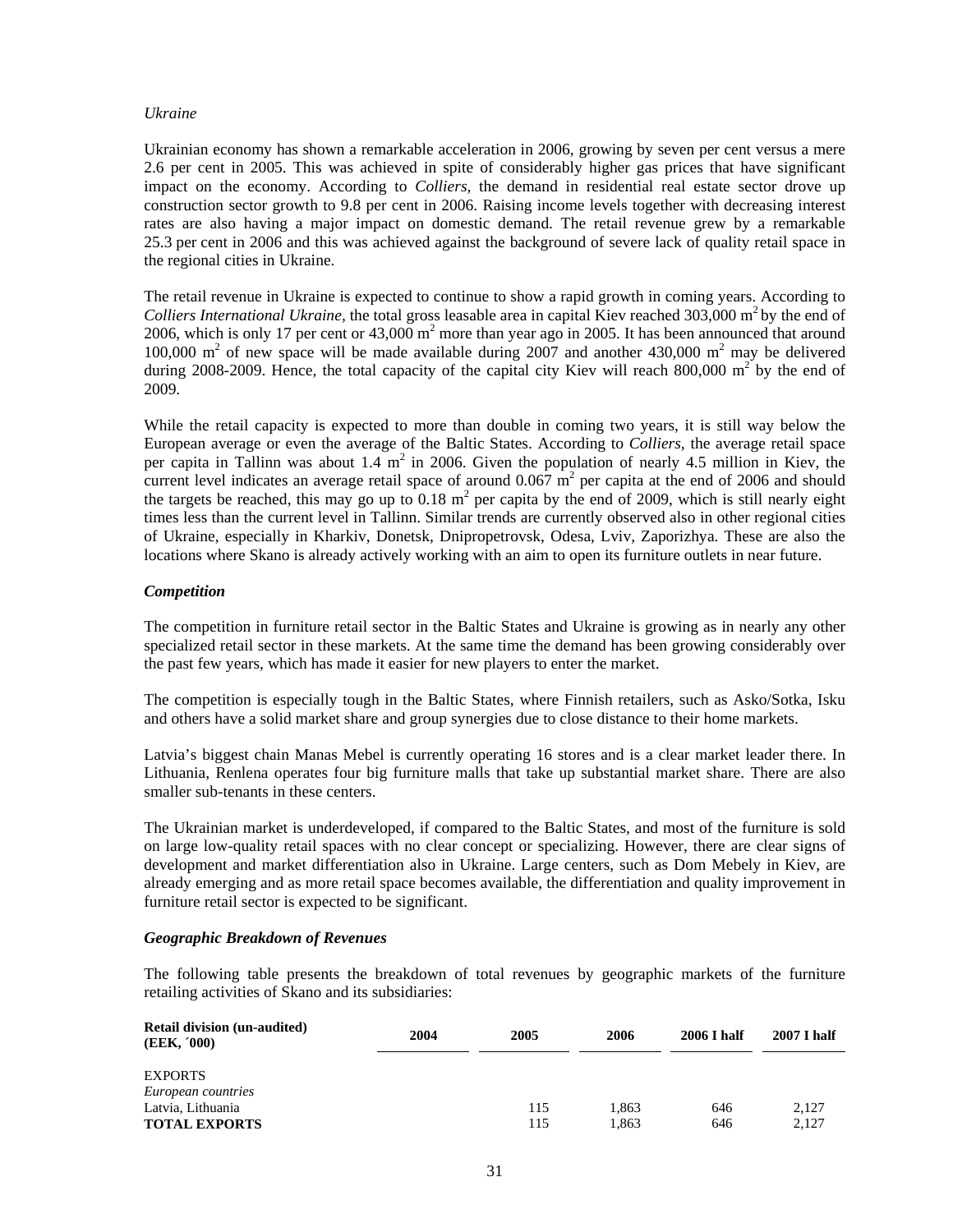| <b>Retail division (un-audited)</b><br>(EEK, '000) | 2004  | 2005  | 2006   | 2006 I half | 2007 I half |
|----------------------------------------------------|-------|-------|--------|-------------|-------------|
| <b>DOMESTIC MARKET</b>                             | 4.381 | 7.149 | 9.485  | 4.134       | 6.731       |
| <b>Total</b>                                       | 4.381 | 7.264 | 11.348 | 4.780       | 8.858       |

#### **Building Materials Production**

As a third business line, Viisnurk operates its building materials division, which manufactures and distributes soft-board based products. The products vary in details but can in general be divided into two main categories: insulation and wind protection board under the Isoplaat brand name, and interior finishing boards for walls and ceilings, marketed under the Isotex brand name.

The division is both, production-wise and business-wise, separated from Viisnurk's furniture production.

Viisnurk's Isotex and Isoplaat products are competing with similar soft-board products, mostly from Europe. The sales are directed both to Eastern and Western European markets, which gives the Company the necessary diversification of its client portfolio. Today most of Viisnurk's building material products are sold either locally or to EU countries, but in the future the Company sees a significant demand increase also in Eastern markets, especially in Russia and Ukraine.

The biggest constraint in the division is production capacity, which is currently fully utilized. While the Company is running the production lines 24 hours a day and seven days a week, it is still facing excess demand from its customers. The biggest constraint in increasing the capacity is the cost of new line, which can be so high that it would be uneconomical for a company like Viisnurk to take up the risk. There are no direct providers of the main production line but preliminary market studies have indicated that the total cost of installing a new raw board production line is in the region of EUR 30-40 million. This is why Viisnurk is currently not considering the investment and is focusing on increasing the productivity of the existing production facilities.

## *Market Overview*

The market for building materials in general correlates largely with construction sector. While European and especially Baltic construction market is clearly overheated and looks to face a decline in coming years, Viisnurk is already today expanding its export markets to Russia, Ukraine and other former Soviet Union countries where the property boom is still to take off at full pace as the income growth is accelerating and interest rates are coming down.

Another aspect driving the soft-board market in Europe is the environmental trend. As soft-boards are fully natural products and environment-friendly, they are becoming increasingly popular, especially in Western Europe. At the same time, soft-board insulation works also as the single best insulation material to protect the buildings from outside heat in summer time. As the summer temperatures are reaching new highs on a regular basis, this trend should allow the market in general to grow on expense of alternative insulation materials.

Although the demand for soft-board products has peaked recently in Europe, the supply has lagged as the existing producers are unwilling to invest in very expensive new machinery, and therefore most of the supply increase has come from improving the efficiency of existing production lines. Even though most of the producers use similar technology, the production efficiency varies significantly between different producers. This is also where Viisnurk sees the biggest potential to increase its output. Compared to some of the West-European top producers, Viisnurk's main production line reaches just 50 per cent of their output. The Management is currently studying opportunities to significantly increase the output of the main line by implementing the best practices and technologies in the industry.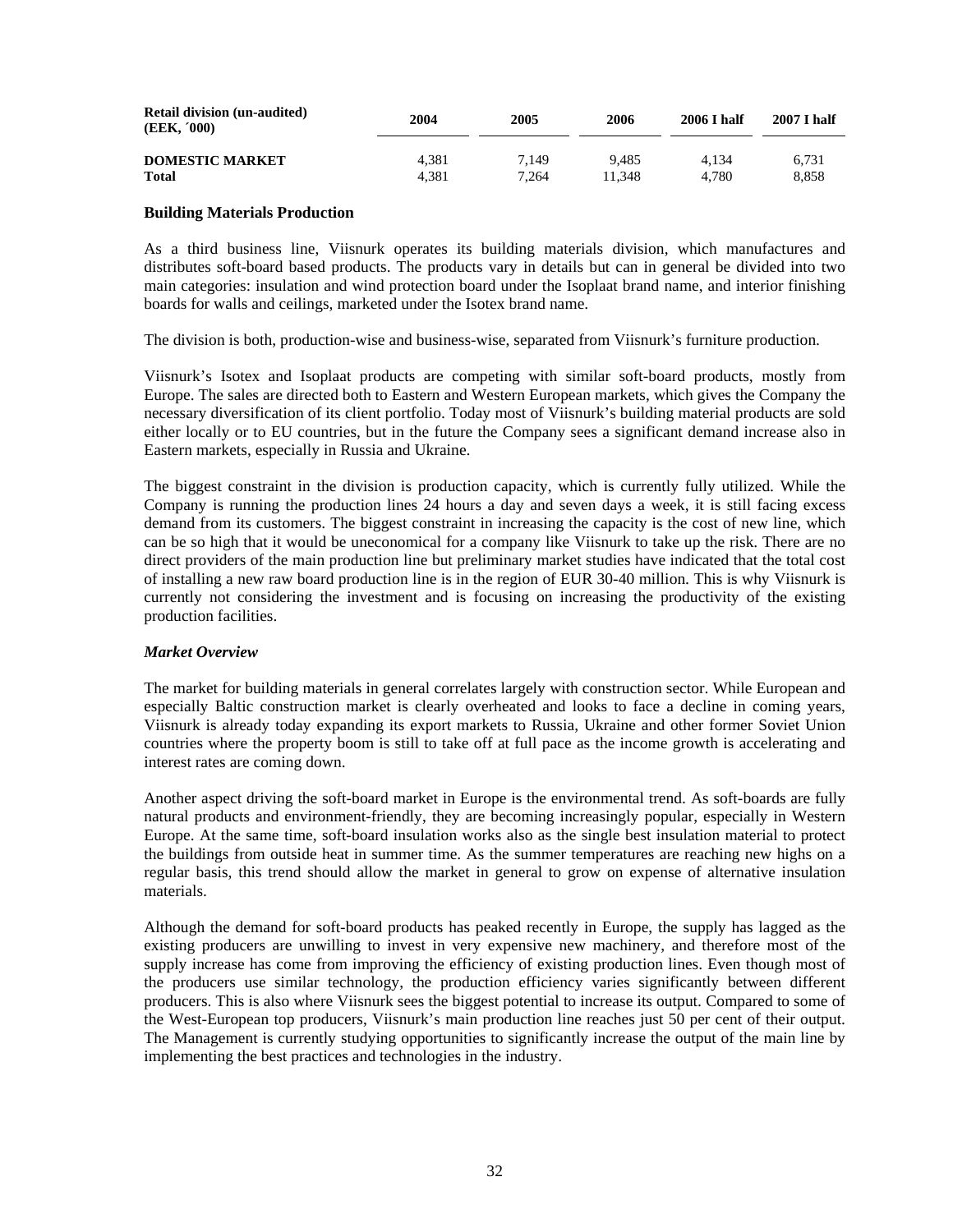

The following chart illustrates the breakdown of soft-board revenue by countries in Europe in 2006:

#### Source: Feropa

Germany is a clear market leader when it comes to soft-board demand, representing 48 per cent of total production sold in Europe in 2006. While Germany produces just about nine per cent of total soft-board supply in Europe, it is a large importer. This is also a reason why Polish producers have been less aggressive in Scandinavian and Eastern European markets recently as they struggle to fulfil the orders from Germany.

The following chart illustrates the breakdown by countries of soft-board production in Europe in 2006:



Source: Feropa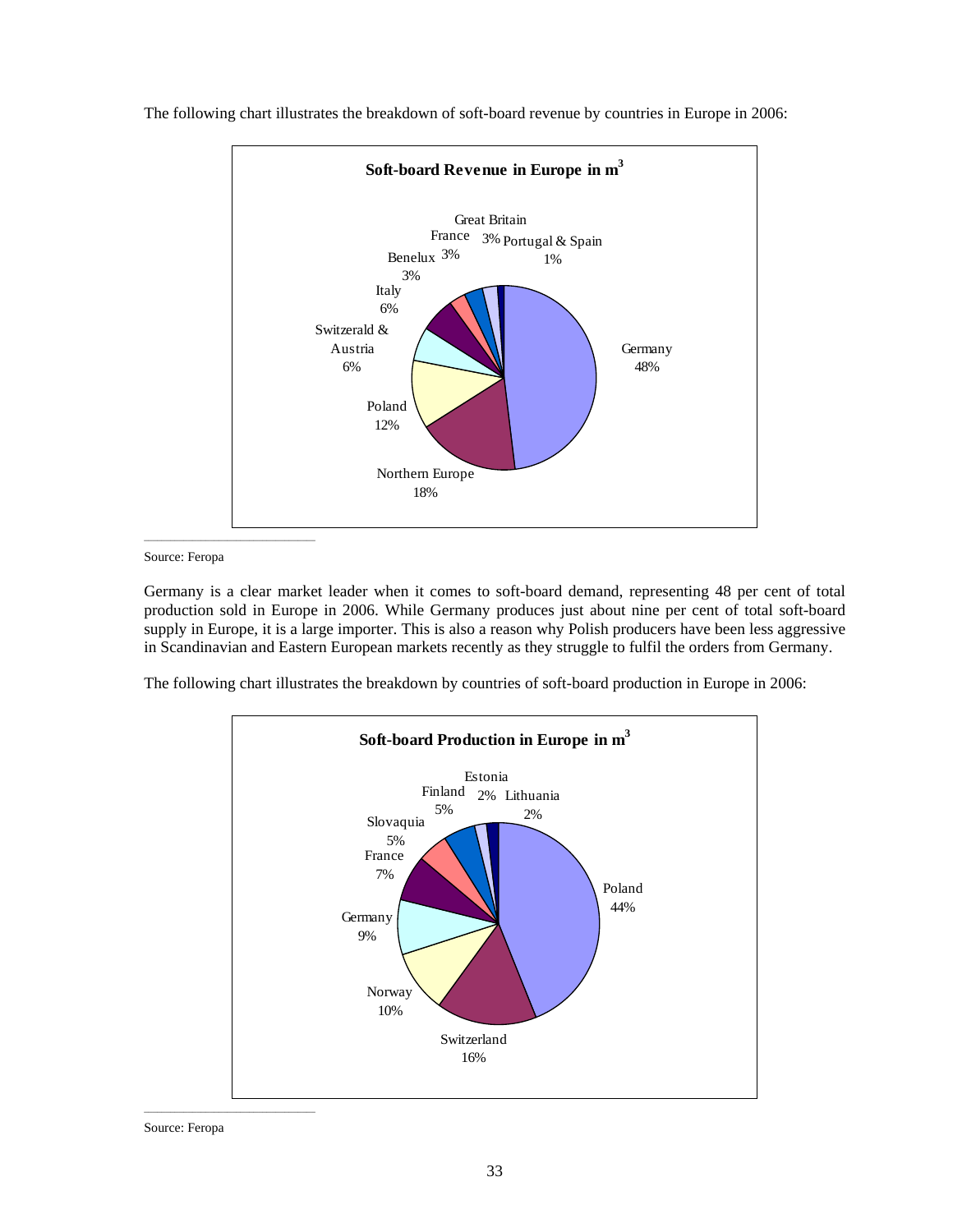Poland remains by far the biggest soft-board producer in Europe with approximately 44 per cent market share.

Given the current market situation, there is a clear excess demand across Europe and most of the producers in Europe are struggling to fulfil the orders and meet the demand. This has not, though, driven up the prices considerably, as the market is not yet ready to pay significant premium for environment-friendly insulation materials compared to their alternatives.

#### *Competition*

The competition for building materials division should be viewed from two perspectives: directly competing producers and their products and alternative products. Whereas the alternative products for Viisnurk's softboard include different mineral insulation materials, such as rockwool, polysterol products, MDF-boards, etc., most of the directly competing products are very similar to Viisnurk's own soft-boards.

Most of the European competitors have been operating for very long time already and possess the same technology as Viisnurk. As the products are quite similar, the cost competitiveness is of essential importance for long-term success in the industry. There has been a notable consolidation in the market over the last ten years where the smaller and inefficient factories have been taken over by larger and more efficient producers. All in all, the total capacity in the industry has not varied considerably over the past few years.

The biggest producers of soft-board in Europe in terms of volume produced are Steico SA (Poland), Pavatex (Switzerland), Gutex (Germany), Smrecina (Slovakia), Hunton Fiber (Norway) and Castel (France). According to Feropa, these producers produced in 2006 approximately 85 per cent of the total European output of soft-boards.

Viisnurk's building materials division counts for whole production from Estonia and represents about two per cent of total output in Europe. Its closest competitors in home markets are Medienos Plausas (Lithuania), Fibris (Poland) and Finnish Fiberboard (Finland).

#### *Geographic Breakdown of Revenues*

The following table presents the breakdown of total revenues by geographic markets of the building materials division of AS Trigon Property Development:

| <b>Building materials division</b><br>(EEK, '000) | 2004     | 2005   | 2006   | 2006 I half<br>(un-audited) | 2007 I half<br>(un-audited) |
|---------------------------------------------------|----------|--------|--------|-----------------------------|-----------------------------|
| <b>EXPORTS</b><br>European countries              |          |        |        |                             |                             |
| Finland                                           | 38,228   | 32,733 | 34,905 | 15,547                      | 31,311                      |
| Russia, Belarus, Ukraine                          | 499      | 896    | 2.301  | 544                         | 4,414                       |
| Germany                                           | 883      | 800    | 3,650  | 2,177                       | 952                         |
| Latvia, Lithuania                                 | 522      | 1,296  | 3,697  | 1.400                       | 1,731                       |
| Netherlands                                       | 6,166    | 5,180  | 2,420  | 2,008                       | 194                         |
| Sweden                                            | 1,608    | 2.066  | 2,262  | 970                         | 1,906                       |
| Other countries                                   | 2,622    | 8.371  | 1,418  | 489                         | 396                         |
| TOTAL                                             | 50,528   | 51,342 | 50,654 | 23,135                      | 40,904                      |
| Rest of the world                                 | $\theta$ | 0      | 0      | 0                           | $\Omega$                    |
| <b>TOTAL EXPORTS</b>                              | 50,528   | 51,342 | 50,654 | 23,135                      | 40,904                      |
| <b>DOMESTIC MARKET</b>                            | 45,550   | 45,101 | 43.927 | 20,843                      | 20,828                      |
| <b>Total</b>                                      | 96,078   | 96.443 | 94,581 | 43,978                      | 61,732                      |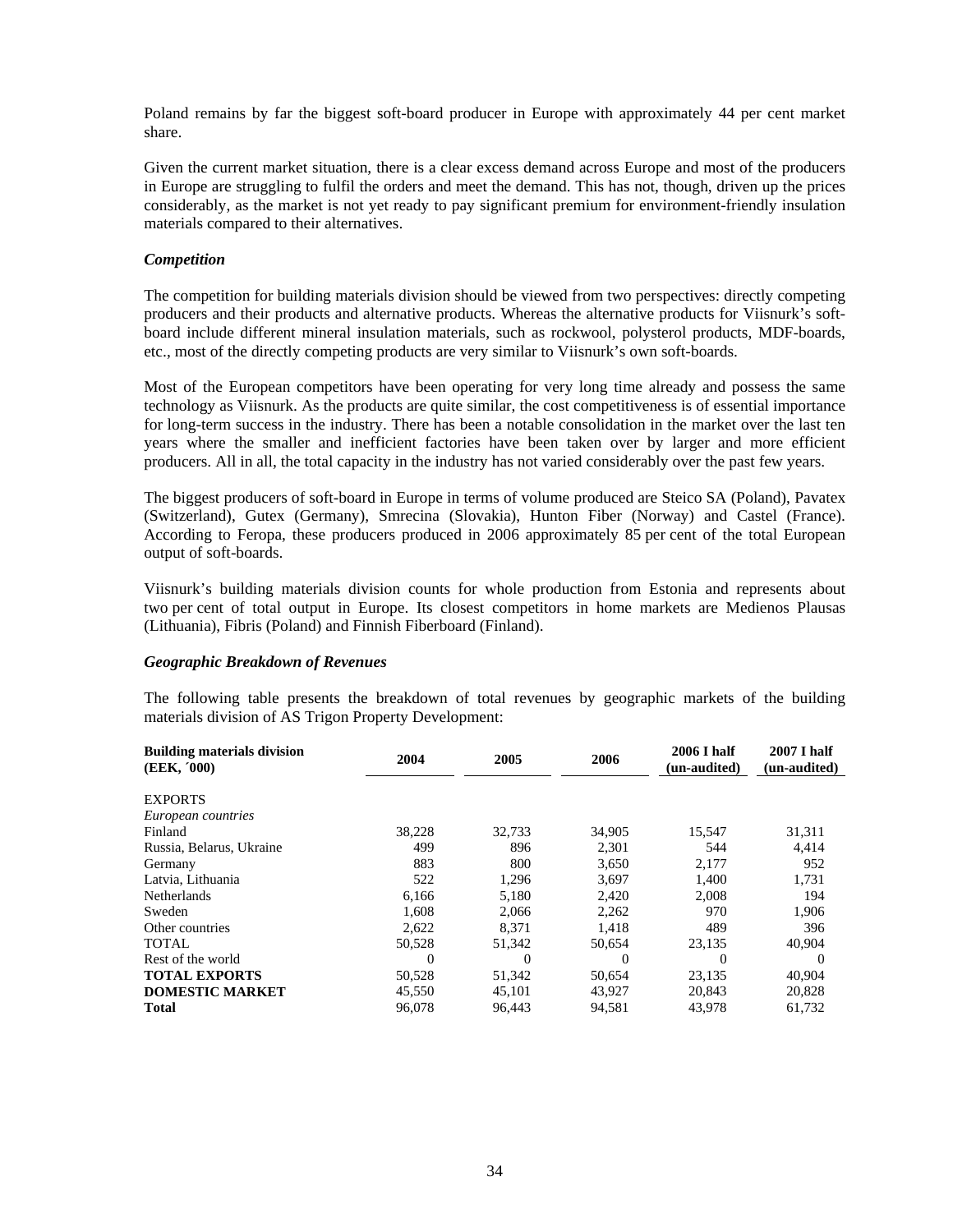## **BUSINESS**

## **Summary**

Viisnurk is one of the leading wood processing companies in Estonia, with strong focus on export markets, both in furniture and building materials sector.

The Group is aiming to become a significant player in furniture retail sector in Baltic and C.I.S. markets in coming years. The Group sees significant synergies from vertical integration between furniture production and retailing and expects this to have positive impact both on demand-driven production and reliable supply to its own retail network.

Regarding the building materials division, the Company is currently well positioned to take advantage of high demand for its products on Western markets and at the same time is establishing new ties with highpotential former Soviet Union countries to diversify the client portfolio and hedge against possible local setbacks in construction market sector.

In 2006, the revenue of AS Trigon Property Development (the company from whom the Company acquired the Enterprise) totalled EEK 227.4 million, up from EEK 218.7 million in 2005. The net profit of AS Trigon Property Development also increased from EEK 9.5 million in 2005 to EEK 12.8 million in 2006. For the effects of the Division on the financial information of AS Trigon Property Development, see the un-audited pro forma financial information included elsewhere in this Prospectus.

#### **Competitive Strengths**

#### *Furniture Production Division*

The furniture production division has a solid product portfolio and it aims to further optimize the production process to improve the margins of the products. The division's competitive strengths include:

- *In-depth experience*. Most of the products, including the biggest product group Björkkvist (also marketed under Boknäs brand name), have been in the portfolio for over 10 years, which gives the Company an in-depth understanding of the product and its production implications. Today Viisnurk is the most professional producer of this kind of furniture in the markets of the Baltic States, Scandinavia, Ukraine and Russia.
- *Low risks associated with aging of the product portfolio.* Most of the furniture produced is of classic style, designed in the 19th century and is highly unlikely to suffer in sales due to going out of fashion. This means also that the Company does not have to spend significant funds on product development.
- *Diverse client portfolio*. The produce has historically been sold to very different markets, varying from Scandinavia to Russia. This evidences that there is a demand for such products in most of the markets in the region.
- *Vertical integration with Skano.* The Company is benefiting from vertical integration with Skano, which is already one of its biggest buyers and is quickly growing. This means both stable and predictable client as well as full access to demand-driven market information and direct endcustomer feedback.
- *Focusing on limited number of product series.* As the Company aims to focus on just two product series in the future (Björkkvist/Boknäs and Villinki), additional efficiencies can be found in the Company and costs will be cut on non-profitable product series as well as product development (which historically has not justified itself as existing products' demand has been only increasing).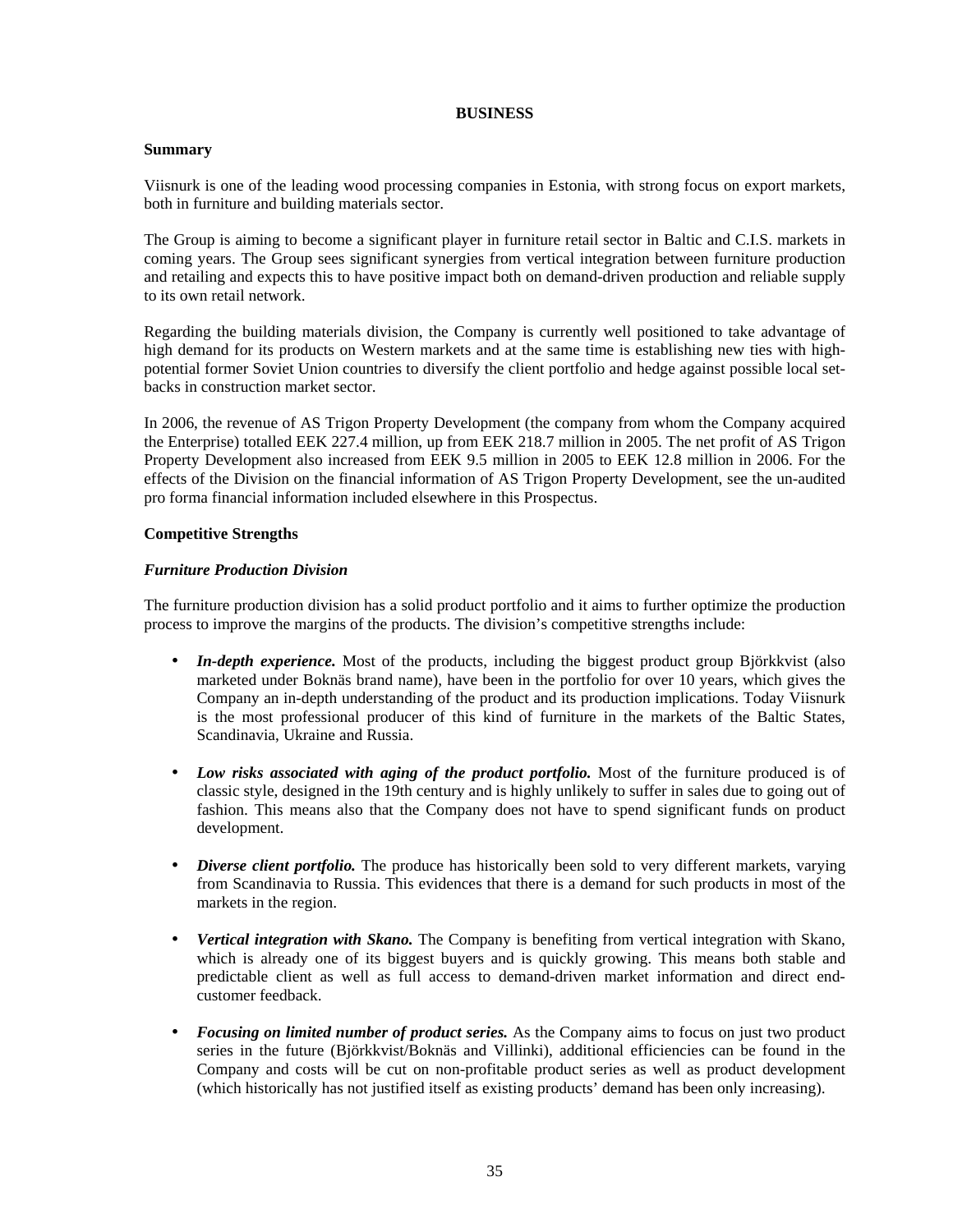## *Furniture Retail Division*

The furniture retail division's competitive strengths include:

- *Strong and classical product choice.* Björkkvist and Villinki series are both high-quality classical furniture series, which are much less susceptible to cheap competition from Asia as well as to possible fashion trends in interior design.
- *Close ties with the supplier*. More than 80 per cent of Skano's current sales account for Viisnurk's own produced furniture. While this is expected to fall somewhat in the future, Viisnurk will remain the key partner for Skano, allowing it to focus fully on sales side and not take on costs related to supplier risk diversification that most of its competitors need to do.
- *Competent and ambitious management team.* The management team has western market-driven approach and is at the same time experienced in doing business in the former Soviet Union countries.

## *Building Materials Division*

The building materials division's competitive strengths include:

- *Very competent and experienced key personnel*. Most of the key people in the division have been working for Viisnurk for over ten years and have become very professional in running the production process.
- One of the best records in terms of production reliability. Because of well-defined production procedures and good maintenance of the machinery, the Company has not suffered a major downtime in near past. This is one of the key factors to achieve profitability in the factors.
- *Client diversification in different markets.* The Company is supplying its products to both East-European and West-European and Scandinavian clients. As the demand correlates closely with construction sector, this gives a necessary option to re-organize the sales to a market where the construction cycle is currently peaking.

## **Strategy**

## *Furniture Production Division*

The furniture production division's strategy foresees the following:

- *Focusing on limited number of product series.* Focusing the production on two main product series, Björkkvist/Boknäs and Villinki, enables the Company to further optimize the production process, manage the inventories and cut off on production breaks caused by retooling the machinery for production process changes.
- *Close co-operation with Skano.* Close co-operation with Skano retail network will allow the Company to keep a close contact with end customers and react to client feedback as well as to keep the production demand-driven. This also enables Skano to expand without disruptions and guarantees smooth deliveries.
- *Increasing production volumes through increased demand from Skano.* Increasing orders from Skano will allow the Company to increase the production output (currently the factory is working with a reserve of approximately 25 per cent) and gain further efficiencies.
- *Remain the number one partner for its current key clients, Boknäs Huonekalut, Skano, as well as the Russian co-operation partners.*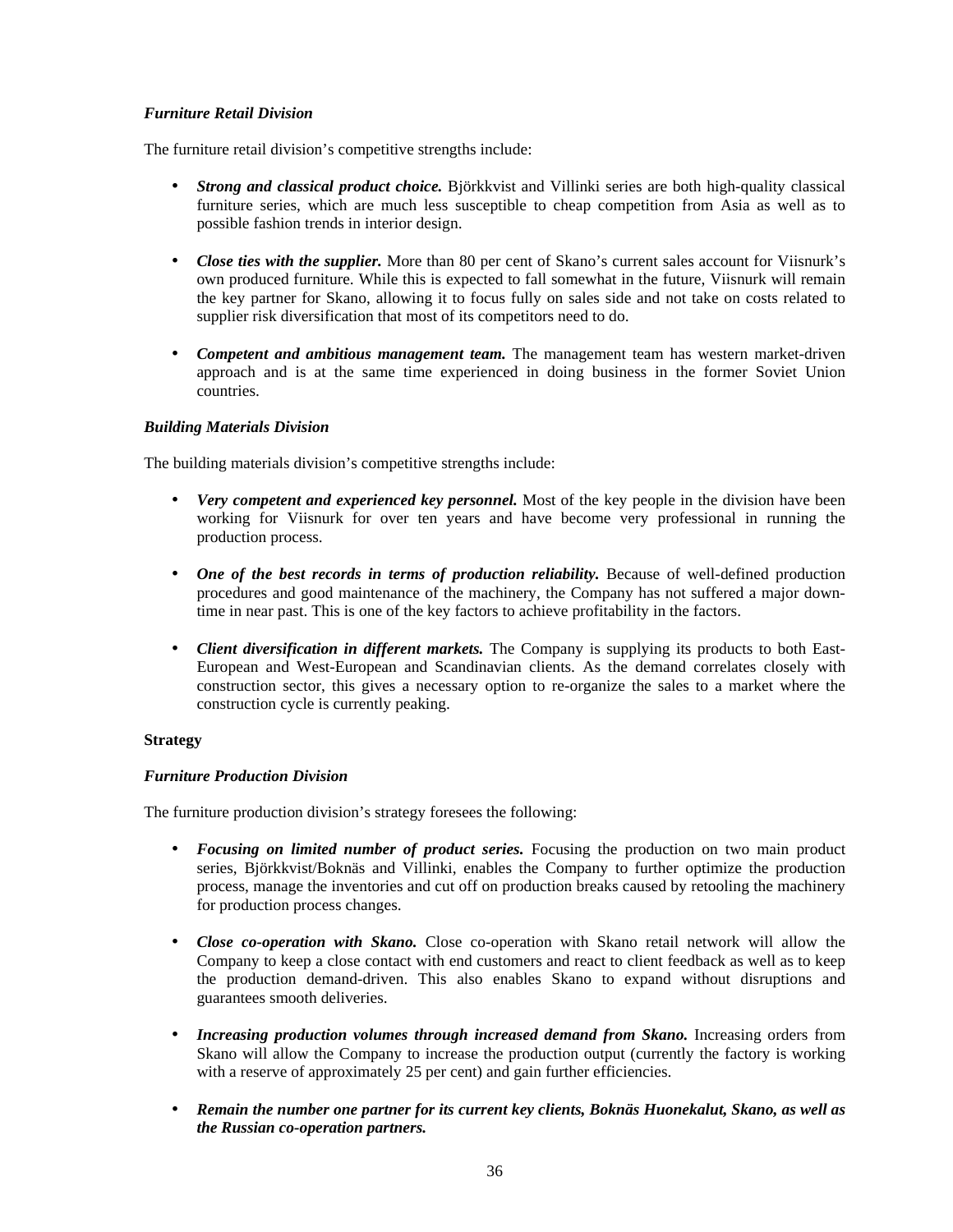# *Furniture Retail Division*

The furniture retail division's strategy concentrates on the following key issues:

- *Aggressive expansion to Baltic and Ukrainian markets.* The Company is currently realizing its retail expansion strategy set forth at the end of 2006. This will involve opening of new stores in key locations in three Baltic States and Ukraine. The aim is to become a leading furniture retailer in its own sector in these markets.
- *Boutique concept*. Continue to run furniture boutique type of concept rather than operate on large areas with wide selection of medium and low-quality Asian furniture.
- *Complementing the product portfolio.* Continue to add new products to shop concept that complement the current selection and match well with medium-high market segment client expectations. Currently the Skano shops already include Italian and German high-quality upholstery, exclusive lamps and related products, etc.
- *Looking for co-operation partners*. The Company is also looking for co-operation partners together with whom Skano could further expand to new markets. Preliminary negotiations with such possible partners have been very positive so far.

# *Building Materials Division*

The main elements of the building materials division's strategy are the following:

- *Further optimization of production process*. The Company is currently in the process of studying different opportunities to significantly increase the output of its main soft-board production line. West-European experience shows that there is a significant reserve still left and the Management is determined to realize this as soon as practically possible after feasibility studies have been completed.
- *Increase of value-added Isotex boards in relation to the total product portfolio.* The Company is currently finalizing the installments of its second Isotex line, which will allow it to almost double the production capacity of the most profitable product, Isotex board.
- *Geographical diversification.* Geographical diversification helps to minimize possible negative effects from construction market draw-backs that are expected especially in Scandinavia and the Baltic States in coming years. As Russia and Ukraine are facing a construction boom that most probably has not yet peaked, the Company is making every effort to set itself ready to take full advantage of this.

# **History**

Even though the Company itself was established only recently and formally lacks corporate history, a summary of the history of AS Trigon Property Development (the company from whom the Company acquired the Enterprise in the course of the Division) is hereby given:

- On 17 February 1945 the state enterprise *Pärnumaa Tööstuskombinaat* was founded. This was the beginning of today's Viisnurk and furniture production activities.
- In 1960 *Pärnu Tööstuskombinaat* was named to *Viisnurk*.
- In 1968 production of skis and soft-boards was taken up.
- In 1990 the company's privatization process was initiated. It was one of the first state-owned joint stock companies in the Soviet Union.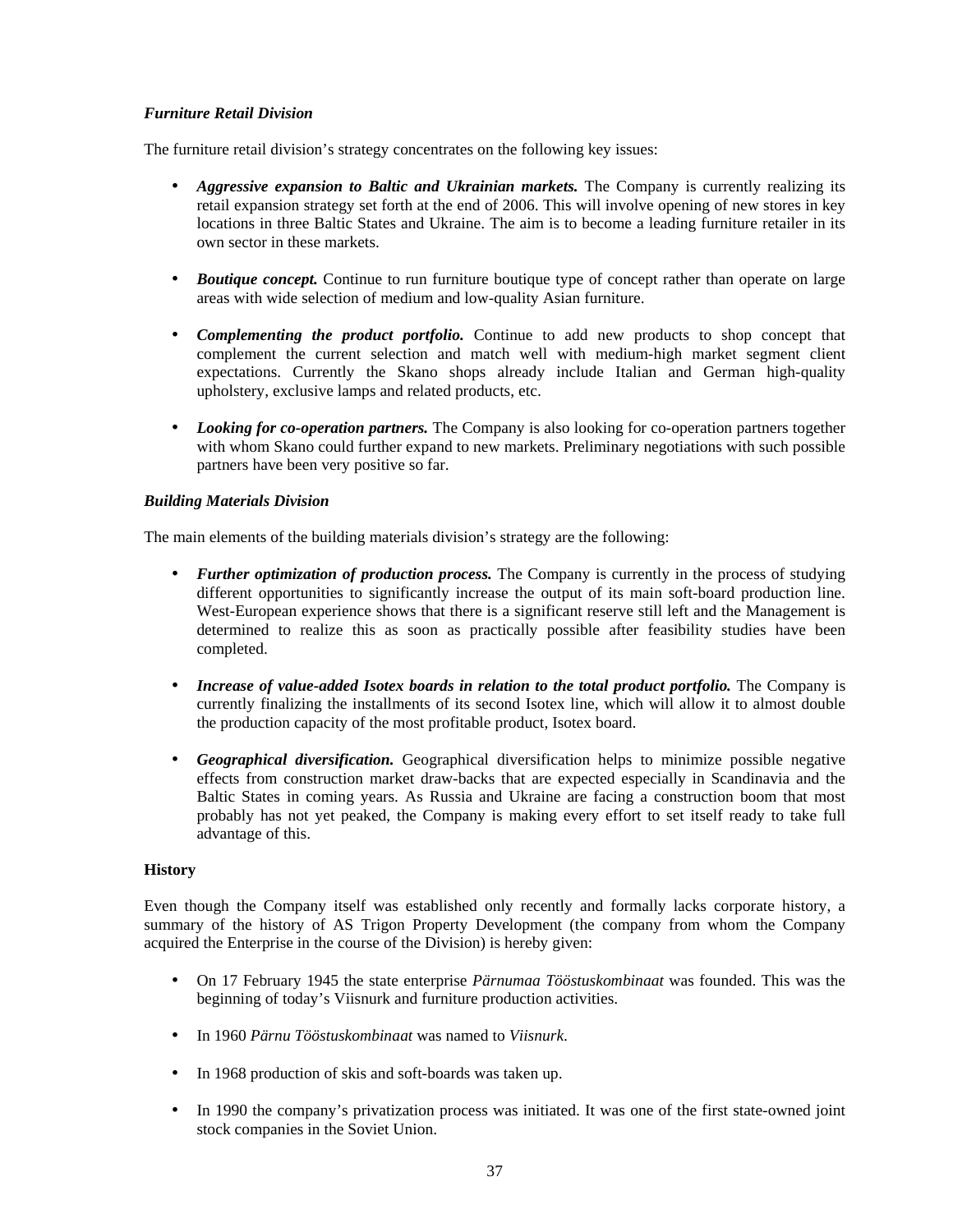- In 1991 the company involved first private investors (27.3 per sent of share capital).
- In 1993 the sales were focused to Western markets and 75 per sent of production was exported.
- In 1996 the Isotex production line was launched in the building materials division.
- In 1997 the shares of AS Trigon Property Development (then AS Viisnurk) were listed on the Tallinn Stock Exchange.
- In 1999 a new division, a sawmill, was established.
- In 2000 the new wood panel factory started operations.
- In 2003 the subsidiary Skano was established and first furniture retail store opened in Tallinn, Estonia.
- In 2004 a radical restructuring was undertaken with the aim to close the wood division (sawmill and wood panel factory) and the sports goods division.
- In 2005 the restructuring was finalized by selling the assets of the wood division.
- In 2005 the first furniture store outside Estonia, operating in Riga, Latvia, was established.
- In 2006 the first benefits of radical restructuring were reaped, with all three existing divisions reaching profitability. The supervisory council approved the decisions to aggressively expand Skano retail chain as well as to invest in the new Isotex line in the building materials division.

# **Group Structure**

In addition to the Company the Group comprises six subsidiaries from which two have no activities (see "Company, Share Capital and Ownership Structure – Subsidiaries"). The following chart illustrates the Group structure:

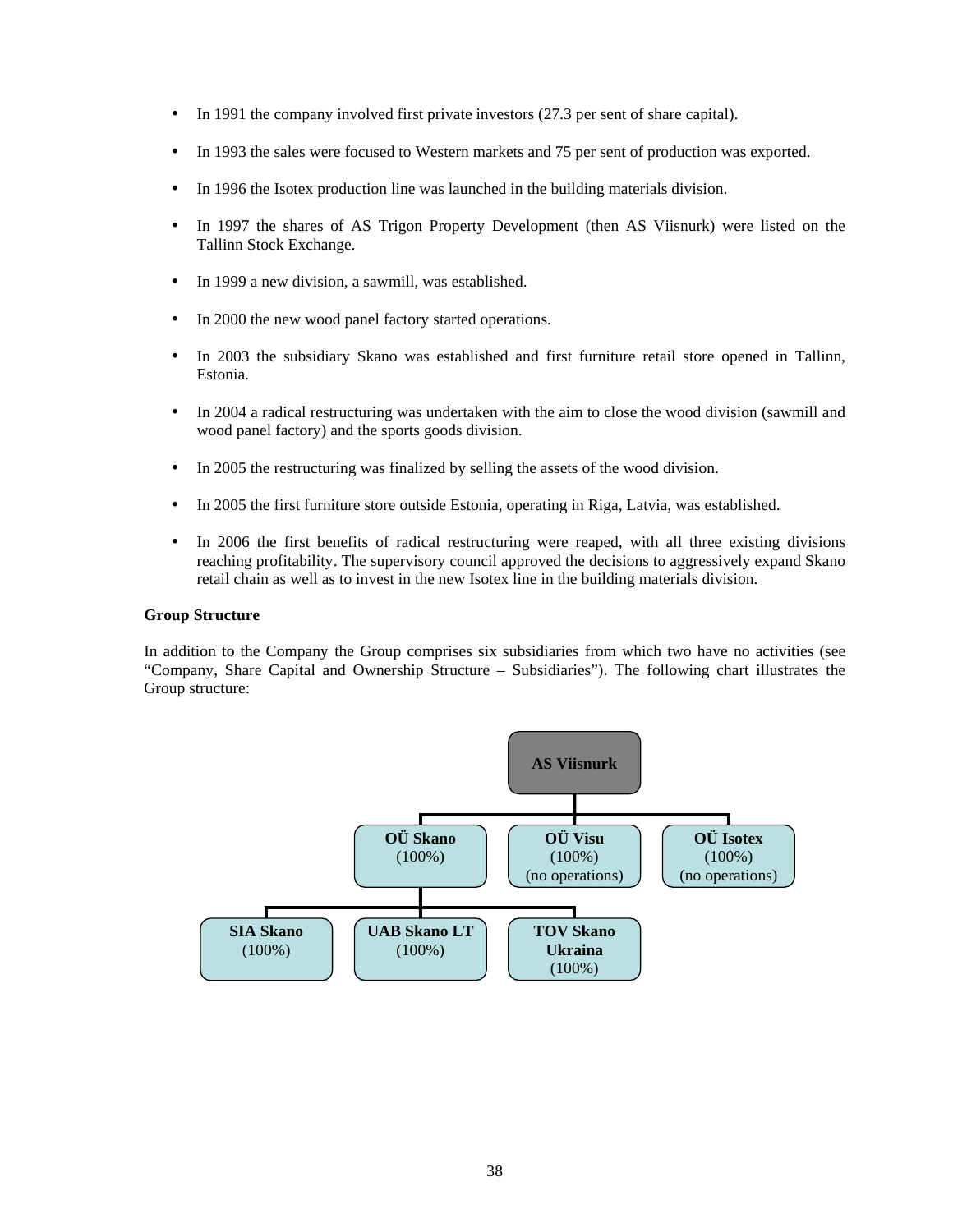# **Operations**

# *General Overview*

The Group's business can be divided into three segments:

- furniture production
- furniture retailing
- building materials production

Furniture and building materials production activities are pursued directly by the Company, whereas furniture retailing activities are undertaken through the Company's subsidiary Skano and its foreign subsidiaries. Each of the three business divisions operates as a separate cost and profit centre.

The breakdown of revenues of AS Trigon Property Development by business divisions has been as follows:

|                                  | 2004           |               | 2005           |               | 2006           |               | 2007 I half<br>(un-audited) |               |
|----------------------------------|----------------|---------------|----------------|---------------|----------------|---------------|-----------------------------|---------------|
|                                  | EEK<br>million | $\frac{0}{0}$ | EEK<br>million | $\frac{6}{9}$ | EEK<br>million | $\frac{6}{9}$ | <b>EEK</b><br>million       | $\frac{6}{9}$ |
| Building materials division      | 96.1           | 27.7          | 96.4           | 44.1          | 94.6           | 41.6          | 61.7                        | 47.6          |
| Furniture division               | 156.5          | 45.0          | 122.1          | 55.9          | 132.8          | 58.4          | 68.0                        | 52.4          |
| Incl. retail<br>business (Skano) | 4.4            | 1.3           | 7.3            | 3.3           | 11.3           | 5.0           | 8.9                         | 6.9           |
| Other (discontinuing operations) | 94.9           | 27.3          | 0.2            | 0.0           | $\Omega$       | $\theta$      | $\Omega$                    | $\Omega$      |
| <b>Total</b>                     | 347.5          | 100           | 218.7          | 100           | 227.4          | 100           | 129.7                       | 100           |

The breakdown of net profit of AS Trigon Property Development by business divisions has been as follows:

| (EEK million)                                       | 2004<br>2005 |          | 2006     | <b>2007 I half</b><br>(un-audited) |  |
|-----------------------------------------------------|--------------|----------|----------|------------------------------------|--|
| Building materials division                         | 18.6         | 13.9     | 11.7     | 10.1                               |  |
| Furniture division                                  | 2.9          | 4.8      | 9.5      | 3.8                                |  |
| Incl. retail<br>business (Skano)                    | 0.9          | 1.1      | 0.9      | (0.8)                              |  |
| Other (discontinuing operations)                    | (24.4)       | 0.3      | $\Omega$ | 0                                  |  |
| Corporate overheads                                 | (8.7)        | (6.2)    | (5.4)    | (1.3)                              |  |
| Financial income/expenses                           | (4.8)        | (3.3)    | (2.6)    | (1.3)                              |  |
| Corporate income tax                                | 0            | $\theta$ | 0.4      | 0.5                                |  |
| <b>Net profit of AS Trigon Property Development</b> | (16.4)       | 9.5      | 12.8     | 10.8                               |  |

The breakdown of EBITDA (see "Selected Financial Data" for the explanation of the formula used) of AS Trigon Property Development by business divisions has been as follows:

| (un-audited)<br>(EEK million)    | 2004   | 2005  | 2006     | <b>2007 I half</b> |
|----------------------------------|--------|-------|----------|--------------------|
| Building materials division      | 23.0   | 17.6  | 15.0     | 11.8               |
| Furniture division               | 11.6   | 12.7  | 16.8     | 6.9                |
| Incl. retail                     | 0.9    | 1.1   | 0.9      | (0.7)              |
| business (Skano)                 |        |       |          |                    |
| Other (discontinuing operations) | (19.8) | 0.3   | $\Omega$ |                    |
| Corporate overheads              | (8.7)  | (6.2) | (5.4)    | (1.3)              |
| <b>Total</b>                     | 6.2    | 24.4  | 26.4     | 17.3               |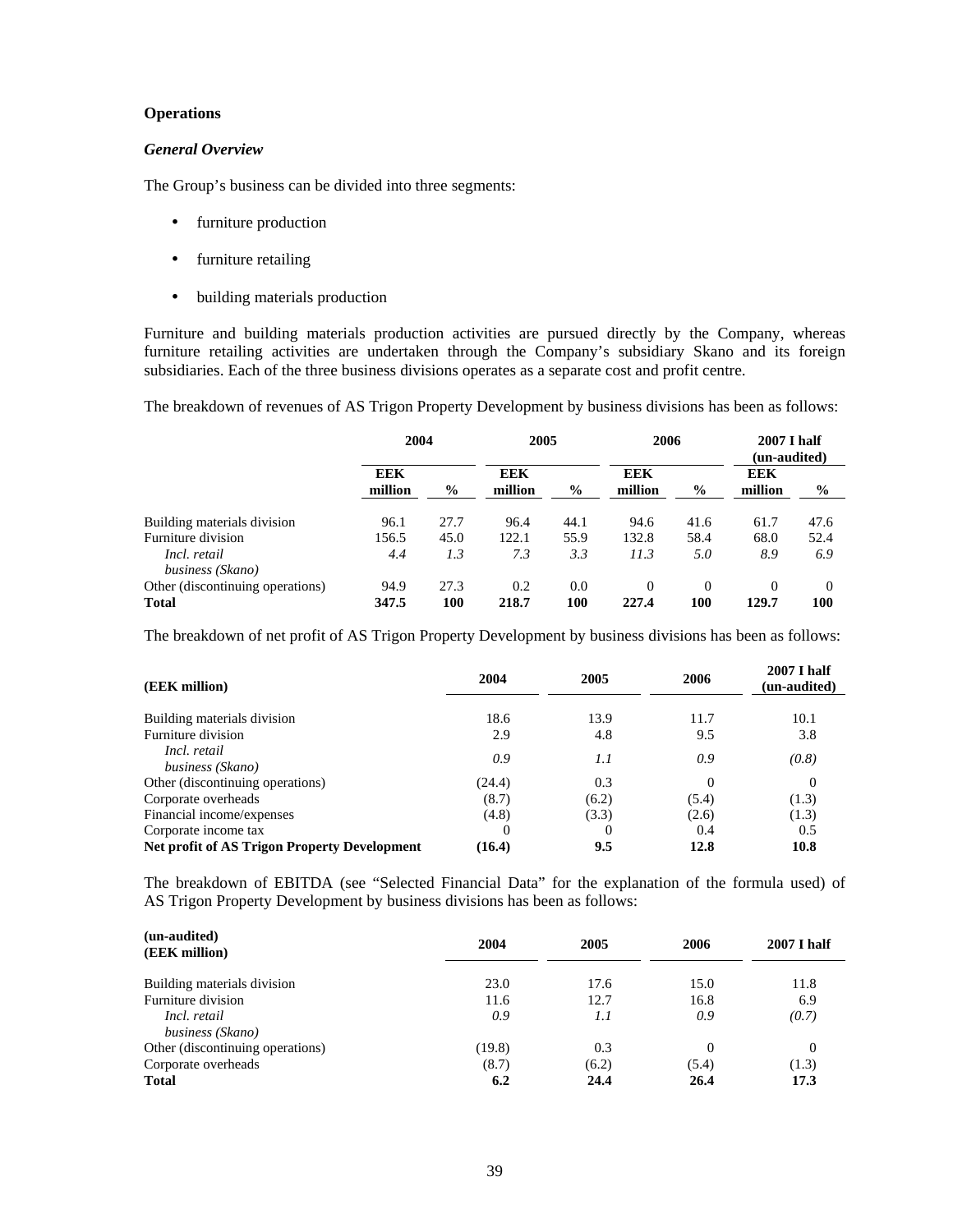In 2004, AS Trigon Property Development made a strategic decision to exit from a number of business segments that were loss-making and where the general market trends did not support the turn-around of the division. AS Trigon Property Development closed down its ski factory and exited plywood production business through sale of assets. Due to write-offs related to discontinued operations, AS Trigon Property Development suffered a one-off loss of EEK 24.4 million in 2004 and EEK 74.6 million in 2003.

Over the last few years, the revenue in the building materials division has stood relatively flat due to maximum production capacity achieved during that period.

The furniture division has seen a significant decline of revenues in 2005 due to strategic decision to discontinue subcontracting co-operation with large international furniture discount chains, such as Ikea. This has resulted in significantly more profitable product series being produced and has improved profit margins.

The furniture division continued to focus on the profitable product portfolio, increasing the production efficiency and optimizing cost levels. These activities are the key for sustainable profitability in an environment of growing competition and cost inflation. The division increased the share of high-margin furniture made of birch to 91 per cent in 2006 and aims to increase it to nearly 100 per cent by the end of 2007. The target customers of the furniture division are primarily medium and small wholesalers and retailers who value the unique design of furniture, high quality and flexible customer service.

The furniture retailing division Skano is the fastest-growing business unit of the Group. Since its inception in 2003, the retail concept of the furniture division has been successful. The active development of furniture retail trade in the neighboring markets is the main strategy of the furniture division of the Group. While the volumes were very small, the divisional sales grew by 66 per cent in 2005 and by another 56 per cent in 2006. As the Management is planning an aggressive expansion of the division and has year-to-date already increased the number of outlets from three to seven, it is realistic to assume that Skano will continue to increase its revenues rapidly also in 2007. Although the divisional profitability has decreased due to expansion, it is currently still above Management's original estimations as the costs related to new store openings have been kept under control and at the same time the existing stores have shown strong performance.

### *Furniture Production*

### *Production process*

Furniture production is a uniform procedure where most of the production process activities are similar across the industry. In producing birch-wood furniture, Viisnurk is buying in the sawed raw material. Depending on the particular batch, the wood is either dried in local dryer (about 50 per cent of the total input) or sent directly to processing. The production process consists of a number of different phases where the components are cut, primped and varnished. The final phases include assembling and packaging of the goods. There are manual quality controls set in each production phase which makes the production process significantly more reliable, decreases the material costs and increases the quality of the final product. This is also where Viisnurk (and many other European niche furniture producers) gain competitive advantage over lower cost Asian producers, who cannot compete in terms of quality requirements.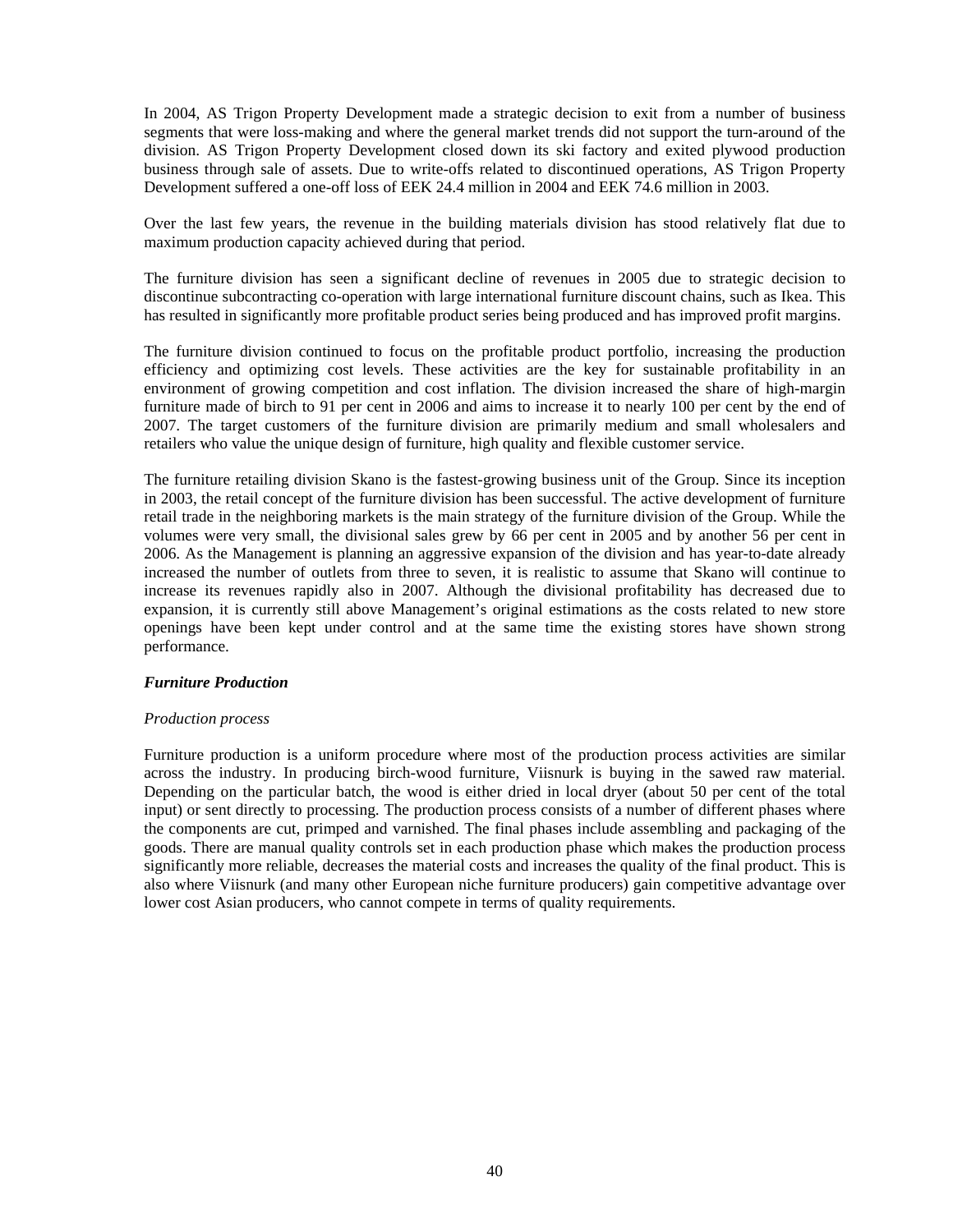## *Division cost structure*



The breakdown of costs of the furniture production division in the financial year 2006 was the following:

The most significant costs related to production are direct materials, which accounted for 52 per cent of total costs in the division in 2006.

Labour cost represented 26 per cent of total costs in the division in 2006. Even though there is a significant pressure to increase wages in Estonia, the Company does not expect labour costs to increase significantly in proportion due to reserves to be found in production efficiency and possibly increased volumes in 2007- 2008.

Sales related costs include commissions paid to re-sellers and agents. These costs are directly related to sales volume of the division.

### *Investments*

With respect to the furniture production division AS Trigon Property Development has invested in total EEK 3.9 million since 1 January 2004 up to 30 June 2007. The following table represents the breakdown of investments for each financial year starting with 1 January 2004 up to 30 June 2007:

| (un-audited)<br>(EEK million) | 2004                     | 2005                     | 2006 | <b>2007 I half</b> |
|-------------------------------|--------------------------|--------------------------|------|--------------------|
| Renovation of buildings       | -                        | -                        | 0.3  |                    |
| Production line renovation    | $\overline{\phantom{a}}$ | 0.7                      | 1.9  | 0.3                |
| Renovation of pump station    | -                        | $\overline{\phantom{0}}$ |      | 0.3                |
| Other                         | 0.2                      | 0.1                      | 0.0  | 0.1                |
| <b>Total</b>                  | 0.2                      | 0.8                      | 2.2  | 0.7                |

The Company is also planning to invest into the renovation of the pump station additionally EEK 0.74 million. The costs of the renovation will be covered through own funds of the Company.

Capital expenditures of the furniture production division for the years 2007 and 2008 are expected to remain in the region of EEK 3-4 million per year and will mostly be related to purchasing of production machinery and improvement of working conditions in the factory.

Apart from the above, the Company is not planning any significant investments with regard to the furniture production division in 2007-2008.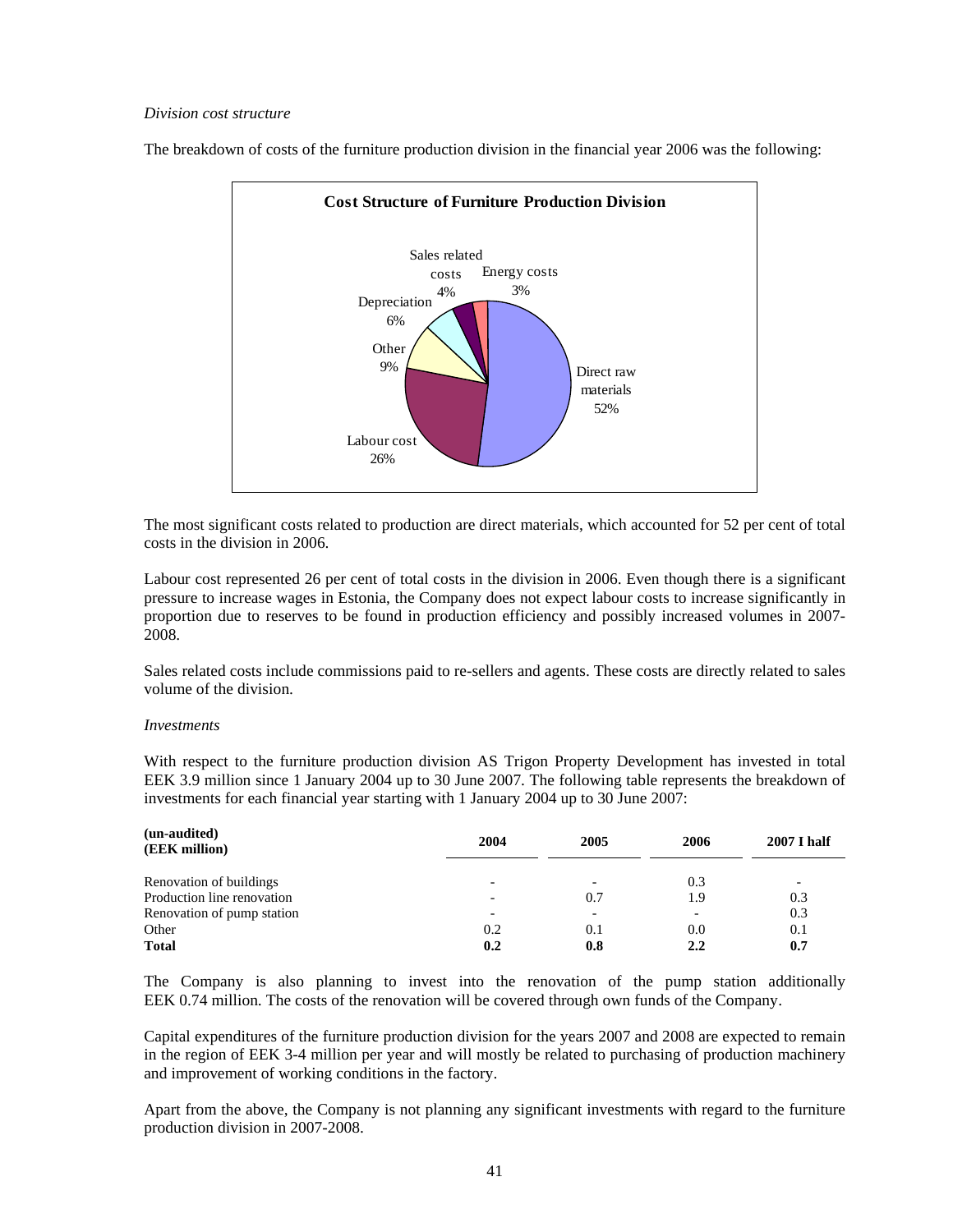# *Furniture Retailing*

# *Purchasing*

Skano purchases most of the goods sold on a chain-wide agreement with suppliers. The deliveries go directly from suppliers to the outlets and logistics is fully outsourced. The Company is the biggest supplier of Skano shops, supplying more than 80 per cent of all goods sold. This is expected to decline gradually but the Company will remain the biggest supplier of Skano shops also in 2007 and 2008.

## *Sales*

The retail outlets of Skano operate in a boutique format with average shop size of  $150-200$  m<sup>2</sup>. Except for one outlet situated in the head office building of the Company at Suur-Jõe 48, Pärnu, Estonia, the Group's retail outlets operate on rental premises (see "Business – Property, Plant and Equipment – Leased Property"). The outlets are situated in big shopping malls and the aim is to continue the expansion to new malls to be opened in near future in the target markets. Skano targets to open its next outlets mostly in regional cities of Ukraine, with a size of at least 500,000 inhabitants.

## *Divison cost structure*

The breakdown of costs of the furniture retail division in the financial year 2006 was the following:



Cost of goods sold made up 62 per cent of divisional costs in 2006. In 2007 this is expected to decline, mostly due to other cost increases related to expansion.

Lease costs are expected to increase in 2007-2008 as the Group enters new markets where rental levels are higher.

Administrative and labour costs are expected to increase over the aggressive expansion period as the shops need to be fully staffed already before they are operating in full capacity.

### *Investments*

Skano has not made any significant investments in its furniture retail activities and does not plan to invest significantly in fixed assets in coming periods either. Its new retail outlets will be operating exclusively on leased premises and most of the costs related to shop openings are expensed immediately.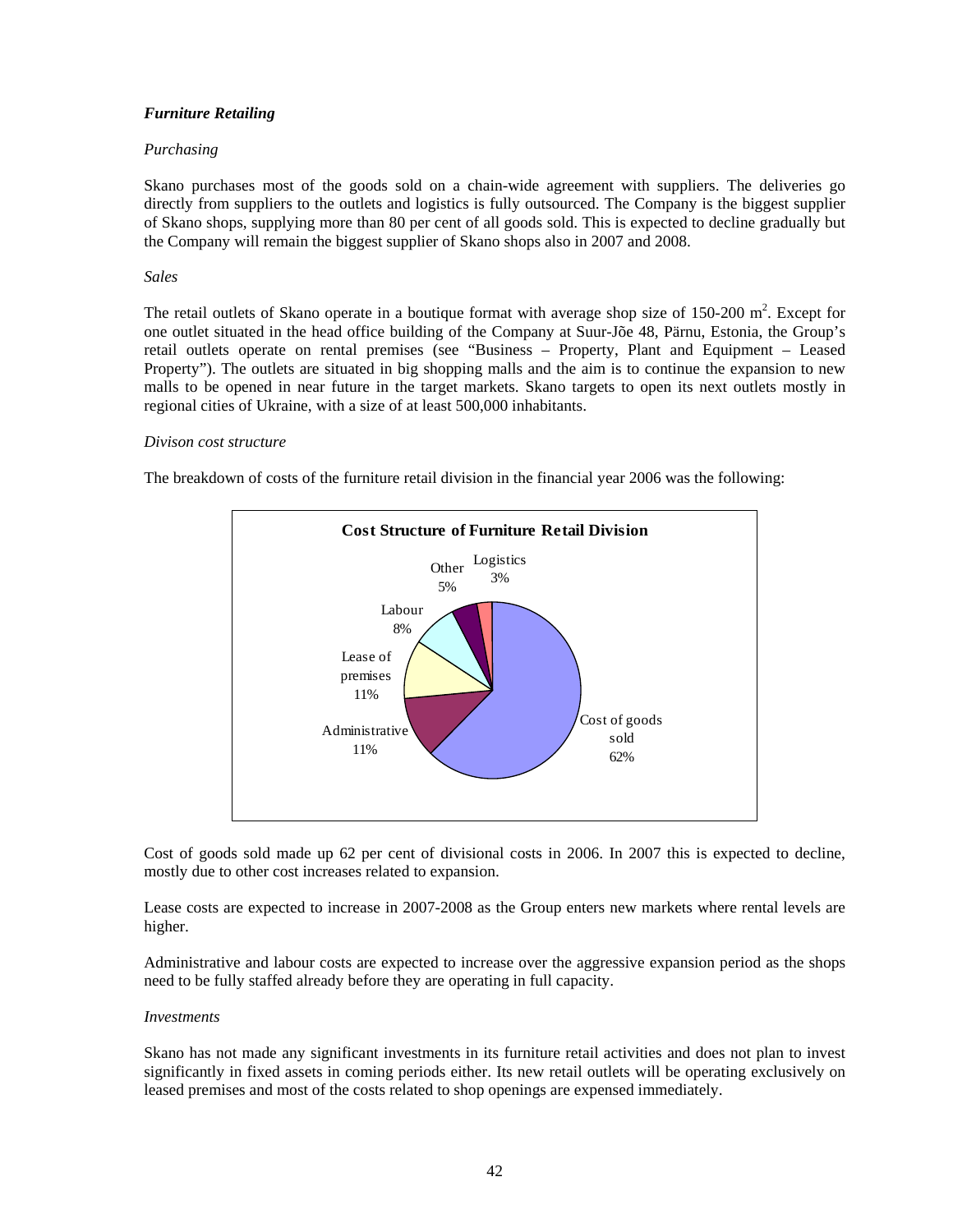# *Building Materials Production*

# *Production process*

The main inputs to insulation soft-board production are wooden chips, steam and electricity. The principal production process in main line is straightforward: milled wood chips are sodden in basins, after which the mass is spread to layers and the water is gradually filtered out of the mass. At the later stage the boards are dried in the stream-heated ovens. In the last stage the boards are cut in appropriate size.

Isotex boards are further developed from insulation boards where the production input is insulation softboard and where value is added by laminating the boards with cover (similar to wallpaper).

### *Division cost structure*

The breakdown of costs of the building materials division in the financial year 2006 was the following:



The most significant costs related to production are direct material and energy costs, which together represented 56 per cent of all costs in the division in 2006.

Labor costs represented 14 per cent of total costs in the division in 2006. These costs are expected to grow in coming years but not to the extent to start seriously pressuring the margins, mostly due to the fact that most direct competitors (Polish and Lithuanian producers) operate in a similar environment and the cost increases are passed on to consumers to a large extent.

Sales related costs include commissions paid to re-sellers and agents. These costs are directly related to the Company's sales and are not expected to vary significantly in coming periods.

# *Investments*

With respect to the building materials division AS Trigon Property Development has made investments in the sum of EEK 17.7 million since 1 January 2004 up to 30 June 2007. The following table represents the breakdown of investments for each financial year starting with 1 January 2004 up to 30 June 2007:

| (un-audited)<br>(EEK million) | 2004                     | 2005 | 2006 | <b>2007 I half</b> |
|-------------------------------|--------------------------|------|------|--------------------|
| New Isotex line and building  | $\overline{\phantom{0}}$ | -    | 2.4  | 9.7                |
| Renovation of buildings       | 0.6                      | 0.2  |      | 0.1                |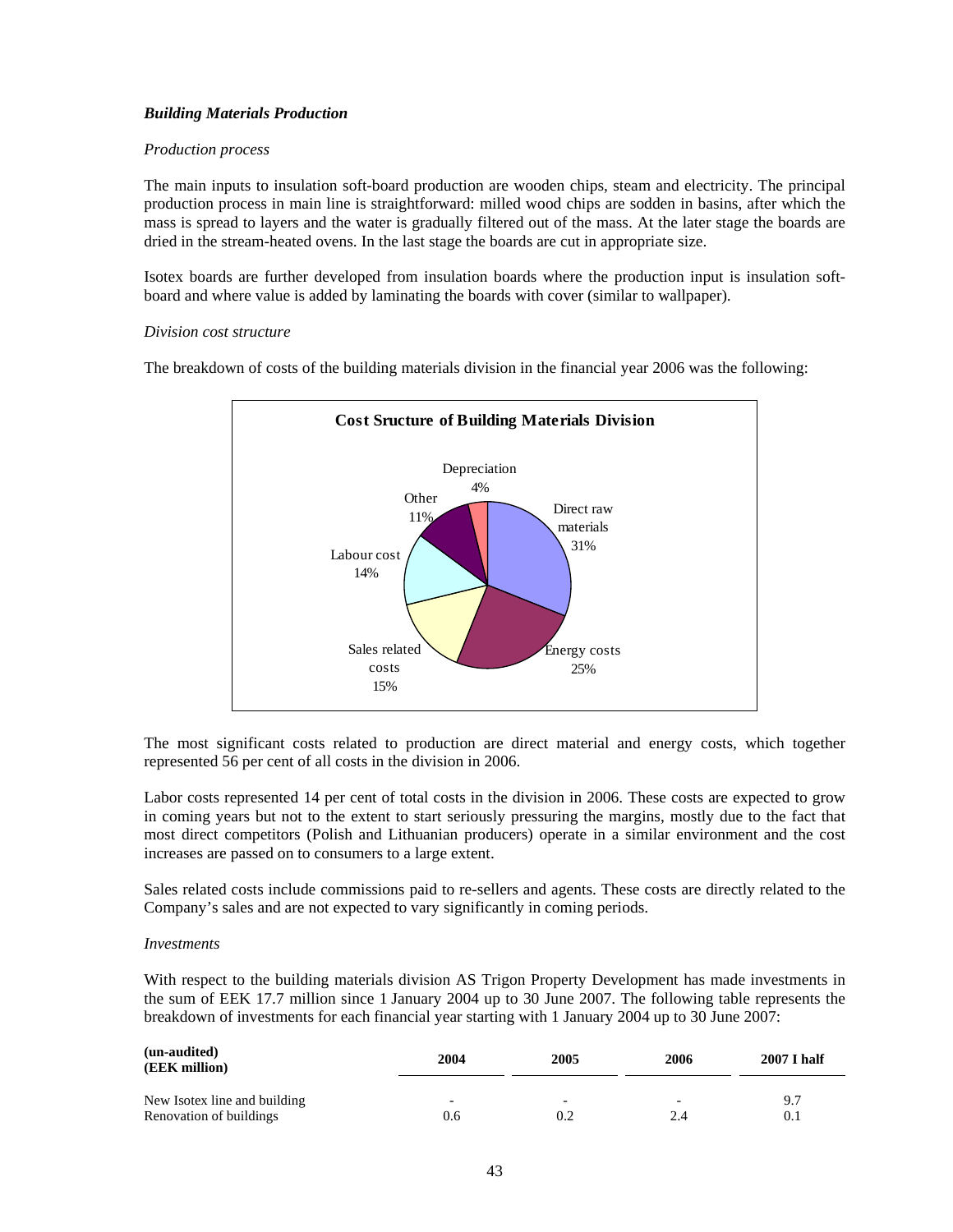| (un-audited)<br>(EEK million) | 2004 | 2005 | 2006 | 2007 I half              |
|-------------------------------|------|------|------|--------------------------|
| Production line renovation    | 1.9  | 1.5  | 0.6  | 0.5                      |
| Other                         | -    | 0.1  | 0.1  | $\overline{\phantom{0}}$ |
| <b>Total</b>                  | 2.5  | 1.8  | 3.1  | 10.3                     |

The Company is going to invest into the Isotex line construction additionally EEK 2 million, which will be financed through the Company's own funds. The Isotex production line is expected to start operations already in September 2007.

Other investments in fixed assets are related to increasing the production efficiency as well as managing the risks, such as environmental and fire accident risks. The size of other investments in 2007 is expected to remain in the region of EEK 3 million, which will expectedly be financed through the Company's own funds.

For 2008, the Company foresees capital expenditures of EEK 3-4 million, which is expected to be spent mostly on production line renovation. The investment need may turn out to be larger, subject to results of the feasibility study of increasing the production capacity of the main line. Any such larger investments will be confirmed by the Supervisory Council.

With the exception of the above the Company is not planning any significant investments with regard to the building materials division in 2007-2008.

## **Employees**

### *Overview*

AS Trigon Property Development and its subsidiaries had 319 employees as of 30 June 2007, 337 employees as of 31 December 2006, 330 employees as of 31 December 2005 and 394 employees as of 31 December 2004. All the employment contracts of AS Trigon Property Development were transferred to the Company in the course of the Division.

The following table represents the breakdown of employees by main category of activity as of the specified dates:

|                               |     |     | 31 December 2004 31 December 2005 31 December 2006 | 30 June 2007 |
|-------------------------------|-----|-----|----------------------------------------------------|--------------|
| Furniture production division | 299 | 239 | 239                                                | 218          |
| Furniture retailing division  |     |     |                                                    | 20           |
| Building materials division   | 90  |     | 87                                                 |              |

The following table represents the breakdown of employees by geographic location as of the specified dates:

|           |     | 31 December 2004 31 December 2005 31 December 2006 |     | 30 June 2007 |
|-----------|-----|----------------------------------------------------|-----|--------------|
|           |     |                                                    |     |              |
| Estonia   | 394 | 327                                                | 334 | 307          |
| Latvia    |     |                                                    |     |              |
| Lithuania |     | -                                                  |     |              |

Most of employment contracts have been concluded for an indefinite term. As a rule the Group companies do not employ temporary employees.

# *Health and Safety*

The Company employs its best efforts to ensure the safety of its employees at work by maintaining safety equipment and safe premises and by providing adequate instruction, training and supervision in the health and safety issues. However, due to the nature of the Company's activities mainly as a production enterprise,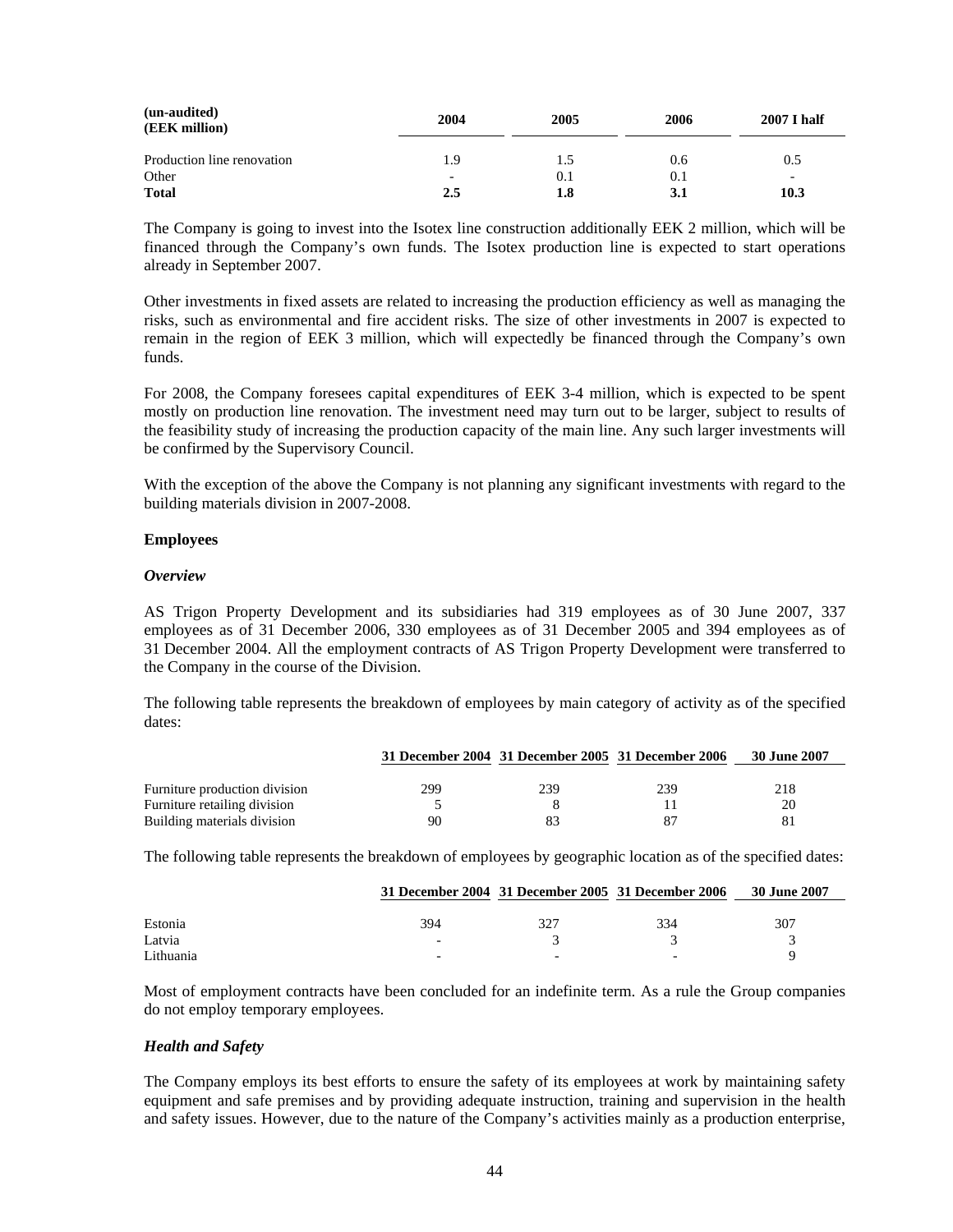work related accidents still occur once in a while and the Company may at times be liable for damages caused thereby.

## *Shareholding and stock options*

Apart from certain members of the Management (see "Management"), no employees of the Group hold any Shares or options over Shares in the Company or any of its subsidiaries.

## *Labour unions and collective agreements*

Approximately 30 employees of the Company belong to a labour union.

A collective agreement was entered into by AS Trigon Property Development on 1 January 1996 with the term of one year. According to the Collective Agreement Act upon expiry of the term of a collective agreement, the parties are required to comply with the terms and conditions thereof until a new agreement is entered into, with the exception of the obligation to refrain from calling a strike or lock-out. Therefore the terms and conditions of the aforementioned agreement are still valid.

The collective agreement regulates, *inter alia*, salary conditions, working time, termination of employment contracts and work safety.

Although the prohibition on calling a strike is not in force due to expiry of the term of the collective agreement the actual risk related to potential strikes is not substantial. Pursuant to the Collective Labour Dispute Resolution Act only employees which are members to a labour union are entitled to call a strike. Since only approximately 30 employees of the Company are members to a labour union, negative effects to the Company of a potential strike would be limited.

## **Property, Plant and Equipment**

## *Land ownership*

The Company owns the following three real estates located in Pärnu, Estonia:

| <b>General data</b>                                                                                                                    | <b>Main encumbrances</b>                                                                                                                                                               | Situated on the land                                                                                           |  |  |
|----------------------------------------------------------------------------------------------------------------------------------------|----------------------------------------------------------------------------------------------------------------------------------------------------------------------------------------|----------------------------------------------------------------------------------------------------------------|--|--|
| Address: Suur-Jõe 48, Pärnu, Estonia<br>Registry part No.: 1409705<br>Cadastre unit No.: 62511:162:5710<br>Area: 25,644 m <sup>2</sup> | a transferable personal right of use<br>1)<br>in favour of OÜ Ülejõe Soojusvõrk<br>entitling the latter to build, own and<br>operate heating pipelines on the real<br>estate           | main office of the Company, furniture<br>store, production facilities of the<br>furniture division, warehouses |  |  |
|                                                                                                                                        | a mortgage in the sum of<br>2)<br>EEK 10,000,000 in favour of AS<br>Sampo Pank, with the mortgage<br>interest of 10 per cent per annum<br>and the accessory claims of<br>EEK 1,500,000 |                                                                                                                |  |  |
|                                                                                                                                        | 3) a mortgage in the sum of EEK<br>19,500,000 in favour of AS Sampo<br>Pank                                                                                                            |                                                                                                                |  |  |
| Address: Rääma 31, Pärnu, Estonia<br>Registry part No.: 1409605<br>Cadastre unit No.: 62506:042:0240<br>Area: 43,963 m <sup>2</sup>    | a transferable personal right of use<br>1)<br>in favour of OÜ Ülejõe Soojusvõrk<br>entitling the latter to build, own and<br>operate heating pipelines on the real<br>estate           | production facilities of the building<br>materials division                                                    |  |  |
|                                                                                                                                        | a mortgage in the sum of<br>2)<br>EEK 10,000,000 in favour of AS<br>Hansapank, with the mortgage<br>interest of 12 per cent per annum<br>and the accessory claims of                   |                                                                                                                |  |  |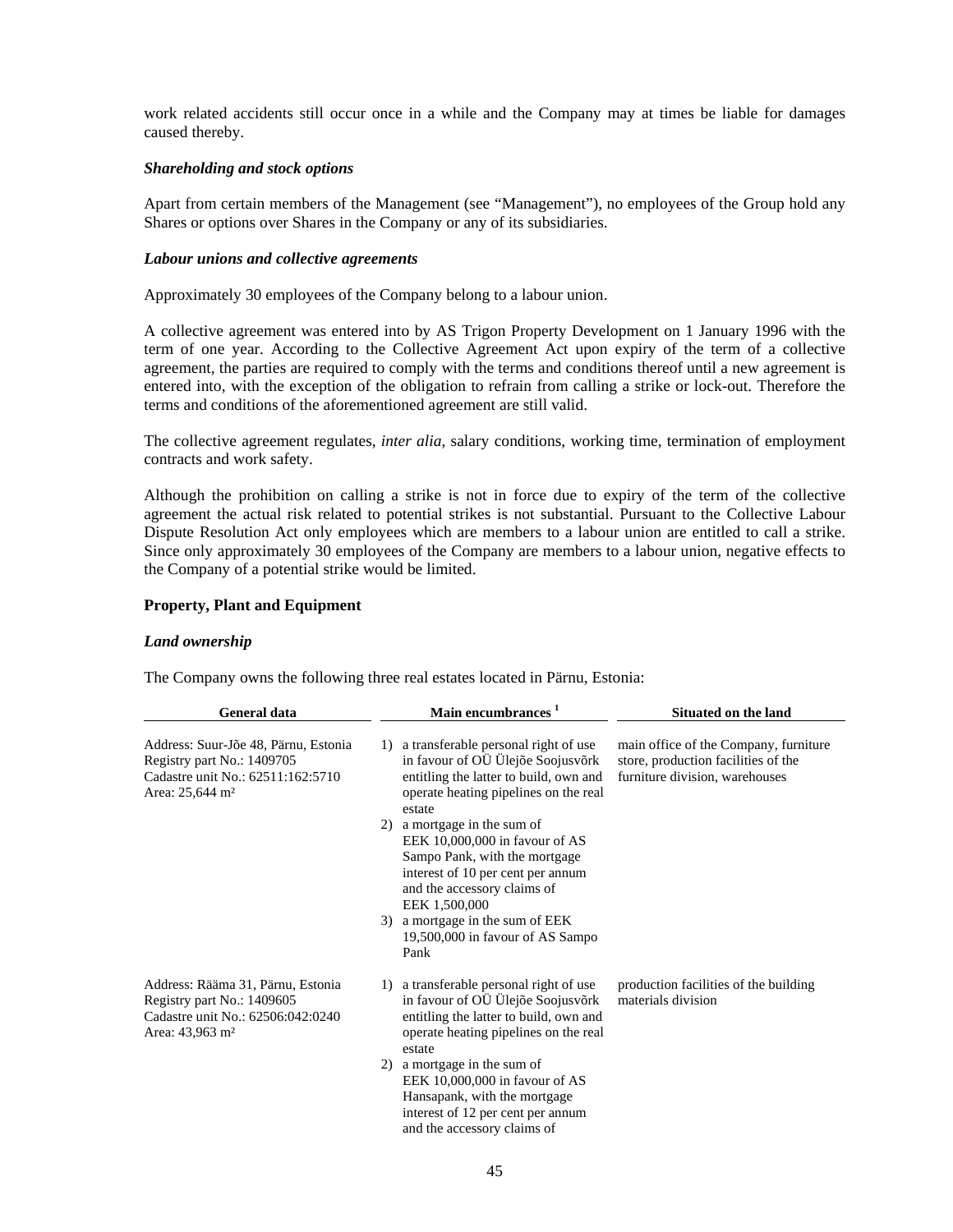| <b>General data</b>                                                                                                                 | Main encumbrances <sup>1</sup>                                                                                                                                                                                                                                | <b>Situated on the land</b>                                                                                                                                                                                                                                 |
|-------------------------------------------------------------------------------------------------------------------------------------|---------------------------------------------------------------------------------------------------------------------------------------------------------------------------------------------------------------------------------------------------------------|-------------------------------------------------------------------------------------------------------------------------------------------------------------------------------------------------------------------------------------------------------------|
|                                                                                                                                     | EEK 1,000,000<br>a mortgage in the sum of EEK<br>3)<br>15,000,000 in favour of AS<br>Hansapank<br>a mortgage in the sum of EEK<br>4)<br>$20,000,000$ in favour of AS<br>Hansapank                                                                             |                                                                                                                                                                                                                                                             |
| Address: Rääma 94, Pärnu, Estonia<br>Registry part No.: 1403305<br>Cadastre unit No.: 62506:043:2810<br>Area: 25,343 m <sup>2</sup> | a transferable personal right of use<br>1)<br>in favour of OÜ Ülejõe Soojusvõrk<br>entitling the latter to build, own and<br>operate heating pipelines on the real<br>estate<br>a personal right of use in favour of<br>2)<br>Fortum Termest AS entitling the | heating facilities for the building<br>materials division, wood chips storage<br>area of the building materials division,<br>warehouse for furniture production<br>division, old Isotex production and<br>storage complex of building materials<br>division |
|                                                                                                                                     | latter to build and operate gas<br>pipelines on the real estate<br>3) a joint mortgage in the sum of<br>EEK $36,000,000$ in favour of AS<br>Hansapank <sup>2</sup>                                                                                            |                                                                                                                                                                                                                                                             |

 $\frac{1}{2}$  Encumbrances are not listed in the order of their priority in the Real Title Book.

The Company intends to delete this mortgage and has started respective discussions with AS Hansapank.

Part of the land plot located at Rääma 31, Pärnu, accounting to approximately  $20,000$  m<sup>2</sup>, is subject to real estate development by the Company with the assistance of AS Trigon Capital as the advisor (see "Business – Related Party Transactions"). On 9 April 2007 the City Government of Pärnu adopted a resolution on initiating the procedure for adopting the detailed plan of the Rääma street real estate development area. At the time being, the Company is conducting an architectural contest for finding the best solution for housing of the area. The results of the contest are expected to be known by October 2007.

# *Leased property*

The Company and its subsidiaries lease various properties in Estonia, Latvia and Lithuania. Those leased properties that are material for the Company and its subsidiaries are described below.

Skano rents from AS Silikaat a total of 193 m² of furniture store space at Pärnu mnt 234/238, Tallinn, Estonia (shopping center *Järve*), pursuant to a lease agreement entered into on 3 October 2003. This lease is for an indefinite period and can be terminated by either party with three months prior notice.

Skano Latvia rents from SIA MKEE a total of 450 m² of commercial premises at Jaunmoku 13, Riga, Latvia (shopping center *Spice*), pursuant to a lease agreement entered into on 12 June 2007. These premises are still being built and it is expected that the rooms will be given into Skano Latvia's use in October or November 2007. This lease expires on 1 November 2012.

Currently Skano Latvia rents also from Sopono Ltd. a total of 180 m² of commercial premises at Krasta 68a, Riga, Latvia, pursuant to a lease agreement entered into on 28 September 2005. Skano Latvia has submitted to the lessor a notice on unilateral termination of the agreement, pursuant to which the agreement shall be terminated as of 15 October 2007.

On 15 March 2007 Skano Lithuania has signed with UAB Neiseris three sublease agreements pursuant to which it rents commercial premises of 210 m<sup>2</sup> at Ozo g. 25, Vilnius, Lithuania (furniture store Renlena), 240 m² at Taikos pr. 64, Klaipeda, Lithuania (furniture store *Renlena*), and 200 m² at Islandijos pl. 32, Kaunas, Lithuania (furniture store *Renlena*). The agreements are entered into for a term of three years.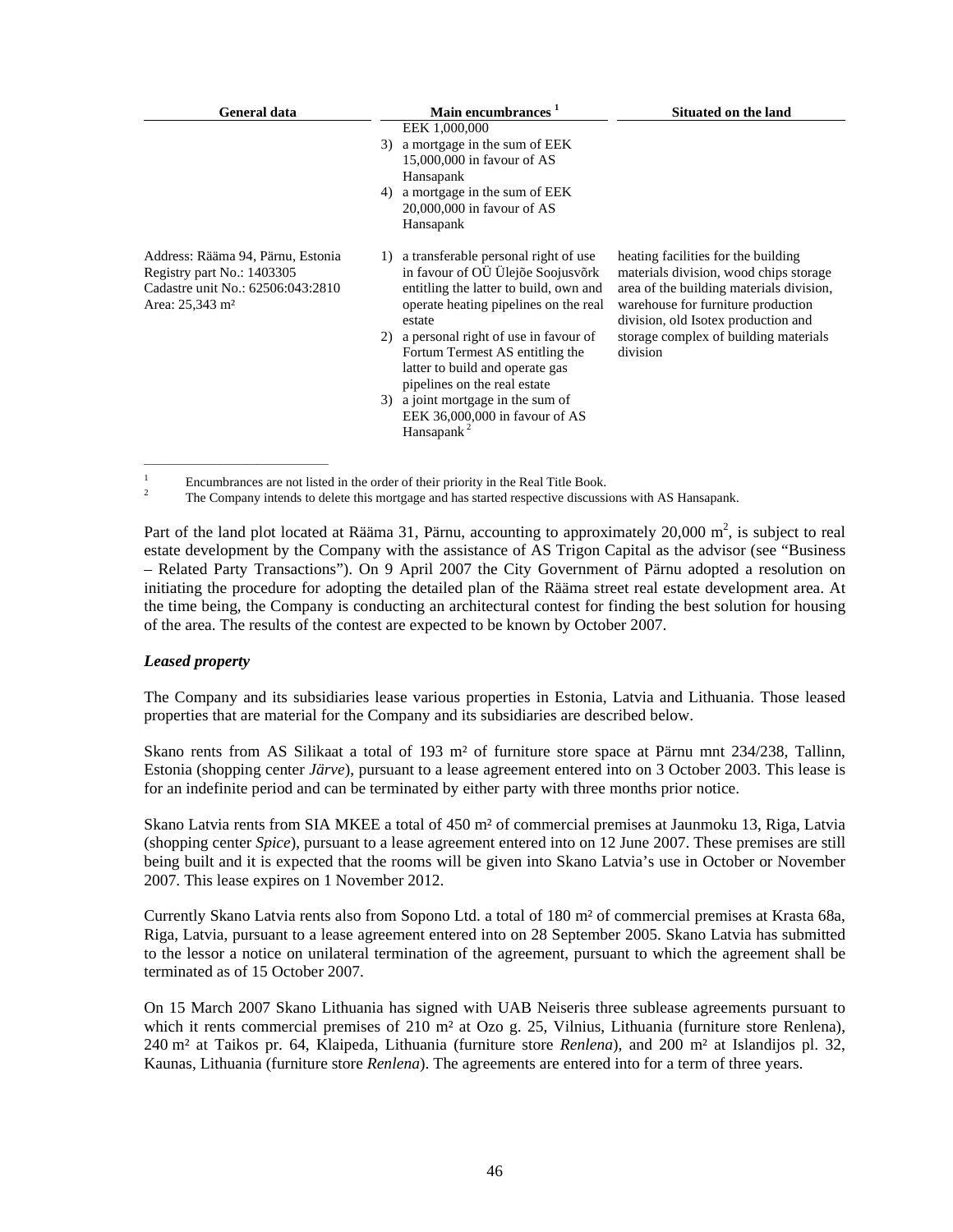Skano Ukraine rents from OOO Perfekt-Limited a total of 200 m² of furniture store space at Geroev Truda st. 7, Harkov, Ukraine (shopping center *Karavan*), pursuant to a sub-lease agreement entered into on 22 May 2007. The agreement is entered into for a term of one year.

# *Buildings*

The following table provides an overview of most significant buildings owned by the Company and used in the operations of the furniture production division:

| <b>Building type</b>                           | <b>Address</b>     | <b>Built</b> | <b>Renovated</b>         | Area $(m^2)$ |
|------------------------------------------------|--------------------|--------------|--------------------------|--------------|
| Office building                                | Suur-Jõe 48, Pärnu | 1971         | 2000                     | 1,838        |
| Main production building                       | Suur-Jõe 48, Pärnu | 1968         | 1990                     | 12,915       |
| Warehouse of material                          | Suur-Jõe 48, Pärnu | 1978         |                          | 1,584        |
| Packaging building                             | Suur-Jõe 48, Pärnu | 2001         |                          | 707          |
| Intermediary storage facility for saw material | Suur-Jõe 48, Pärnu | 1997         |                          | 304          |
| Wood dryers                                    | Suur-Jõe 48, Pärnu | 1997         |                          | 174          |
| Pump station                                   |                    | ~1970        | 2007                     | 60           |
| Production building of wood panels             | Suur-Jõe 48, Pärnu | 1970         | 1997                     | 3,892        |
| Warehouse                                      | Rääma 94, Pärnu    | 1976         | $\overline{\phantom{0}}$ | 1,060        |

The pump station is located on the shore of River Pärnu, belonging either to the City of Pärnu or to the Republic of Estonia. The Company is planning to apply for a servitude or personal right of use to be established on this land so as to enable the Company to own the pump station on the land not belonging to it. Due to the height of the shore of River Pärnu the Company does not have a suitable location for the pump station on its own land. Inability to acquire a servitude or personal right of use may necessitate the relocation of the pump station. The pump station is crucial for the Company in order to meet the fire safety requirements.

The following table provides an overview of most significant buildings owned by the Company and used in the operations of the building materials division:

| <b>Building type</b>                        | <b>Address</b>  | <b>Built</b> | <b>Renovated</b>         | Area $(m^2)$ |
|---------------------------------------------|-----------------|--------------|--------------------------|--------------|
| Office building                             | Rääma 31, Pärnu | 1961         |                          | 812          |
| Production building                         | Rääma 31. Pärnu | 1961         |                          | 5,511        |
| Preparation building                        | Rääma 94. Pärnu | 1962         | $\overline{\phantom{a}}$ | 513          |
| Warehouse                                   | Rääma 31, Pärnu | 1991         |                          | 271          |
| Warehouse                                   | Rääma 31, Pärnu | 1981         |                          | 501          |
| Open storage place                          | Rääma 31, Pärnu | 1981         |                          | 400          |
| Building of technical services              | Rääma 31. Pärnu | 1981         |                          | 454          |
| Pump station                                | Rääma 31. Pärnu | 1968         |                          | 80           |
| Old production building for the Isotex line | Rääma 94, Pärnu | 1992         | 1999                     | 2,581        |
| Office building                             | Rääma 31, Pärnu | 1977         | 2006                     | 2,656        |
| Production building for the Isotex line     | Rääma 31. Pärnu | 1926         | 2007                     | 4.500        |

## *Machinery and equipment*

The Company's building materials and furniture production plants rely heavily on different machinery and equipment, whereas no significant machinery or equipment is used in furniture retail sales activities. The substantial part of machinery and equipment used by the Company has been acquired more than five years ago. The regular maintenance of the machinery is performed by the Company or respective specialists. Therefore, no need for any substantial replacement of equipment is expected to arise in the near future.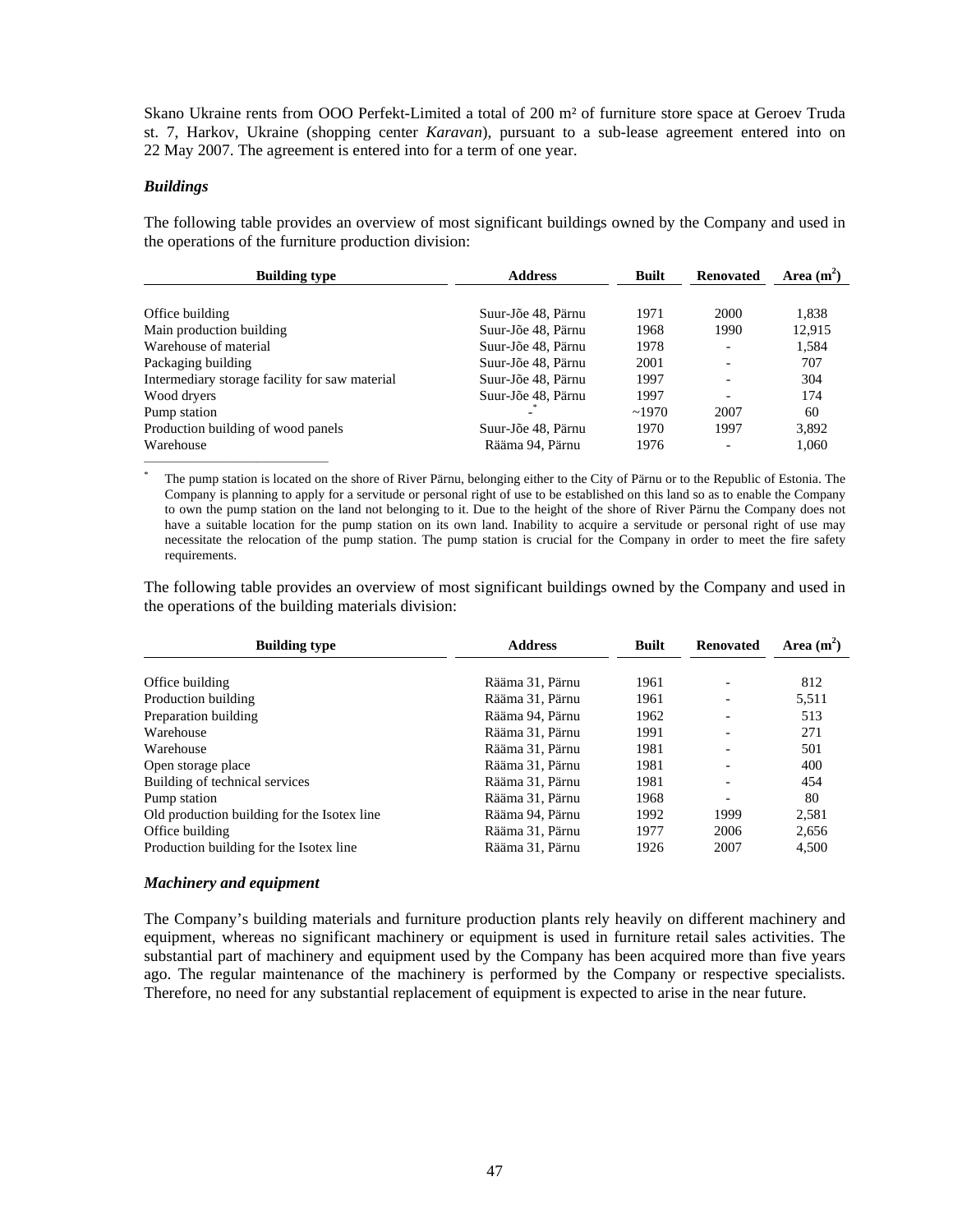The following table provides an overview of most significant machinery and equipment used by the Company:

| <b>Machinery and equipment</b>                | <b>Address</b>     | <b>Built</b> | Residual book value<br>as of 30 June 2007<br>(EEK, '000) |
|-----------------------------------------------|--------------------|--------------|----------------------------------------------------------|
| <b>Furniture production division:</b>         |                    |              |                                                          |
| Furniture production equipment                | Suur-Jõe 48. Pärnu |              | 5,414                                                    |
| <b>Building materials division:</b>           |                    |              |                                                          |
| Main production line for Isoplaat soft-boards | Rääma 31, Pärnu    | 1962         | 4,756                                                    |
| Old Isotex line                               | Rääma 31, Pärnu    | 1996         | 16                                                       |
| New Isotex line                               | Rääma 31, Pärnu    | 2007         | 518                                                      |

# *Floating charge*

The Company's movable assets are encumbered with a floating charge in favour of AS Hansapank in the collateral amount of EEK 35,000,000. The floating charge was transferred from AS Trigon Property Development to the Company in the course of the Division. The floating charge secures the Company's obligations arising from loan agreements concluded with the bank.

According to the Estonian Floating Charge Act, a floating charge extends to all movable property of the pledgor, except for the following:

- money in a cash register or credit institution; shares, stocks, investment fund shares, contributions in co-operatives or participation in other companies belonging to an undertaking; promissory notes or other loan documents accepted in common usage; or other securities;
- property on which another class of registered security over movables or the pledge may be established, property to which a mortgage established on the immovable before or after establishment of the floating charge extends or property on which a possessory pledge is established;
- property which, pursuant to law, cannot be subject to a claim for payment.

# **Intellectual Property**

### *National trade marks*

The Company owns six registered national trade marks in Estonia and has three trade mark registration applications pending in Estonia. No trade marks are registered for the subsidiaries of the Company and no applications are pending in this respect. The most important trade marks of the Company include the following: "Viisnurk", "Skano", "Isotex" and "Isoplaat". Trade marks "Plasvi" and "Maxxhockey" are not used by the Company.

The Company has registered the trade mark "Isotex" as a national trade mark in Finland and Sweden as well. Applications for registration of the aforementioned trade mark in the Russian Federation and Latvia have been submitted and are currently pending. In the course of the trade mark registration procedure in the Russian Federation it has been resolved that the applied trade mark is similar to an existing one. The Company is expected to submit its objections by December 2007.

### *International trade marks*

An application for the international registration of the trade mark "Skano" has been filed under the Madrid Agreement Concerning the International Registration of Marks and the Protocol Relating Thereto with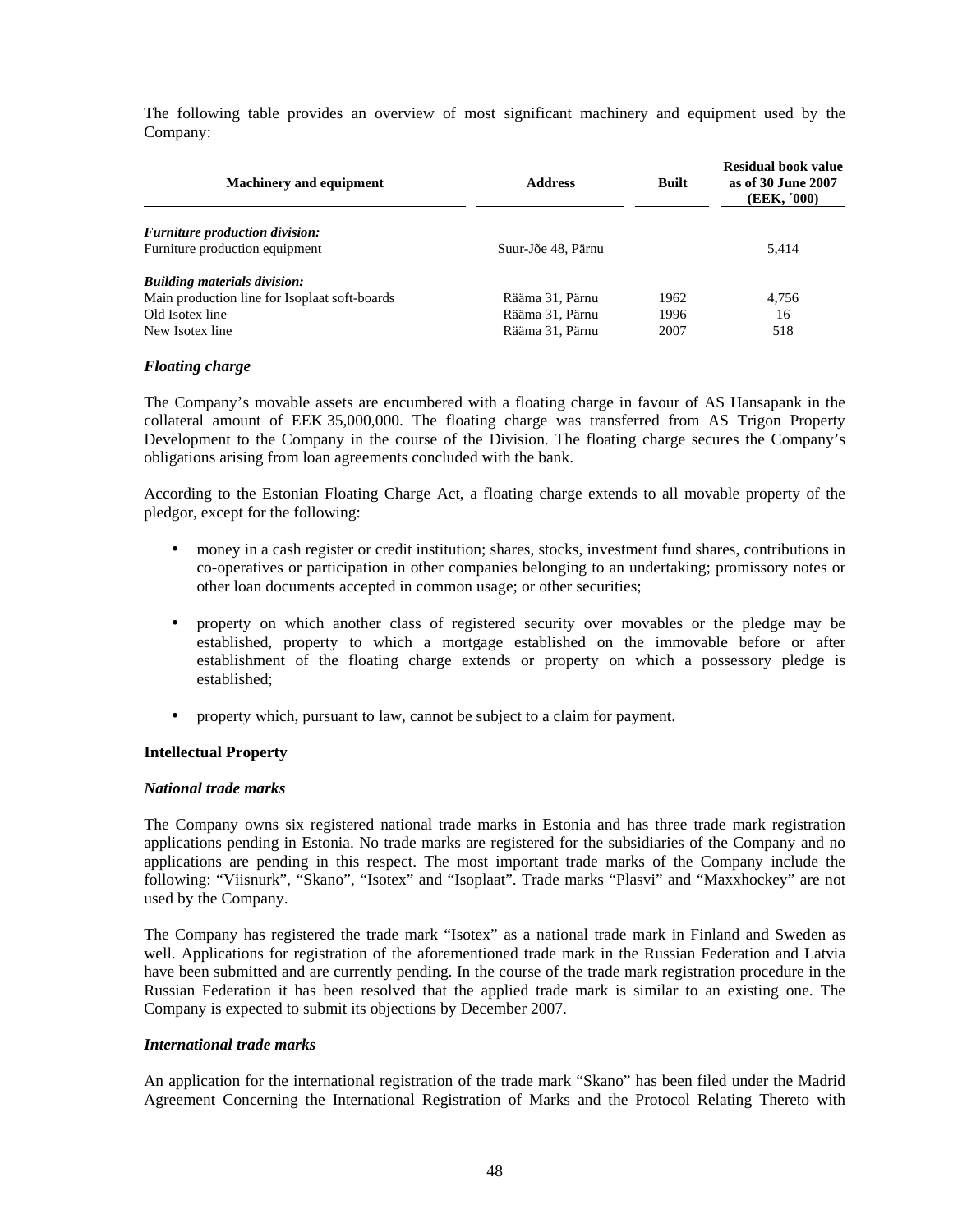principal registration in Estonia applying for protection in Austria, Switzerland, Germany, Finland, France, United Kingdom, Latvia, Lithuania, Russian Federation, Sweden and Ukraine.

Based on the aforementioned application, protection has been granted as of the date of this Prospectus to the trade mark "Skano" in the United Kingdom and Sweden. The registration has been denied in Finland due to existence of a similar trade mark. The relevant resolution is currently being disputed (see "Business – Litigation and Governmental Proceedings"). The application is pending in the rest of the afore-mentioned countries.

# *License agreements*

The Group has entered into several agreements for use of certain trade marks owned by third persons.

Among others, the Company uses the name "Björkkvist" for an antique furniture series produced pursuant to drawings of Boknäs Huonekalut Oy (see "Business – Material Contracts") and distributed in Estonia, Latvia, Lithuania, Russia, Ukraine, Belorussia and other members to the former Soviet Union.

To the knowledge of the Company, the trade mark "Björkkvist" is currently registered only in the Russian Federation. The Company has in place an agreement for the use of the trade mark "Björkkvist" in the Russian Federation until 31 December 2009 (unless the agreement is terminated earlier by a six months' notice). The Company is not planning to register the said trade mark to its own name in any jurisdiction. Instead, the Company will seek to reach license agreements with potential future owners of the described trade mark.

## *Domain names*

The Group is currently using the following significant domain names: viisnurk.ee, isotex.ee, skano.ee, skano.lv, skano.lt, skano.de, skano.com and skano.ua.

# *Copyrights*

Most service contracts entered into between the Group companies and their members of the management boards specify that the proprietary copyrights to work created by members of the management boards under service contracts belong to the respective Group company.

The employment contracts entered into by the Group companies and their employees do not as a rule regulate issues related to the ownership of the copyrights. Under the Estonian Copyright Act, the proprietary copyrights of employees belong to the employer when the work is created pursuant to an employment contract, unless otherwise specifically agreed.

### **Environmental Issues**

### *Environmental restrictions*

A varnishing line operated by the Company as a part of its furniture production activities constitutes a source of pollution producing volatile organic substances subject to restrictions deriving from the regulation of the Government of the Republic No. 14 of 7 September 2004. The restrictions set forth in this regulation will enter into force with regard to the Company on 31 October 2007. However, based on the amount of volatile organic substances currently emitted in the course of the production activities, the Company will not be able to comply with the applicable requirements. In order to comply with the emission quota, the Company needs to implement alternative production mechanisms enabling to decrease the amount of volatile organic substances emission.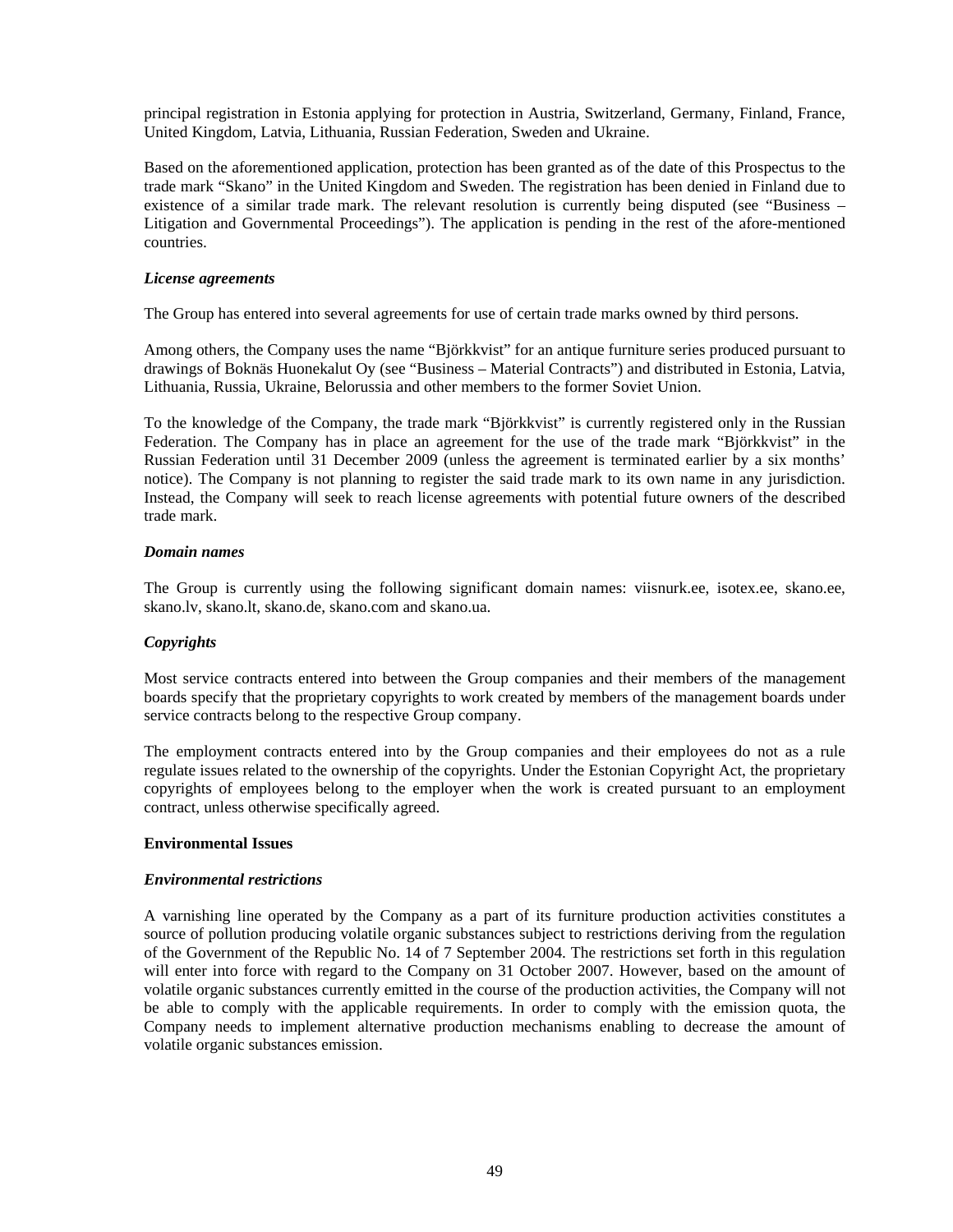# *Environmental permits*

Due to its operations the Company is required to hold certain environmental permits. An integrated environmental permit No. L.KKL.PM-31834 has been granted to the building materials division of AS Trigon Property Development and an integrated environmental permit No. L.KKL.PM-27692 has been granted to the furniture production division of AS Trigon Property Development. The relevant permits have been transferred to the Company in the course of the Division.

# *Potential dangers to the environment*

A fuel oil pollution may have occurred on the Company's real estate located at Rääma 94, Pärnu, where fuel oil storage facilities used to be placed. Although facilities have been removed, the Company cannot exclude the possibility that some of the fuel oil has leaked into the soil. If this is the case the Company may have to remove the pollution on its own expense and to compensate any damage caused thereby.

# **Material Contracts**

Significant part of the production of the Company's furniture division is sold under the Purchase and Cooperation Agreement concluded with Boknäs Huonekalut Oy on 26 June 2003. Under this agreement the Company produces for Boknäs Huonekalut Oy furniture which is sold by Boknäs Huonekalut Oy under the brand Boknäs. The agreement also grants the Company the right to produce furniture pursuant to drawings of Boknäs Huonekalut Oy and sell such furniture in Estonia, Latvia, Lithuania, Russia, Ukraine, Belorussia and other member states of the former Soviet Union. The Company sells such furniture under the name "Björkkvist" (see also "Business – Intellectual Property – License Agreements"). The agreement is entered into for a term of ten years but can be prematurely terminated by either party by a three years' prior notice.

See "Business – Related Party Transactions" for information on the Development Management Services Agreement between the Company and AS Trigon Capital.

See "Management's Discussion and Analysis of the Group's Financial Condition and Results of Operation – Liquidity and Capital Resources" for information on the loan and financing agreements entered into by the Group.

# **Litigation and Governmental Proceedings**

As a result of an inspection conducted by the Western Estonian Rescue Center certain non-compliances with fire safety requirements have been discovered in which respect AS Trigon Property Development was issued a precept dated 22 May 2006. From several obligations imposed by the precept the following two have not yet been met:

- an obligation to reconstruct a fire pump station; and
- an obligation to install a lightning protection device and secure its maintenance.

The Company has entered into contracts for ordering necessary works to comply with these requirements and expects the works in regard to the reconstruction of the fire pump station to be finished by October this year.

The Company is also a party to a dispute over the registration of the international trade mark "Skano" in the Republic of Finland (see "Business – Intellectual Property – International Trade Marks"). On 29 August 2005 AS Trigon Property Development submitted an appeal with regard to the resolution of the Patent Office of Finland pursuant to which the registration of the trade mark "Skano" has been denied to AS Trigon Property Development. The proceedings are currently pending.

With the exception of the above neither the Company nor any subsidiaries thereof have been during the 12 months preceding the date of this Prospectus and are not currently involved in any governmental, legal or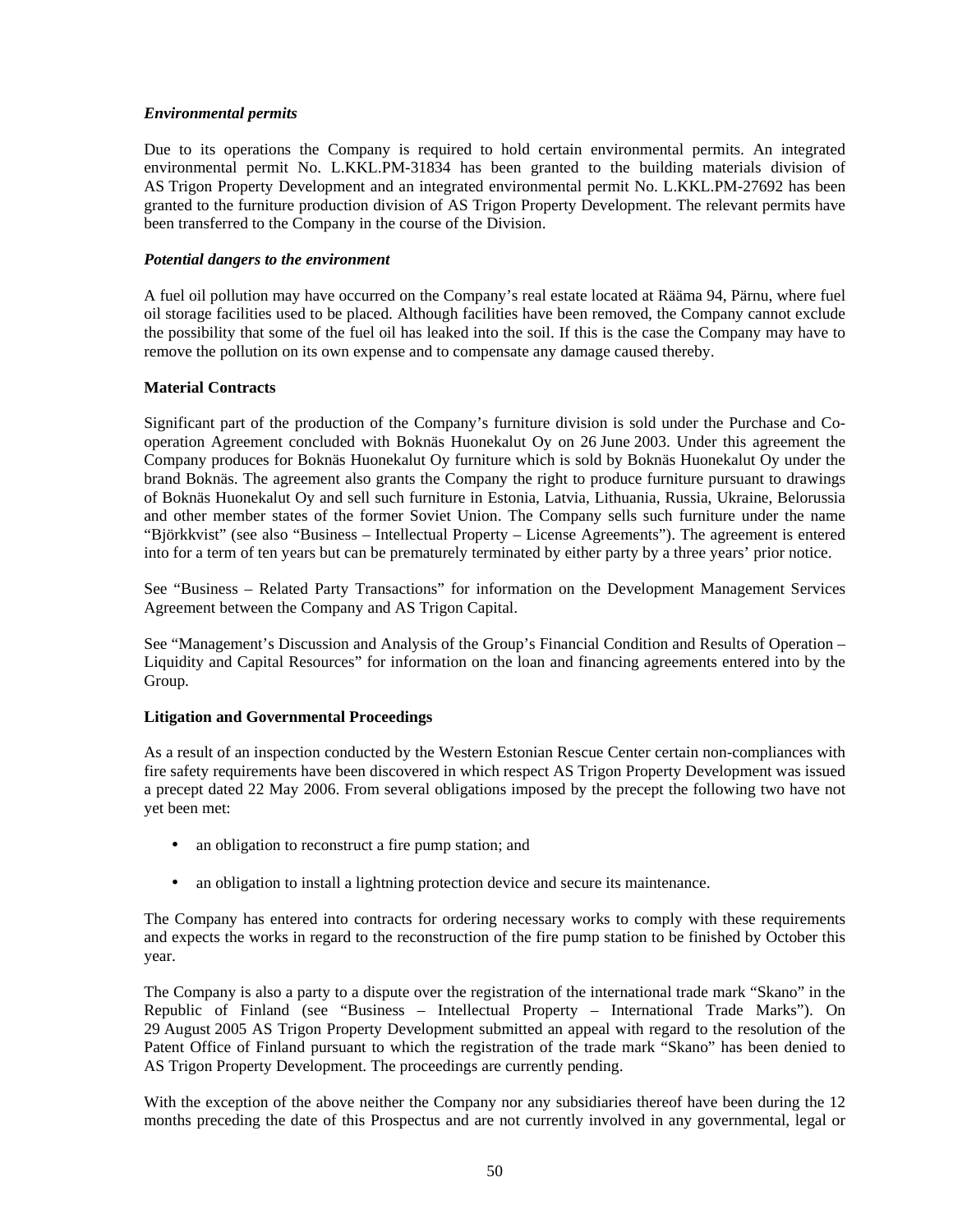arbitration proceedings which may have or have had a material adverse effect on the Group's financial condition or profitability**.**

# **Related Party Transactions**

The Company and its subsidiaries are parties to certain agreements with related parties. The most relevant and material of the recent and on-going agreements (excluding intra-group related party transactions) are the following:

- Share purchase agreement between Skano and Andres Kivistik, a member of the Management Board of the Company, dated 27 April 2007 regarding the acquisition by Skano from Andres Kivistik of 100 per cent of the shares of Skano Lithuania for an aggregate consideration of LTL 10,000. This transaction has been closed, the shares have been transferred and Skano has paid the purchase price in full.
- Development Management Services Agreement between AS Trigon Capital and AS Trigon Property Development dated 30 November 2006 regarding management services to be rendered exclusively by AS Trigon Capital to AS Trigon Property Development with respect to development of part of the real estate at Rääma 31, Pärnu (see "Business – Property, Plant and Equiment – Land Ownership"). AS Trigon Capital is a company controlled by Joakim Johan Helenius, a member of the Supervisory Council of the Company. AS Trigon Capital is also a silent partner of TDI Investments Ky, the parent company of the Company's parent company OÜ Trigon Wood and the parent company of TC Capital Oy, the general partner of TDI Investments Ky (see "Company, Share Capital and Ownership Structure – Controlling Shareholder"). Additionally, a member of the Supervisory Council of the Company Ülo Adamson serves as a member of the management board of AS Trigon Capital and Joakim Johan Helenius serves as a member of the supervisory council of AS Trigon Capital. Under the agreement AS Trigon Capital has been paid a management fee in the aggregate sum of EUR 20,000 (plus VAT) and shall additionally be paid a success fee which shall be 20 per cent of the difference between net proceeds of the land plot and the base value of the land plot to which an annual linear hurdle rate of six per cent is added. The development of the real estate has not yet been finalized and the success fee has not been paid to AS Trigon Capital. This agreement was transferred from AS Trigon Property Development to the Company in the course of the Division.

The Company and its subsidiaries have also executed several intra-group transactions, such as loan agreements. For additional information regarding related party transactions concerning the Enterprise transferred from AS Trigon Property Development to the Company in the course of the Division, see Note 27 to the financial statements of AS Trigon Property Development for the financial year ended on 31 December 2006, Note 24 to the financial statements of AS Trigon Property Development for the financial year ended on 31 December 2005 and Note 24 to the financial statements of AS Trigon Property Development for the financial year ended on 31 December 2004.

Management believes that all of the above agreements have been entered into at an arms length basis.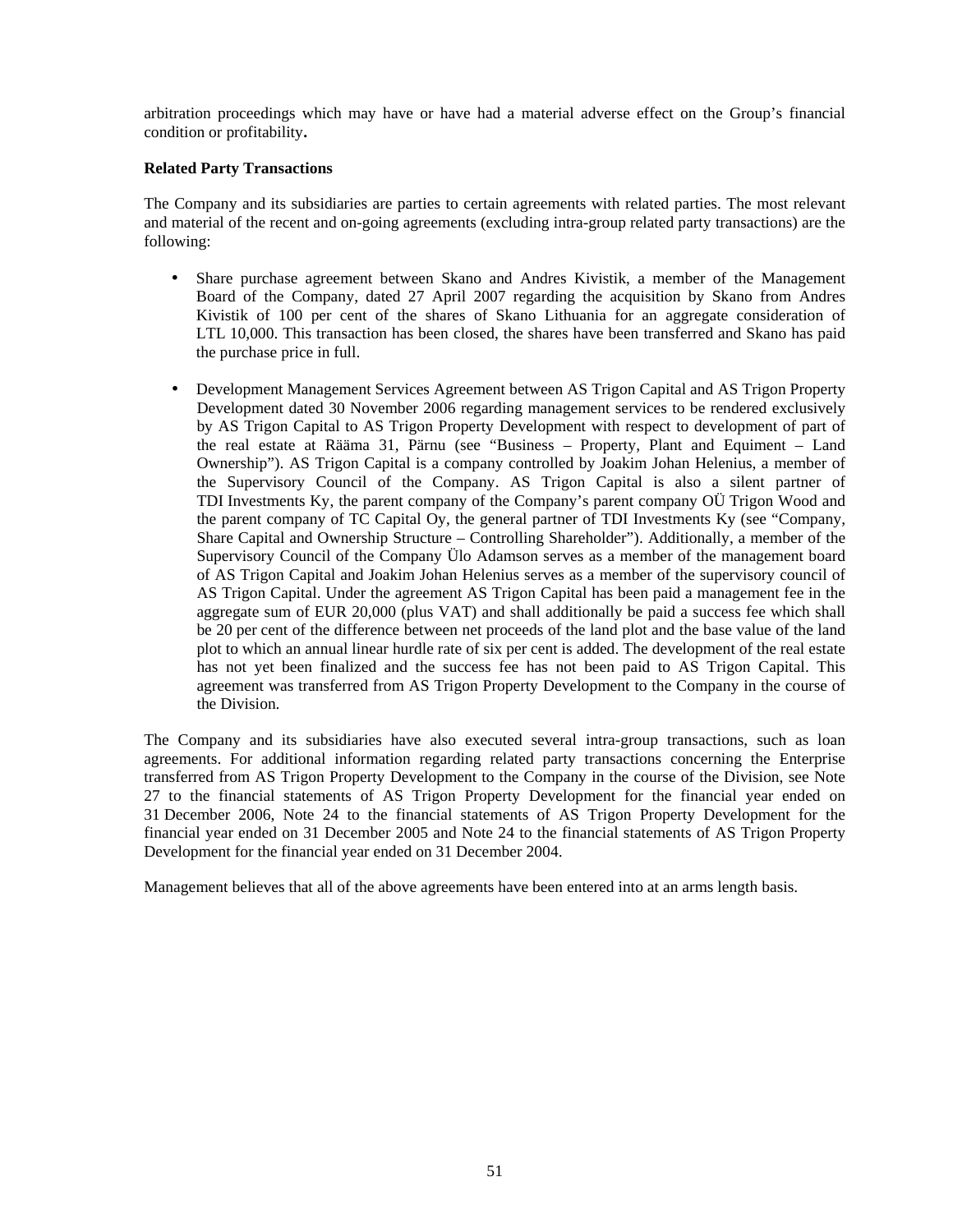## **SELECTED FINANCIAL DATA**

*As the Company was established only recently and therefore lacks historical financial information, the following tables set forth certain selected financial data in regard to AS Trigon Property Development – the company from which the Company acquired the Enterprise. For the effects of the Division on the financial information, see the un-audited pro forma financial information included elsewhere in this Prospectus.*

*The selected financial data of AS Trigon Property Development is given as at the end of and for each of the three financial years ended 31 December 2004, 2005 and 2006, and as at the end of and for each of the six months ended 30 June 2006 and 2007. Results for interim periods are not necessarily indicative of results for the full financial year. The financial information as at and for the years ended 31 December 2004, 2005 and 2006 has been derived from the audited consolidated financial statements for the respective financial years. The financial information as at and for the six months ended 30 June 2006 and 2007 has been derived from the un-audited condensed consolidated interim financial information for the respective six months' periods. The annual consolidated financial statements for the years ended 31 December 2004, 2005 and 2006 and the consolidated condensed interim financial information for the six months ended 30 June 2006 and 2007 have been prepared in accordance with IFRS. The selected financial data set forth below should be read in conjunction with "Management's Discussion and Analysis of the Group's Financial Condition and Results of Operations" and the financial statements including Notes thereto included elsewhere in this Prospectus.* 

*The ratios and indicators set forth in the table below are provided to illustrate certain aspects of the business and financial performance of AS Trigon Property Development. Certain of these ratios and indicators are used by the Management to evaluate the performance of AS Trigon Property Development, while others are provided for the benefit of investors holding the Shares. Although certain of these ratios and indicators are not IFRS defined measures of performance, the Company believes that the ratios and indicators set forth below are customary and often used by public companies to illustrate their business and financial performance.* 

|                                               |            | <b>Year ended</b><br>31 December | <b>Six months ended</b><br>30 June<br>(un-audited) |          |              |
|-----------------------------------------------|------------|----------------------------------|----------------------------------------------------|----------|--------------|
| Profit or loss account data (EEK, '000)       | 2004       | 2005                             | 2006                                               | 2006     | 2007         |
| <b>REVENUE</b>                                | 347,544    | 218,710                          | 227,404                                            | 109,209  | 129,673      |
| Cost of goods sold                            | (327, 356) | (180, 840)                       | (184, 526)                                         | (92,023) | (100,999)    |
| Gross profit                                  | 20,188     | 37,870                           | 42,878                                             | 17,186   | 28,674       |
| Distribution costs                            | (22, 778)  | (20, 473)                        | (21, 258)                                          | (9.918)  | (14,674)     |
| Administrative expenses                       | (8, 729)   | (6,232)                          | (5,414)                                            | (833)    | (1,320)      |
| Other operating income                        | 4,617      | 2,722                            | 526                                                | 299      | 118          |
| Other operating expenses                      | (4,878)    | (1,046)                          | (932)                                              | (299)    | (243)        |
| Operating profit                              | (11,580)   | 12,840                           | 15,800                                             | 6,435    | 12,555       |
| Net financial expenses                        | (4,805)    | (3,322)                          | (2,575)                                            | (1,254)  | (1,256)      |
| PROFIT BEFORE TAX                             | (16, 385)  | 9,518                            | 13,225                                             | 5,181    | 11,299       |
| Corporate income tax                          | 0          | $\Omega$                         | (438)                                              | (438)    | (475)        |
| <b>NET PROFIT</b>                             | (16, 385)  | 9,518                            | 12,787                                             | 4,743    | 10,824       |
|                                               |            | As at                            |                                                    |          | As at        |
|                                               |            | 31 December                      |                                                    |          | 30 June      |
|                                               |            |                                  |                                                    |          | (un-audited) |
| Balance sheet data (EEK, '000)                | 2004       | 2005                             | 2006                                               | 2006     | 2007         |
| Cash and bank                                 | 3,869      | 5,553                            | 13,138                                             | 4,002    | 10,720       |
| Financial assets at fair value through profit |            |                                  |                                                    |          |              |
| or loss                                       | $\theta$   | 6,785                            | $\Omega$                                           | 0        | $\theta$     |
| Receivables and prepayments                   | 30,306     | 25,750                           | 26,628                                             | 28,965   | 30,188       |
| Inventories                                   | 40,420     | 42,160                           | 44,971                                             | 48,531   | 46,008       |
| Tangible fixed assets for sell                | 50,943     | $\theta$                         | $\Omega$                                           | $\Omega$ | $\Omega$     |
| <b>Total current assets</b>                   | 125,538    | 80,248                           | 84,737                                             | 81,498   | 86,916       |
| Investment property                           | 15,636     | 15,521                           | 10,295                                             | 15,521   | 10,270       |
| Property, plant and equipment                 | 64,466     | 58,235                           | 57,535                                             | 55,131   | 62,582       |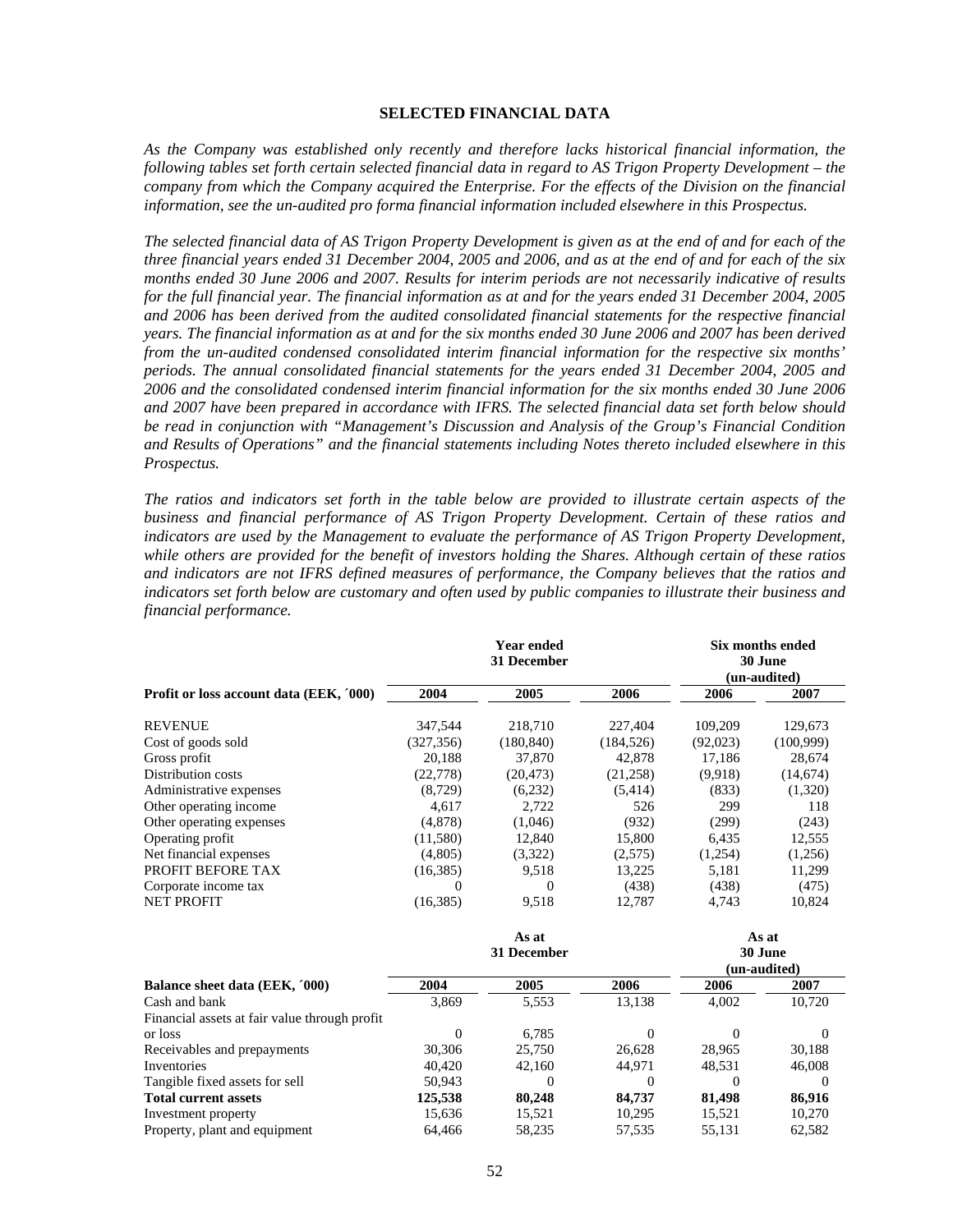|                                      |          | As at       | As at    |         |              |  |
|--------------------------------------|----------|-------------|----------|---------|--------------|--|
|                                      |          | 31 December |          | 30 June |              |  |
|                                      |          |             |          |         | (un-audited) |  |
| Balance sheet data (EEK, '000)       | 2004     | 2005        | 2006     | 2006    | 2007         |  |
| Intangible assets                    | 2,885    | 1,818       | 650      | 1,342   | 382          |  |
| <b>Total non-current assets</b>      | 82,987   | 75,574      | 68,480   | 71,994  | 73,234       |  |
| <b>TOTAL ASSETS</b>                  | 208,525  | 155,822     | 153,217  | 153,492 | 160,150      |  |
| <b>Borrowings</b>                    | 76,061   | 8,909       | 19,409   | 4,455   | 4,276        |  |
| Payables and prepayments             | 44,384   | 32,354      | 30,231   | 34,013  | 27,559       |  |
| Short-term provisions                | 937      | 176         | 221      | 82      | 94           |  |
| <b>Total current liabilities</b>     | 121,382  | 41,439      | 49,861   | 38,550  | 31,929       |  |
| Long-term borrowings                 | 30,279   | 47,920      | 28,511   | 47,920  | 47,939       |  |
| Long-term provisions                 | 860      | 3,268       | 3,047    | 3,268   | 3,047        |  |
| <b>Total non-current liabilities</b> | 31,139   | 51,188      | 31,558   | 51,188  | 50,986       |  |
| <b>TOTAL LIABILITIES</b>             | 152,521  | 92,627      | 81,419   | 89,738  | 82,915       |  |
| Share capital at nominal value       | 44,990   | 44,990      | 44,990   | 44,990  | 44,990       |  |
| Share premium                        | 11,332   | 11,332      | 11,332   | 11,332  | 11,332       |  |
| Statutory reserve capital            | 4,499    | 4,499       | 4,499    | 4,499   | 4,499        |  |
| Currency translation reserve         | $\Omega$ | $\Omega$    | $\Omega$ | 0       | 12           |  |
| Retained earnings                    | 11,568   | (7, 144)    | (1,810)  | (1,810) | 5,578        |  |
| Net profit for financial period      | (16,385) | 9,518       | 12,787   | 4,743   | 10,824       |  |
| <b>Total equity</b>                  | 56,004   | 63,195      | 71,798   | 63,754  | 77,235       |  |
| <b>TOTAL LIABILITIES AND EQUITY</b>  | 208,525  | 155,822     | 153,217  | 153,492 | 160,150      |  |

|                                                                                      |                     | Year ended<br>31 December | Six months ended<br>30 June<br>(un-audited) |                  |                    |
|--------------------------------------------------------------------------------------|---------------------|---------------------------|---------------------------------------------|------------------|--------------------|
| Cash flow data (EEK, '000)                                                           | 2004                | 2005                      | 2006                                        | 2006             | 2007               |
| Net cash generated from operating<br>activities<br>Net cash generated from investing | 20.207              | 20,405                    | 17.464                                      | 2.068            | 8,180              |
| activities<br>Net cash used in financing activities                                  | 16.351<br>(33, 830) | 30.789<br>(49, 511)       | 3.215<br>(13,093)                           | 5.021<br>(8,639) | (9,507)<br>(1,103) |

|                               |            | Year ended<br>31 December<br>(un-audited) | Six months ended<br>30 June<br>(un-audited) |           |           |
|-------------------------------|------------|-------------------------------------------|---------------------------------------------|-----------|-----------|
| Ratios and indicators         | 2004       | 2005                                      | 2006                                        | 2006      | 2007      |
| Number of shares              | 4,499,061  | 4,499,061                                 | 4.499.061                                   | 4,499,061 | 4,499,061 |
| Earnings per share (EPS), EEK | (3.64)     | 2.12                                      | 2.84                                        | 1.05      | 2.41      |
| EBITDA EEK, '000              | 6,167      | 24,402                                    | 26.396                                      | 11,842    | 17,311    |
| EBITDA margin, %              | 1.8%       | 11.2%                                     | 11.6%                                       | 10.8%     | 13.3%     |
| Operating profit margin, %    | $(3.3\%)$  | 5.9%                                      | 6.9%                                        | 5.9%      | 9.7%      |
| Return on assets (ROA), %     | $(7.9\%)$  | 6.1%                                      | 8.3%                                        | 3.1%      | 6.8%      |
| Return on equity (ROE), %     | $(29.3\%)$ | 15.1%                                     | 17.8%                                       | 7.4%      | 14.0%     |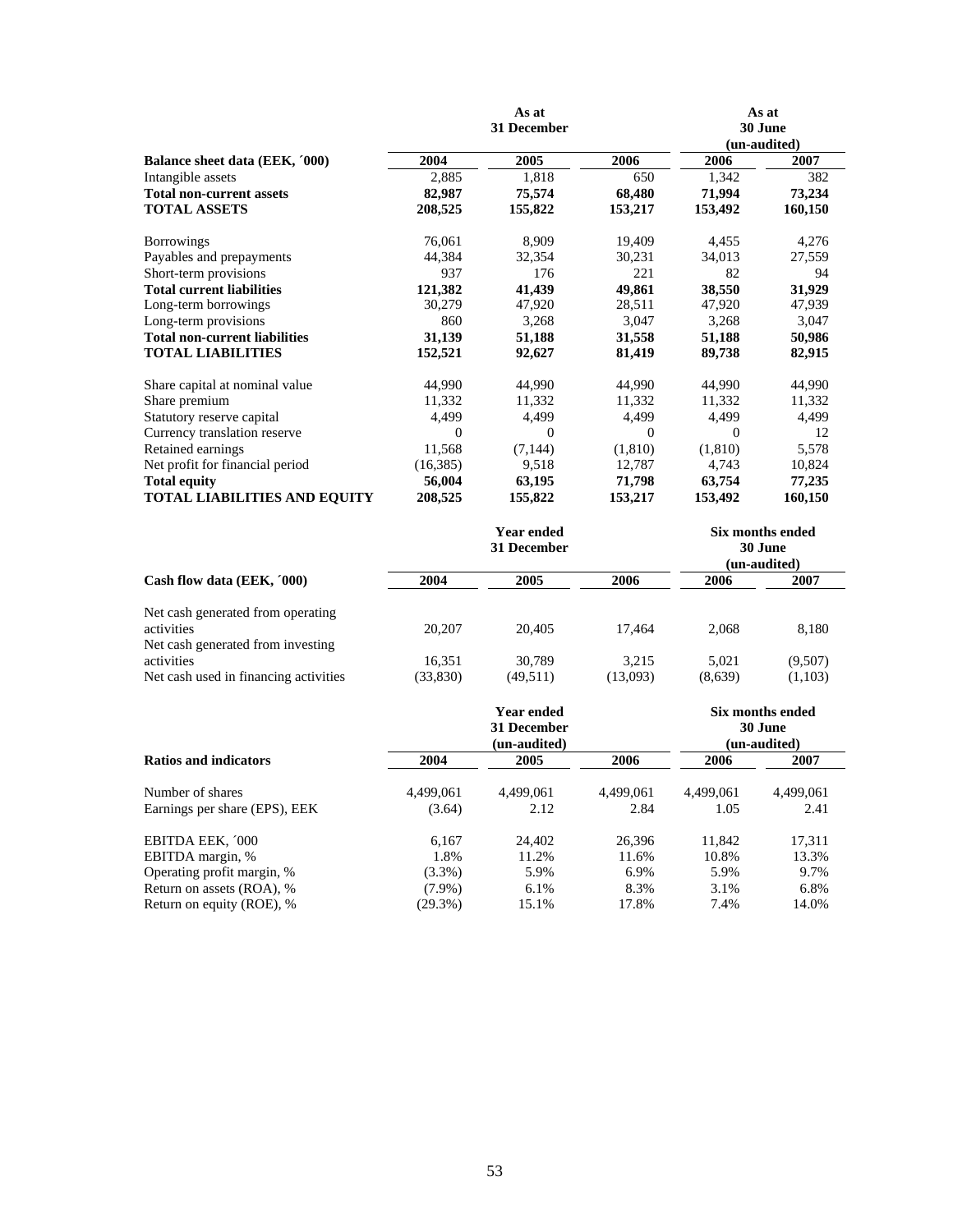# **Calculation of Financial Ratios**

| 1) EBITDA                  | Earnings before interest, taxes, depreciation and amortization. EBITDA is<br>included here as a supplemental item, because we believe that EBITDA,<br>when considered in connection with cash flows from operating, investing<br>and financing activities, may provide useful information. EBITDA is not<br>a measure of operating performance calculated in accordance with IFRS<br>and should not be considered as a substitute for operating profit, net<br>income, cash flow from operations or other profit or loss or cash flow<br>data determined in accordance with IFRS. EBITDA might not be<br>comparable with similar ratios published by other companies. |
|----------------------------|-----------------------------------------------------------------------------------------------------------------------------------------------------------------------------------------------------------------------------------------------------------------------------------------------------------------------------------------------------------------------------------------------------------------------------------------------------------------------------------------------------------------------------------------------------------------------------------------------------------------------------------------------------------------------|
| 2) EBITDA margin           | EBITDA / Revenue. EBITDA margin measures the relationship between<br>different measures of profitability and revenue providing information<br>about a company's profitability from the operations of its business and<br>are independent of the company's financing and tax position and<br>depreciation related estimate.                                                                                                                                                                                                                                                                                                                                            |
| 3) Operating profit margin | Operating profit / Revenue. Operating profit margin measures the<br>relationship between different measures of profitability and revenue<br>providing information about a company's profitability from the<br>operations of its business and are independent of both the company's<br>financing and tax position.                                                                                                                                                                                                                                                                                                                                                     |
| 4) Return on assets (ROA)  | Net profit / Total assets. Return on assets compares income with total<br>assets (i) measuring management's ability and efficiency in using the<br>firm's assets to generate profits and (ii) reporting the total return accruing<br>to all providers of capital (debt and equity), independent of the source of<br>capital.                                                                                                                                                                                                                                                                                                                                          |
| 5) Return on equity (ROE)  | Net profit / Shareholders' equity. Return on equity excludes debt in the<br>denominator and uses either pre-tax income or net income.                                                                                                                                                                                                                                                                                                                                                                                                                                                                                                                                 |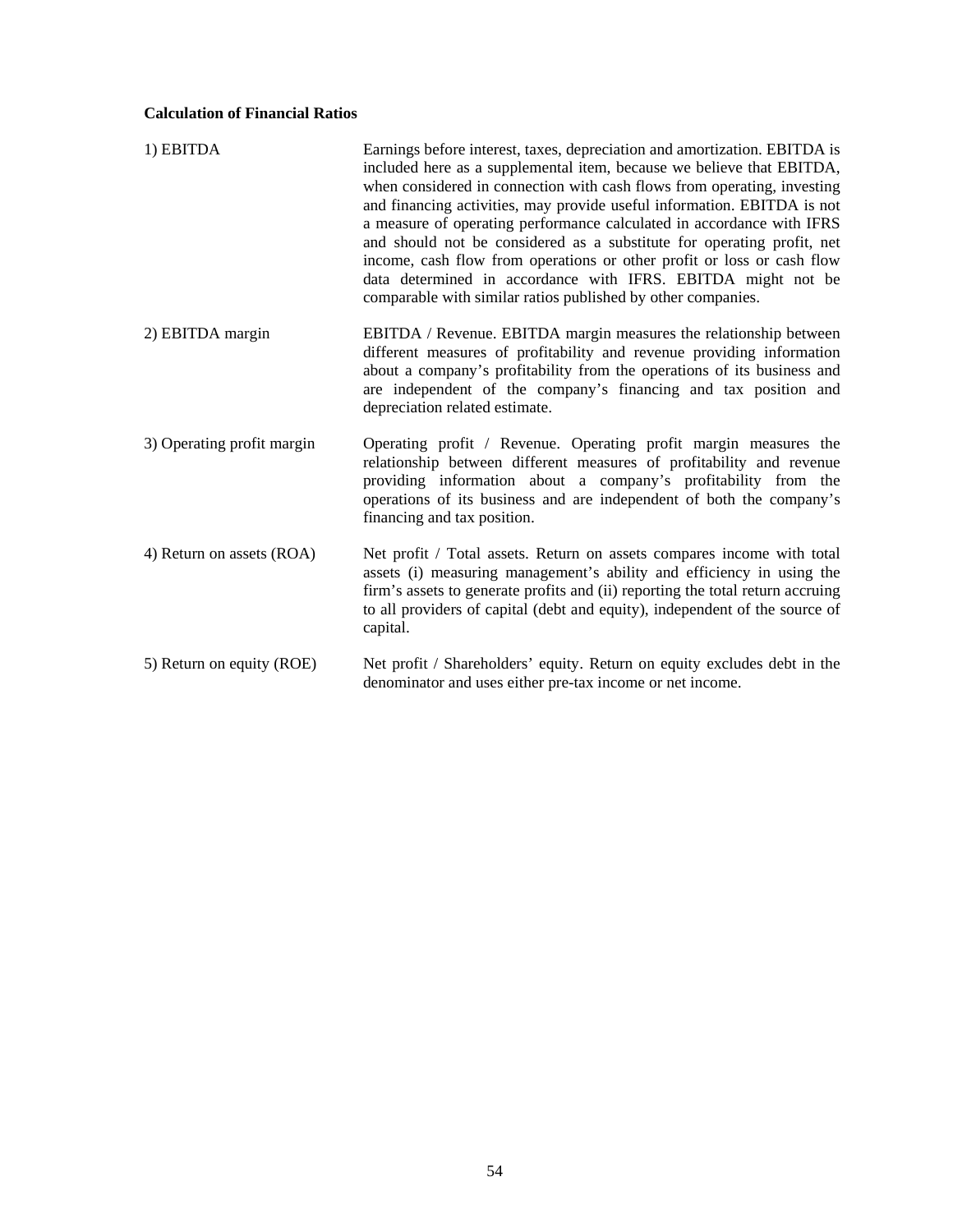# **MANAGEMENT'S DISCUSSION AND ANALYSIS OF THE GROUP'S FINANCIAL CONDITION AND RESULTS OF OPERATIONS**

*As the Company was established only recently and therefore lacks historical financial information, the following discussion is based on the financial information of AS Trigon Property Development, the company from whom the Company acquired the Enterprise. For the effects of the Division on the financial information of AS Trigon Property Development, see the un-audited pro forma financial information included elsewhere in this Prospectus.* 

*The following discussion should be read in conjunction with the financial statements of AS Trigon Property Development, including the notes thereto, and the un-audited pro forma financial information included elsewhere in this Prospectus. The financial information for the years ended 31 December 2004, 2005 and 2006 and the financial information for the six months ended 30 June 2007 were prepared in accordance with IFRS.* 

### **Results of Operations**

## *AS Trigon Property Development in general*

The following table presents a general overview of the financial information of AS Trigon Property Development for the periods indicated:

| (EEK, '000)           | 2004<br>2006<br>2005 |         |         | <b>2006 I half</b><br>(un-audited) | 2007 I half<br>(un-audited) |
|-----------------------|----------------------|---------|---------|------------------------------------|-----------------------------|
| Income statement      |                      |         |         |                                    |                             |
| Revenue               | 347,544              | 218,710 | 227,404 | 109,209                            | 129,673                     |
| Operating profit/loss | (11,579)             | 12,840  | 15,800  | 6,435                              | 12,555                      |
| Operating margin      | $(3.3\%)$            | 5.9%    | 6.9%    | 5.9%                               | 9.7%                        |
| Net profit/loss       | (16, 385)            | 9,518   | 12.787  | 4,743                              | 10,824                      |
| Net margin            | $(4.7\%)$            | 4.4%    | 5.6%    | 4.3%                               | 8.4%                        |
| <b>Balance sheet</b>  |                      |         |         |                                    |                             |
| Total assets          | 208,525              | 155,822 | 153.217 | 153.493                            | 160.150                     |
| Return on assets      | $(7.9\%)$            | 6.1%    | 8.3%    | 3.1%                               | 6.8%                        |
| Equity                | 56,004               | 63,195  | 71,798  | 63,755                             | 77,236                      |
| Return on equity      | $(29.3\%)$           | 15.1%   | 17.8%   | 7.4%                               | 14.0%                       |
| Debt ratio            | 73%                  | 59%     | 53%     | 58%                                | 52%                         |

These figures take also into account revenues and costs related to assets of AS Trigon Property Development that were not transferred to the Company in the course of the Division. For more information on such revenues and costs, see the un-audited pro forma financial information included elsewhere in this Prospectus.

No significant change in the financial or trading position of AS Trigon Property Development has occurred since 30 June 2007 (except for the Division).

### *Six months ended 30 June 2007 compared to six months ended 30 June 2006*

The revenue of AS Trigon Property Development for the six months ended 30 June 2007 was EEK 129.7 million (EEK 109.2 million during the same period in 2006) and the net profit amounted to EEK 10.8 million (EEK 4.7 million during the same period in 2006). As of 30 June 2007, the total assets of AS Trigon Property Development amounted to EEK 160.2 million (as of 30 June 2006: EEK 153.5 million). The liabilities of AS Trigon Property Development accounted for 52 per cent of total assets thereof (as of 30 June 2006: 58 per cent), i.e. EEK 82.9 million (as of 30 June 2006: EEK 89.7 million).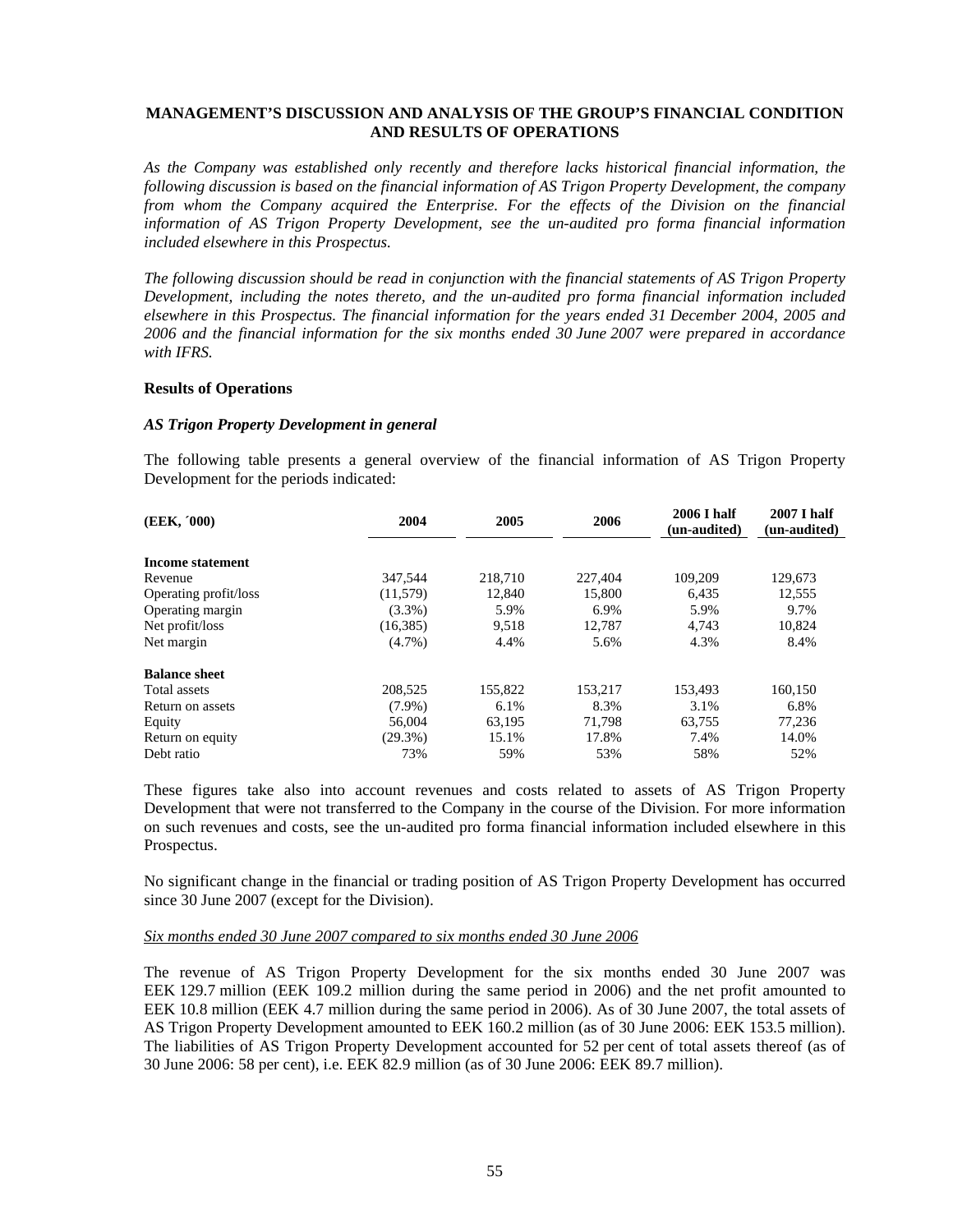The revenue of the furniture division (including the retailing operations) in the six months ended 30 June 2007 amounted to EEK 67.9 million (EEK 65.2 million during the same period in 2006) and the profit amounted to EEK 3.7 million (EEK 2.3 million during the same period in 2006).

The revenue of the building materials division in the six months ended 30 June 2007 amounted to EEK 61.7 million (EEK 44.0 million during the same period in 2006) and the profit amounted to EEK 10.1 million (EEK 5.0 million during the same period in 2006).

The profit of the divisions does not reflect the general administrative costs of the company in the amount of EEK 1.3 million (EEK 833 thousand during the same period in 2006) and the financial expenses of EEK 1.3 million (EEK 1.3 million during the same period in 2006) that have been recorded in the report of business segments as unallocated expenses.

In the first half of 2007 dividends were distributed in the amount of EEK 5.4 million, i.e. EEK 1.20 per share. Corresponding income tax expense amounted to EEK 475 thousand. In 2006, dividends were distributed in the amount of EEK 4.2 million, i.e. EEK 0.93 per share. Corresponding income tax expense amounted to EEK 438 thousand.

### *Year ended 31 December 2006 compared to year ended 31 December 2005*

In 2006, the revenue of AS Trigon Property Development totalled EEK 227.4 million and in 2005, EEK 218.7 million.

In 2006, the net profit of AS Trigon Property Development amounted to EEK 12.8 million. As a comparison, the net profit in 2005 totalled EEK 9.5 million.

As at 31 December 2006, the total assets of AS Trigon Property Development amounted to EEK 153.2 million, decreasing by EEK 2.6 million as compared with 31 December 2005. As at 31 December 2006, the liabilities of AS Trigon Property Development totalled EEK 81.4 million, decreasing by EEK 11.2 million as compared with 31 December 2005, and the debt ratio of AS Trigon Property Development decreased to 53 per cent (as of 31 December 2005: 59 per cent).

### *Year ended 31 December 2005 compared to year ended 31 December 2004*

In 2005, the revenue of AS Trigon Property Development totalled EEK 218.7 million and in 2004, EEK 347.5 million. In 2005, the revenue of discontinued operations and other totalled EEK 0.2 million, but in 2004, EEK 94.9 million.

In 2005, the net profit of AS Trigon Property Development amounted to EEK 9.5 million. As a comparison, the net loss in 2004 totalled EEK 16.4 million. The net loss for 2004 was a result of closing down wood division and sport goods division.

As at 31 December 2005, the total assets of AS Trigon Property Development amounted to EEK 153.2 million. The total assets decreased by EEK 52.7 million, as compared with 31 December 2004. As at 31 December 2005, the liabilities of AS Trigon Property Development totalled EEK 92.6 million, decreasing by EEK 59.9 million as compared with 31 December 2004, and the debt ratio of AS Trigon Property Development decreased to 59 per cent (as of 31 December 2004: 73 per cent).

### *Segment analysis*

|                                                    |                  |                  | <b>REVENUE</b>    |                                    |                                    |  |
|----------------------------------------------------|------------------|------------------|-------------------|------------------------------------|------------------------------------|--|
| (EEK, '000)                                        | 2004             | 2005             | 2006              | <b>2006 I half</b><br>(un-audited) | <b>2007 I half</b><br>(un-audited) |  |
| Furniture division<br><i>Incl. retail division</i> | 156,537<br>4.381 | 122,105<br>7.264 | 132,823<br>11.348 | 65.231<br>4.780                    | 67.941<br>8.858                    |  |
| Building materials division                        | 96,076           | 96.443           | 94.581            | 43,978                             | 61,732                             |  |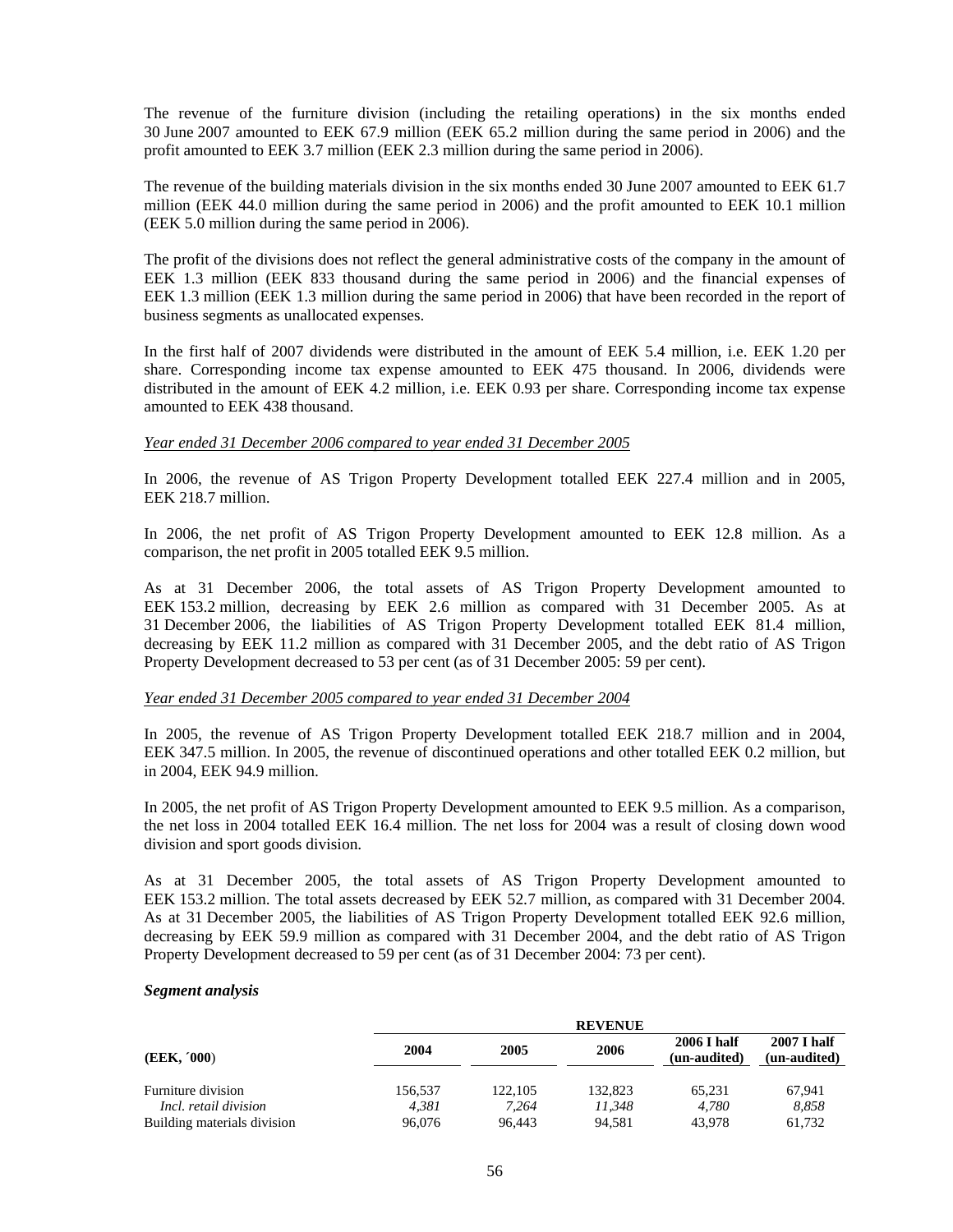|                                                   |                   |                | <b>REVENUE</b> |                                    |                                    |
|---------------------------------------------------|-------------------|----------------|----------------|------------------------------------|------------------------------------|
| (EEK, '000)                                       | 2004              | 2005           | 2006           | <b>2006 I half</b><br>(un-audited) | <b>2007 I half</b><br>(un-audited) |
| Discontinued operations and other<br><b>TOTAL</b> | 94.931<br>347,544 | 162<br>218,710 | 227,404        | 109.209                            | 129,673                            |

The figures shown in the table above take into account also revenues and costs related to assets of AS Trigon Property Development that were not transferred to the Company in the course of the Division.

|                                   | <b>OPERATING PROFIT</b> |         |                             |                             |          |  |  |  |
|-----------------------------------|-------------------------|---------|-----------------------------|-----------------------------|----------|--|--|--|
| (EEK, '000)                       | 2004<br>2005<br>2006    |         | 2006 I half<br>(un-audited) | 2007 I half<br>(un-audited) |          |  |  |  |
| Furniture division                | 2.938                   | 4.817   | 9.540                       | 2.309                       | 3.730    |  |  |  |
| Incl. retail division             | 905                     | 1,100   | 901                         | 591                         | (773)    |  |  |  |
| Building materials division       | 18.565                  | 13.910  | 11.674                      | 4.959                       | 10.145   |  |  |  |
| Discontinued operations and other | (24, 354)               | 345     |                             | 0                           | $\theta$ |  |  |  |
| TOTAL                             | (2,851)                 | 19,072  | 21,214                      | 7.268                       | 13,875   |  |  |  |
| General overhead                  | (8.729)                 | (6,232) | (5,414)                     | (833)                       | (1,320)  |  |  |  |
| <b>OPERATING PROFIT</b>           | (11,580)                | 12,840  | 15,800                      | 6,435                       | 12,555   |  |  |  |
| Financial income/expenses         | (4,805)                 | (3,322) | (2,575)                     | (1,254)                     | (1,256)  |  |  |  |
| PROFIT BEFORE TAX                 | (16, 385)               | 9,518   | 13,225                      | (5,181)                     | 11,299   |  |  |  |
| Corporate income tax              | 0                       | 0       | (438)                       | (438)                       | (475)    |  |  |  |
| <b>NET PROFIT</b>                 | (16, 385)               | 9,518   | 12,787                      | 4,743                       | 10,824   |  |  |  |

The figures shown in the table above take into account also revenues and costs related to assets of AS Trigon Property Development that were not transferred to the Company in the course of the Division.

|                                   | <b>Furniture division</b> |           | <i>Incl. retail division</i> |         | <b>Building materials</b><br>division |           | <b>GROUP TOTAL</b> |          |
|-----------------------------------|---------------------------|-----------|------------------------------|---------|---------------------------------------|-----------|--------------------|----------|
| (un-audited)                      | 2007                      | 2006      | 2007                         | 2006    | 2007                                  | 2006      | 2007               | 2006     |
| (EEK, '000)                       | I half                    | I half    | I half                       | I half  | I half                                | I half    | I half             | I half   |
| Total revenue                     | 67,941                    | 65,231    | 8,858                        | 4,780   | 61,732                                | 43,978    | 129,673            | 109,209  |
| Total cost of goods sold          | (57,008)                  | (58, 613) | (4,828)                      | (2,677) | (43,991)                              | (33, 410) | (100.999)          | (92,023) |
| Gross profit                      | 10.933                    | 6.618     | 4,030                        | 2.103   | 17.741                                | 10,568    | 28,674             | 17,186   |
| Distribution costs                | (7,159)                   | (4,514)   | (4,800)                      | (1,509) | (7,515)                               | (5,404)   | (14,674)           | (9,918)  |
| Other operating income.           | 117                       | 294       |                              | 0       |                                       | 5         | 118                | 299      |
| Other operating expenses          | (161)                     | (89)      | (4)                          | (3)     | (82)                                  | (210)     | (243)              | (299)    |
| Segment results of operations     | 3,730                     | 2,309     | (773)                        | 591     | 10,145                                | 4,959     | 13,875             | 7,268    |
| General overhead                  |                           |           |                              |         |                                       |           | (1,320)            | (833)    |
| <b>Operating profit</b>           |                           |           |                              |         |                                       |           | 12,555             | 6,435    |
| Net financial expenses            |                           |           |                              |         |                                       |           | (1,256)            | (1,254)  |
| <b>Profit before tax</b>          |                           |           |                              |         |                                       |           | 11,299             | 5,181    |
| Corporate income tax              |                           |           |                              |         |                                       |           | (475)              | (438)    |
| Net profit for the financial year |                           |           |                              |         |                                       |           | 10,824             | 4,743    |

The figures shown in the table above take into account also revenues and costs related to assets of AS Trigon Property Development that were not transferred to the Company in the course of the Division.

| <b>Year ended 31 December 2006</b><br>(EEK, '000) | <b>Furniture</b><br>division | Incl. retail<br>division | <b>Building</b><br>materials<br>division | <b>Discontinued</b><br>operations<br>and others | Elimina-<br>tions | <b>GROUP</b><br><b>TOTAL</b> |
|---------------------------------------------------|------------------------------|--------------------------|------------------------------------------|-------------------------------------------------|-------------------|------------------------------|
| <b>External revenue</b>                           | 132,823                      | 11.348                   | 94.581                                   |                                                 | $\theta$          | 227,404                      |
| Inter-segmental revenue                           |                              | 0                        |                                          |                                                 | $\theta$          |                              |
| Total revenue                                     | 132,823                      | 11.348                   | 94.581                                   |                                                 | 0                 | 227,404                      |
| Cost of goods sold                                | (113, 582)                   | (6,509)                  | (70.944)                                 |                                                 | $\Omega$          | (184, 526)                   |
| Inter-segmental cost of goods sold                |                              | 0                        |                                          |                                                 | 0                 |                              |
| Total cost of goods sold                          | (113, 582)                   | (6.509)                  | (70, 944)                                |                                                 | $\Omega$          | (184, 526)                   |
| Gross profit                                      | 19.241                       | 4.839                    | 23.637                                   |                                                 | 0                 | 42,878                       |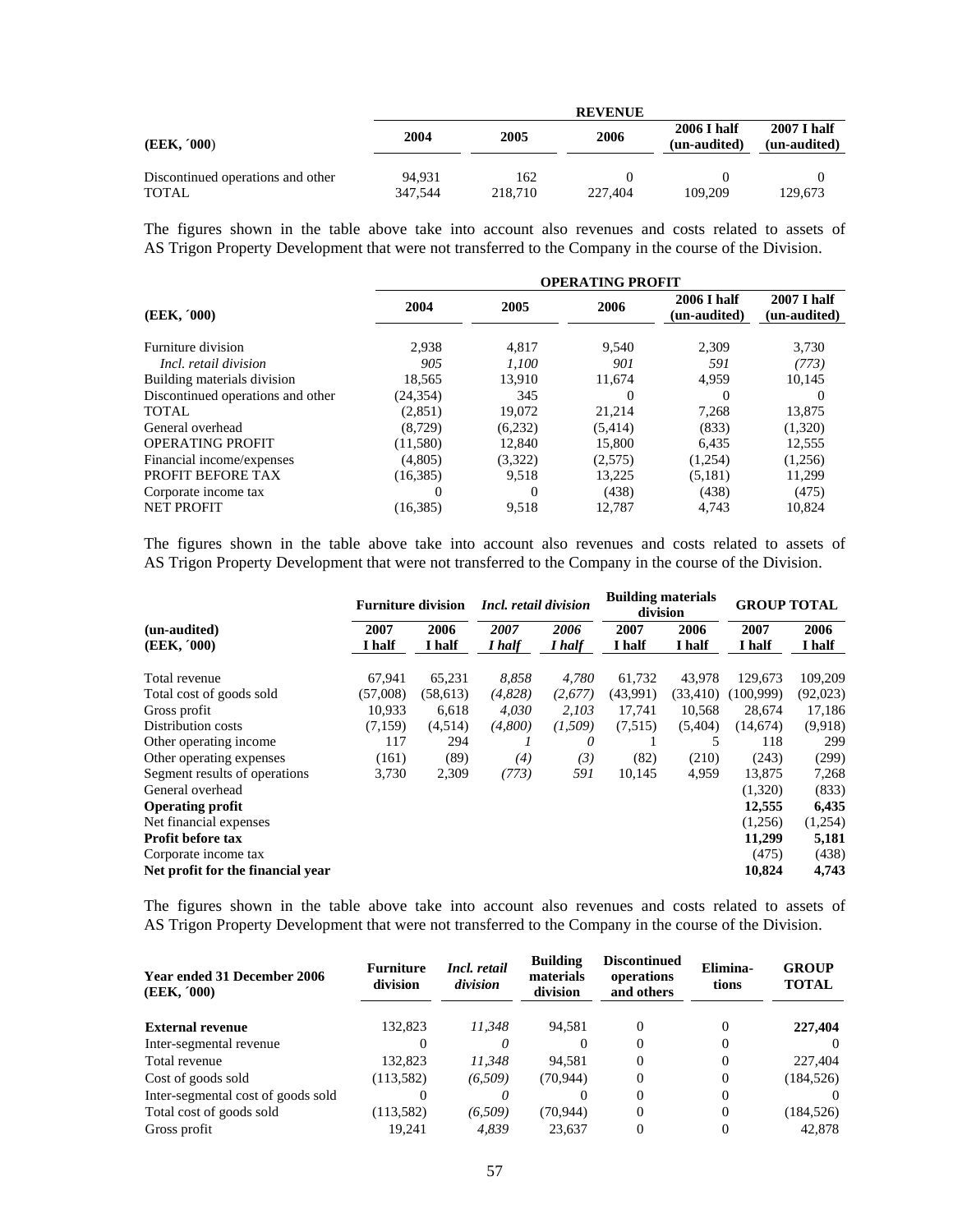| <b>Year ended 31 December 2006</b><br>(EEK, '000) | <b>Furniture</b><br>division | Incl. retail<br>division | <b>Building</b><br>materials<br>division | <b>Discontinued</b><br>operations<br>and others | Elimina-<br>tions | <b>GROUP</b><br><b>TOTAL</b> |
|---------------------------------------------------|------------------------------|--------------------------|------------------------------------------|-------------------------------------------------|-------------------|------------------------------|
| Distribution costs                                | (9,871)                      | (3,928)                  | (11, 387)                                | $\overline{0}$                                  | 0                 | (21,258)                     |
| Other operating income.                           | 459                          |                          | 67                                       | $\Omega$                                        | 0                 | 526                          |
| Other operating expenses                          | (289)                        | (11)                     | (643)                                    | $\overline{0}$                                  | 0                 | (932)                        |
| Segment results of operations                     | 9.540                        | 901                      | 11.674                                   | $\overline{0}$                                  | $\overline{0}$    | 21,214                       |
| General overhead                                  |                              |                          |                                          |                                                 |                   | (5, 414)                     |
| <b>Operating profit</b>                           |                              |                          |                                          |                                                 |                   | 15,800                       |
| Net financial expenses                            |                              |                          |                                          |                                                 |                   | (2,575)                      |
| <b>Profit before tax</b>                          |                              |                          |                                          |                                                 |                   | 13,225                       |
| Corporate income tax                              |                              |                          |                                          |                                                 |                   | 438                          |
| Net profit for the financial year                 |                              |                          |                                          |                                                 |                   | 12,787                       |

The figures shown in the table above take into account also revenues and costs related to assets of AS Trigon Property Development that were not transferred to the Company in the course of the Division.

| <b>Year ended 31 December 2005</b><br>(EEK, '000) | <b>Furniture</b><br>division | Incl. retail<br>division | <b>Building</b><br>materials<br>division | <b>Discontinued</b><br>operations<br>and others | Elimina-<br>tions | <b>GROUP</b><br><b>TOTAL</b> |
|---------------------------------------------------|------------------------------|--------------------------|------------------------------------------|-------------------------------------------------|-------------------|------------------------------|
| <b>External revenue</b>                           | 122,105                      | 7,264                    | 96,443                                   | 162                                             | 0                 | 218,710                      |
| Inter-segmental revenue                           | $\Omega$                     | 0                        | 86                                       | $\Omega$                                        | (86)              | $\Omega$                     |
| Total revenue                                     | 122,105                      | 7,264                    | 96,529                                   | 162                                             | (86)              | 218,710                      |
| Cost of goods sold                                | (109, 962)                   | (4,358)                  | (70, 133)                                | (745)                                           | $\mathbf{0}$      | (180, 840)                   |
| Inter-segmental cost of goods sold                | $\Omega$                     | 0                        | (86)                                     | 0                                               | 86                | -0                           |
| Total cost of goods sold                          | (109, 962)                   | (4,358)                  | (70, 219)                                | (745)                                           | 86                | (180, 840)                   |
| Gross profit                                      | 12,143                       | 2,906                    | 26,310                                   | (583)                                           | 0                 | 37,870                       |
| Distribution costs                                | (8, 439)                     | (1,806)                  | (12,034)                                 | $\Omega$                                        | 0                 | (20, 473)                    |
| Other operating income                            | 1,427                        | $\prime$                 | 223                                      | 1,072                                           | 0                 | 2,722                        |
| Other operating expenses                          | (314)                        | (I)                      | (589)                                    | (143)                                           | 0                 | (1,046)                      |
| Segment results of operations                     | 4,817                        | 1,100                    | 13,910                                   | 345                                             | 0                 | 19,072                       |
| General overhead                                  |                              |                          |                                          |                                                 |                   | (6,232)                      |
| <b>Operating profit</b>                           |                              |                          |                                          |                                                 |                   | 12,840                       |
| Net financial expenses                            |                              |                          |                                          |                                                 |                   | (3,322)                      |
| <b>Profit before tax</b>                          |                              |                          |                                          |                                                 |                   | 9,518                        |
| Corporate income tax                              |                              |                          |                                          |                                                 |                   | $\mathbf 0$                  |
| Net profit for the financial year                 |                              |                          |                                          |                                                 |                   | 9,518                        |

The figures shown in the table above take into account also revenues and costs related to assets of AS Trigon Property Development that were not transferred to the Company in the course of the Division.

| Year ended 31 December 2004<br>(EEK, '000) | <b>Furniture</b><br>division | Incl. retail<br>division | <b>Building</b><br>materials<br>division | <b>Discontinued</b><br>operations<br>and others | Elimina-<br>tions | <b>GROUP</b><br><b>TOTAL</b> |
|--------------------------------------------|------------------------------|--------------------------|------------------------------------------|-------------------------------------------------|-------------------|------------------------------|
|                                            |                              |                          |                                          |                                                 |                   |                              |
| <b>External revenue</b>                    | 156,537                      | 4,381                    | 96,076                                   | 94,931                                          | $\Omega$          | 347,544                      |
| Inter-segmental revenue                    | 178                          | 0                        | 146                                      | 13,009                                          | (13, 333)         | $\Omega$                     |
| Total revenue                              | 156,715                      | 4,381                    | 96,222                                   | 107,940                                         | (13, 333)         | 347,544                      |
| Cost of goods sold                         | (145, 353)                   | (2,450)                  | (67, 502)                                | (114,501)                                       | $\Omega$          | (327, 356)                   |
| Inter-segmental cost of goods sold         | (178)                        | 0                        | (146)                                    | (13,009)                                        | 13,333            | $\Omega$                     |
| Total cost of goods sold                   | (145, 531)                   | (2,450)                  | (67, 648)                                | (127,510)                                       | 13,333            | (327, 356)                   |
| Gross profit                               | 11,184                       | 1,931                    | 28,574                                   | (19,570)                                        | $\Omega$          | 20,188                       |
| Distribution costs                         | (7,748)                      | (1,026)                  | (9,874)                                  | (5,156)                                         | $\Omega$          | (22, 778)                    |
| Other operating income                     | 107                          | 0                        | 11                                       | 4,499                                           | $\Omega$          | 4,617                        |
| Other operating expenses                   | (605)                        | 0                        | (146)                                    | (4,127)                                         | $\mathbf{0}$      | (4,878)                      |
| Segment results of operations              | 2,938                        | 905                      | 18,565                                   | (24, 354)                                       | $\mathbf{0}$      | (2,851)                      |
| General overhead                           |                              |                          |                                          |                                                 |                   | (8,729)                      |
| <b>Operating profit</b>                    |                              |                          |                                          |                                                 |                   | (11,580)                     |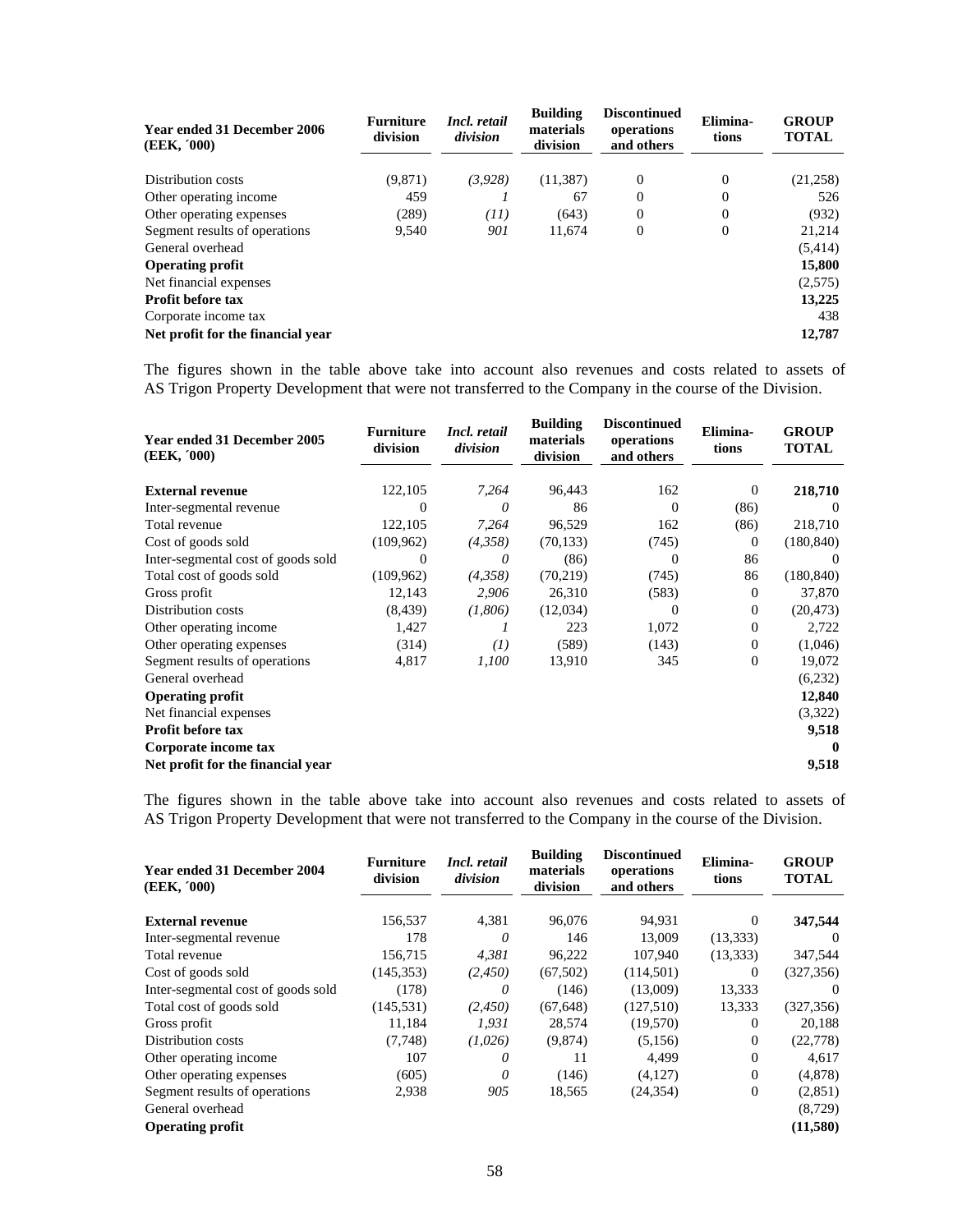| <b>Year ended 31 December 2004</b><br>(EEK, '000) | <b>Furniture</b><br>division | Incl. retail<br>division | <b>Building</b><br>materials<br>division | <b>Discontinued</b><br>operations<br>and others | Elimina-<br>tions | <b>GROUP</b><br><b>TOTAL</b> |
|---------------------------------------------------|------------------------------|--------------------------|------------------------------------------|-------------------------------------------------|-------------------|------------------------------|
| Net financial expenses                            |                              |                          |                                          |                                                 |                   | (4,805)                      |
| <b>Profit before tax</b>                          |                              |                          |                                          |                                                 |                   | (16,385)                     |
| Corporate income tax                              |                              |                          |                                          |                                                 |                   |                              |
| Net profit for the financial year                 |                              |                          |                                          |                                                 |                   | (16,385)                     |

The figures shown in the table above take into account also revenues and costs related to assets of AS Trigon Property Development that were not transferred to the Company in the course of the Division. For information on assets and liabilities not transferred to the Company, see the un-audited pro forma financial information included elsewhere in this Prospectus.

The following tables specify the division of assets and liabilities of AS Trigon Property Development between its different business units and show also the assets that were not transferred to the Company in the course of the Division:

| Balance sheet data as of 30 June 2007<br>(un-audited)<br>(EEK, '000) | <b>Furniture</b><br>division | Incl. retail<br>division | <b>Building</b><br>materials<br>division | <b>GROUP</b><br>TOTAL | Incl. assets<br>not<br>transferred to<br>the Company |
|----------------------------------------------------------------------|------------------------------|--------------------------|------------------------------------------|-----------------------|------------------------------------------------------|
| Cash and bank                                                        | 3,920                        | 1,793                    | 6,800                                    | 10,720                | 800                                                  |
| Receivables and prepayments                                          | 13,151                       | 2,232                    | 17,036                                   | 30,188                | 0                                                    |
| <b>Inventories</b>                                                   | 38,489                       | 3, 114                   | 7,519                                    | 46,008                | 0                                                    |
| Tangible fixed assets for sell                                       | 0                            | 0                        | 0                                        | $\Omega$              | 0                                                    |
| <b>Total Current assets</b>                                          | 55,560                       | 7,139                    | 31,355                                   | 86,916                | 800                                                  |
| Property, plant and equipment                                        | 29,200                       | 339                      | 33,382                                   | 62,583                | 789                                                  |
| Intangible assets                                                    | 382                          | 10                       | 0                                        | 382                   | 0                                                    |
| <b>Segment assets</b>                                                | 85,142                       | 7,488                    | 64,737                                   | 149,880               | 1,589                                                |
| Assets unrelated to divisions                                        |                              |                          |                                          | 10,270                | 7,392                                                |
| <b>Total assets</b>                                                  |                              |                          |                                          | 160,150               | 8,981                                                |
| Payables and prepayments                                             | 17,853                       | 1,849                    | 9,706                                    | 27,559                |                                                      |
| Liabilities unrelated to divisions                                   |                              |                          |                                          | 55,356                |                                                      |
| <b>Total liabilities</b>                                             |                              |                          |                                          | 82,915                |                                                      |
| <b>Total equity</b>                                                  |                              |                          |                                          | 77,235                |                                                      |
| <b>Total liabilities and equity</b>                                  |                              |                          |                                          | 160,150               |                                                      |

| Balance sheet data as of 30 June 2006<br>(un-audited)<br>(EEK, '000) | <b>Furniture</b><br>division | Incl. retail<br>division | <b>Building</b><br>materials<br>division | <b>GROUP</b><br><b>TOTAL</b> | Incl. assets<br>not<br>transferred to<br>the Company |
|----------------------------------------------------------------------|------------------------------|--------------------------|------------------------------------------|------------------------------|------------------------------------------------------|
| Cash and bank                                                        | 2,584                        | 1,566                    | 1,418                                    | 4,002                        | 800                                                  |
| Receivables and prepayments                                          | 13,671                       | 462                      | 15,294                                   | 28,965                       | $\theta$                                             |
| Inventories                                                          | 38,902                       | 908                      | 9.629                                    | 48,531                       | 0                                                    |
| Tangible fixed assets for sell                                       | $\Omega$                     | 0                        | $\Omega$                                 | $\Omega$                     | 0                                                    |
| <b>Total Current assets</b>                                          | 55,157                       | 2,936                    | 26,341                                   | 81,498                       | 800                                                  |
| Property, plant and equipment                                        | 33,308                       | 99                       | 21,823                                   | 55,131                       | 842                                                  |
| Intangible assets                                                    | 1,342                        | 13                       | $\Omega$                                 | 1,342                        | 0                                                    |
| <b>Segment assets</b>                                                | 89,807                       | 3,048                    | 48,164                                   | 137,971                      | 1,642                                                |
| Assets unrelated to divisions                                        |                              |                          |                                          | 15,521                       | 7,392                                                |
| <b>Total assets</b>                                                  |                              |                          |                                          | 153,492                      | 9,034                                                |
| Payables and prepayments                                             | 24,851                       | 334                      | 9,162                                    | 34,013                       |                                                      |
| Liabilities unrelated to divisions                                   |                              |                          |                                          | 55,725                       |                                                      |
| <b>Total liabilities</b>                                             |                              |                          |                                          | 89,738                       |                                                      |
| <b>Total equity</b>                                                  |                              |                          |                                          | 63,754                       |                                                      |
| <b>Total liabilities and equity</b>                                  |                              |                          |                                          | 153,492                      |                                                      |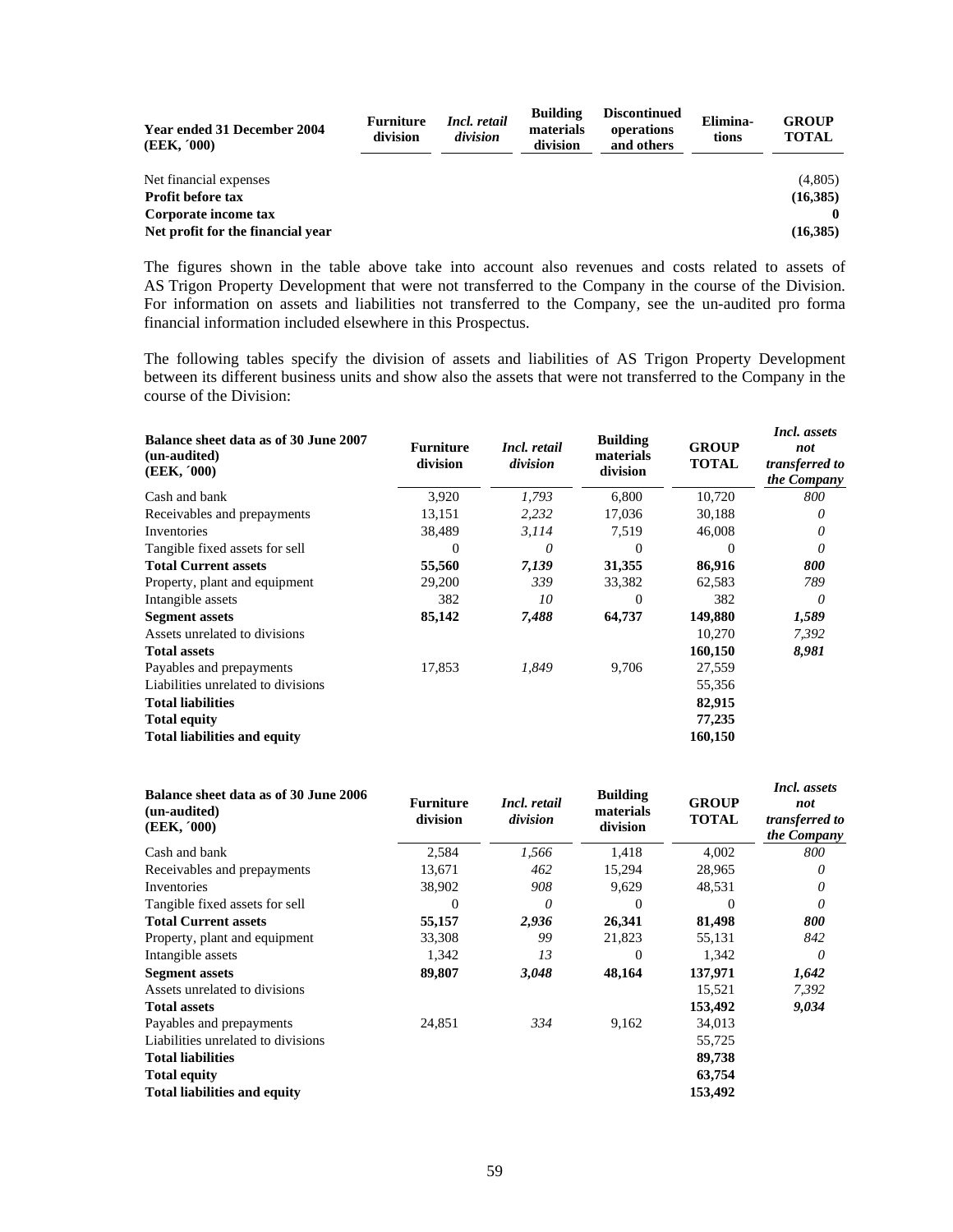| Balance sheet data as of 31<br>December 2006 (EEK, '000) | <b>Furniture</b><br>division | Incl. retail<br>division | <b>Building</b><br>materials<br>division | <b>Discontinued</b><br>operations | <b>GROUP</b><br><b>TOTAL</b> | <i>Incl. assets</i><br>not<br>transferred to<br>the Company<br>(un-audited) |
|----------------------------------------------------------|------------------------------|--------------------------|------------------------------------------|-----------------------------------|------------------------------|-----------------------------------------------------------------------------|
| Cash and bank                                            | 6,979                        | 2,802                    | 6,159                                    | $\Omega$                          | 13,138                       | 800                                                                         |
| Receivables and prepayments                              | 9,273                        | 839                      | 17,355                                   | $\Omega$                          | 26,628                       | 0                                                                           |
| Inventories                                              | 35,637                       | 995                      | 9,334                                    | $\Omega$                          | 44,971                       | $\theta$                                                                    |
| Tangible fixed assets for sell                           | $\boldsymbol{0}$             | 0                        | 0                                        | $\Omega$                          | $\theta$                     | 0                                                                           |
| <b>Total Current assets</b>                              | 51,889                       | 4,636                    | 32,848                                   | $\mathbf{0}$                      | 84,737                       | 800                                                                         |
| Property, plant and equipment                            | 31,289                       | 155                      | 26,246                                   | $\Omega$                          | 57,535                       | 815                                                                         |
| Intangible assets                                        | 650                          | 12                       | $\Omega$                                 | $\Omega$                          | 650                          | $\theta$                                                                    |
| <b>Segment assets</b>                                    | 83,828                       | 4,803                    | 59,094                                   | $\mathbf{0}$                      | 142,922                      | 1,615                                                                       |
| Assets unrelated to divisions                            |                              |                          |                                          |                                   | 10,295                       | 7,392                                                                       |
| <b>Total assets</b>                                      |                              |                          |                                          |                                   | 153,217                      | 9,007                                                                       |
| Payables and prepayments                                 | 20,211                       | 1.078                    | 10,020                                   | $\Omega$                          | 30,231                       |                                                                             |
| Liabilities unrelated to divisions                       |                              |                          |                                          |                                   | 51,188                       |                                                                             |
| <b>Total liabilities</b>                                 |                              |                          |                                          |                                   | 81,419                       |                                                                             |
| <b>Total equity</b>                                      |                              |                          |                                          |                                   | 71,798                       |                                                                             |
| <b>Total liabilities and equity</b>                      |                              |                          |                                          |                                   | 153,217                      |                                                                             |

| Balance sheet data as of 31<br>December 2005 (EEK, '000) | <b>Furniture</b><br>division | Incl. retail<br>division | <b>Building</b><br>materials<br>division | <b>Discontinued</b><br>operations | <b>GROUP</b><br><b>TOTAL</b> | Incl. assets<br>not<br>transferred to<br>the Company<br>(un-audited) |
|----------------------------------------------------------|------------------------------|--------------------------|------------------------------------------|-----------------------------------|------------------------------|----------------------------------------------------------------------|
| Cash and bank                                            | 2,908                        | 1,311                    | 2,434                                    | 211                               | 5,553                        | 800                                                                  |
| Receivables and prepayments                              | 13,610                       | 461                      | 11,237                                   | 902                               | 25,749                       | 0                                                                    |
| Inventories                                              | 32,785                       | 852                      | 9,375                                    | $\Omega$                          | 42,160                       | 0                                                                    |
| Tangible fixed assets for sell                           | $\boldsymbol{0}$             | $\theta$                 | 0                                        | $\Omega$                          | $\Omega$                     | 0                                                                    |
| <b>Total Current assets</b>                              | 49,303                       | 2,624                    | 23,046                                   | 1,113                             | 73,462                       | 800                                                                  |
| Property, plant and equipment                            | 35,147                       | 121                      | 23,088                                   | $\Omega$                          | 58,235                       | 868                                                                  |
| Intangible assets                                        | 1,818                        | 2                        | 0                                        | $\Omega$                          | 1,818                        | 0                                                                    |
| Segment assets                                           | 86,268                       | 2,747                    | 46,134                                   | 1,113                             | 133,515                      | 1,668                                                                |
| Assets unrelated to divisions                            |                              |                          |                                          |                                   | 22,307                       | 7,392                                                                |
| Total assets                                             |                              |                          |                                          |                                   | 155,822                      | 9,060                                                                |
| Payables and prepayments                                 | 24,518                       | 386                      | 7,813                                    | 23                                | 32,354                       |                                                                      |
| Liabilities unrelated to divisions                       |                              |                          |                                          |                                   | 60,273                       |                                                                      |
| Total liabilities                                        |                              |                          |                                          |                                   | 92,627                       |                                                                      |
| Total equity                                             |                              |                          |                                          |                                   | 63,195                       |                                                                      |
| Total liabilities and equity                             |                              |                          |                                          |                                   | 155,822                      |                                                                      |

| Balance sheet data as of 31<br>December 2004 (EEK, '000) | <b>Furniture</b><br>division | Incl. retail<br>division | <b>Building</b><br>materials<br>division | Discontinued<br>operations | <b>GROUP</b><br><b>TOTAL</b> | <i>Incl. assets</i><br>not<br>transferred to<br>the Company<br>(un-audited) |
|----------------------------------------------------------|------------------------------|--------------------------|------------------------------------------|----------------------------|------------------------------|-----------------------------------------------------------------------------|
| Cash and bank                                            | 2,816                        | 758                      | 830                                      | 223                        | 3.869                        | 800                                                                         |
| Receivables and prepayments                              | 14,454                       | (14)                     | 10.596                                   | 5.256                      | 30,306                       | 0                                                                           |
| <b>Inventories</b>                                       | 29,862                       | 337                      | 10,516                                   | 42                         | 40.420                       | 0                                                                           |
| Tangible fixed assets for sell                           | $\Omega$                     | $\theta$                 | 0                                        | 50,943                     | 50,943                       | $\theta$                                                                    |
| <b>Total Current assets</b>                              | 47,132                       | 1,081                    | 21,942                                   | 56.464                     | 125,538                      | 800                                                                         |
| Property, plant and equipment                            | 37,662                       | 88                       | 23.516                                   | 3.288                      | 64.466                       | 921                                                                         |
| Intangible assets                                        | 2,386                        | 0                        | $\Omega$                                 | 499                        | 2.885                        | $\theta$                                                                    |
| Segment assets                                           | 87,180                       | 1.169                    | 45,457                                   | 60.251                     | 192,889                      | 1,721                                                                       |
| Assets unrelated to divisions                            |                              |                          |                                          |                            | 15.637                       | 7.392                                                                       |
| Total assets                                             |                              |                          |                                          |                            | 208,526                      | 9,113                                                                       |
| Payables and prepayments                                 | 22,213                       | 197                      | 8,120                                    | 14,052                     | 44,385                       |                                                                             |
| Liabilities unrelated to divisions                       |                              |                          |                                          |                            | 108.137                      |                                                                             |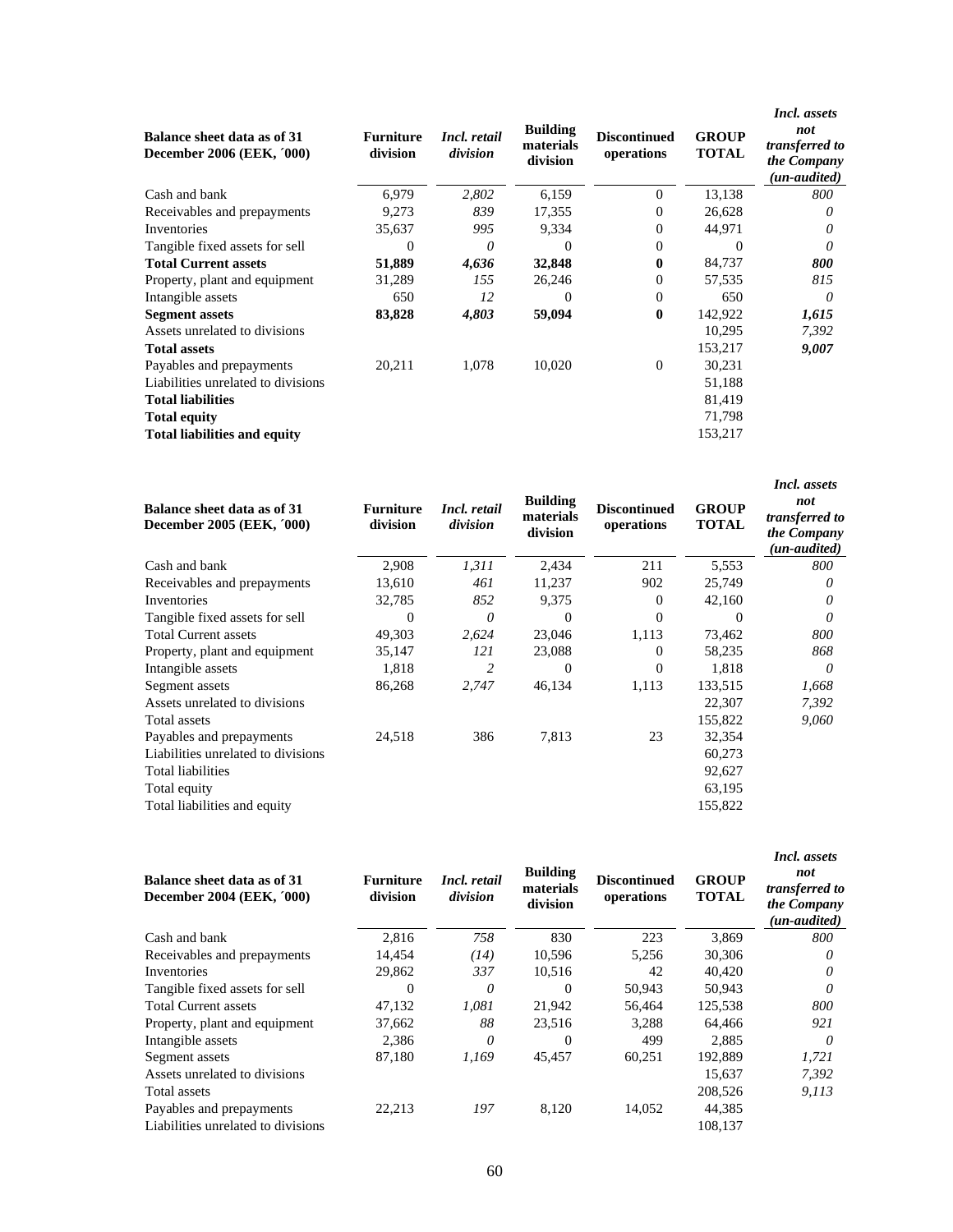| Balance sheet data as of 31<br><b>December 2004 (EEK, '000)</b> | <b>Furniture</b><br>division | Incl. retail<br>division | <b>Building</b><br>materials<br>division | <b>Discontinued</b><br>operations | <b>GROUP</b><br><b>TOTAL</b> | Incl. assets<br>not<br>transferred to<br>the Company<br>(un-audited) |
|-----------------------------------------------------------------|------------------------------|--------------------------|------------------------------------------|-----------------------------------|------------------------------|----------------------------------------------------------------------|
| Total liabilities                                               |                              |                          |                                          |                                   | 152,522                      |                                                                      |
| Total equity                                                    |                              |                          |                                          |                                   | 56,004                       |                                                                      |
| Total liabilities and equity                                    |                              |                          |                                          |                                   | 208,526                      |                                                                      |

## *Furniture Production and Retail Divisions*

# *Six months ended 30 June 2007 compared to six months ended 30 June 2006*

The aggregate revenue of the furniture production and retail divisions for the six months ended 30 June 2007 was EEK 67.9 million (EEK 65.2 million during the same period in 2006) and the net profit of these divisions amounted to EEK 3.7 million (EEK 2.3 million during the same period in 2006).

The assets of these divisions decreased by 5.5 per cent, from EEK 89.8 million as of 30 June 2006 to EEK 85.1 million as of 30 June 2007. Cash reserve grew by EEK 1.3 million as compared to the previous year. Receivables and prepayments decreased by EEK 0.5 million as compared to the previous year. Decrease of inventories amounted to EEK 0.4 million (one per cent), as compared to the previous year. Amount of property, plant and equipment decreased by EEK 4.1 million.

The revenue of the furniture production and retail divisions in main target markets Finland and Russia for the six months ended 30 June 2007 has been as projected and has increased considerably as compared with the same period in 2006. The divisions have increased the share of revenue of higher margin birch-wood furniture up to 94 per cent in the accounting period (90 per cent during the same period in 2006). Thus, the share of pine-wood furniture was six per cent (10 per cent during the same period in 2006) and the market demand in the respective sector is decreasing. The Company intends to further increase the share of birchwood furniture.

Among potential markets the divisions see an opportunity to increase revenue in Eastern and Central Europe.

The revenue from the retail business shows a rising tendency. During six months ended 30 June 2007 the retail sale has increased by 85 per cent as compared to the same period in 2006.

In May 2007 three new stores were opened in Lithuania – in Vilnius, Kaunas and Klaipeda.

In August 2007 one new store was opened in Ukraine – in Kharkov.

## *Year ended 31 December 2006 compared to year ended 31 December 2005*

In 2006, the furniture production and retail divisions' revenue totalled EEK 132.8 million and the net profit totalled EEK 9.5 million. In 2005, the respective figures were EEK 122.1 million and EEK 4.7 million. As compared with the previous year, the divisions' profit margin increased by 3.3 per cent.

The furniture production division's main markets continued to be Finland, Russia and Germany, which accounted for 84 per cent of the division's total revenue.

The division's segment assets decreased by 2.9 per cent from EEK 86.3 million as at 31 December 2005 to EEK 83.8 million as at 31 December 2006. End of 2006 was successful for the furniture production and retail divisions and due to solid revenue cash reserve grew by EEK 4.2 million, as compared to the beginning of year. This allows the Group to invest into Skano's expansion and other necessary equipment, also to pay out dividends in 2007. Receivables and prepayments decreased by EEK 4.3 million as compared to the previous year. Growth of inventories amounted to EEK 2.9 million (8.7 per cent higher than in 2005).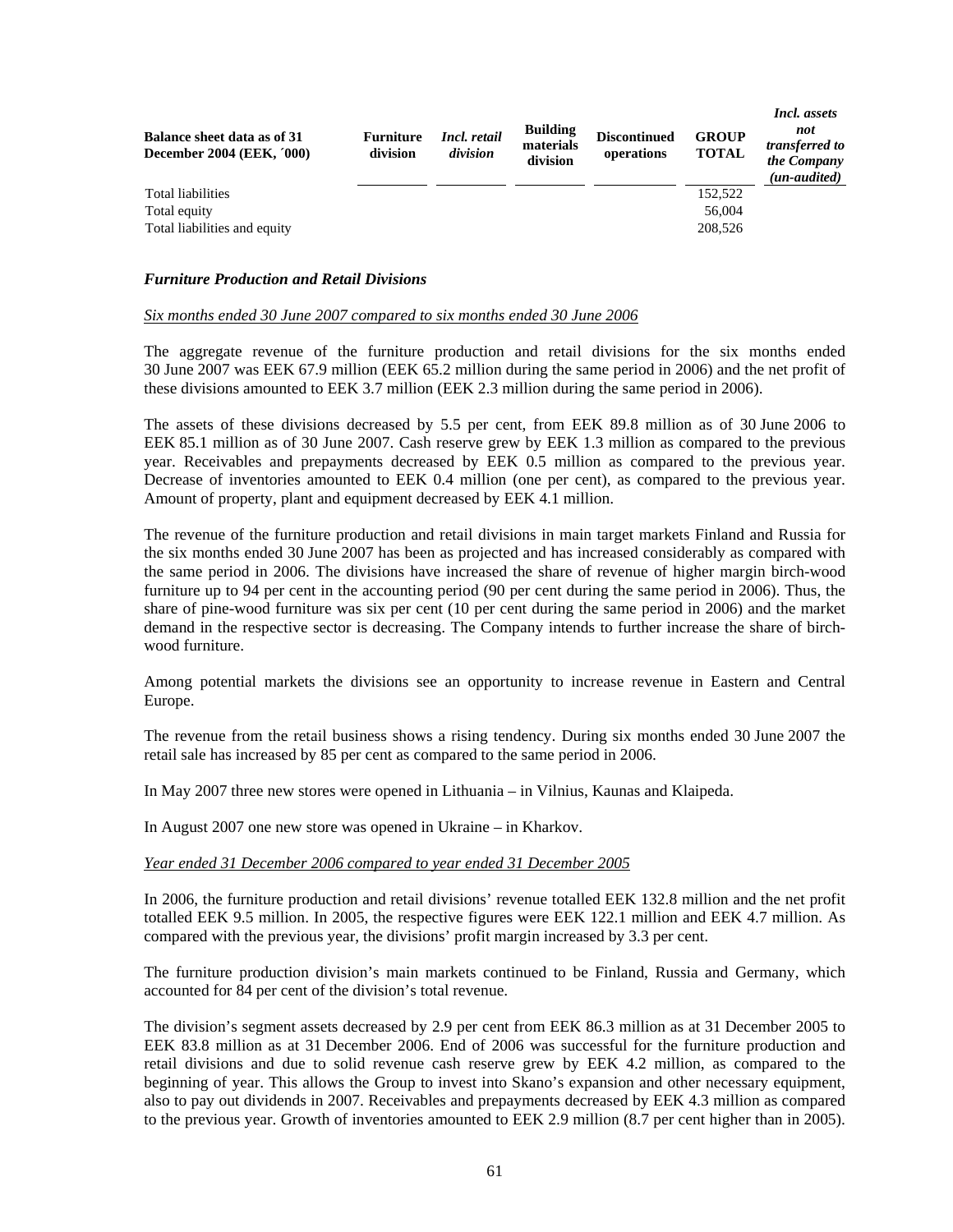Amount of property, plant and equipment decreased by EEK 3.9 million as compared to the previous year. The depreciation exceeded investments into new equipment.

## *Furniture production*

In 2006, the furniture production division continued to focus on the profitable product portfolio, increasing the production efficiency and optimising cost levels.

These activities are the key for sustainable profitability in an environment of growing competition and cost inflation.

In 2006, the division increased the share of high-margin furniture made of birch to 91 per cent (in 2005: 79 per cent). The demand for pine-wood furniture has been decreasing and the Company plans to further increase the share of birch-wood furniture.

The target customers of the furniture production division are primarily medium and small wholesalers and retailers who value the unique design of furniture, high quality and flexible customer service.

## *Retail business*

Greater emphasis was put on the development of furniture retail revenue. AS Trigon Property Development had set up two wholly-owned subsidiaries which are engaged in retail sales – Skano in Estonia and Skano Latvia in Latvia (owned through Skano).

Since its inception in 2003, the retail concept of the furniture division has been successful. In 2005, furniture retail trade was expanded into the Republic of Latvia, where a new furniture store was opened in Riga. Since then, the active development of furniture retail trade in the neighbouring markets has become the main strategy of the furniture retail division.

In 2007, several furniture stores are planned to be opened in the neighbouring markets.

In the financial year 2006, the revenue of Skano increased by about 56 per cent as compared to 2005.

### *Year ended 31 December 2005 compared to year ended 31 December 2004*

The furniture production and retail divisions ended the financial year 2005 with revenue of EEK 122.1 million and a profit of EEK 4.8 million. For comparison, the revenue in 2004 amounted to EEK 156.5 million and profit to EEK 2.9 million. The profit margin of operations improved by two per cent.

Similarly to previous years, the main markets were Finland, Russia and Germany, which accounted for 76 per cent of revenue.

Division's segment assets decreased by 3.9 per cent, from EEK 87.2 million as at 31 December 2004 to EEK 83.8 million as at 31 December 2005. Cash reserve remained almost at the same level – EEK 2.9 million in 2005 as compared to EEK 2.8 million in 2004. Receivables and prepayments decreased by EEK 0.8 million. Growth of inventories amounted to EEK 2.9 million (9.7 per cent). Amount of property, plant and equipment decreased by 2.6 million. The depreciation exceeded investments into new equipment.

### *Furniture production*

In 2005, the furniture production division discontinued the supply of subcontracting services to major customers (IKEA, etc.) and focused on the design of a profitable product portfolio, improvement of production efficiency and optimisation of expenses.

Such developments were indispensable for ensuring sustainable production in an environment of growing competition and cost inflation.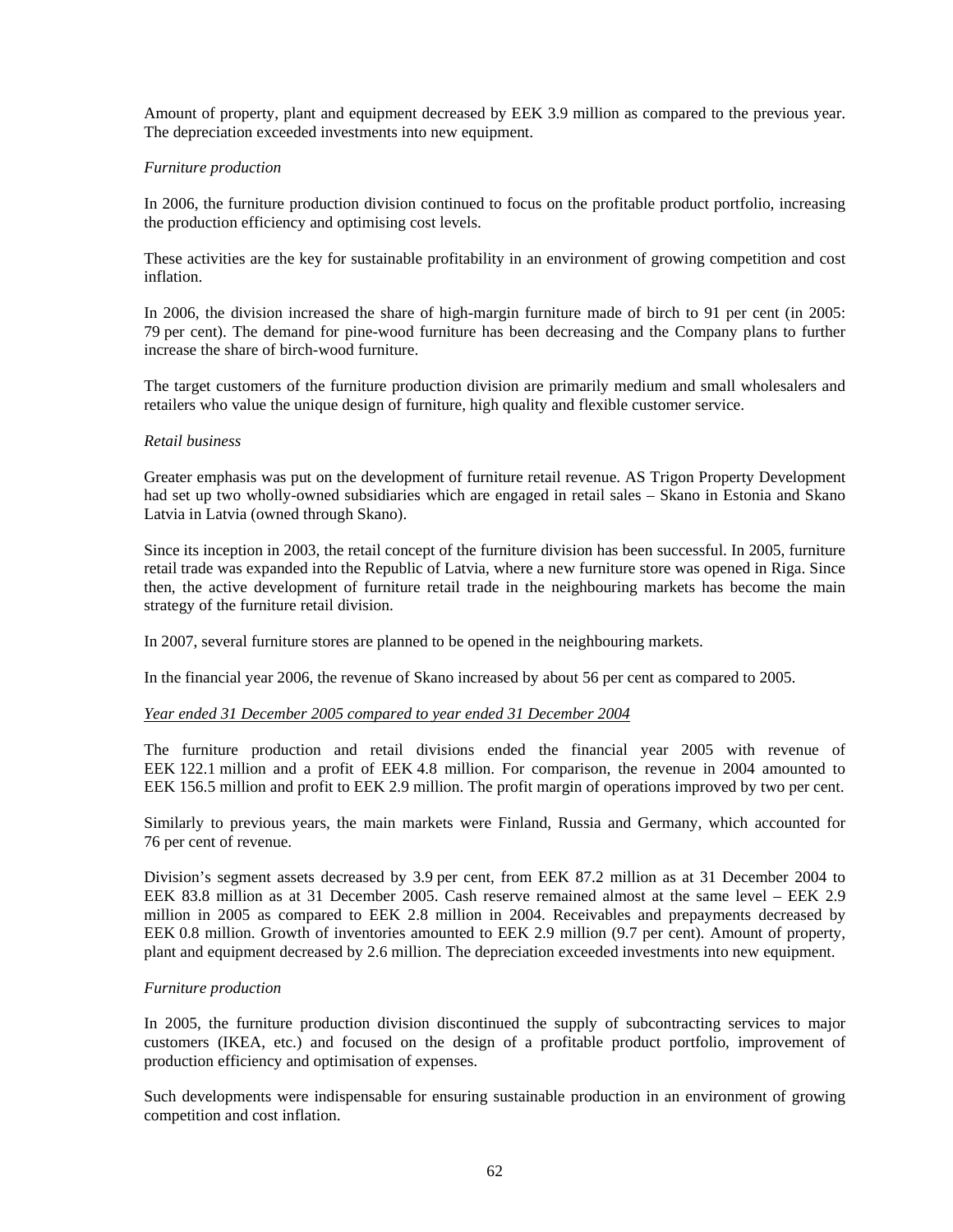The division's target customers are small and medium-sized furniture wholesalers and retailers who seek unique design, high quality and flexible customer service.

## *Retail business*

In the financial year 2005, development of retail operations became a priority for AS Trigon Property Group. The latter had two wholly owned subsidiaries, which were engaged in the retail sale of furniture - Skano in Estonia and Skano Latvia in Latvia (owned through Skano).

The retailing concept has proved its viability since 2003 when it was devised. In 2005, retail operations were expanded to Riga, Latvia, where a new furniture store was opened in November. Furniture sales by Skano in 2005 grew by an exceptional 66 per cent as compared to 2004.

The division's strategy for the next few years foresees proactive development of retail operations in the nearby markets.

## *Building materials division*

## *Six month ended 30 June 2007 compared to six month ended 30 June 2006*

The revenue of the building materials division for the six months ended 30 June 2007 amounted to EEK 61.7 million and profit to EEK 10.1 million. The revenue for the same period in 2006 totalled EEK 44.0 million and the net profit EEK 5.0 million. As compared to the previous year the revenue of the division has increased by EEK 17.8 million and the profit by EEK 5.2 million.

The division's segment assets increased by 34 per cent from EEK 48.2 million to EEK 64.7 million. Cash reserve grew by EEK 5.4 million as compared to the previous year. Receivables and prepayments grew by EEK 1.7 million. The inventories level decreased from EEK 9.6 million to EEK 7.5 million. Amount of property, plant and equipment increased by EEK 11.6 million (mostly on account of expanding the Isotex soft-board production).

Since the beginning of the third quarter production volumes, revenue and profitability of the division have improved rapidly and the factory is working in full capacity in order to satisfy the increased demand. In addition, active selling has been initiated in the Eastern market – Russia and Ukraine, as well as Latvia and Lithuania.

### *Isoplaat boards*

The results of the first six months of 2007 have mostly been influenced by the sale success of Isoplaat wind protection boards in Northern Europe. The demand for wind protection boards is increasing in the domestic market as well. In other neighbouring markets, especially in Latvia and Russia, the sale of floor boards has increased. Wind protection boards were the product group with the largest share in the sale of building boards.

### *Isotex boards*

Sales volumes and results of Isotex interior finishing boards have increased due to the new range of products and changes in the image of the trademark. The new logo and image were launched in the fourth quarter of the previous year in order to mark the broader product range.

In March 2007, ceiling panels with new patterns were introduced in Finland and Estonia helping to strengthen leading positions in the above markets even more.

Ceiling panels comprised 78 per cent (80 per cent in 2006) and wall panels 22 per cent (20 per cent in 2006) of the revenue of interior finishing boards.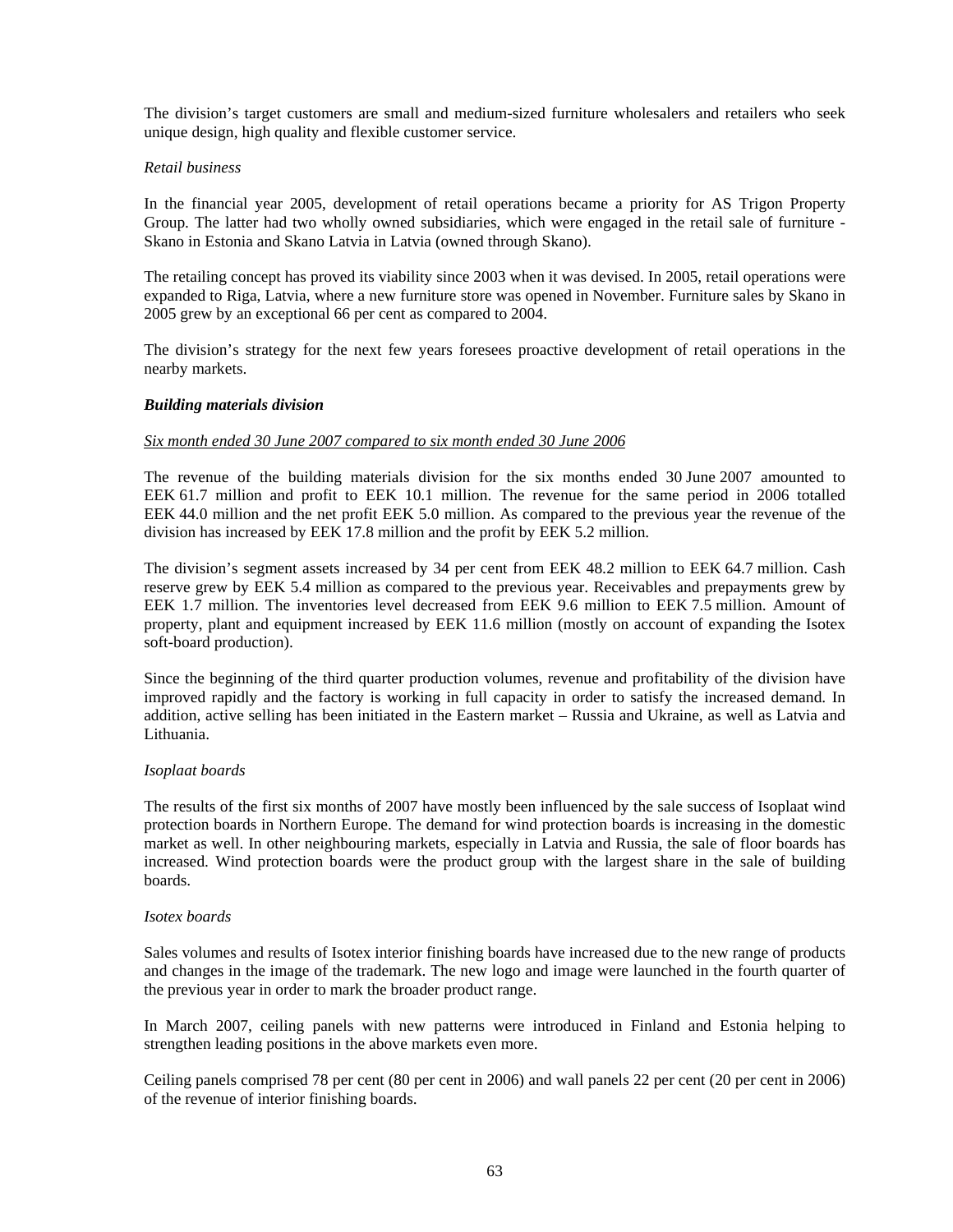Revenue of Isotex interior finishing boards comprised 35 per cent of the total revenue of the division in the first six months of 2007 (42 per cent in the same period in 2006). Interior finishing boards are being produced since 1996 and they are sold 100 per cent under the company's own trademark Isotex.

# *Year ended 31 December 2006 compared to year ended 31 December 2005*

In 2006, the financial results of the building materials division continued to be successful, as planned. In 2006, the division's revenue was EEK 94.6 million and its net profit was EEK 11.7 million (in 2005 the respective figures were EEK 96.4 million and EEK 13.9 million).

Exports made up 54 per cent of the division's total revenue, the largest export markets continued to be Finland and Germany. The period's results were affected by unusual weather conditions at the beginning of the year and a fire which occurred in May. These negative factors had a one-time effect on the division's results of operations.

Division's segment assets increased by 28.2 per cent from EEK 46.1 million to EEK 59.1 million. Year 2006 was successful for the building materials division and due to good sales cash reserve grew by EEK 3.7 million as compared to the beginning of the year. This allows the Company to invest into new Isotex line and other necessary equipment, also to pay out dividends in 2007. Receivables and prepayments grew by EEK 6.1 million. The inventories level decreased slightly (from EEK 9.4 million to EEK 9.3 million). Amount of property, plant and equipment increased by EEK 3.2 million.

## *Isotex boards*

In 2006, the revenue of interior finishing boards totalled EEK 35 million. As compared with the previous year, revenue increased by about five per cent. Interior finishing boards made up 34 per cent of the division's total revenue (35 per cent in 2005).

In the coming periods, the main strategic aim of the building materials division will be increasing the volumes of Isotex products and focusing primarily on the Eastern market where the fast development of the construction sector creates good preconditions for the division's long-term growth. For this purpose, construction of a new product line for the manufacturing of Isotex interior finishing boards was launched. In the fourth quarter of 2006, the renovation works of the building designed for the line were commenced. Increasing of the volume of Isotex products allows the Company to improve sales margins and add more value to the current production.

# *Isoplaat boards*

As compared with the previous year, the revenue of insulation and soundproofing boards stayed at almost the same level, reaching EEK 59.4 million. Wind-protection boards, being the largest product group, accounted for 39 per cent of the revenue of insulation and soundproofing boards.

The demand for wind-protection boards has increased steeply in the domestic market. Additionally, direct sales of products under own brand have been successful in all largest chains of the main target market of Finland.

In addition, the division has increased the share of direct sales as compared to the products sold through distributors – this leads to higher margins and increases sustainability over the longer term. In 2006, the division introduced its insulation and soundproofing boards in the Eastern markets with a great potential – Russia and Ukraine.

### *Year ended 31 December 2005 compared to year ended 31 December 2004*

For the building materials division, the financial year 2005 was very successful and corresponded to projections. Revenue remained similar to 2004 and amounted to EEK 96.4 million, whereas the net profit was EEK 13.9 million (EEK 18.6 million in 2004).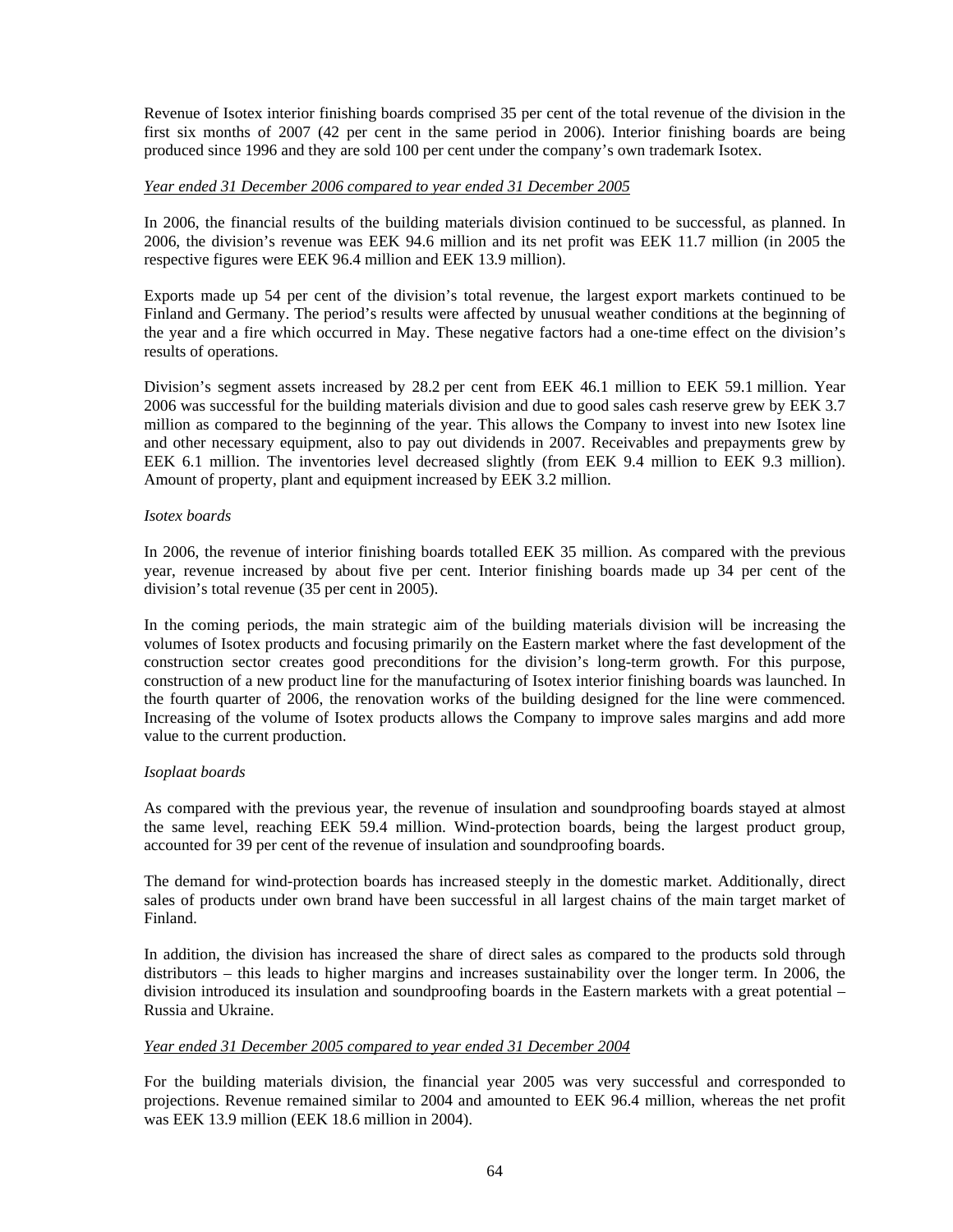Exports accounted for 53 per cent of revenue. The main export markets were Finland, Portugal and the Netherlands.

The division's segment assets increased by one per cent from 45.5 million to EEK 46.1 million. Cash reserve grew by EEK 1.6 million as compared to the beginning of the year. Receivables and prepayments grew by EEK 0.6 million. The inventories level decreased from EEK 10.5 million to EEK 9.4 million. Amount of property, plant and equipment decreased by EEK 0.4 million.

## *Isotex boards*

In 2005, revenue of interior finishing boards totalled EEK 33 million, approximately 10 per cent more than in 2004. The figure accounts for 35 per cent of the division's total revenue. Similarly to previous years, the largest product group was Quatro ceiling panels with tongue-and-groove tenons on all four edges, which accounted for over 73 per cent of the revenue of Isotex products.

During the year, the division consolidated positions in Finland, the largest target market, and sustained growth in the domestic market.

For subsequent years the strategy of the division foresees increasing the output of Isotex products with a view to exporting to Russia where the construction sector is developing at a high pace, creating excellent opportunities for continued improvement of the division's operating results.

## *Isoplaat boards*

Revenue of Isoplaat boards amounted to EEK 59.4 million, a result similar to 2004. The best-selling product group was wind-protection board which accounted for 39 per cent of the revenue of Isoplaat boards.

The division's largest foreign customers are distributors and manufacturers, whereas in the domestic market the largest customers are building materials retail chains. Insulation boards are also marketed under own brand Isoplaat.

In 2005, competition heightened in all the principal markets. In recent years, European soft-board manufacturers had increased their capacities substantially but market growth was considerably slower. This has increased manufacturers' inventories and triggered a price decline. The developments have had an adverse effect on the profitability of the building materials division.

## **Liquidity and Capital Resources**

The following table outlines AS Trigon Property Development's consolidated equity and balances of interest bearing obligations as at 31 December 2004, 2005 and 2006 and 30 June 2006 and 2007:

| (EEK, '000)                  | 2004    | 2005   | 2006   | 2006 I half<br>(un-audited) | <b>2007 I half</b><br>(un-audited) |
|------------------------------|---------|--------|--------|-----------------------------|------------------------------------|
| Interest bearing liabilities | 108.137 | 60.273 | 51.188 | 55.725                      | 55,356                             |
| Equity                       | 56.004  | 63.195 | 71.798 | 63.755                      | 77.236                             |

Interest bearing liabilities and operating cash flows have been the main sources of financing over the past three years. Incoming cash flows from sale of assets of closed divisions were used for loan payments.

### *Equity*

The amount of issued shares has not changed during the period reviewed. The number of issued shares has been 4,499,061, with the par value of EEK 10 each.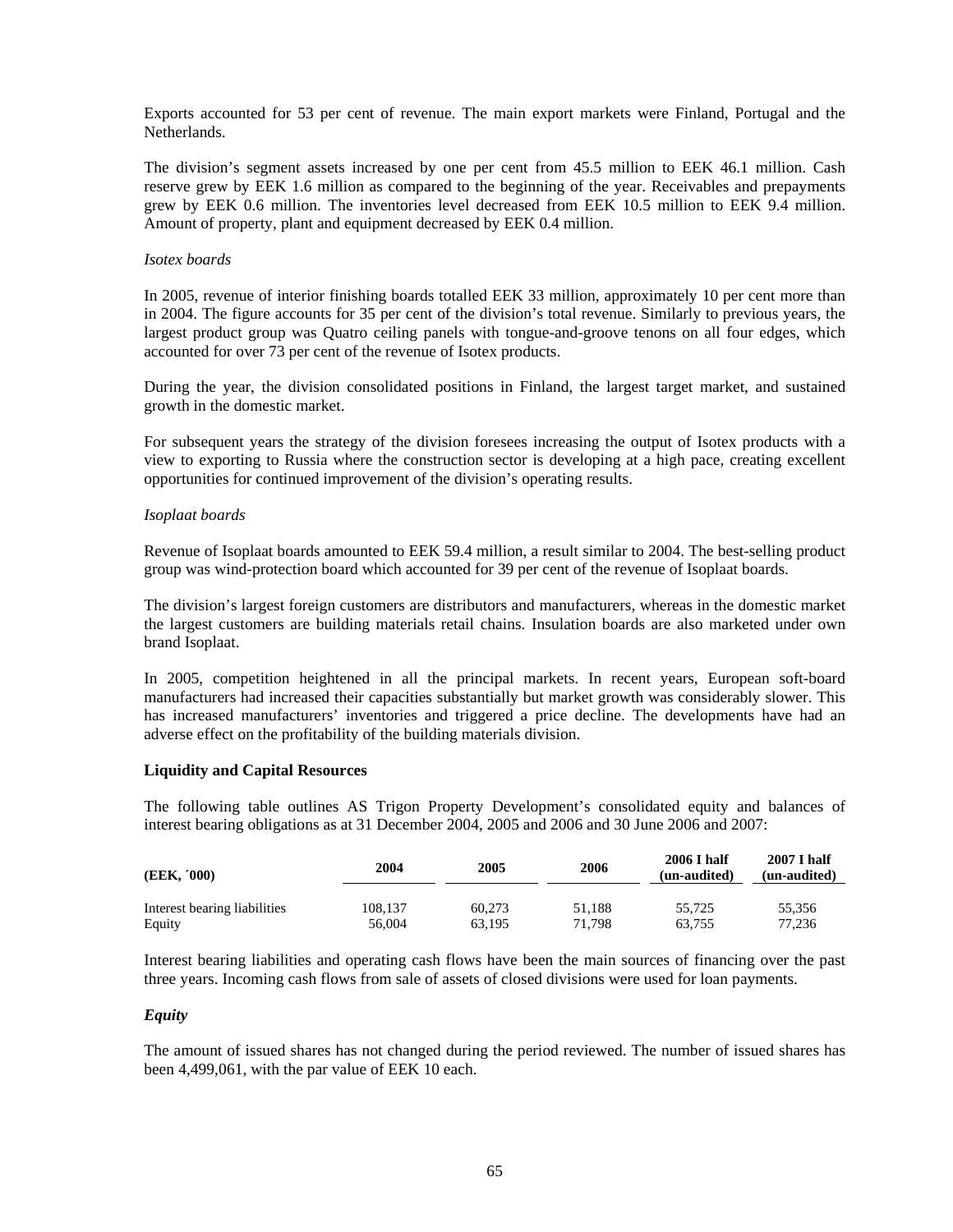## *Working Capital*

Management believes that, considering the current state of the Group's assets and financial resources, the Group's working capital is sufficient to meet all the liabilities arising as a result of the ongoing operations in the next 12 months after the date of this Prospectus.

## *Borrowings*

|                         |         | As at<br>31 December |        | As at 30 June<br>(un-audited) |        |
|-------------------------|---------|----------------------|--------|-------------------------------|--------|
| (EEK, '000)             | 2004    | 2005                 | 2006   | 2006                          | 2006   |
| Short-term borrowings   | 76,061  | 8.909                | 19.409 | 4.455                         | 4.276  |
| Long-term borrowings    | 30.279  | 47.920               | 28.511 | 47,920                        | 47.939 |
| <b>Total borrowings</b> | 106.340 | 56,829               | 47.920 | 52,375                        | 52,215 |

Information regarding loans of AS Trigon Property Development as at 31 December 2006:

| (EEK, '000)                      |              | Due date            |                               |                             |                             |                      |
|----------------------------------|--------------|---------------------|-------------------------------|-----------------------------|-----------------------------|----------------------|
|                                  | <b>Total</b> | One year<br>or less | More than<br>1 year:<br>total | <b>Between</b><br>1-2 years | <b>Between</b><br>3-5 years | More than<br>5 years |
| EUR $2,660,000 - 6$ month        |              |                     |                               |                             |                             |                      |
| $EURIBOR+1.5%$                   | 31,591       | 6.017               | 25.574                        | 6.017                       | 18,052                      | 1,504                |
| EUR $830,851 - 6$ month          |              |                     |                               |                             |                             |                      |
| $EURIBOR+2\%$                    | 13,000       | 13,000              | $\Omega$                      | $\Omega$                    | $\Omega$                    | 0                    |
| EEK $5,874,880$ – fixed interest |              |                     |                               |                             |                             |                      |
| 39 166 EEK per year              | 3,329        | 392                 | 2.937                         | 392                         | 1.175                       | 1,371                |
| <b>TOTAL</b>                     | 47,920       | 19.409              | 28.511                        | 6.409                       | 19,227                      | 2,875                |

In May 2007 AS Trigon Property Development assumed a loan in the amount of EEK 7.5 million for financing new Isotex production line and building. The term of this loan is three years. The term of an additional loan in the amount of EUR 830,851 was extended by two years.

### **Critical Accounting Policies**

### *Revenue*

Revenue is recognised at the fair value of the consideration received or receivable net of value-added tax, returns, rebates and discounts.

Revenue from the sale of goods and products is recognised when all significant risks and rewards of ownership have been transferred to the buyer, when the amount of revenue and costs incurred in respect of the transaction can be measured reliably and it is probable that future economic benefits associated with the sales transaction will be collected by the Group.

Revenue from the rendering of services is recognised in the period in which the services are rendered. If a service is rendered over a longer period of time, revenue is recorded using the stage of completion method.

Lease income from operating leases is recognised on a straight-line basis over the lease term. Lease incentives granted to lessees upon concluding lease agreements are included within lease income.

### *Corporate income tax*

According to the Estonian Income Tax Act, from 1 January 2000 the profits earned by companies are not taxed in Estonia. Instead, the distribution of retained earnings is subject to income tax of 22/78 (until 31 December 2006: 23/77, until 31 December 2005: 24/76, and until 31 December 2004: 26/74) of the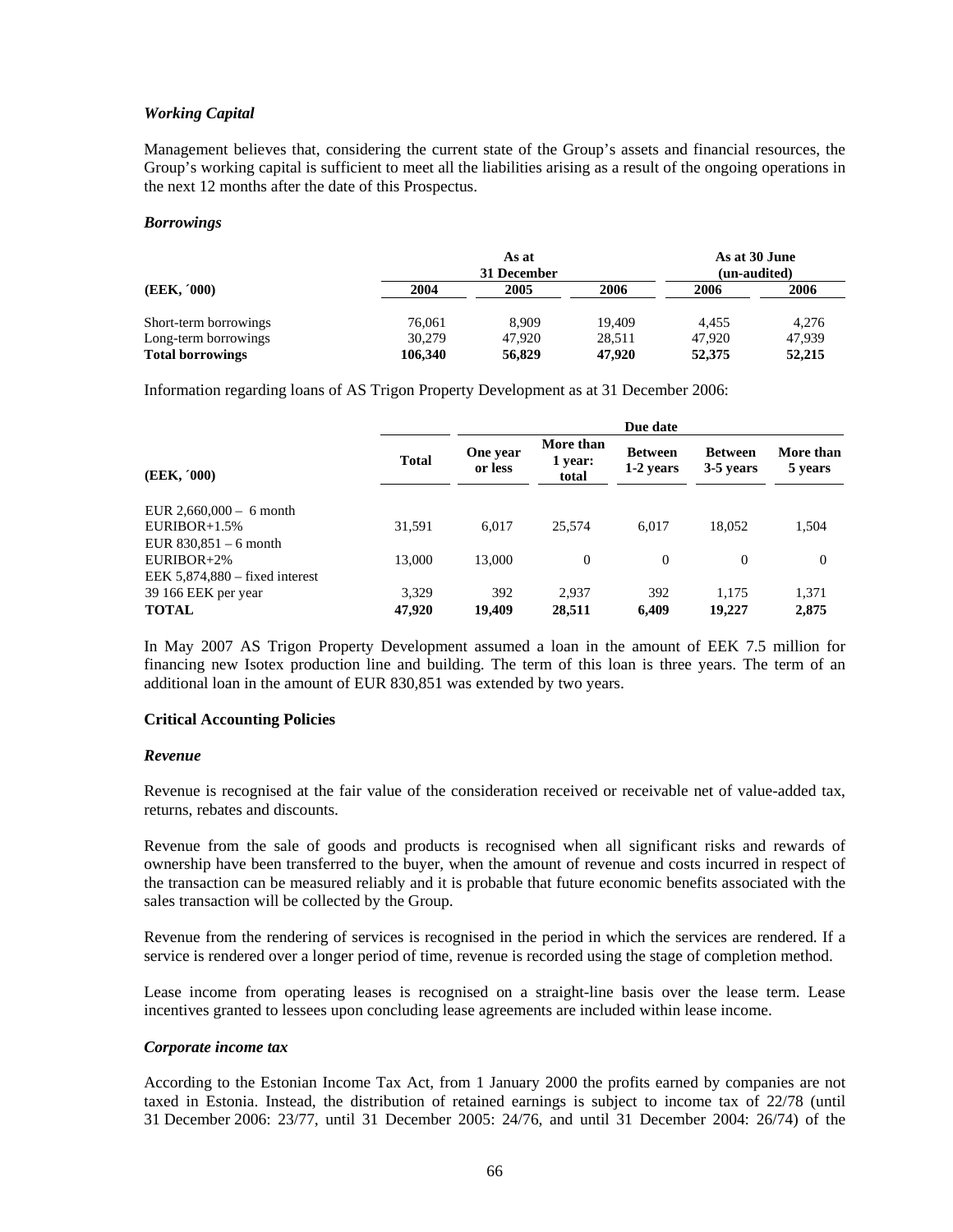amount paid out as net dividends, from which income tax paid before 1 January 2000 can be deducted using a respective coefficient. The corporate income tax arising from the payments of dividends is accounted for as an expense in the period when dividends are declared, regardless of the actual payment date or the period for which dividends are paid.

Due to the peculiarity of the Estonian taxation system, the term tax base of assets and liabilities does not have economic substance and therefore no deferred tax liabilities and assets can arise.

According to local income tax legislation, in Latvia the profits of companies are adjusted for the differences provided by the law.

In Latvia and Lithuania, the corporate profits are taxed with the 15 per cent tax rate and in Ukraine the corporate profits are taxed with the 25 per cent tax rate. Pursuant to the Latvian, Lithuanian and Ukrainian tax legislation, temporary differences arise between the carrying amount and tax bases of assets and liabilities; therefore, deferred income tax liabilities and assets may arise. As at 31 December 2006 and 31 December 2005, the Latvian subsidiary did not have any deferred tax assets and liabilities.

## *Principles of consolidation and accounting for subsidiaries*

Subsidiaries are all entities over which the Group has the power to govern the financial and operating policies generally accompanying a shareholding of more than one-half of the voting rights. Subsidiaries are fully consolidated from the date on which control is transferred to the Group. They are de-consolidated from the date that control ceases.

The purchase method of accounting is used to account for the acquisition of subsidiaries by the Group. The cost of an acquisition is measured as the fair value of the assets given, equity instruments issued and liabilities incurred or assumed at the date of exchange, plus costs directly attributable to the acquisition.

In the consolidated financial statements the subsidiaries have been combined on a line-by-line basis. Intercompany transactions, balances and unrealised gains on transactions between the Group companies are eliminated. Unrealised losses are also eliminated but considered an impairment indicator of the asset transferred. Accounting policies of subsidiaries have been changed where necessary to ensure consistency with the policies adopted by the Group.

Investments into subsidiaries are reported at cost (less any impairment losses) in the separate primary financial statements of the parent company.

### *Foreign currency transactions*

During the years, all foreign currency transactions of AS Trigon Property Development have been translated into Estonian kroons using the foreign currency exchange rate of the Bank of Estonia prevailing at the dates of transactions. Monetary assets and liabilities denominated in foreign currencies are translated into Estonian kroons using the exchange rate prevailing at the balance sheet date. All gains and losses from foreign currency transactions are recognised in the income statement.

Foreign currency risk arises when future commercial transactions and recognised assets or liabilities are denominated in a currency that is not the entity's functional currency. Opening of new stores in Ukraine has increased foreign currency risk.

## *Cash and cash equivalents*

For the purposes of the balance sheet and the cash flow statement, cash and cash equivalents comprise cash on hand, bank account balances (except for overdraft) and term deposits with maturities of three months or less. Cash and cash equivalents are carried at fair value.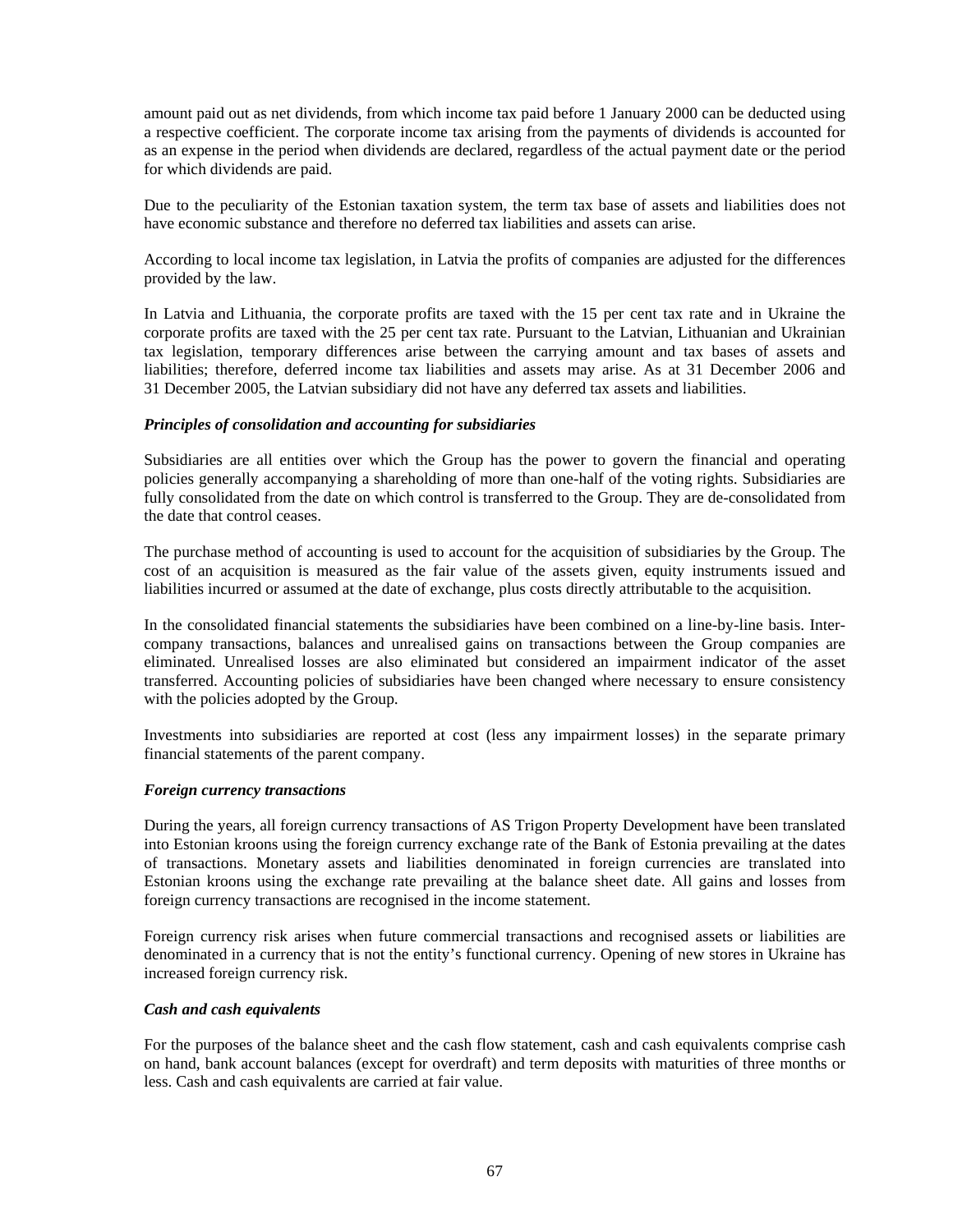# *Financial assets*

The purchases and sales of financial assets are recognised at trade date. Financial assets are derecognised when the rights to receive cash flows from the investments have expired or have been transferred and the Group has transferred substantially all risks and rewards of ownership.

Depending on the purpose for which financial assets were acquired as well as Management's intentions, financial assets are divided into the following groups:

- financial assets at fair value though profit or loss;
- loans and receivables;
- held-to-maturity investments; and
- available-for-sale financial assets*.*

Financial assets at fair value through profit or loss are financial assets held for trading purposes (i.e. assets acquired principally for the purpose of selling in the short term). Financial assets carried at fair value through profit or loss are initially recognised at fair value, and transaction costs are expensed in the income statement, and subsequently are carried at fair value with changes in fair value recognised in the income statement. The fair values of quoted investments are based on current bid prices.

Loans and receivables are initially recognised at fair value plus transaction costs and are subsequently carried at amortised cost using the effective interest method (less any impairment losses).

The Group has not classified any financial assets as "held-to-maturity investments" and "available-for sale financial assets".

The Group assesses at each balance sheet date whether there is objective evidence that a financial asset or a group of financial assets is impaired.

### *Trade receivables*

Trade receivables are non-derivative financial assets with fixed or determinable payments, and are not quoted in an active market. Trade receivables are recognised initially at fair value plus transaction costs and are subsequently measured at amortised cost using the effective interest method, less provision for impairment.

An allowance for impairment of trade receivables is established when there is objective evidence that the Group will not be able to collect all amounts due according to the original terms of the receivables. Recoverability of receivables is assessed separately. Doubtful receivables are written down to their recoverable value. The amount of the allowance is the difference between the asset's carrying amount and the present value of estimated future cash flows, discounted at the market rate of similar borrowers. Impairment losses are charged to income statement.

### *Inventories*

Inventories are stated at the lower of cost and net realisable value. Cost consists of purchase costs, direct and indirect production costs and other costs incurred in bringing the inventories to their current condition and location.

Purchase costs include the purchase price, other non-refundable taxes and directly attributable transport and other costs related to purchase, less discounts and subsidies. The production costs of inventories include costs directly related to the units of production (such as direct materials and packing material costs, unavoidable storage costs related to work in progress, direct labour), and also a systematic allocation of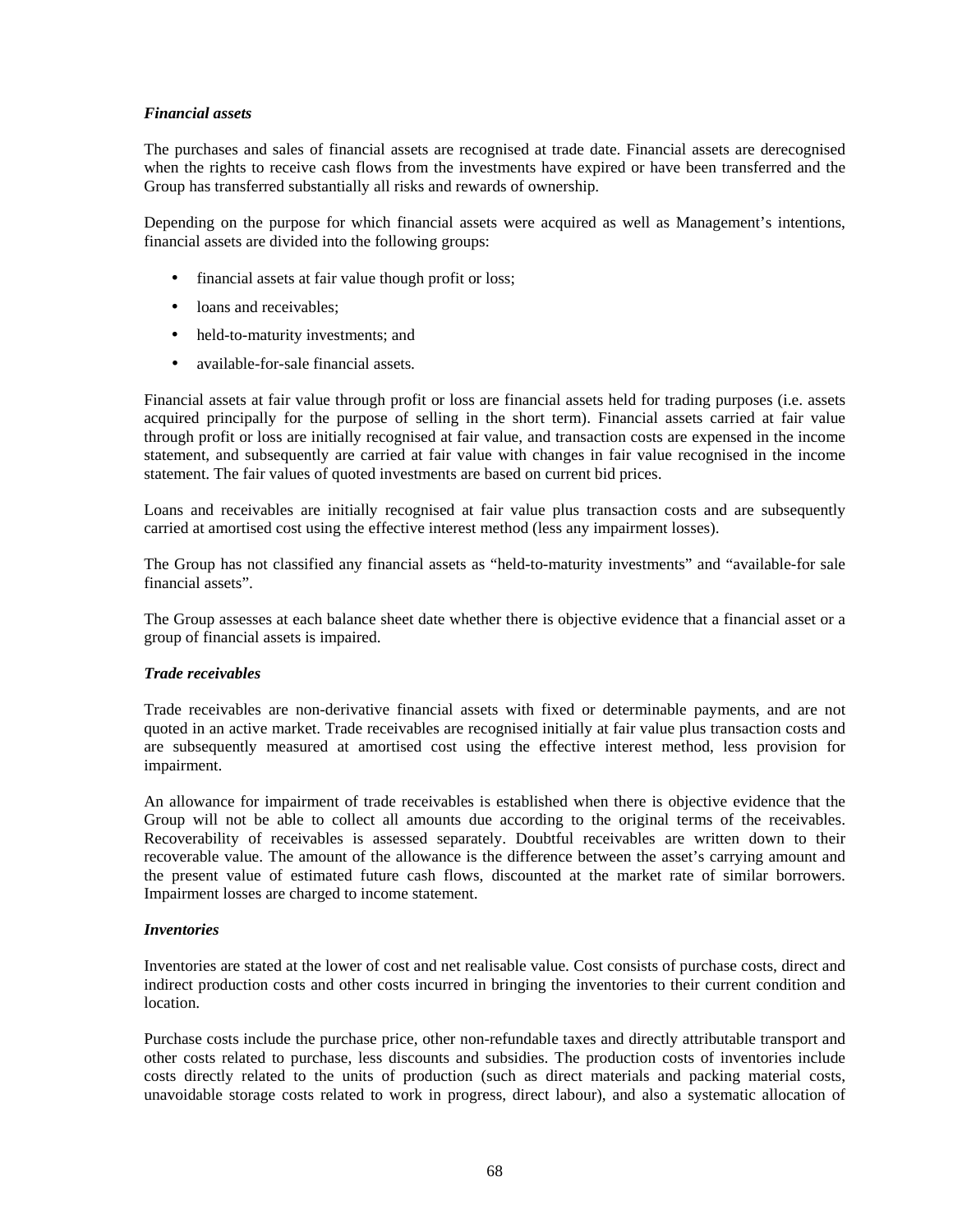fixed and variable production overheads that are allocated to the cost of products on the basis of normal production capacities.

The weighted average cost method is used for the evaluation of inventories.

Net realisable value is the estimated selling price in the ordinary course of business less the estimated costs of completion and the estimated costs necessary to make the sale. The amount of the impairment loss is recognised in the income statement line Cost of goods sold.

## *Investment property*

Real estate properties (land, buildings) that the entity owns or leases under finance lease terms to earn lease income or for capital appreciation or both, and that are not occupied by the Group, are classified as investment property.

Investment property is measured initially at its cost, including related transaction costs. After initial recognition, investment property is carried at historical cost less accumulated depreciation and any accumulated impairment losses. Depreciation is calculated based on the straight-line method. Annual depreciation rates of investment property range from 2.5 to 15 per cent. Refer to policy regarding property, plant and equipment for more detailed principles applied to both, property, plant and equipment, and investment property.

# *Property, plant and equipment*

Property, plant and equipment are non-current assets used in the operating activities of the entity with a useful life of over one year. An item of property, plant and equipment is initially recognised at its acquisition cost which consists of purchase price (including customs duties and other non-refundable taxes) and other expenditures directly related to the acquisition, and that are necessary for bringing the asset to its operating condition and location. Costs include borrowing costs incurred on specific or general funds borrowed to finance construction of qualifying assets. The cost of a self-constructed asset is determined using the same principles as for an acquired asset.

Subsequent costs are included in the asset's carrying amount or recognised as a separate asset, as appropriate, only when it is probable that future economic benefits associated with the item will flow to the Group and the cost of the item can be measured reliably. All other repairs and maintenance are charged to the income statement during the financial period in which they are incurred.

Property, plant and equipment are subsequently carried at cost less any accumulated depreciation and impairment losses (refer to policy regarding impairment of assets). The difference between the acquisition cost and the residual value of an asset is depreciated over the useful life of the asset. Each part of an item with a cost that is significant in relation to the total cost of the item and with the useful life different from other significant parts of that same item is depreciated separately based on its useful life. The assets' residual values and useful lives are reviewed, and adjusted, if appropriate, at each balance sheet date. When the asset's residual value exceeds its carrying amount, no depreciation is recognised.

Depreciation is calculated based on the straight-line method. The annual depreciation rates applied to individual assets by groups of property, plant and equipment are as follows (per cent):

- buildings and facilities  $2.5 15$
- machinery and equipment  $10 25$
- motor vehicles  $10-20$
- other fixtures and fittings  $20 40$
- land is not depreciated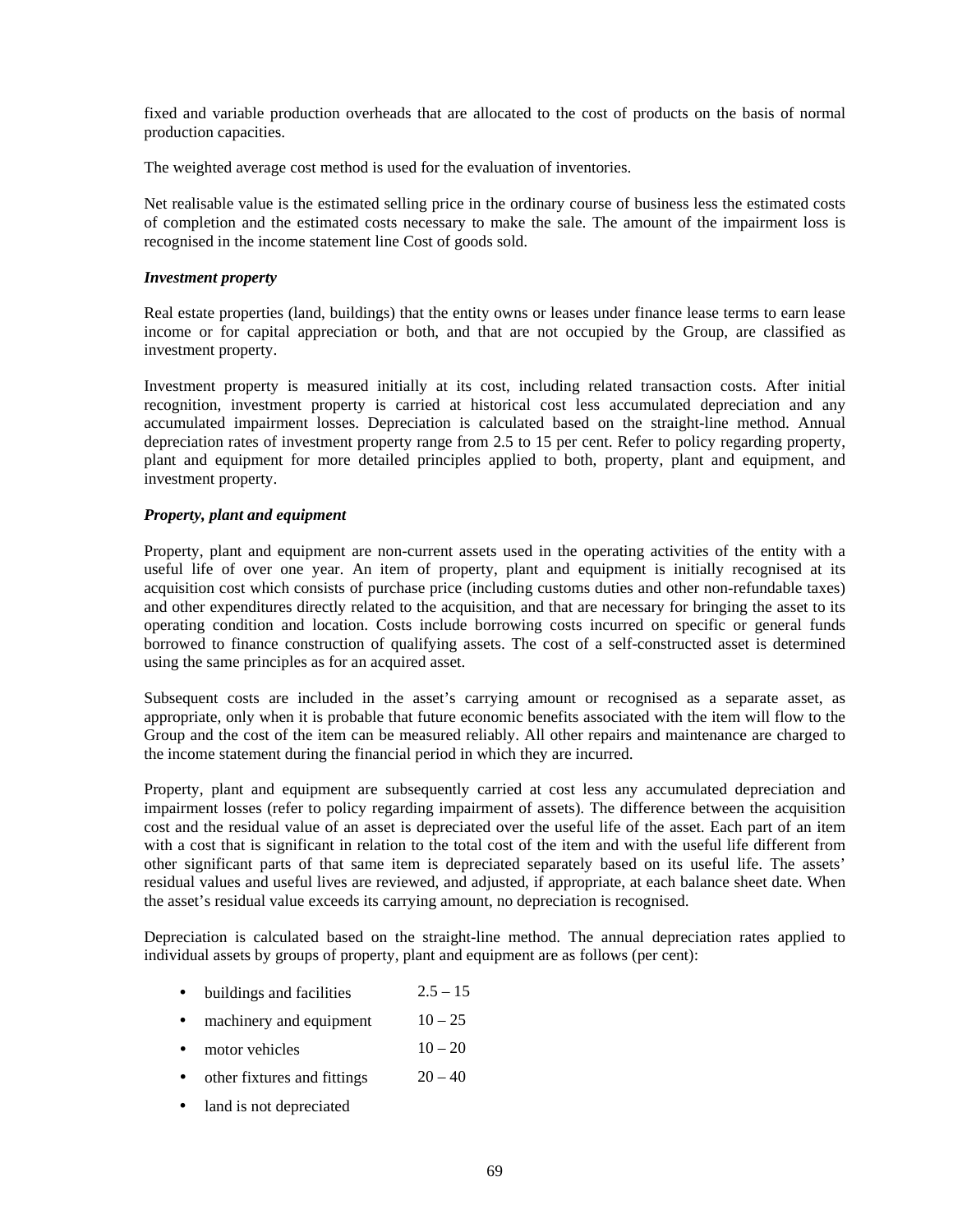# *Intangible assets*

Intangible assets are initially recorded at acquisition cost. Subsequently, intangible assets are carried at cost less any accumulated amortisation and impairment losses.

Intangible assets with definite useful lives are amortised over their useful lives (2.5-5 years) using the straight-line method. The Group has no intangible assets with indefinite useful lives.

## *Impairment of assets*

Assets that are subject to amortisation and depreciation are reviewed for impairment whenever events or changes in circumstances indicate that the carrying amount may not be recoverable. An impairment loss is recognised for the amount by which the asset's carrying amount exceeds its recoverable amount. The recoverable amount is the higher of an asset's fair value less costs to sell and value in use. For the purposes of assessing impairment, assets are grouped at the lowest levels for which there are separately identifiable cash flows (cash-generating units). Non-financial assets other than goodwill that suffered an impairment are reviewed for possible reversal of the impairment at each reporting date. The previous impairment loss is reversed only to the extent that the remaining carrying amount does not exceed the carrying amount which would have been determined considering regular deprecation, had the impairment loss not been recognised.

## *Operating lease and finance lease*

Leases in which a significant portion of the risks and rewards of ownership are transferred to the lessee are classified as finance leases. All other leases are classified as operating leases.

Finance leases are capitalised at the inception of the lease at the lower of the fair value of the leased property and the present value of minimum lease payments. Each lease payment is apportioned between the finance charge and the reduction of the outstanding liability. The finance charge is allocated over the lease term so as to produce a constant periodic rate of interest on the remaining balance of the liability.

Payments made or received under operating leases are charged to the income statement on a straight-line basis over the period of the lease. Properties leased out under operating leases are classified as investment property.

### *Financial liabilities*

Financial liabilities (trade payables, borrowings, accrued expenses and other short and long-term borrowings) are initially recognised at their fair value and subsequently measured at amortised cost using the effective interest rate method. Upon the initial recognition of such financial liabilities which are not accounted for at fair value through profit or loss, the transactions costs directly related to the acquisition are deducted from their fair value.

Borrowing costs that are directly attributable to the acquisition, construction or production of a qualifying asset shall be capitalised as part of the cost of that asset. All other borrowing costs are charged to period expenses.

### *Provisions and contingent liabilities*

Provisions are recognised in the balance sheet when the Group has a present legal or contractual obligation arisen as a result of past events, it is probable that an outflow of resources embodying economic benefits will be required to settle the obligation, and the amount has been reliably estimated.

The provisions are recognised based on the management's (or independent experts') estimates regarding the amount and timing of the expected outflows. Provisions are measured at the present value of the expenditures expected to be required to settle the obligation using rate that reflects current market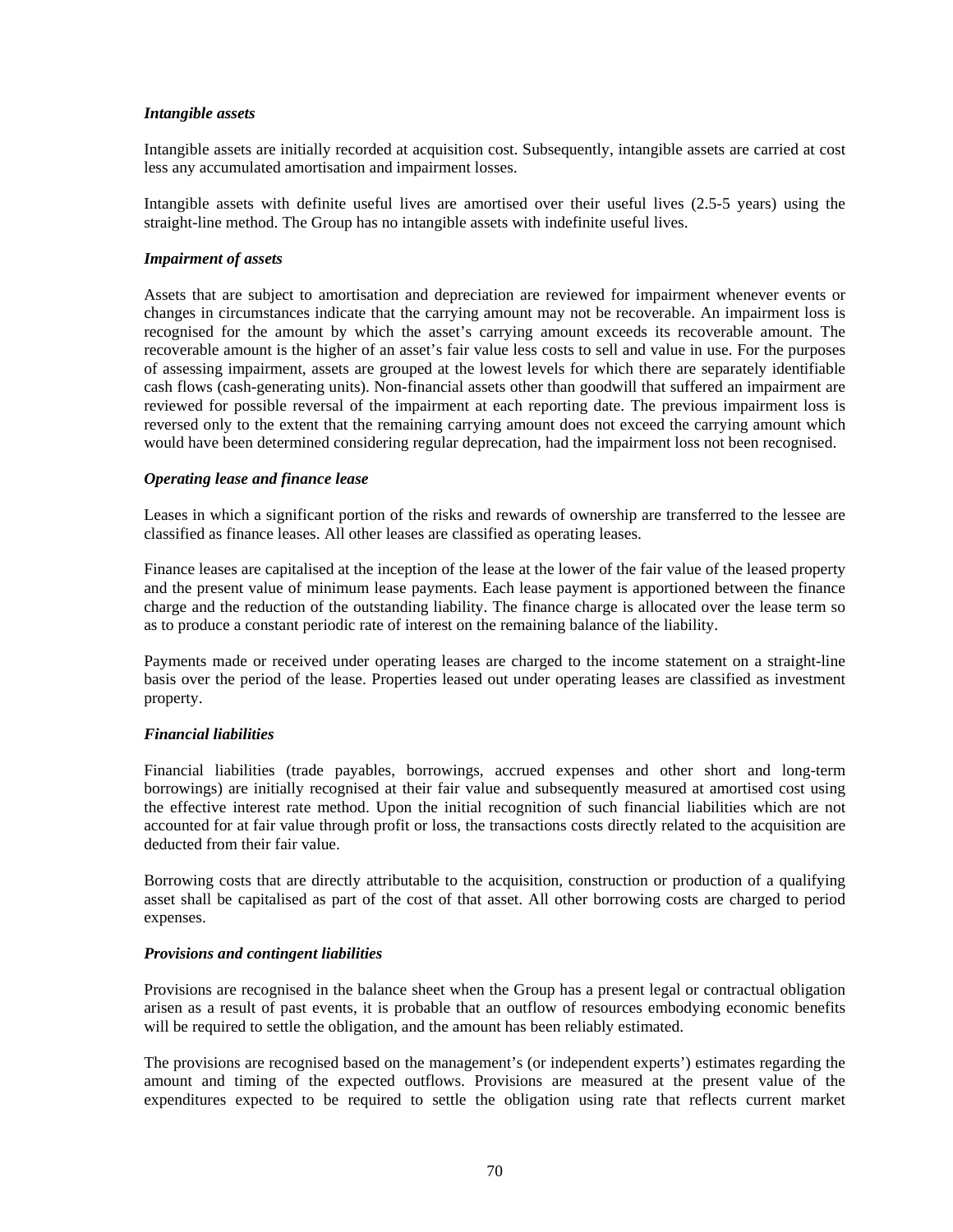assessments of the time value of money and the risks specific to the obligation. The increase in the provision due to passage of time is recognised as interest expense.

Guarantees and other commitments that in certain circumstances may become obligations, but it is not probable that an outflow of resources will be required to settle the obligation or the amount of the obligation cannot be measured with sufficient reliability are disclosed in the notes to the financial statements as contingent liabilities.

## *Provisions for long-term disability compensations*

Under law, the Group is obliged to pay compensations to former employees who have lost their ability to work during their employment in the Group. The level of the benefit depends on the extent of disability, the average monthly salary of the employee, and the changes of pension payments by the state. The level of benefit does not depend on the length of service and obligation arises when employee suffers injury that causes permanent disability.

The amount recognised as a liability amounts to the present value of the obligation at the balance sheet date. Management's best estimates of the variables that will determine the ultimate cost of providing postemployment benefits, are used, including demographic assumptions about the future characteristics of former employees who are eligible for benefits (matters such as mortality), financial assumptions (dealing with items such as the discount rate and future benefit levels).

The rate used to discount the obligation shall be determined by reference to market yields at the balance sheet date on high quality corporate bonds, currency and term of which is consistent with the currency and estimated term of the obligation.

# *Employee benefits*

Payables to employees contain the contractual right arising from employment contracts and performancebased pay which is calculated on the basis of the Group's financial results and meeting of objectives set for the employees. Performance-based pay is included in period expenses and as a liability if it is payable in the next financial year.

Pursuant to employment contracts and current legislation, payables to employees also include an accrued holiday pay liability as at the balance sheet date. This liability also includes accrued social and unemployment taxes calculated on it.

The companies of the Group only operate defined contribution plans. A defined contribution plan is a pension plan under which the Group pays fixed contributions into a separate entity. The Group does not have a legal or constructive obligation to pay further contributions if the fund does not hold sufficient assets to pay all benefits acquired by the employees in the current period and in prior years. Under the defined contribution plans, the Group pays mandatory contributions to pension insurance plans under public administration. Once the determined contributions have been paid, the Group does not have any further obligations. Contributions are recognized as an employee benefit expense when they are due.

## *Discontinued operations*

Discontinued operations are part of the Group's business which the Group has decided to transfer or discontinue according to a specific plan. This part may represent a major line of business or a geographical area of operations, a separate major line of business or a geographical area of operations, or a subsidiary which has been acquired for the purpose of selling.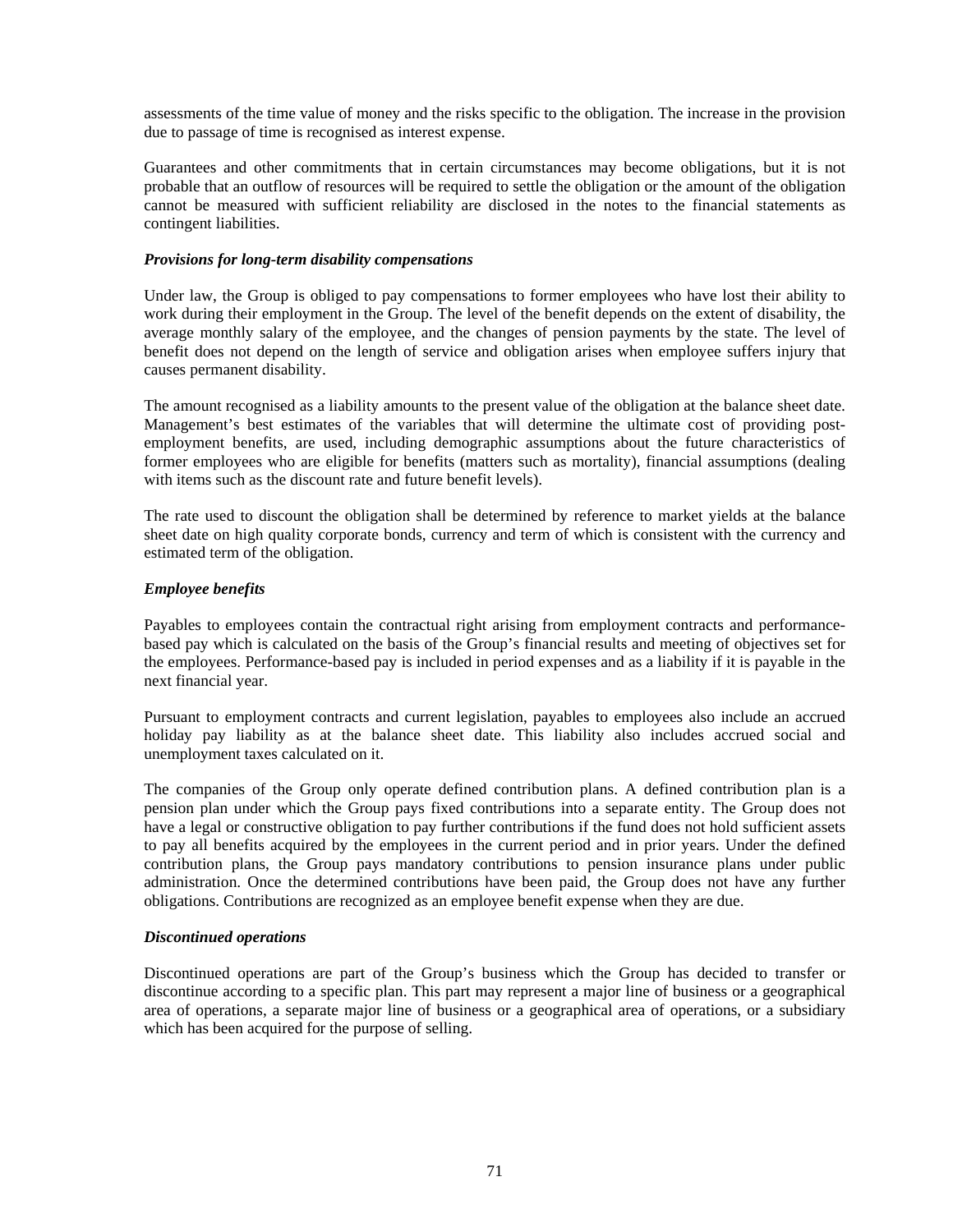## **Critical Accounting Estimates and Judgements**

The preparation of the financial statements in conformity with International Financial Reporting Standards requires management to make accounting estimates. Management also needs to make judgements regarding the choice of accounting policies and their application.

Management judgements and estimates are reviewed on an ongoing basis and they are based on historical experience and other factors such as forecasts of future events which are considered reasonable under current circumstances.

The areas which require more significant or complex management decisions and estimates and which have a major effect on the financial statements, include valuation of inventories, and estimation of useful lives of property, plant and equipment, intangible assets and investment property, and of the provisions for compensations for long-term disability.

## *Valuation of inventories*

Management measures inventories using its best judgement, historical experience, general background information and assumptions and conditions of future expected events. In determining the recoverable value of inventories, the sales potential and potential net realisable value of finished goods is considered; in assessing the recoverable value of raw materials and materials, their potentiality of usage in producing finished goods and earning income is estimated. In assessing work-in-progress, its stage of completion which can be measured reliably is used as the basis. In assessing cost of the part of the raw materials which are not measurable precisely, management uses estimates based on historical experience.

# *Useful lives and residual values of investment property; property, plant and equipment; and intangible assets*

Management determined the useful lives of real estate properties, buildings and equipment on the basis of physical conditions and prognosis of production volumes. The residual values are determined based on historical experience in the area and future outlook.

### *Estimation of provisions for long-term disability compensations*

Calculation of the amount of compensations depends on several estimates of which most significant are assumptions regarding expected remaining lifetime of employees receiving the compensation, and assumptions on discount rate. Management has used the statistical data publicly available at Statistical Office of Estonia regarding expectations of remaining period of payments. The discount rate has been determined based on market yields on high quality corporate bonds, available at Baltic Bond List.

### **Financial Risks Management**

## *Currency Fluctuation Impact*

The foreign exchange risk is very low because most of the export-import agreements have been concluded in euros.

# *Interest Rate Risk*

The interest rate risk of the Company arises primarily from possible changes in EURIBOR (Euro Interbank Offered Rate), because most of the Company's loans are tied to EURIBOR.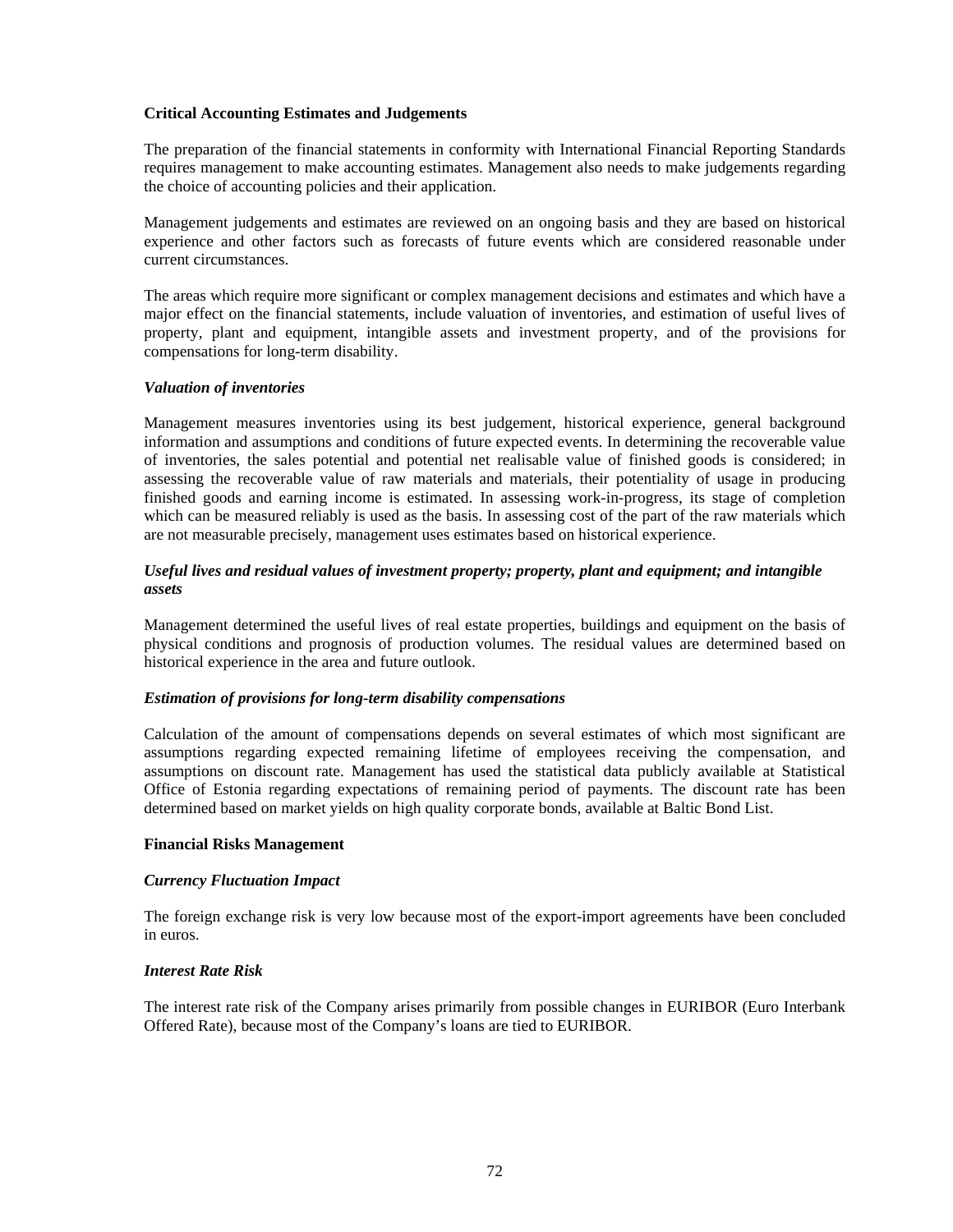Interest rate risk also depends on the overall economic condition of the Estonian economy and the changes in the average interest rates at banks. The Company faces also cash flow risk arising from changes in interest rates because most of the Company's loans have floating interest rates. No financial instruments are used to hedge risks.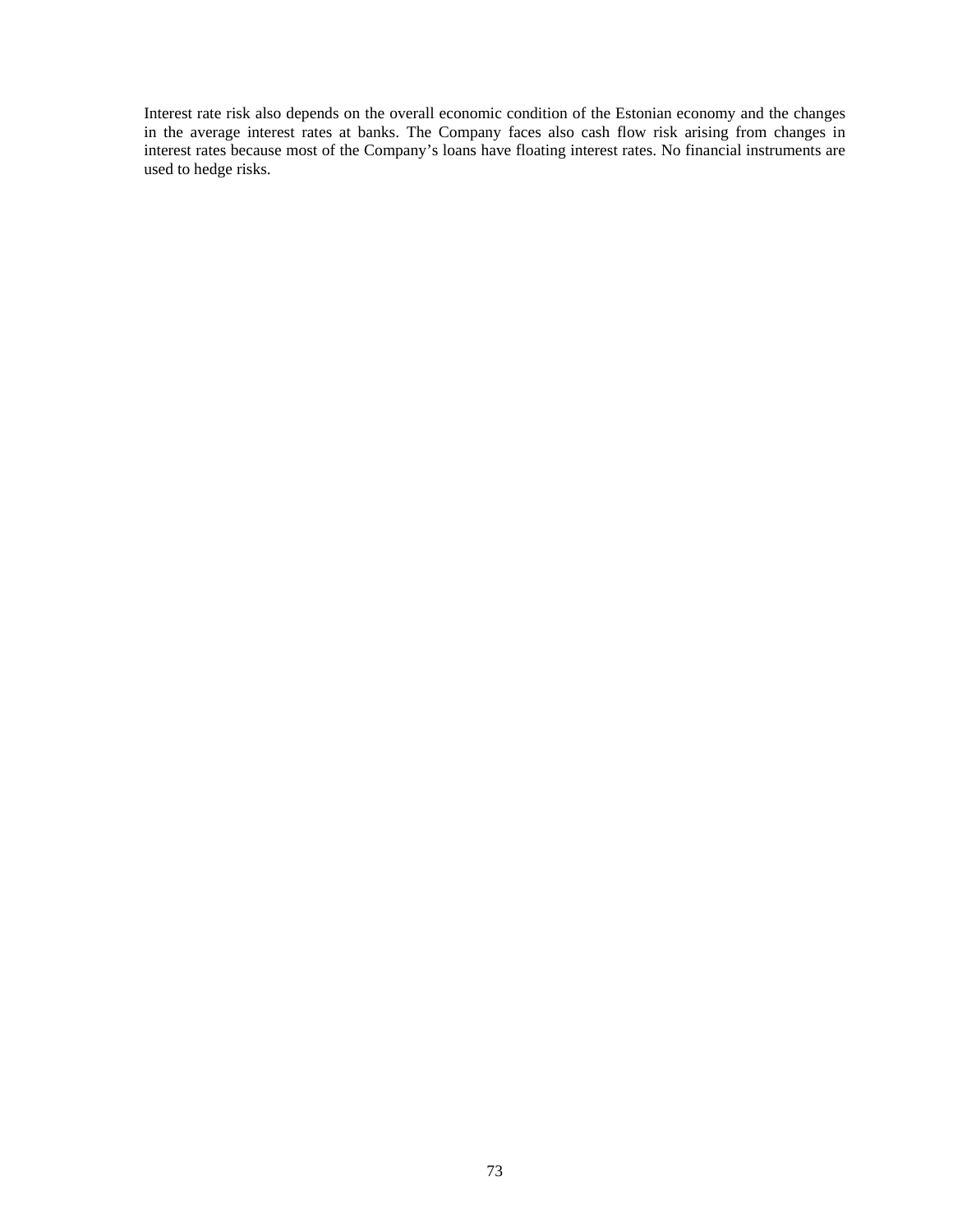## **MANAGEMENT**

Pursuant to the provisions of the Estonian Commercial Code and the Company's Articles of Association, the control and management of the Company is divided among the General Meeting of Shareholders, the Supervisory Council and the Management Board. See "Estonian Securities Market – Corporate Governance" for further information.

## **Supervisory Council**

The Supervisory Council is responsible for planning the business activities of the Company, organizing the management of the Company and supervising the activities of the Management Board. The Supervisory Council reports to the General Meeting of Shareholders. According to the Company's Articles of Association and the Estonian Commercial Code, the Supervisory Council's functions also include the following:

- appointment and removal of members of the Management Board and procurators;
- approving and amending the Company's overall strategy;
- approval of the annual budget;
- review of the annual report prepared by the Management Board;
- determination of agendas of general meetings;
- approval of transactions between the Company and members of its Management Board and decisions regarding taking action against members of the Management Board, and appointing a representative for the Company in such action or transaction;
- approval of transactions outside the ordinary course of business of the Company.

According to the Company's Articles of Association and the Estonian Commercial Code, the Supervisory Council's approval is required for transactions, which are beyond the ordinary course of business of the Company, and in particular any transaction involving:

- acquisition or disposal of shares in other companies;
- establishing and winding-up of subsidiaries;
- significant changes in the Company's business or involvement of the Company in business which is not related to the Company's former business.

Pursuant to the Company's Articles of Association, the Supervisory Council comprises three to seven members elected by the General Meeting of Shareholders for a term of five years. The Supervisory Council elects one of its members to act as the chairman, who is responsible for organizing the activities of the Supervisory Council. If it is not possible for the chairman to exercise his tasks, other members of the Supervisory Council are allowed to elect from among themselves a deputy of the chairman for the time of the chairman's absence.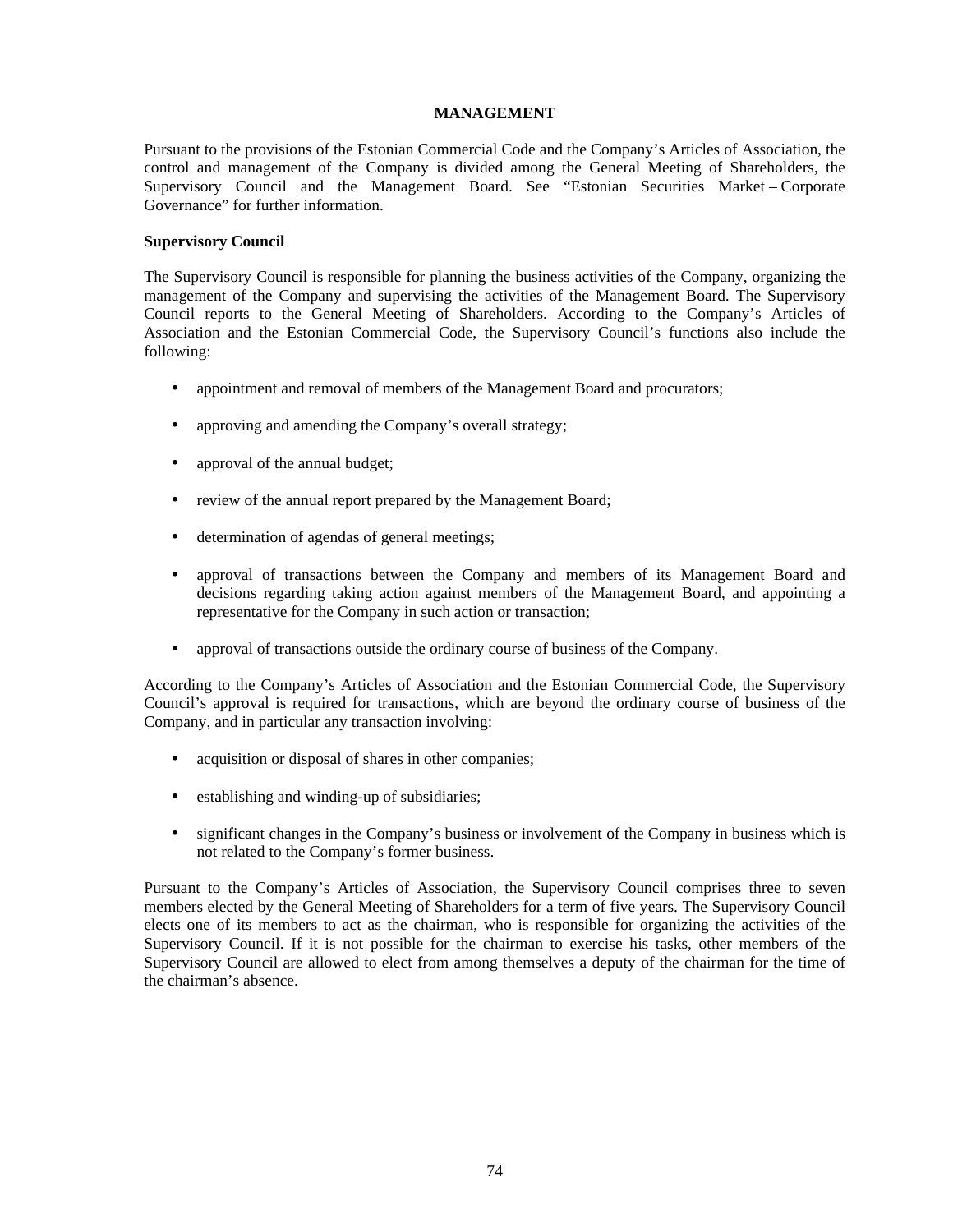Pursuant to the Division Plan of AS Trigon Property Development adopted on 29 June 2007, the Supervisory Council of the Company is as follows:

| Name                  | Year of birth | <b>Member since</b> | <b>Position</b> | <b>Current term expires</b> |
|-----------------------|---------------|---------------------|-----------------|-----------------------------|
|                       |               |                     |                 |                             |
| Ülo Adamson           | 1978          | 29 June 2007        | Chairman        | 29 June 2012                |
| Joakim Johan Helenius | 1957          | 29 June 2007        | Member          | 29 June 2012                |
| Gleb Ognyannikov      | 1972          | 29 June 2007        | Member          | 29 June 2012                |

**Ülo Adamson.** Mr. Ülo Adamson, born 1978, is the chairman of the Supervisory Council of the Company. His term of office commenced on 29 June 2007 and will expire on 29 June 2012. He is also currently member of the management board of AS Trigon Alternative Funds, AS Trigon Baltic Farming, AS Trigon Capital, AS Trigon Property Advisors, Kärla Põllumajandusühistu, AS Martinson Trigon Venture Partners, OÜ Invenio, OÜ Kärla PM, OÜ Chester Universal, OÜ Nienta, OÜ Rosamil, OÜ Trigon Wood, Trigon Agri A/S, member of the supervisory council of AS Trigon Funds, AS Trigon Securities, AS Trigon Property Development, OÜ Kaiu LT, OÜ Macro Kinnisvara, OÜ Revino, OÜ VR-Vasavere, Quadro Media Sp.Z.o.o, member of the board of directors of TC Farming Russia Ltd, TC Farming Ukraine Ltd and TC Valkeasaari Development. Previously, Mr. Adamson was a member of the management board of AS Ergo Trigon Fund Company until 2007, OÜ Revino until 2004, OÜ Revino Aiand until 2005, OÜ Davingale until 2006, OÜ KMA Invest until 2006, a member of the supervisory council of AS Martinson Trigon until 2005, AS Trigon Dalmatian Properties until 2003, AS Martinson Trigon Venture Partners until 2004, AS Telema until 2005, a member of the board of directors of Trigon Capital Sp.Z.o.o. until 2006 and ST Coffe Advisors until 2006. Mr. Adamson graduated in 1999 from Stockholm School of Economics where he specialized in finance and business.

**Joakim Johan Helenius.** Mr. Joakim Johan Helenius, born 1957, is a member of the Supervisory Council of the Company. His term of office commenced on 29 June 2007 and will expire on 29 June 2012. He is also currently member of the management board of A/S Trigon Capital Latvia, OÜ Helenius Baltic, AS Martinson Trigon Venture Partners, Baltic Republic Fund, member of the supervisory council of AS Trigon Capital, AS Trigon Baltic Farming, AS Trigon Farming, AS Trigon Dalmatian Properties, AS Trigon Securities, AS Trigon Gardening, AS Trigon Property Advisors, AS Trigon Property Development, AS Martinson Trigon, OÜ Revino Aiand, and chairman of the board of Trigon Capital Praha. Mr. Helenius was a member of the management board of OÜ Trigon Food Investments until 2006, BRF Eesti Holding OÜ until 2006, OÜ KMA Invest until 2006, a member of the supervisory council of AS Ergo Trigon-Fund Company until 2006, AS Trigon Investment Management until 2006, AS Trigon Alternative Funds until 2007, AS Marat until 2004, OÜ Panter until 2002, AS Baltika until 2006, OÜ Revino until 2007, OÜ VR-Vasavere until 2007. Mr. Helenius graduated in 1985 from Cambridge University where he specialized in economics.

**Gleb Ogyannikov.** Mr. Gleb Ogyannikov, born 1972, is a member of the Supervisory Council of the Company. His term of office commenced on 29 June 2007 and will expire on 29 June 2012. He is also currently a member of the supervisory council of Quadro Media Sp.Z.o.o., director of OOO Dobruchi, OOO Dobruchi – 2, OOO Russian Agri Investors, OOO Logistik Center Tosno, OOO TC Logistic Partners, OOO Key Development, OOO Trigon Wealth Management Limited and AS Trigon Property Development, and member of the board of directors of TWM Limited. Mr. Ognyannikov was a member of the management board of AS Trigon Capital until 2007 and ST Coffe Advisors until 2006. Mr. Ognyannikov graduated in 1995 from St. Petersburg University of Economics and Finance where he specialized in economy cybernetics.

## **Management Board**

The Management Board manages the Company's daily business operations. See "Estonian Securities Market – Corporate Governance" for further information on the duties of the Management Board. According to the Company's Articles of Association, the Management Board consists of one to seven members elected by the Supervisory Council for a term of three years. If the Management Board has more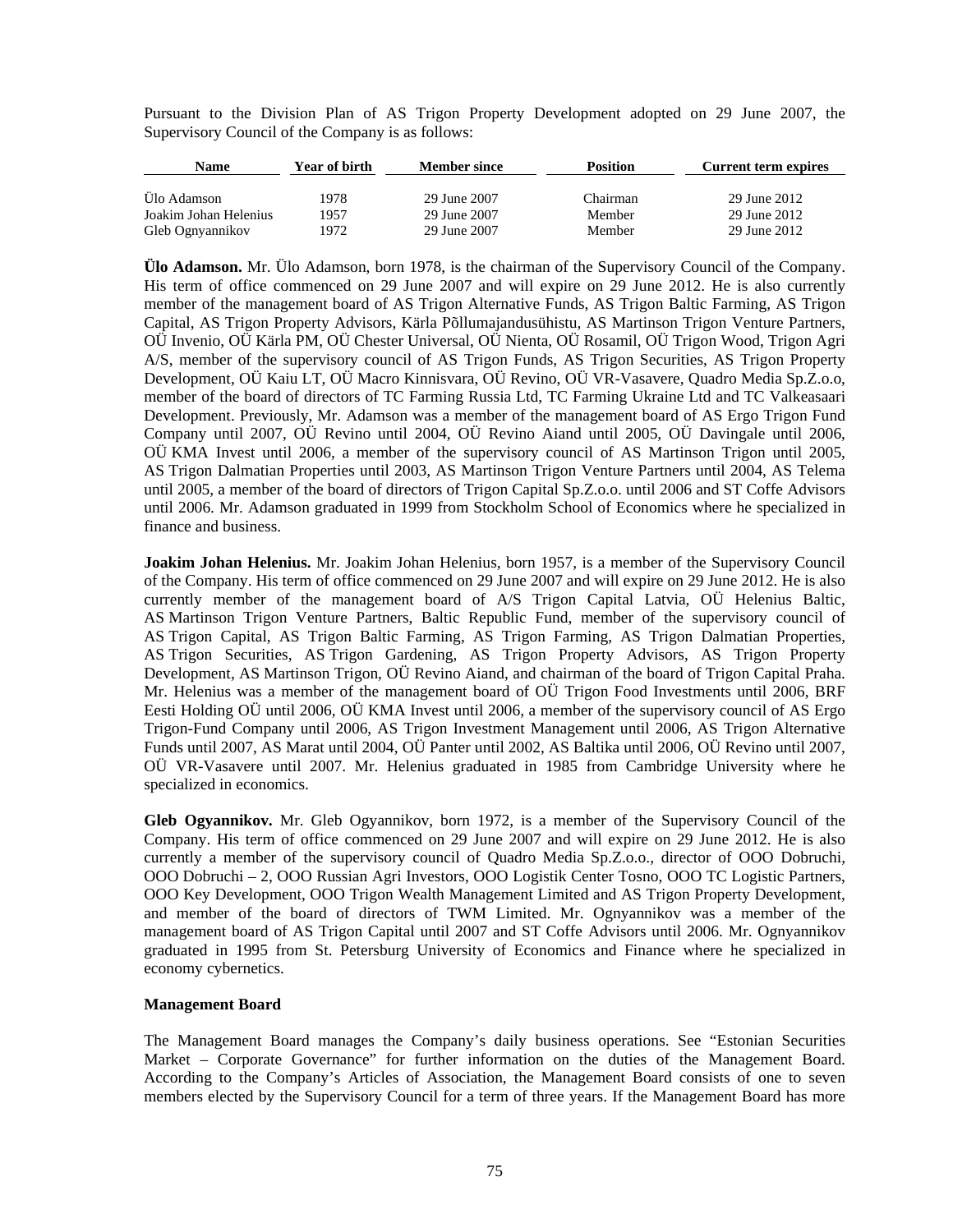than two members, Supervisory Council appoints one of the members of the Management Board to serve as the chairman and if necessary, a vice-chairman is appointed by the Supervisory Council as well.

The Management Board of the Company is as follows:

| Name            | Year of birth | Appointed on | <b>Position</b> | Current term expires |
|-----------------|---------------|--------------|-----------------|----------------------|
|                 |               |              |                 |                      |
| Andres Kivistik | 1966          | 29 June 2007 | Chairman        | 29 June 2010         |
| Erik Piile      | 1964          | 29 June 2007 | Member          | 29 June 2010         |
| Einar Pähkel    | 1974          | 29 June 2007 | Member          | 29 June 2010         |

**Andres Kivistik.** Mr. Andres Kivistik, born 1966, is the chairman of the Management Board of the Company and serves as the Chief Executive Officer. His term of office commenced on 29 June 2007 and will expire on 29 June 2010. He is also currently member of the management board of AS Trigon Property Development, OÜ Skano, OÜ Magicstyle and OÜ Piano Baltic. Mr. Kivistik was a member of the management board of Hydro Texaco Eesti AS until 2006. Mr. Kivistik graduated in 2006 from Tallinn University of Technology where he specialized in public administration.

**Erik Piile.** Mr. Erik Piile, born 1964, is a member of the Management Board of the Company and is in charge of the operations of the building materials division. His term of office commenced on 29 June 2007 and will expire on 29 June 2010. He is currently also member of the management board of AS Trigon Property Development and OÜ Ventervik. Mr. Piile graduated in 1990 from the Polytechnic Institute of Tallinn where he specialized in electrical engineering.

**Einar Pähkel.** Mr. Einar Pähkel, born 1974, is a member of the Management Board of the Company and serves as the Chief Financial Officer. His term of office commenced on 29 June 2007 and will expire on 29 June 2010. He is also currently a member of the management board of AS Trigon Property Development, OÜ Skano, OÜ Isotex, OÜ VN Niidu Kinnisvara and OÜ Visu. Until 2007 Mr. Pähkel was a member of the bankruptcy committee of OÜ Puuslane R.L. Mr. Pähkel graduated in 1997 from Tartu University where he specialized in corporate finance and accounting.

| <b>Name</b>        | Year of birth | <b>Position</b>                                                      |
|--------------------|---------------|----------------------------------------------------------------------|
|                    |               |                                                                      |
| Jelena Gerassimova | 1955          | Production Manager of the furniture production division              |
| <b>Tanel Press</b> | 1970          | Sales Manager of the furniture production division                   |
| Marko Šorin        | 1974          | Marketing Manager of the building materials division                 |
| Lauri Treimann     | 1975          | Brand and Product Manager of Skano                                   |
| Tiit Mölder        | 1968          | Development and Quality Manager of the furniture production division |
| Toomas Liidemaa    | 1972          | Production Manager of the building materials division                |

## **Other Key Executives**

**Jelena Gerassimova.** Ms. Jelena Gerassimova, born 1955, is the Production Manager of the furniture production division of the Company. Ms. Gerassimova does not hold any positions outside the Company. Ms. Gerassimova graduated in 1980 from the Pedagogical Institute of St. Petersburg where she specialized in mathematics.

**Tanel Press**. Mr. Tanel Press, born 1970, is the Sales Manager of the Company. Mr. Press is also currently a member of the management board of OÜ Skano. Mr. Press graduated in 1998 from the Estonian Business School where he specialized in business administration.

**Marko Šorin**. Mr. Marko Šorin, born 1974, is the Marketing Manager in the building materials division of the Company. Mr. Šorin does not hold any positions outside the Company. Mr. Šorin graduated in 1997 from Pärnu Business School where he specialized in management of small business and in 1999 from Tartu University Pärnu College where he specialized in business management.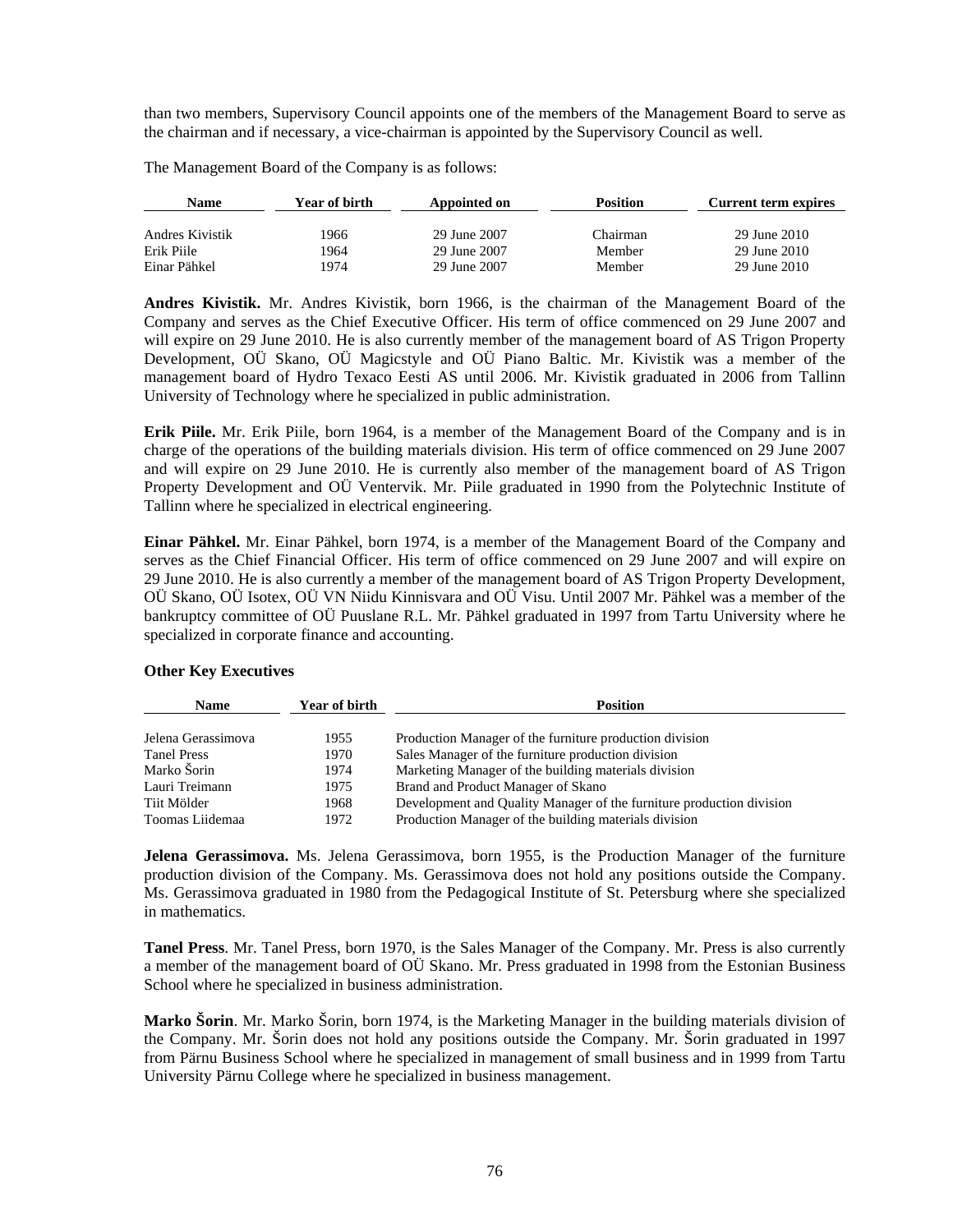**Lauri Treimann.** Mr. Lauri Treimann, born 1975, is the Brand and Product Manager in Skano. Mr. Treimann is also currently a member of the management board in OÜ DLT. Mr. Treimann graduated in 1996 from Tallinn School of Economics where he specialized in middle level hotel management and in 2004 from the Estonian School of Hotel and Tourism Management where he specialized in higher level hotel management.

**Tiit Mölder**. Mr. Tiit Mölder, born 1968, is the Development and Quality Manager of the Company. Mr. Mölder is also currently a member of the management board of OÜ Skano. Mr. Mölder graduated in 1995 from Tallinn University of Technology where he specialized in wood processing technology.

**Toomas Liidemaa**. Mr. Toomas Liidemaa, born 1972, is the Production Manager of the Company. Mr. Liidemaa does not hold any management positions outside the Company. Mr. Liidemaa graduated in 1999 from Tallinn University of Technology where he specialized in pulp and paper technology.

The business address for all members of the Management is: c/o AS Viisnurk, Suur-Jõe 48, 80042 Pärnu, Estonia.

### **Corporate Governance**

The Estonian Financial Supervision Authority (the EFSA) has approved the Corporate Governance Recommendations, which entered into force on 1 January 2006.

Following the listing of the Shares on the Tallinn Stock Exchange, the Company is required to either comply with the recommendations or explain reasons for its non-compliance ("comply or explain" principle). The recommendations regulate, among other matters, the calling of and the procedure of the general meeting of shareholders, requirements for the compositions, duties and activities of the supervisory council and the management board, continuous disclosure requirements and financial reporting.

The Corporate Governance Recommendations require that at least half of the members of the supervisory council must be independent. If the supervisory council has an odd number of members, there may be one independent member less than the number of dependent members. According to the recommendations, an independent member is a person, who has no such business, family or other ties with the issuer, a company controlled by the issuer, a controlling shareholder of the issuer, a company belonging to the issuer's group or a member of a directing body of these companies, that can affect their decisions by the existence of conflict of interests.

The Supervisory Council of the Company is currently composed of three members, none of whom may be considered independent under the Corporate Governance Recommendations. Ülo Adamson and Joakim Johan Helenius are members of the management board of OÜ Trigon Wood, the controlling shareholder of the Company (see "Company, Share Capital and Ownership Structure") and Gleb Ognyannikov is, *inter alia*, a member of the supervisory council of Quadro Media Sp.Z.o.o., a company belonging to the same group of companies with OÜ Trigon Wood.

Although the composition of the Supervisory Council of the Company does not meet the independence requirements set forth in the recommendations, the Company does not plan to make any changes in the composition of the Supervisory Council. The Company believes that the exceptional experience and knowledge of the afore-mentioned persons will contribute to the effective and profitable management of the Company and is therefore in the best interest of the shareholders.

The Corporate Governance Recommendations also call for the disclosure of the remuneration of each member of the Management Board on the Company's website including the details about his/her base salary, performance related bonuses, severance packages, other financial benefits and bonuses. The Supervisory Council of the Company believes that publishing such personal information would seriously damage the privacy of the members of the Management Board, and has therefore decided that the Company will not publish such information in the manner contemplated in the Corporate Governance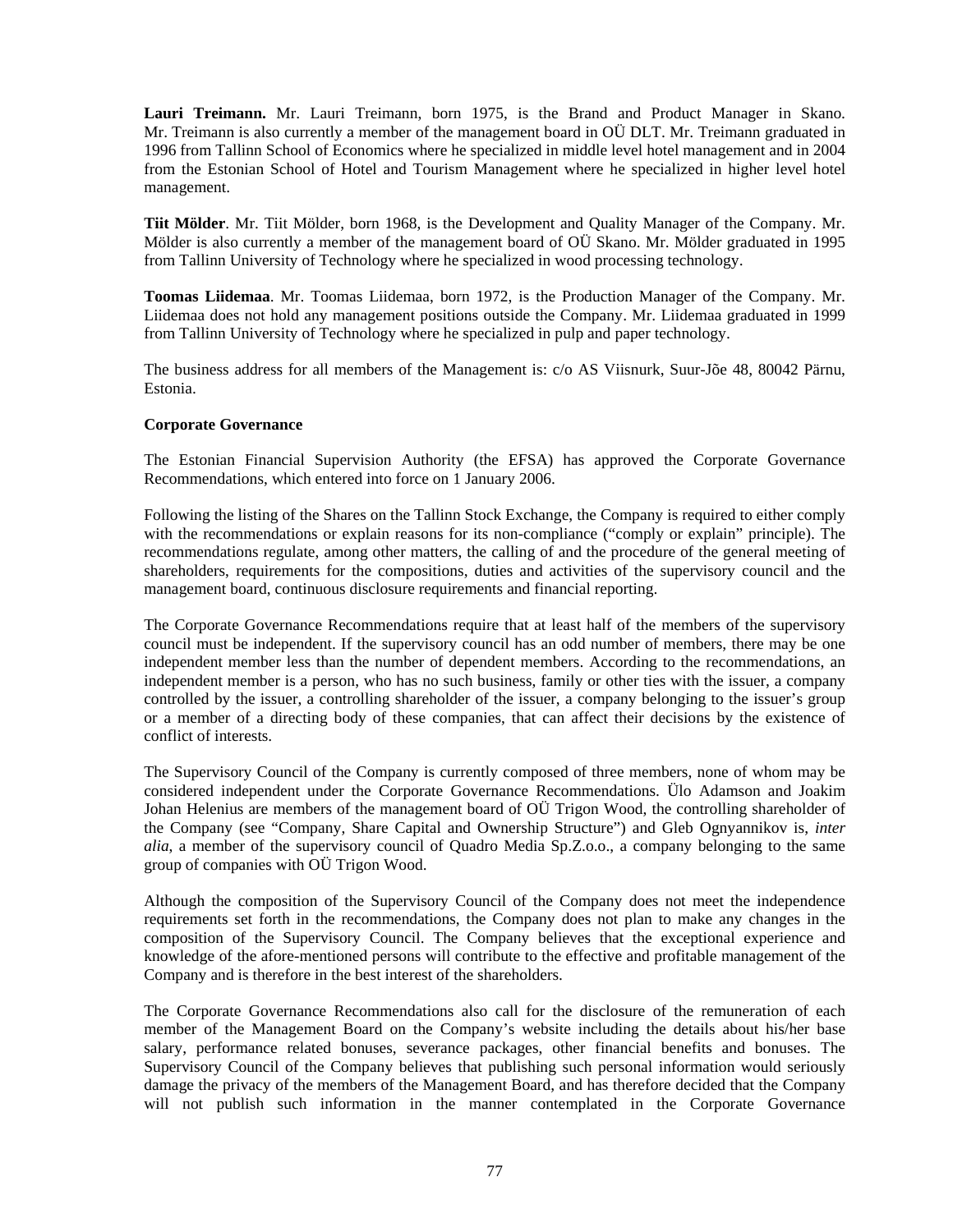Recommendations. However, details of the salary and other benefits of members of the Management Board are published in the annual reports of the Company as required by law.

In all other respects the Company complies with the Corporate Governance Recommendations.

### **Remuneration**

As the Company was established only recently no remuneration and benefits have been paid by the Company to the members of its Supervisory Council and Management Board in 2006. Since the service and employment contracts of the members of the Management Board and other key executives were transferred from AS Trigon Property Development to the Company, the following table provides the aggregate gross amounts of salaries and other remuneration paid to the members of the Management Board and to other key executives by AS Trigon Property Development for the financial year ended 31 December 2006:

| (un-audited)                                 | Salarv    | <b>Bonuses</b> | <b>Total remuneration</b> |
|----------------------------------------------|-----------|----------------|---------------------------|
|                                              | (EEK)     | (EEK)          | (EEK)                     |
| Members of the Management Board <sup>1</sup> | 942.735   | 304.283        | 942,735                   |
| Key Executives <sup>2</sup>                  | 2.318.122 |                | 2.622.405                 |

 $\frac{1}{1}$  Includes the remuneration paid for 2006 to Andrus Aljas and Toivo Kuldmäe who were the members of the management board of AS Trigon Property Development in 2006. Does not include the remuneration paid for 2006 to present members of the management board, Andres Kivistik, Erik Piile and Einar Pähkel, since they were appointed members of the management board of AS Trigon Property Development on 26 February 2007.

2 Includes also the remuneration paid for 2006 to Andres Kivistik, Erik Piile and Einar Pähkel (present members of the management board, appointed on 26 February 2007) who were at that time key employees and received remuneration pursuant to employment contracts, not as members of the management board.

Members of the Supervisory Council were paid no remuneration during the financial year ended 31 December 2006.

#### **Service and Employment Contracts**

The Company has entered into a service contract with each member of the Management Board and an employment contract with each key executive. No service or employment contracts have been concluded with the members of the Supervisory Council.

Pursuant to service contracts of the members of the Management Board each member of the Management Board receives a monthly remuneration and additionally an annual or quarterly bonus, the amount of which is based on the financial targets reached and is represented either by a fixed amount, percentage of financial results or as a multiple of the monthly remuneration. The financial targets are set individually for each member of the Management Board of the Company.

Other benefits granted to members of the Management Board and certain other key executives include company cars and mobile phones and reimbursement of fuel, car insurance and maintenance costs and mobile phone costs.

Under their service contracts members of the Management Board of the Company are entitled to compensation in the event of their dismissal from the Management Board without cause. The amount of compensation will depend on the term served prior to the termination of the service contract, ranging from two to six months' remuneration.

The employment contracts of key executives contain customary terms and conditions regarding salary, benefits, and termination. Under the terms of their employment contracts, most key executives are paid a monthly remuneration and an additional bonus based on the competence and efficiency of the employee. Other benefits of key executives include a company car, car fuel, and use of a mobile phone. Most of the agreements also include confidentiality and non-compete clauses.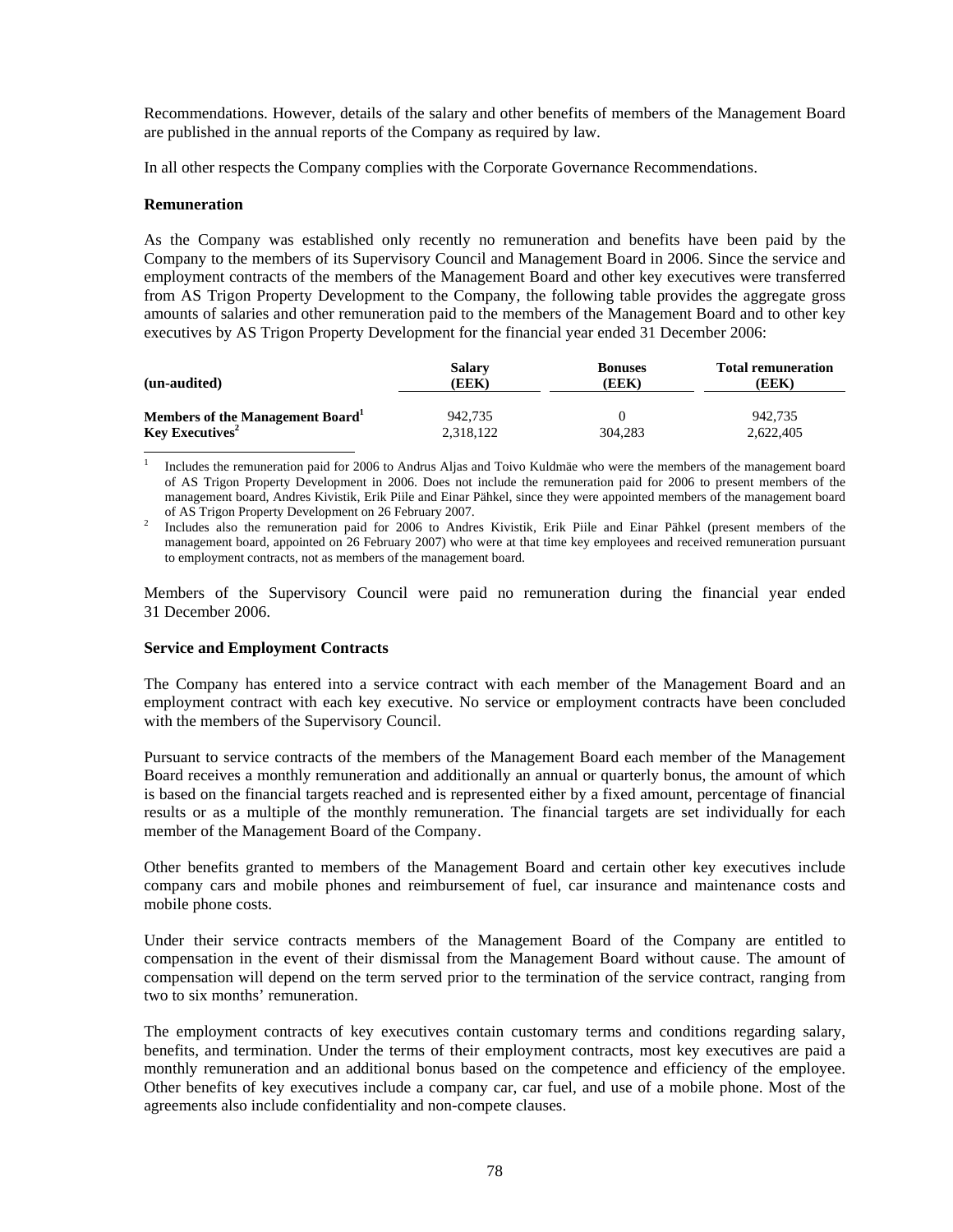## **Pension Benefits**

The Company does not have pension plans, arrangements, or executive schemes for its members of the Supervisory Council and the Management Board and other key executives.

### **Loan Agreements**

As of the date of this Prospectus there are no outstanding loans, guarantees or other collaterals issued or provided by the Group companies to the Company's members of the Supervisory Council or the Management Board or other key executives.

#### **Share Incentive Schemes**

No member of the Supervisory Council or the Management Board has any options to purchase or sell Shares, or rights to subscribe for shares in any other company within the Group.

### **Share Ownership**

Erik Piile is the only member of the Management who owns shares in the Company. Erik Piile owns 395 Shares constituting 0.0088 per cent of the Shares of the Company.

### **Transactions with the Company, Legal Issues**

No member of the Supervisory Council or the Management Board has had any interest in transactions effected by AS Trigon Property Development and/or the Company or its subsidiaries, which are unusual in their nature or which contain unusual terms or conditions, during the financial years ended 31 December 2004, 2005 and 2006, or the current financial year. For more details see "Business – Related Party Transactions". The Company is not aware of any other potential conflicts of interest between the duties of the above mentioned persons to the Company and their private interests or other duties.

The Company is not aware of any convictions in relation to fraudulent offences or any official public incrimination and/or sanctions with respect to the members of its Supervisory Council or Management Board or other key executives.

The Company is not aware that any member of the Supervisory Council or the Management Board has been disqualified by any court from acting as a member of the administrative, management or supervisory bodies of an issuer or from acting in the management or conduct of the affairs of any issuer.

The Company is not aware of any bankruptcies or liquidations with which any member of the Supervisory Council or the Management Board acting in the capacity of a member of a supervisory council or a management board was associated for at least five years prior to the date of this Prospectus.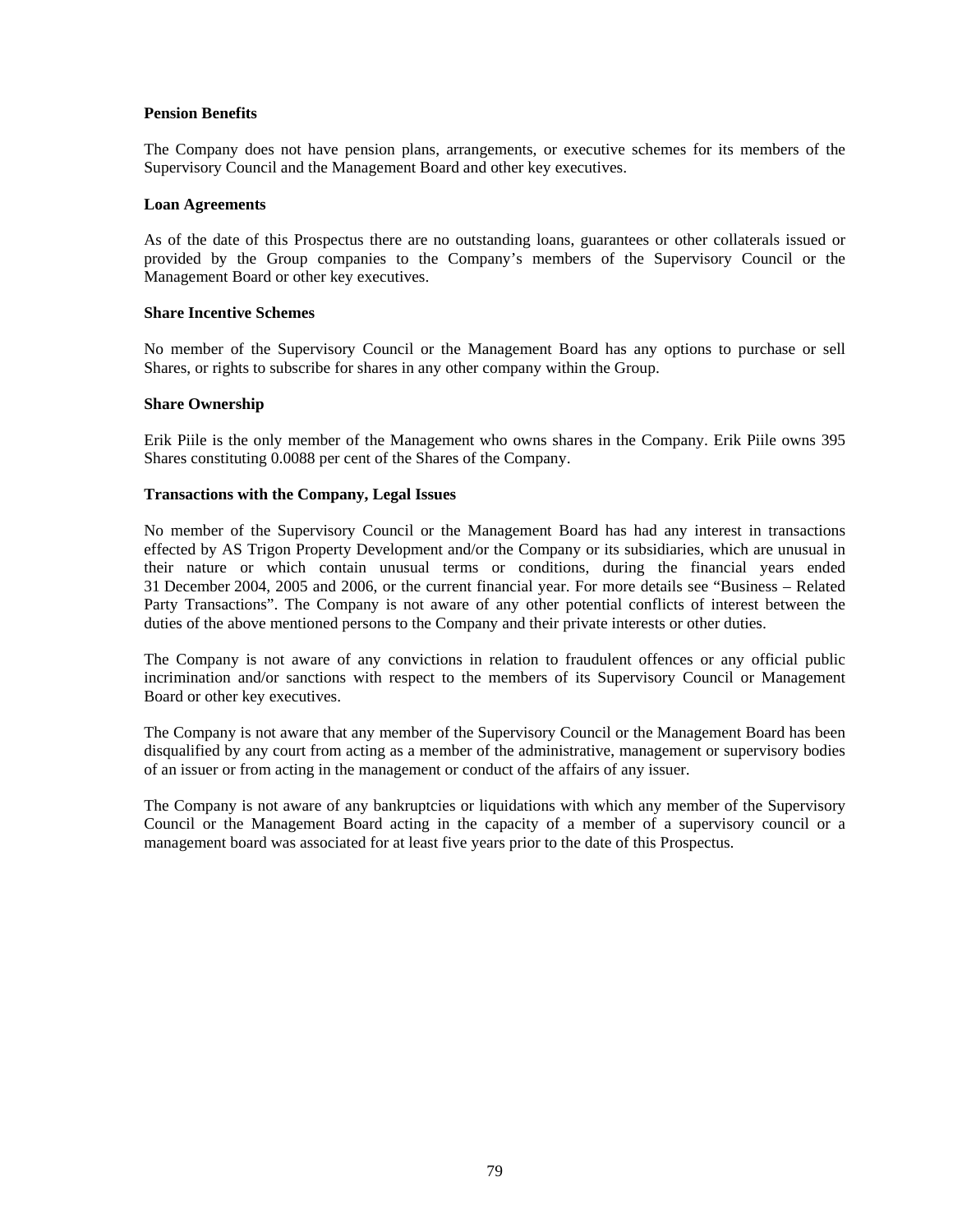#### **COMPANY, SHARE CAPITAL AND OWNERSHIP STRUCTURE**

#### **General Information on the Company**

#### *Name, place of registration, legal form*

The legal (business) name of the Company is Aktsiaselts Viisnurk. The Company is a public limited company (*aktsiaselts*) incorporated pursuant to the laws of the Republic of Estonia.

The Company is registered with the Estonian Commercial Register (*Äriregister*) under the registry code 11421437.

The Company has been established for an indefinite term.

#### *Registered office*

The Company's registered office is in Pärnu, Estonia at the address Suur-Jõe 48, 80042 Pärnu, Estonia, telephone (+372) 447 8323.

#### *Fields of activities*

The Company's principal fields of activities are: (i) production of building materials; (ii) production of furniture; and (iii) retail sales of furniture.

#### *Financial year*

The financial year of the Company runs from 1 January to 31 December.

#### **Subsidiaries**

The Company owns all shares of its subsidiary OÜ Skano ("Skano"), incorporated in Estonia with its registered office at Suur-Jõe 48, 80042 Pärnu, Estonia. The share capital of Skano is EEK 40,000, divided into one share. The main field of activity of Skano is retail sales of furniture.

Skano in turn owns all shares of its subsidiaries SIA Skano ("Skano Latvia"), UAB Skano LT ("Skano Lithuania") and TOV Skano Ukraina ("Skano Ukraine"). The main field of activity of all these companies is retail sales of furniture.

Skano Latvia is a company incorporated in Latvia with its registered address at Krasta iela 68, Riga, Latvia. The share capital of Skano Latvia is LVL 2,000, divided into 100 shares of nominal value LVL 20 each.

Skano Lithuania is a company incorporated in Lithuania with its registered address at Naugarduko 3, Vilnius, Lithuania. The share capital of this company is LTL 10,000, divided into 100 shares of nominal value LTL 100 each.

Skano Ukraine is a company incorporated in Ukraine with its registered address at Vulicia Sim'y Sosninih, Budinok 3, 03148 Kiiv, Svjatochinski raion, Ukraine. The share capital of this company is UAH 50,500, divided into one share.

The Company owns 100 per cent of shares of OÜ Visu ("Visu"), incorporated in Estonia with its registered office at Rääma 31, 80044 Pärnu, Estonia. The share capital of Visu is EEK 40,000, divided into one share. Visu has not been involved in any activities.

The Company owns 100 per cent of shares of its subsidiary OÜ Isotex ("Isotex"), incorporated in Estonia with its registered office at Rääma 31, 80044 Pärnu, Estonia. The share capital of Isotex is EEK 40,000, divided into one share. Isotex has not been involved in any activities.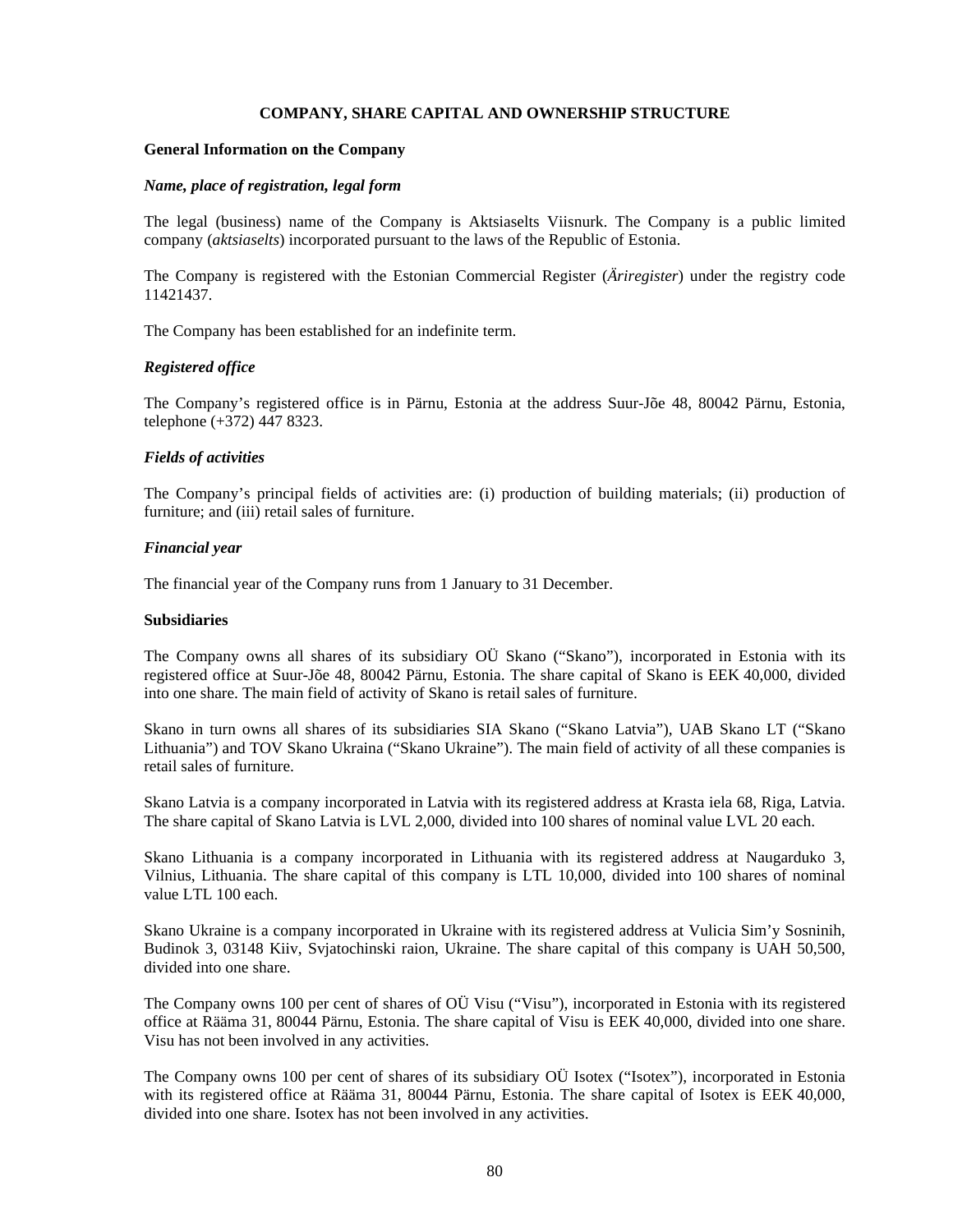## **Affiliated Companies**

The Company has no significant affiliated companies.

#### **Information on Share Capital and Shares**

As of the date of this Prospectus the Company's registered share capital is EEK 44,990,610 divided into 4,499,061 fully paid Shares with a nominal (par) value of EEK 10 each.

The Shares have been issued under the laws of the Republic of Estonia and all the Shares are registered with the Estonian Commercial Register. All the Shares have been paid up to the full extent.

The Shares have been registered in book-entry form in the Estonian Central Register of Securities (as maintained by AS Eesti Väärtpaberikeskus, address Tartu mnt 2, Tallinn, 10145) under ISIN EE3100092503.

Free transferability of the Shares has not been restricted in the Company's Articles of Association.

The share capital of the Company has not been increased or decreased since the incorporation of the Company.

### **Option Rights, Securities with Warrants, Convertible Securities and Capital Loans**

In absence of express authorisation in the Articles of Association, any decision which alters the share capital or number of shares in an Estonian public limited company must be passed by the general meeting of shareholders. Under Estonian law, convertible bonds are the only debt instruments granting a conversion right for the company's shares. The general meeting of shareholders can decide on the issuance of convertible bonds, if such right has been provided for in the Articles of Association, as is the case with the Company.

In addition, upon the decision of the general meeting of the shareholders for conditional share capital increase, share subscription rights may be granted to the employees and members of governing bodies of the company or related undertakings. Such subscription rights may be granted also in connection with the preparation for a merger.

Whilst the Company's Articles of Association provide for the right to issue convertible securities, the Company has not, prior to the date of this Prospectus, issued any option rights, convertible bonds, bonds or other securities with warrants, capital loans or other instruments convertible into or exchangeable for Shares.

## **Shareholders of the Company**

As of the date of this Prospectus, the Company has according to the shareholder register of the Company as maintained in the ECRS, two major shareholders, OÜ Trigon Wood and ING Luxembourg S.A. holding the Shares in the Company as follows:

| <b>Name</b>         | <b>Number of Shares</b> | $\frac{0}{0}$ |
|---------------------|-------------------------|---------------|
| OÜ Trigon Wood      | 2.682.192               | 59.62         |
| ING Luxembourg S.A. | 500,000                 | 11.11         |
| <b>Total</b>        | 3,182,192               | 70.73         |

Neither major shareholder has any different voting rights compared to other shareholders.

Neither the Company nor any of its subsidiaries owns any of the Shares.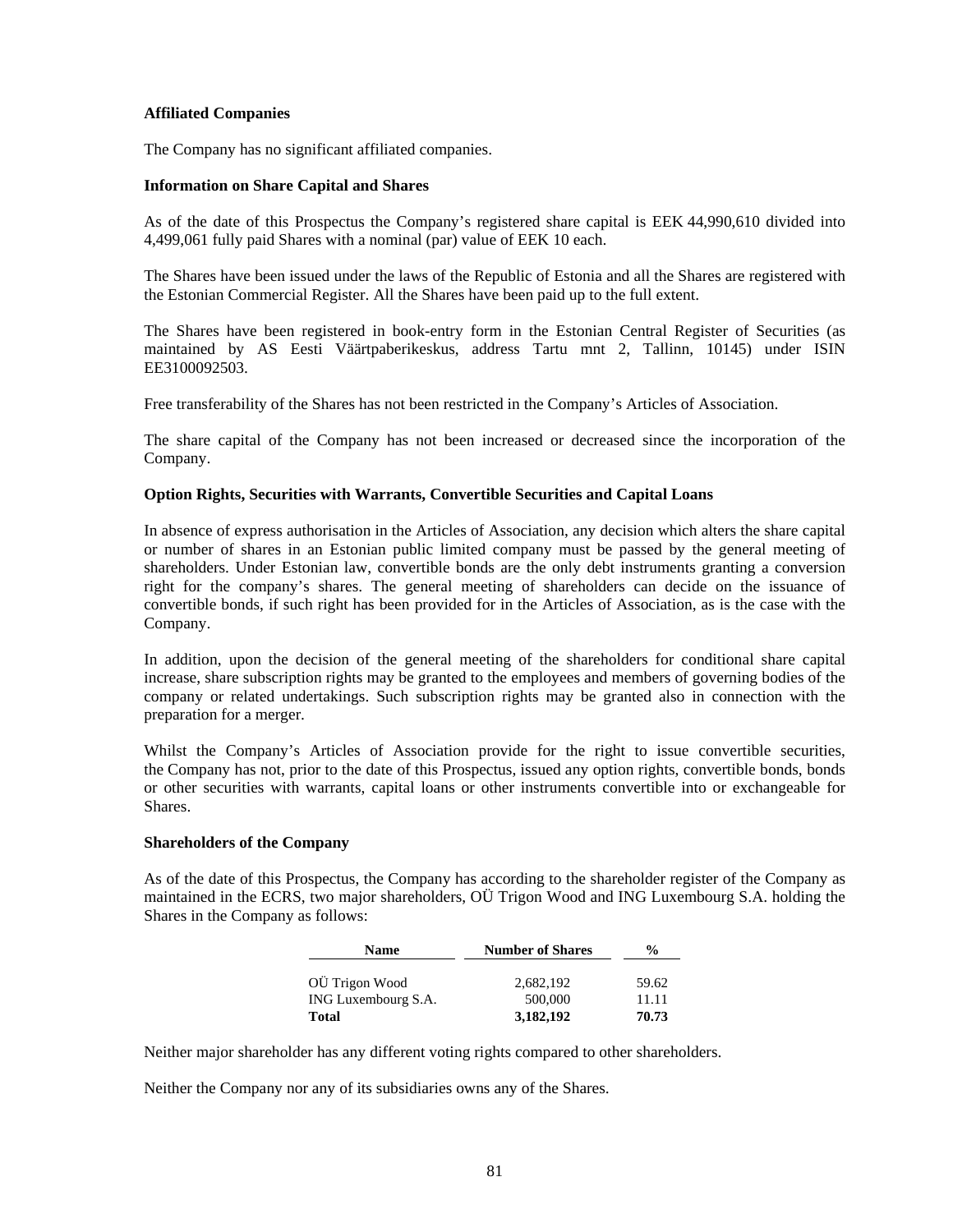## **Controlling Shareholder**

OÜ Trigon Wood, a company incorporated in Estonia with its registered office at Pärnu mnt 15, 10141 Tallinn, Estonia, owns 2,682,192 Shares of the Company, entitling it to 59.62 per cent of the votes that can be cast in the General Meeting of Shareholders. Members of the management board of OÜ Trigon Wood, Ülo Adamson and Joakim Johan Helenius, are also members of the Supervisory Council of the Company.

OÜ Trigon Wood is in turn a subsidiary of TDI Investments Ky, a limited partnership incorporated in Finland with its registered address at Mariankatu 28, 00170 Helsinki, Finland. TDI Investments Ky holds 82.09 per cent of the shares in OÜ Trigon Wood. The general partner of TDI Investments Ky is TC Capital Oy, a company incorporated in Finland with its registered address at Mariankatu 28, 00170 Helsinki, Finland. TC Capital Oy is a wholly owned subsidiary of AS Trigon Capital, an Estonian limited liability company controlled by Joakim Johan Helenius, a member of the Supervisory Council of the Company. Additionally, TDI Investments Ky has 11 silent partners. The remaining shares in OÜ Trigon Wood are held by BCB Baltic Ab, a limited liability company incorporated in Sweden with its registered address at Box 1747, 751 47 Uppsala, Sweden.

Neither OÜ Trigon Wood nor TDI Investments Ky has entered into any transactions with the Company.

Immediately after the Listing OÜ Trigon Wood will still control approximately 59.62 per cent of the votes that can be cast in the General Meeting of Shareholders, provided that no new Shares will be issued and assuming it will not sell its Shares.

### **Shareholders' Agreements**

To the knowledge of the Company, no shareholders' agreements exist between shareholders in relation to their holdings of Shares in the Company.

#### **Shareholder Rights**

#### *General meetings of shareholders*

Under the Estonian Commercial Code, shareholders exercise their power to decide on corporate matters at general meetings of shareholders. The general meeting of shareholders considers, among other things, the annual report and the distribution of profits. Resolutions may be adopted at either annual or extraordinary general meetings.

In accordance with the Commercial Code, an annual general meeting of shareholders must be held within six months after the end of a financial year, at the latest. The management board can convene an extraordinary general meeting of shareholders whenever it deems it appropriate. In addition, the management board must convene an extraordinary general meeting when it is required by the Commercial Code (for example, if the company's equity capital falls below the minimum level required by law) and when the supervisory council, the auditor or shareholders representing at least one-tenth of the share capital of the company so request. If the management board fails to convene an extraordinary general meeting within one month after the receipt of such a request, the shareholders, the supervisory council or the auditor are entitled to convene an extraordinary general meeting themselves.

Notices to convene an annual general meeting of shareholders must be given no later than three weeks prior to the meeting, and notices to convene extraordinary general meetings of shareholders must be given no later than one week before the meeting. Notices to convene a general meeting of shareholders must be sent to shareholders by registered mail to their registered addresses (being the address of the shareholder entered in the shareholders' register of the company as maintained in the ECRS). If the company is aware or should be aware that the address of a shareholder is different from the one entered in the share register, the notice must be sent also to such address. Notices may be sent by normal mail or fax provided that the letter or fax is accompanied by a notice requesting the recipient to immediately confirm the receipt to the management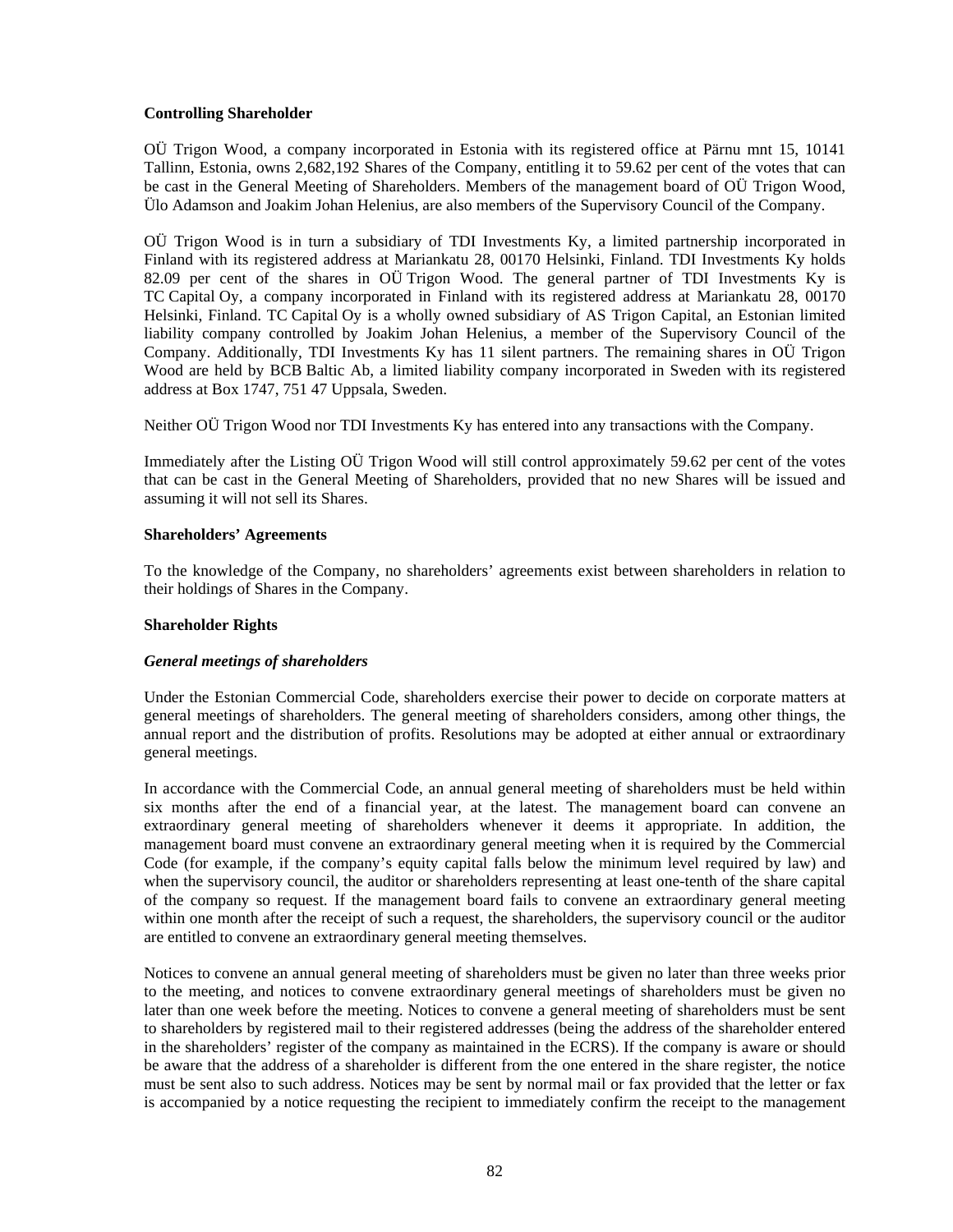board. However, if the company has more than 50 shareholders, notices need not be sent to shareholders, but may be published in at least one national daily newspaper in Estonia.

The supervisory council of the company normally sets the agenda for the general meeting of shareholders. If, however, the shareholders or the auditor call a general meeting of shareholders, they also set the agenda for it. The management board or one or more shareholders whose shares represent at least one-tenth of the share capital of the company is entitled to request items be included on the agenda for a general meeting of shareholders. If, upon convening a general meeting of shareholders, the requirements of law or the articles of association have been breached, no decision may be adopted at the meeting unless all shareholders participate or are represented at the meeting.

In order to have the right to attend and vote at a general meeting of shareholders, a shareholder must be registered in the shareholders' register on the cut-off date ten days before the meeting. Voting rights may not be exercised by a shareholder whose shares are registered in the name of a nominee unless the nominee account holder has given a power of attorney to the shareholder.

A general meeting of shareholders is capable of passing resolutions when more than half of the votes represented by shares held by shareholders are present at the meeting. If the meeting has no quorum, the management board must call a new general meeting of shareholders to take place within three weeks but no earlier than seven days after the original meeting, and such further meeting shall be subject to no quorum requirements.

## *Voting rights*

The Company has one class of shares with a nominal value of EEK 10 each. Each share entitles the holder to one vote. A shareholder may attend and vote at a general meeting of shareholders in person or by proxy. At a general meeting of shareholders, resolutions generally require the approval of a majority of the votes represented at the meeting. However, certain resolutions, such as amending the Articles of Association, increasing or decreasing the share capital and, in certain cases, resolutions relating to a merger, division, reorganisation or liquidation of the company, require a majority of two-thirds of the votes represented at the general meeting of shareholders. Any issuance of new shares disapplying the existing shareholders' preemptive subscription rights requires a majority of at least three-quarters of the votes represented at the meeting. Creating a new class of shares requires an amendment of the articles of association with a twothirds majority of votes represented at the meeting. According to Estonian law, the rights attaching to any class of shares may be amended only by a decision of the general meeting of shareholders which is supported by a qualified majority of four-fifths of all votes attaching to the shares of the Company and ninetenths of all the shareholders who own shares affected by the amendment.

#### *Dividends and other distributions*

Under the Estonian Commercial Code, a general meeting of shareholders may authorize the payment of dividends on the terms and conditions set out in the profit distribution proposal presented by the management board. The supervisory council has the right to make changes to the proposal of the management board before submission to the general meeting.

Dividends, if any, should be paid in cash or, if the shareholders consent, in kind. The shareholders decide annually the dividend amount and procedure of payment on the basis of the approved annual report, as set out in the Articles of Association (the decision may, however, stipulate that the dividends are paid out in several instalments). As a general rule, no interim dividends may be paid in respect of a financial period for which an annual report (together with the audited financial statements) has not yet been approved by the general meeting. However, the articles of association may provide that the management board has the right, upon the consent of the supervisory council, to make advance payments to the shareholders on account of the estimated profit after the end of a financial year but before the approval of the annual report, provided that such advance payments do not exceed one-half of the amount that may be distributed among shareholders. The Company's Articles of Association provide for such right of the Management Board.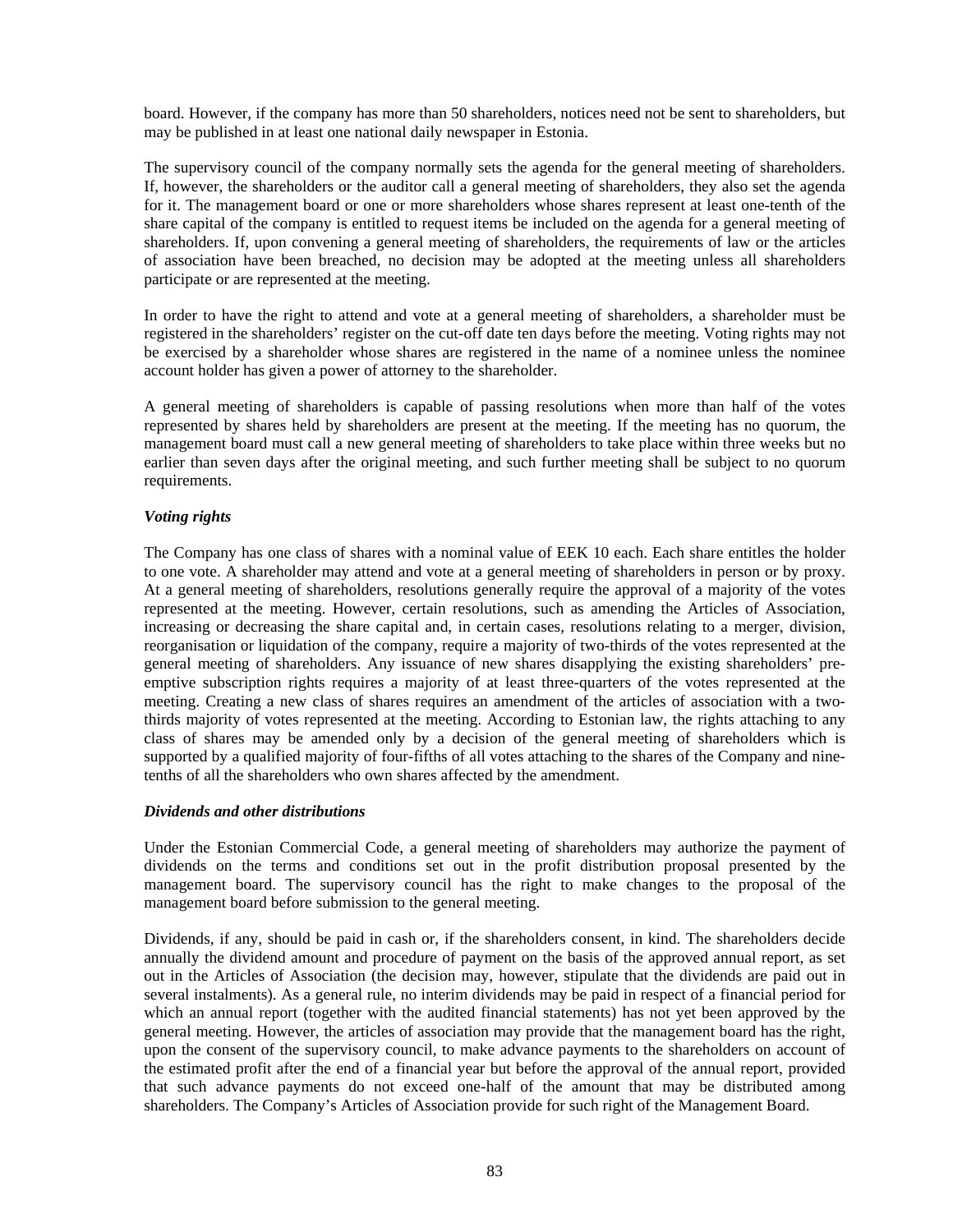Dividends may only be paid out from net profit or undistributed profit from previous financial years, and from which uncovered losses from previous years have been deducted. Dividends may not be paid to the shareholders if the net assets of the company, as recorded in the approved annual report of the previous financial year, are less than or would be less than the total of share capital and reserves, which, pursuant to applicable law or the Articles of Association, may not be distributed to the shareholders.

Dividends of companies listed on the Tallinn Stock Exchange are paid only to those shareholders (or their nominees) who are entered on the list of shareholders (shareholders' register) as maintained in the ECRS on the respective record date. The Tallinn Stock Exchange Rules provide that a listed company is required to disclose information about closing the list of shareholders (fixing the record date) at least nine trading days before the record date. If a general meeting adopts a resolution that relates to rights attached to the shares (for example, the declaration of payment of dividends), the record date may not be fixed at an earlier date than ten trading days after the date of the relevant general meeting.

All existing Shares are registered with the Estonian Commercial Register and grant the same rights with regard to dividends and other distributions of the Company (including distribution of assets in the event of dissolution).

For a description of restrictions on payment of dividends, see "Dividends and Dividend Policy".

## *Pre-emptive subscription rights*

Under Estonian law, existing shareholders of limited liability companies have pre-emptive rights to subscribe for new shares in the company, in proportion to their existing shareholding. A resolution waiving pre-emptive rights must be approved by at least three-fourths of all votes represented at the general meeting of shareholders.

#### *Right to acquire own shares*

A public limited company is entitled to acquire its own shares only if the following conditions are met:

- (i) the acquisition occurs within one year after the adoption of a resolution of the general meeting which specifies the conditions and term for the acquisition and the price to be paid for the shares;
- (ii) the sum of the nominal value of the shares held by the company does not exceed one-tenth of its share capital; and
- (iii) the shares are paid for from assets excluding the share capital, reserve capital and premium.

However, a public limited company may acquire its shares by inheritance or by a resolution of the supervisory council without requiring a resolution of the general meeting if the acquisition of the shares is necessary to prevent significant damage to the company. The shareholders must be informed of the circumstances of the acquisition of the company's own shares at the next general meeting of shareholders. In any event, a public limited company, which has acquired its own shares, must transfer those shares within one year from the date on which they were acquired. In the event that the public limited company acquires its own shares in violation of the law, such shares must be disposed of or cancelled (by decreasing the share capital) within three months of acquisition. In the event that the shares acquired contribute to more than onetenth of the share capital, such excess shares must be disposed of within six months of their acquisition.

The rules regarding acquisition of a company's own shares are also applied to the acquisition of a parent company's shares by the subsidiaries. In the event that a subsidiary acquires the shares of its parent company, the parent company shall be regarded as the acquiring party.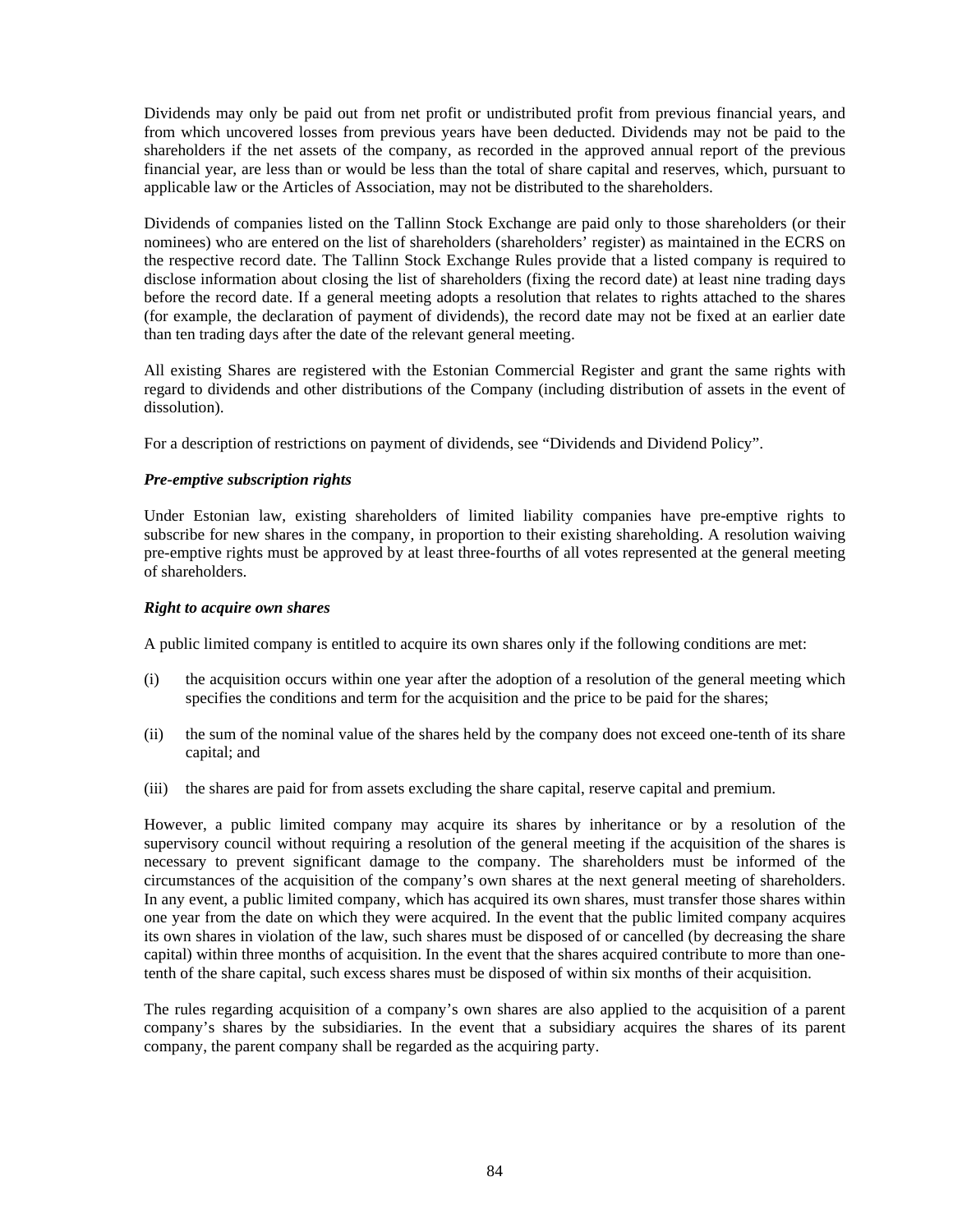## *Disclosure of shareholdings*

Pursuant to the Estonian Commercial Code, the management board is required to submit to the Estonian Commercial Register, together with the approved annual report, a proposal for profit distribution and an auditors' report, a list of shareholders holding more than 10 per cent of the votes as of the date of the approval of the annual report by the general meeting of shareholders. See "Estonian Securities Market - Estonian Company Law - The Estonian Central Registry of Securities and Registration of Shares" for a description of other instances when information concerning the shareholders is accessible to the public*.* 

### *Taxation of dividends*

See "Taxation – Income Tax Treatment of Dividends".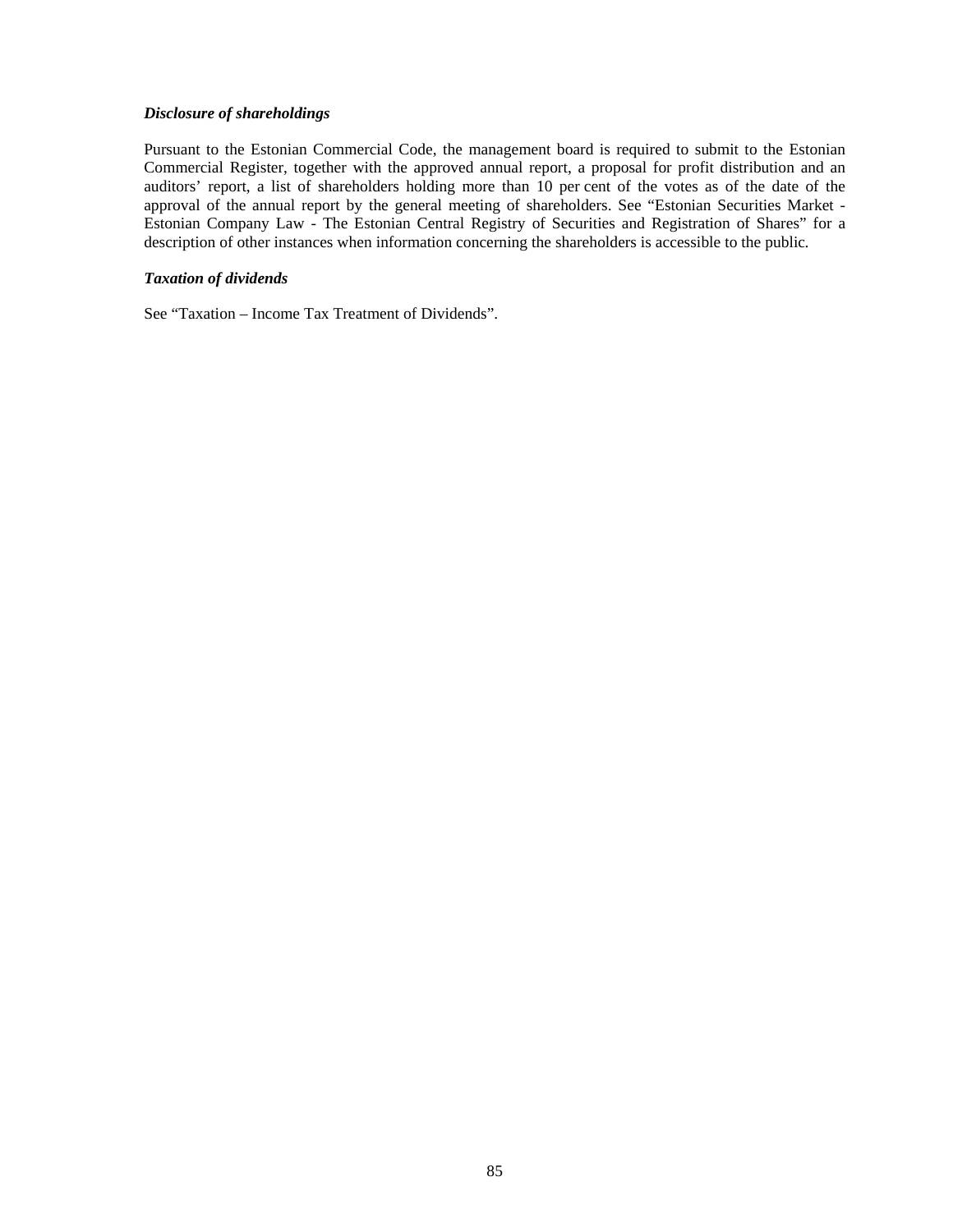## **ESTONIAN SECURITIES MARKET**

#### **Estonian Company Law**

The following is a brief overview of the provisions of Estonian legislation regulating the legal status and management of public limited companies. The following summary does not constitute an exhaustive description of the subject matter. It is based on the laws of Estonia as in force on the date of this Prospectus, and is subject to changes as a result of any future amendments to Estonian legislation.

## *Introduction*

Estonian law recognizes two basic forms of limited liability companies; (i) a private limited company (*osaühing*, abbreviation *OÜ*) and (ii) a public limited company (*aktsiaselts*, abbreviation AS). Shareholders in either form are generally not personally liable for the obligations of the companies. The two company forms mainly differ in their requirements for capital and management structures. Public limited companies have greater capital requirements and can issue more classes of shares than private limited companies, and are required to register their shares with the Estonian Central Registry of Securities (*Eesti väärtpaberite keskregister*) ("ECRS"). ECRS maintains the share registers of companies and records all the share transactions.

Under Estonian law, essential details about commercial undertakings must be entered in the Commercial Register, and a company acquires legal capacity when it has been entered in the Register. Accordingly, a company organized under Estonian law must be registered with the Commercial Register. Commercial Registers are kept by the courts of first instance and they are attached to the Real Estate Registers. The registers are kept in Estonian and all documents in other languages must be submitted with a verified translation.

The minimum share capital required for incorporating a public limited company is EEK 400,000. A public limited company's share capital must be fully paid-up when it is registered in the Commercial Register. Shares must be paid up in cash, unless the company's articles of association allow payment by means of a non-monetary contribution. The value of non-monetary contributions must be confirmed by the company's auditor. The shares of public limited companies must have a nominal value of EEK 10 each or a full multiple thereof. Shares are freely transferable, but the company's articles of association may grant the shareholders a right of first refusal. Dividends must be distributed to holders of shares of same class pro rata, based upon the nominal value of the shares held by each shareholder. Public limited companies may also issue non-voting shares, which grant the preferential right to receive dividends and to participate in the distribution of the remaining assets of the company upon dissolution (preferred shares). The sum of the nominal values of preferred shares shall not be greater than one-third of the share capital.

#### *Corporate governance*

The management board, supervisory council and general meeting of shareholders are responsible for the corporate governance and management of public limited company. The general meeting of shareholders is the highest authority in a public limited company and makes the most important decisions in the company, such as amending the articles of association, increasing and reducing share capital, electing members of the supervisory council, approving the annual report and distributing profit. See "Company, Share Capital and Ownership Structure - General meetings of shareholders" for further information on the responsibilities and procedures relating to the general meeting of shareholders.

A public limited company incorporated in Estonia must have a two-tier management structure, with a supervisory council and a management board. The management board is an executive body responsible for the day-to-day management of the company, and it represents the company towards third parties, such as entering into contracts on its behalf. Unless a shorter term is specified in the articles of association, the management board is elected for a term of three years. Members of the management board have fiduciary duty of loyalty and due diligence, and must preserve the business secrets of the company. Members of the management board may not serve as members of a managing body of another company in the same field of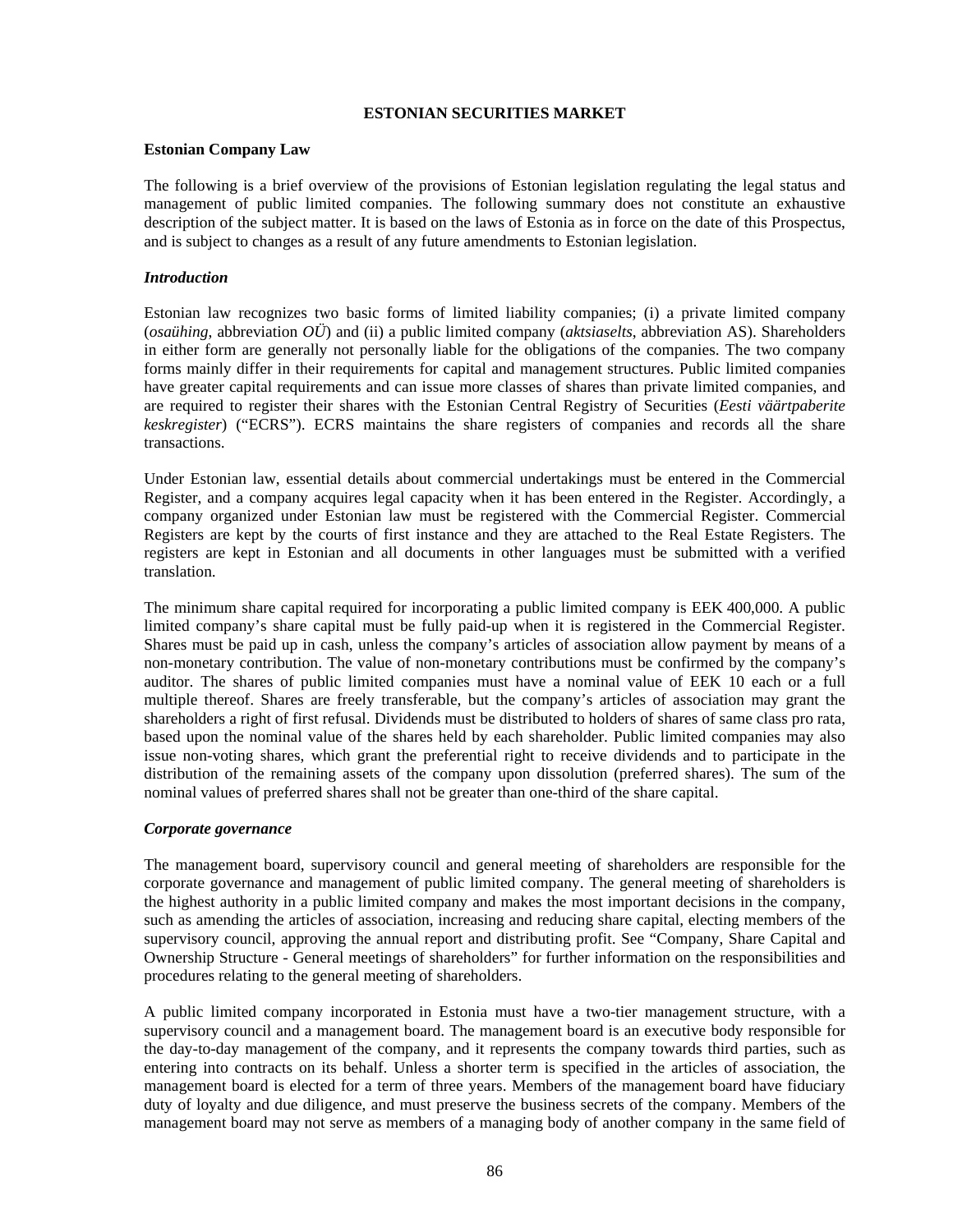business without the consent of the supervisory council, unless the companies belong to the same group of companies. The management board must follow the instructions of the supervisory council, provided that they do not breach the law. At least half of the management board members in a public limited company must be residents of Member States of the European Economic Area ("EEA") or Switzerland. Members of the management board may not simultaneously serve as members of the supervisory council of the same company.

Whilst most Estonian listed companies have a management board comprising several members, the law also allows a management board comprising only of one person, who acts as the chief executive officer of the company.

The supervisory council is responsible for overseeing the work of the management board, devising business plans and generally organizing the management of the company. The supervisory council must have at least three members. The general meeting of shareholders elects and appoints the supervisory council for a period of five years, unless a shorter period is prescribed in the articles of association. The supervisory council reports to the general meeting of shareholders. There are no residency or nationality requirements for the members of the supervisory council. A member of the supervisory council may not simultaneously serve as a member of the management board of the same company, or any of its subsidiaries.

Members of the management board and supervisory council have a number of general obligations towards the company, including a fiduciary duty of loyalty, acting with due diligence, performing their duties with sufficient skill and in a manner commensurate with their knowledge and abilities, and acting to maximize the benefit of the company and prevent losses in the company. Members of the supervisory council and management board must inform the company about any conflicts of interest and other material facts related to the performance of their duties. Members of the supervisory council and management board are subject to a strict confidentiality obligation for any information that they may learn in connection with the discharge of their duties. This confidentiality applies to the company's business and trade secrets and any other information that the company has a legitimate interest to keep confidential. To the extent necessary to protect the company's interests, the confidentiality obligation continues even after the member of the management board or supervisory council no longer is in that position. Exceptions to the confidentiality obligation arise where the company authorizes the disclosure, or where it is required by law. Unauthorized disclosure of business secrets may result in criminal sanctions.

Pursuant to the Estonian Commercial Code, a public limited company is required to engage an auditor who is appointed by the general meeting of shareholders. The general meeting of shareholders shall also determine the principles of remuneration of the company's auditors. The auditors may be appointed for a specified term or for a single audit. A public limited company is required to have its annual report audited. After the end of the financial year, the management board prepares the annual accounts and activity reports and presents them to the auditor for his review. The management board presents the annual report (comprising the annual accounts and management report) and the auditor's report and a proposal regarding distribution of profit to the general meeting shareholders for approval. The shareholders whose shares represent at least one tenth of the share capital may demand that the auditor who prepared the auditor's report participate in the making of the decision to approve the annual report, and provide explanations concerning the auditor's report. Such request must be submitted to the company in writing at least five days before the general meeting of shareholders. No later than six months after the end of the financial year, the approved annual report, the auditor's report and the proposal regarding distribution of profit (if any) must be filed with the Commercial Register. The Rules of the Tallinn Stock Exchange provide that the audited annual report has to be made public immediately after its approval by the supervisory council but not later than four months after the end of the accounting period. Minority shareholders in a public limited company have the right to require an extraordinary audit, but they are not entitled to investigate the company's books or records. Every shareholder has the right to receive information in regard to the activities of the company from the management board at the general meeting of shareholders. However, the management board may refuse to disclose information if such disclosure might seriously harm the interests of the company.

The protection of minority shareholders includes, among other things, the right of shareholders with shares representing at least one-tenth of the share capital to (i) demand the convening of an extraordinary meeting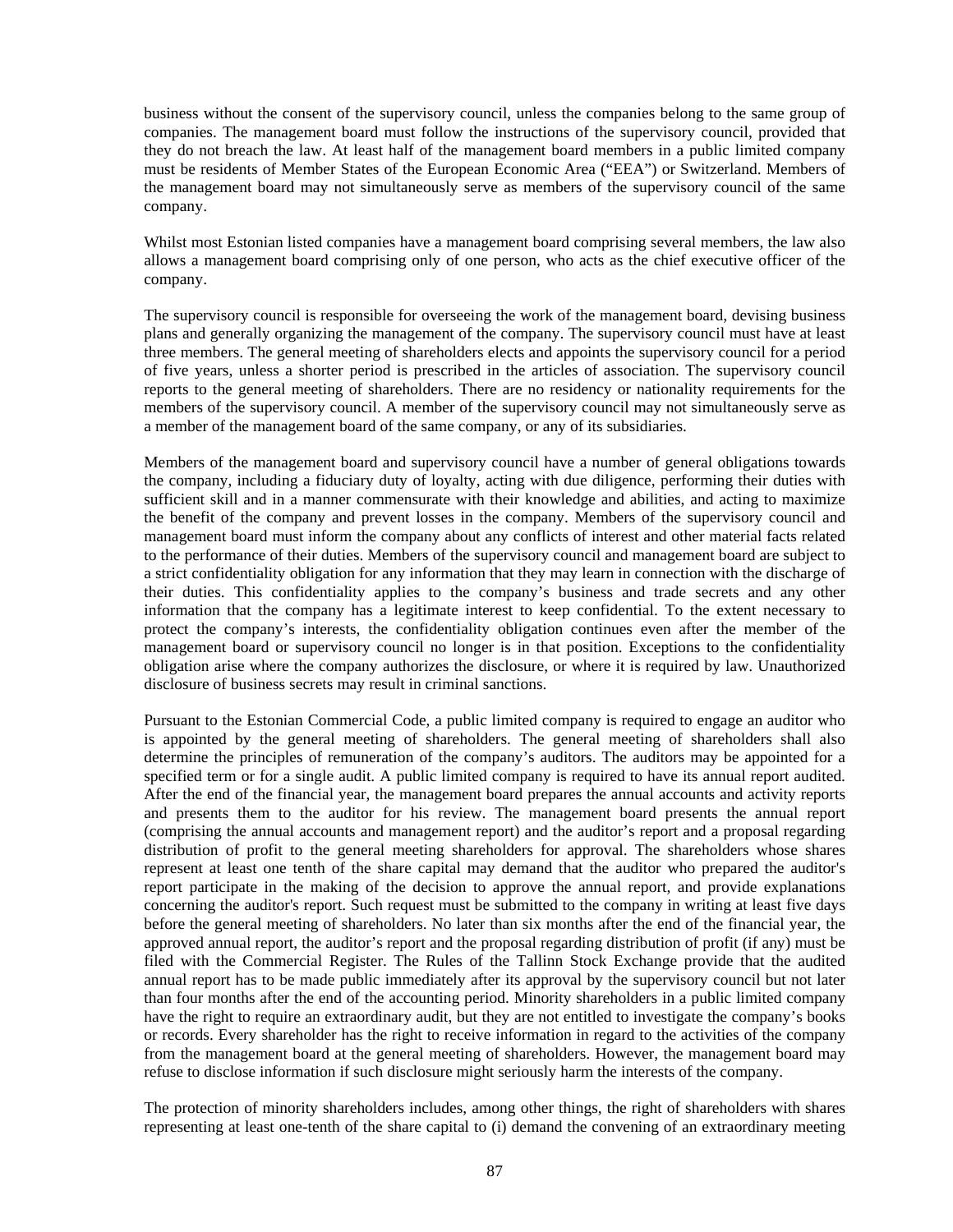of the shareholders, (ii) submit an application to the court demanding a dismissal of a member of the supervisory council, (iii) request an extraordinary audit (which would have to be approved by the simple majority of votes at a duly convened general meeting of shareholders), (iv) require certain issues to be included in the agenda of the general meeting of shareholders, (v) demand a meeting of the supervisory council, and (vi) prevent modifications to the rights of certain types of shares.

The Commercial Code provides that a shareholder whose shares, together with the shares of its parent undertaking and its subsidiaries, represent at least 90 per cent of the share capital of a public limited company, can make an offer to acquire the shares held by the minority shareholders for a fair monetary compensation. Such an offer will be presented to the general meeting of shareholders, and if at least 95 per cent of all the votes attaching to the company's shares vote in favour, it will be binding on all shareholders.

The Rules of the TSE impose a number of additional restrictions and limitations on the supervisory council and management board of a company listed on the TSE. Most of these restrictions apply to a company from the moment when it submits its application for listing of its shares on the TSE.

The Estonian Financial Supervision Authority (*Finantsinspektsioon*) ("EFSA") has adopted the Corporate Governance Recommendations ("Recommendations"), which entered into force on 1 January 2006. As of that date, all companies whose shares are admitted for trading at the TSE are required to either comply with the Recommendations or explain the reasons for their non-compliance ('comply or explain'). The Recommendations regulate, among other matters, the convening of and procedure in the general meetings of shareholders, the requirements for the composition, duties and activities of the management board and supervisory council, conflict of interest guidelines, requirements for the disclosure of information and financial reporting.

The Recommendations require that at least half of the members of the supervisory council must be independent.

## **The Tallinn Stock Exchange and the Estonian Securities Market**

The TSE and the Estonian Central Securities Depository (*AS Eesti Väärtpaberikeskus*) ("ECSD") are the two leading securities market infrastructure operators in Estonia. Set out below is a brief overview of the information concerning the Estonian regulated securities market and certain provisions of Estonian law and current securities market regulations in effect on the date of this Prospectus. The summary is based on Estonian laws and securities market regulations and publicly available information on OMX AB group, the principal shareholder of the company operating the TSE.

## *Tallinn Stock Exchange*

The TSE is the only stock exchange operating in Estonia. It is operated by AS Tallinna Börs, a public limited company whose principal shareholder is the Swedish company OMX AB, through its Finnish subsidiary. OMX AB group companies also operate the Copenhagen Stock Exchange, the Stockholm Stock Exchange, the Helsinki Stock Exchange, the Iceland Stock Exchange, the Riga Stock Exchange and the Vilnius Stock Exchange. The TSE is also a member of NOREX, an alliance of Nordic and Baltic stock exchanges all using the SAXESS trading system.

The TSE is a self-regulated organization, issuing and enforcing its own rules and regulations consistent with standard exchange operating procedures, but is licensed and supervised by the EFSA. The TSE Rules are established by AS Tallinna Börs, the operator of the TSE, in order to ensure the regular and lawful operation of the stock exchange. The operator may unilaterally amend the TSE Rules, though the EFSA must approve such amendments. The rules and regulations of the TSE regulate the listing of securities and trading in them on the TSE and the performance of the obligations arising from securities transactions performed on the TSE. The TSE Rules are established by the Management Board of the TSE. The Rules are binding on the members of the TSE, and the issuers whose securities are listed on the TSE or admitted to trading on the Secondary List which is a separate market regulated by the TSE.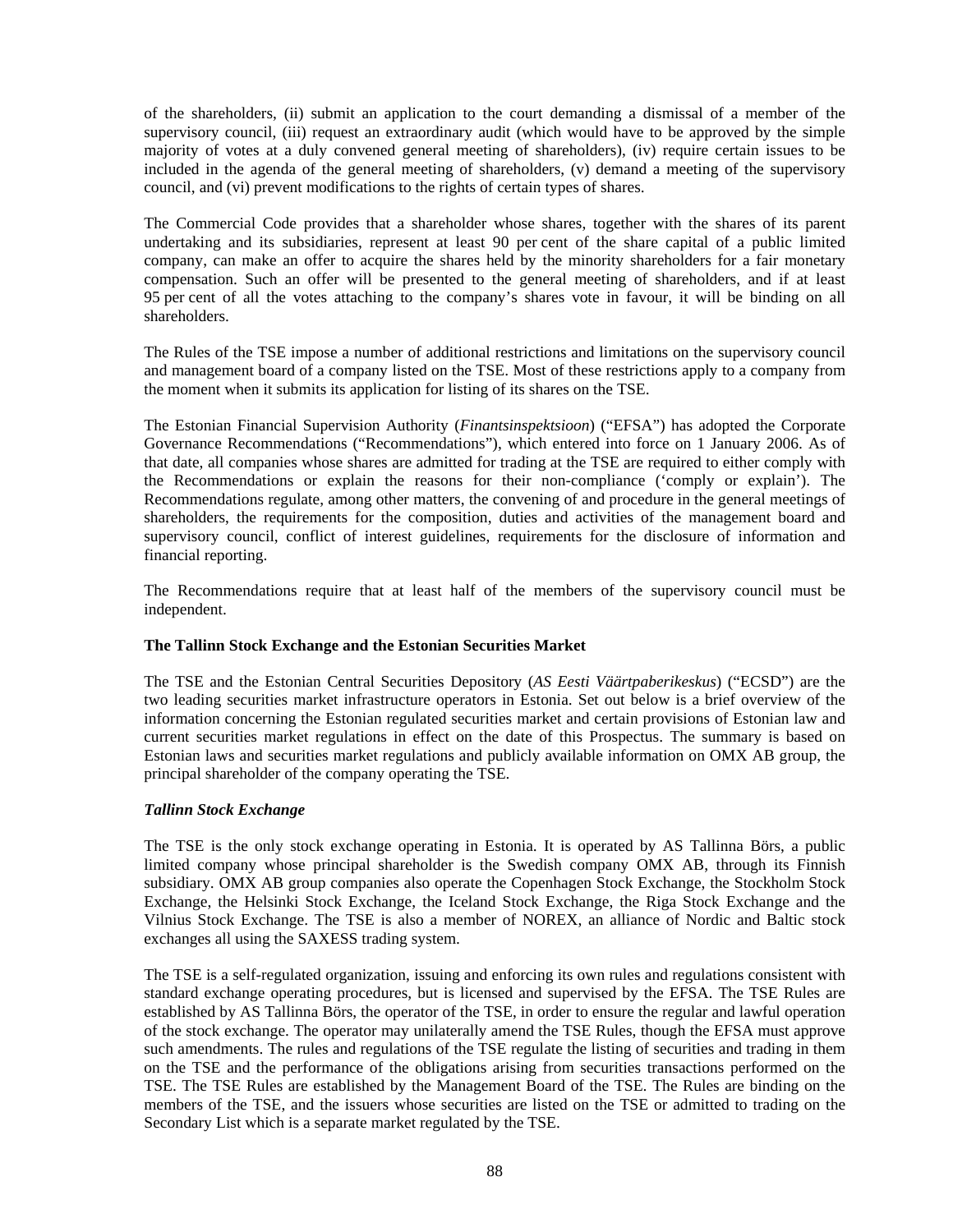The activities of, and trading on, the TSE are subject to two tiers of regulation. Laws and government regulations comprise the basic regulatory framework, which is then supplemented by the TSE Rules. The principal laws governing the activities of, and trading on, the TSE are the Estonian Securities Market Act and the Estonian Central Registry of Securities Act.

## *Estonian Central Registry of Securities and registration of shares*

The ECRS is a public register established, among other matters, for the registration and maintenance of shares, debt obligations and other securities stipulated in the Estonian Central Registry of Securities Act, and transactions executed with such securities (including pledges). The ECRS is operated by the ECSD. The ECSD is organized as a public limited company, and all of its shares are fully owned by the TSE's operator AS Tallinna Börs. The ECSD's primary functions include clearing and settling securities transactions, maintaining records of share ownership and pledges, and providing securities-related services to issuers and investors. The ECSD is the responsible body for the only securities settlement system (SSS) in Estonia, which settles stock exchanges and over-the-counter trades. Eesti Pank acts as a settlement bank of the netted cash position of the participants in the SSS.

All shares listed and traded on the TSE must be registered in the ECRS or another register of securities if it is approved by the TSE. No share certificates are issued with respect to the registered shares. Shares are registered in the ECRS in book-entry form and are held in dematerialized form in the respective shareholders' electronic securities accounts opened in the ECRS. Therefore, all transactions involving shares listed on the TSE must be recorded on the ECRS' electronic database by account operators and are cleared and settled through the ECSD. The rights attached to the shares are deemed to belong to the persons who are registered as the shareholders in the share register of the issuer maintained by the ECSD.

The public has access to certain basic information, and has the right to obtain extracts and transcripts of documents from the ECRS, concerning the issuer (its name, seat and registry code) and the securities (the type, nominal value and amount of securities) registered with the ECRS. If shares are quoted on the stock exchange, the information concerning the shareholders is also accessible to the public. The Estonian Central Registry of Securities Act stipulates further circumstances when additional information registered with the ECRS is available to third parties.

A securities account can be opened in the ECRS by any Estonian or foreign person. The opening of the account takes place through an account administrator (custodian). Account administrators are institutions that qualify under Estonian law as professional participants in the securities market, such as banks, investment firms, credit institutions and other persons specified by law. Foreign companies that hold an activity license of a professional securities market participant and are registered in a Member State of the EU, or with which the Republic of Estonia has a legal agreement may also qualify as account administrators.

Professional participants in the Estonian securities market and foreign legal entities meeting certain criteria are entitled to open a nominee account in the ECRS. A notation is made and maintained in the ECRS indicating the nominee status of the relevant account. Shares held in the nominee account are deemed to be the client's shares, and not the shares of the account owner, and thus cannot be brought into the bankruptcy estate of the owner of the nominee account. In the exercise of voting rights and other rights arising from a share, the owner of a nominee account must follow the instructions of the client. At the request of the client, the owner of a nominee account must grant authorization in the required format to the client so that the client can represent the owner of the nominee account in the exercise of rights arising from the shares.

## *Listing on the Tallinn Stock Exchange*

An application has been made to list the Shares on the main list. In order to list shares on the main list of the TSE, among other requirements, a sufficient number of such shares must be held by the public. As a general rule, this condition is fulfilled if at least 25 per cent of the share capital represented by the shares to be listed is held by the public, or taking into consideration the number of shares and their distribution among the public, the market would also operate properly at a lower percentage of shares held by the public, or such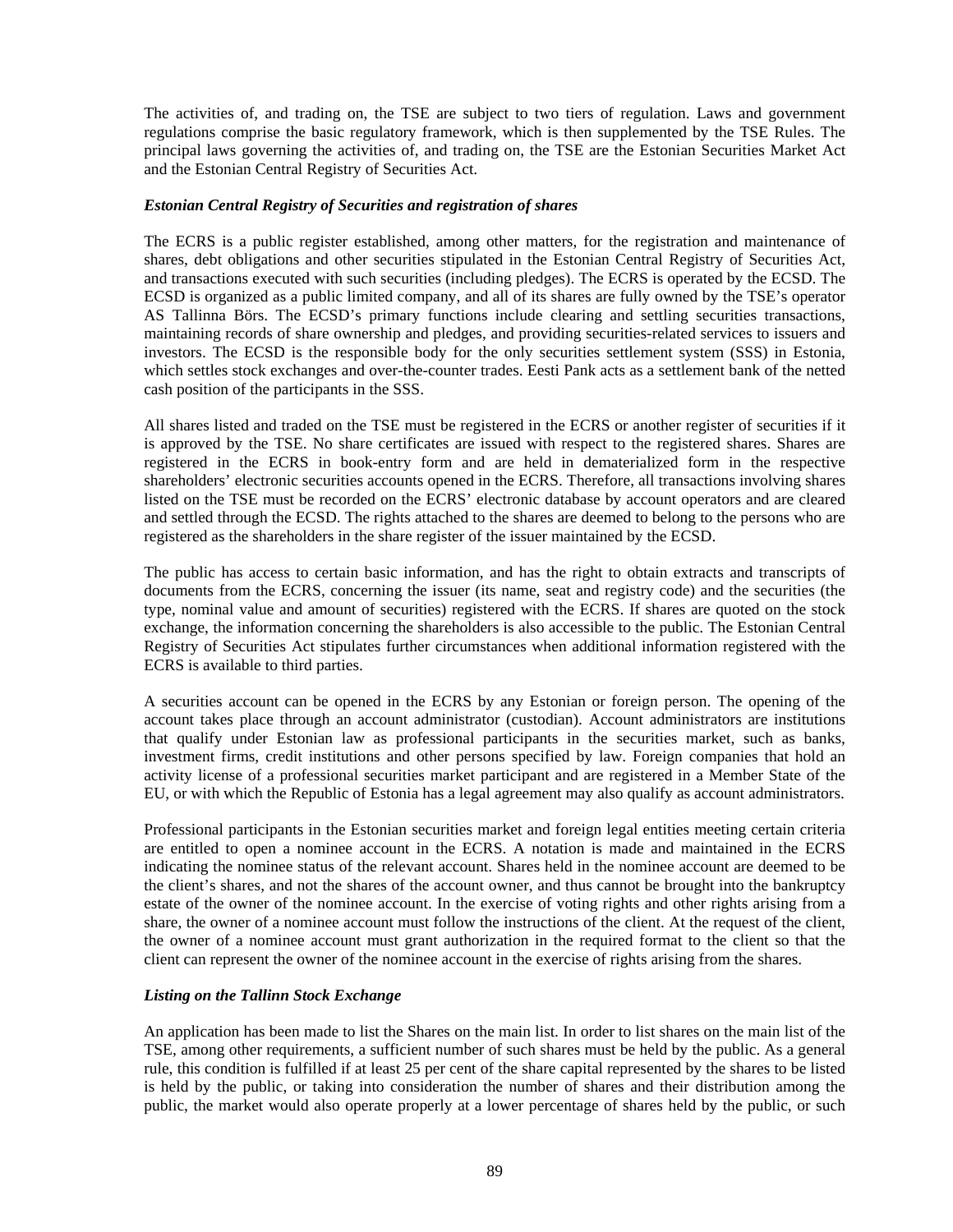level of distribution is expected to be achieved shortly after listing. The TSE Rules set out certain specific criteria as to determining whether shares are held by the public.

## *Trading on the Tallinn Stock Exchange*

The trading system of the TSE is open for trading to its members. Trading on the TSE takes place on each business day from 10:00 a.m. to 1:50 p.m. (Estonian time). From 2:05 p.m. to 2:30 p.m. the TSE carries out after-market trading. The TSE uses the Nordic-Baltic trading system SAXESS, which in addition to Estonia is used by exchanges in Sweden, Finland, Denmark, Norway, Iceland, Latvia and Lithuania. The official trading currency of the Tallinn Stock Exchange trading system is the euro. Investors of the TSE instruments can place transaction orders and pay for transactions also in Estonian kroons without extra charge; stock exchange members use the official Bank of Estonia central rate (EUR  $1 = EEK$  15.6466) for the calculations needed to fulfil customer's orders.

Transactions can be concluded on the TSE either through automatic matching or through negotiated deals. In the case of automatic matching, the buy and sell orders are matched by the trading system automatically according to price and time priorities. Automatically matched transactions are settled on the third day after the transaction (T+3), unless agreed otherwise. Negotiated trades can be concluded during the TSE trading period at a price between the best bid and offer prices quoted at the time of concluding the transaction. Negotiated deals concluded after the TSE's trading period must be concluded at a price at or between the closing prices of that day or prices of transactions made during the trading period on that day. Negotiated deals are negotiated between stock exchange members outside the system and brokers must enter the deal in the trading system as soon as possible, and in any event not later than five minutes after its conclusion. Negotiated deals may have a settlement day between T+1 (inclusive) and T+6 (inclusive) if agreed between the relevant stock exchange members.

The operator of the TSE is required to ensure constant access on its website to information on the securities traded on the market, including the acquisition and transfer prices of the securities, recent prices, price changes, the highest and lowest prices and the volume and number of transactions. According to the Estonian Securities Market Act such information must be accurate, clear, precise and complete. The TSE operates an electronic trading system that provides real-time stock quotes, distributes issuer announcements and displays information regarding executed transactions, statistics and other such data. The operator of the TSE must record at least the following regarding transactions concluded on the exchange: (i) the time at which the transaction is concluded; (ii) information regarding the market participant who concluded the transaction; (iii) the securities which served as the object of the transaction; and (iv) their number, nominal value and price. In accordance with the TSE Rules, the operator of the TSE has the right to request additional information regarding a transaction for the purposes of recording the transaction.

The Listing and Surveillance Committee of the TSE has the right, for the purpose of ensuring sufficient liquidity of a security, to demand that the issuer concludes a market-making agreement with a member of the TSE with respect to the securities to be listed. Market makers have the obligation with respect to a specific security to display the buy and sell prices in the order book throughout the trading period.

## *Supervision of the Tallinn Stock Exchange*

Activities of the TSE are supervised by the EFSA, which is a body carrying out the supervision of all Estonian financial institutions including banks, insurance companies, investment and pension funds and the securities market. Compliance with the TSE Rules by its members is monitored by the Listing and Surveillance Committee of the TSE. The operator of the TSE exercises supervision over the exchange with respect to the prices of securities traded on the exchange and the conduct and execution of transactions for the purpose of detecting and reducing transactions conducted on the basis of inside information, market manipulation and other violations of the law. The operator of the TSE also supervises the diclosure of adequate information to the investors, protection of the interests of the investors as well as their fair and equal treatment. The operator of the TSE can apply contractual penalties, full or partial suspensions of the rights accompanying the status of participator or member of the exchange up to 30 days, suspension of the listing of or trading with the security of up to 30 days, termination of membership of the exchange, or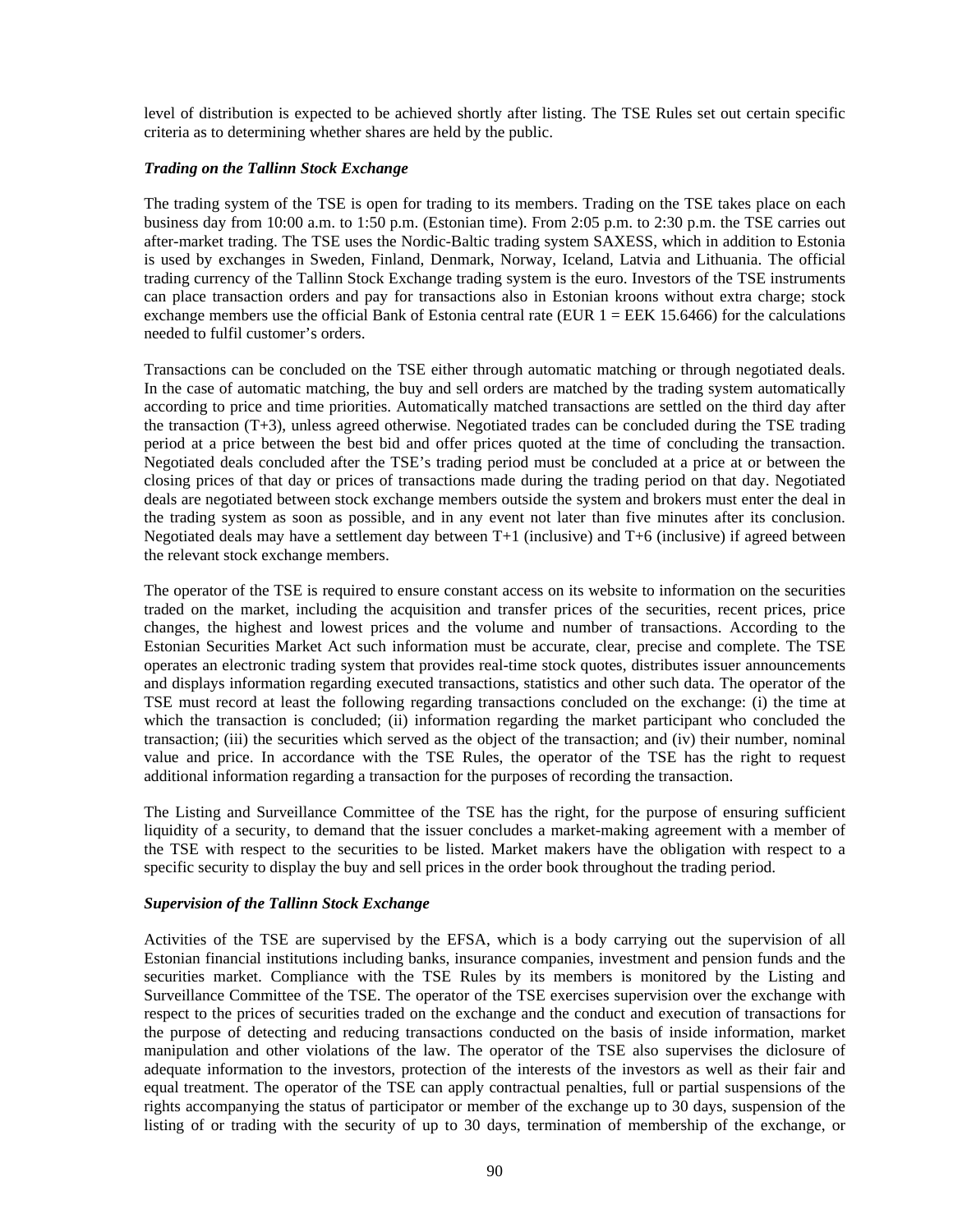permanent termination of the listing or trading with the security. The operator is under an obligation to notify the EFSA immediately of any violation of law. The EFSA also has specific supervisory obligations for monitoring transactions concluded on the exchange.

### *Disclosure of transactions and ownership*

A person who has acquired, either directly or indirectly, individually or together with persons operating in concert, a qualifying holding in a public limited company, and thus acquires or increases the number of votes owned thereby to more than one-tenth, one-fifth, one-third, fifty per cent or two-thirds of all votes represented by the shares of the public limited company, must immediately, but not later than within four business days, notify the public limited company and the securities market supervisory agency of the state where the public limited company is founded or registered, disclosing the number of votes owned by such person. The same notification requirements also apply in case the holding falls below the prescribed levels. The EFSA has the right to make exemptions from such notification requirements in certain circumstances. In the case of a company whose shares are listed on the TSE, the disclosure obligations described above also apply in the case of the acquisition or reduction of a holding of five per cent. The issuer is also required to ensure that shareholders holding more than five per cent of the shares of the issuer disclose, through the issuer, all the significant provisions of all the agreements made with other shareholders or third parties which are aimed at restricting the free transferability of the shares or which may have a significant effect on the price of the shares.

In order to ensure that disclosure obligations established by law are also fulfilled in respect of shareholdings held by nominee accounts, the operator of a nominee account is required to enter into written agreements with the clients on whose behalf the operator holds securities. These agreements must, among other things, require the client to notify the issuer and/or the competent supervisory body (the exact person to whom the notification must be submitted may vary depending on a particular transaction) if a holding in a company exceeds the threshold established by law or to obtain the permission of the competent supervisory body for the holding to exceed the threshold established by law (such permission is required, for example, in the case of the acquisition of a holding above a certain level in financial institutions, or in the case of an acquisition subject to concentration control by competition authorities). The TSE Rules also regulate the disclosure of the issuer's dealings in its own shares.

## *Market abuse*

The Estonian Securities Market Act prohibits market abuse, which (within the meaning of the said Act) is misuse of inside information and market manipulation. The Act also requires all persons providing investment services as a permanent activity to immediately notify the EFSA of a reasonable suspicion of market abuse.

Restrictions established for the misuse of inside information apply to all financial instruments admitted for trading on the market of Estonia or in a Member State of the EEA, but also to instruments not admitted for trading, but the value of which depends on a financial instrument that are admitted to trading in Estonia or in an EEA Member State. Inside information is precise information which has not been made public, relating directly or indirectly to the financial instrument or its issuer and which, if it were made public, would probably have a significant effect on the price of the financial instrument or a derivative linked to the financial instrument. The law establishes additional conditions under which information may qualify as inside information.

An insider is a person who possesses inside information by virtue of being a partner or member of the management or supervisory bodies of the issuer, or by virtue of his shareholding in the issuer, or by virtue of having access to the information through the exercise of his employment, profession or duties, or by virtue of his criminal activities. Third parties who possess inside information are also treated as insiders if they knew or should have known that the information is inside information. The TSE Rules stipulate that, among other persons, persons who hold or control at least 10 per cent of shares in an issuer, the subsidiaries of the issuer and certain officials of such shareholders and subsidiaries and persons associated with them are deemed to be insiders for the purpose of the TSE Rules.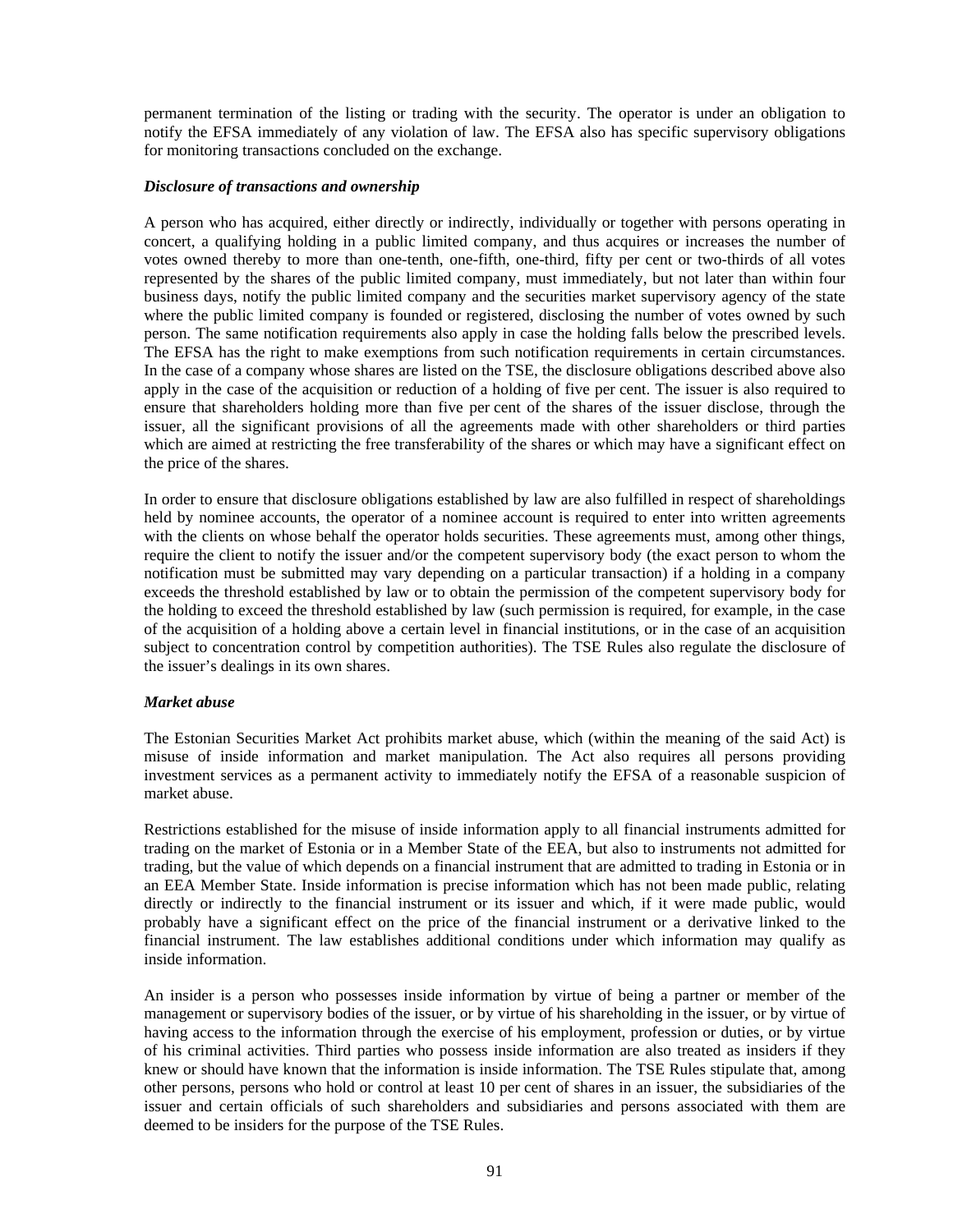Misuse of inside information comprises, among other actions, the trading on the basis of inside information, unauthorized disclosure of inside information, and the making of recommendations on the basis of inside information for the acquisition or disposal of financial instruments to which that information relates. Misuse of inside information is a criminal offence, and may result in fines or imprisonment. The Securities Market Act also provides under set circumstances the right to demand from the issuer of the financial instrument traded on the Estonian market compensation of damages arising from the failure to disclose the information directly.

Issuers of publicly-traded securities and other individuals or entities that have regular access to inside information are required to establish internal rules and procedures to monitor access to inside information and prevent the disclosure of such information.

The Estonian Securities Market Act contains a non-exhaustive list of actions including price fixing, dissemination of rumours and false news and other methods that are deemed to constitute market manipulation. Under the Estonian Securities Market Act, market manipulation may be punishable by a fine. Credit institutions, investment firms and others providing investment recommendations must disclose any conflicts of interest they may have when providing investment advice. On 15 March 2007, amendments to the Penal Code took effect, creating a new criminal offense based on market manipulation of market prices of financial instruments in regulated markets or regulated trading systems. The amendment prohibits shareholders of the issuer and individuals related to the issuer through employment or their work duties from carrying out transactions or distributing information that is misleading or could be misleading. The penalty for such activities ranges from a pecuniary penalty up to three years in prison.

The TSE Rules also restrict transactions involving an issuer's securities by certain officials of the issuer and by persons connected with such officials, to avoid profiting from short-term price fluctuations of the issuer's securities and during restricted periods (in particular, after the end of a financial period but when the financial results of the issuer have not yet been made public). The Listing and Surveillance Committee of the TSE has the right to make exemptions from the requirement to abstain from trading during a restricted period if the Committee is of the opinion that the transaction will not be executed on the basis of confidential information.

## *Mandatory takeover bid*

A person who has gained dominant influence over the target issuer, either directly or together with other persons acting in concert, is required within twenty days as of gaining that dominant influence to make a takeover bid for all the remaining shares of the target issuer with a minimum duration of twenty-eight days. Exemptions from the obligation to make the mandatory takeover bid may be granted by the EFSA in case of certain specific circumstances provided by law.

For the purposes of the mandatory takeover bid, a "dominant influence" is a situation where a person: (i) holds the majority of votes represented by the issuer's shares or holds the majority of the votes as a general partner or limited partner; or (ii) person who is the general or limited partner of the company and has the right to appoint or remove the majority of the members of the supervisory council or management board of the company; or (iii) person being a shareholder or general or limited partner of the company controls alone the majority of the votes pursuant to an agreement with other partners or shareholders. The Securities Market Act requires that the offeror must obtain approval for the takeover bid from the Supervision Authority, and that the purchase price in a takeover bid must be fair and in proportion to the rights and obligations deriving from the shares being acquired.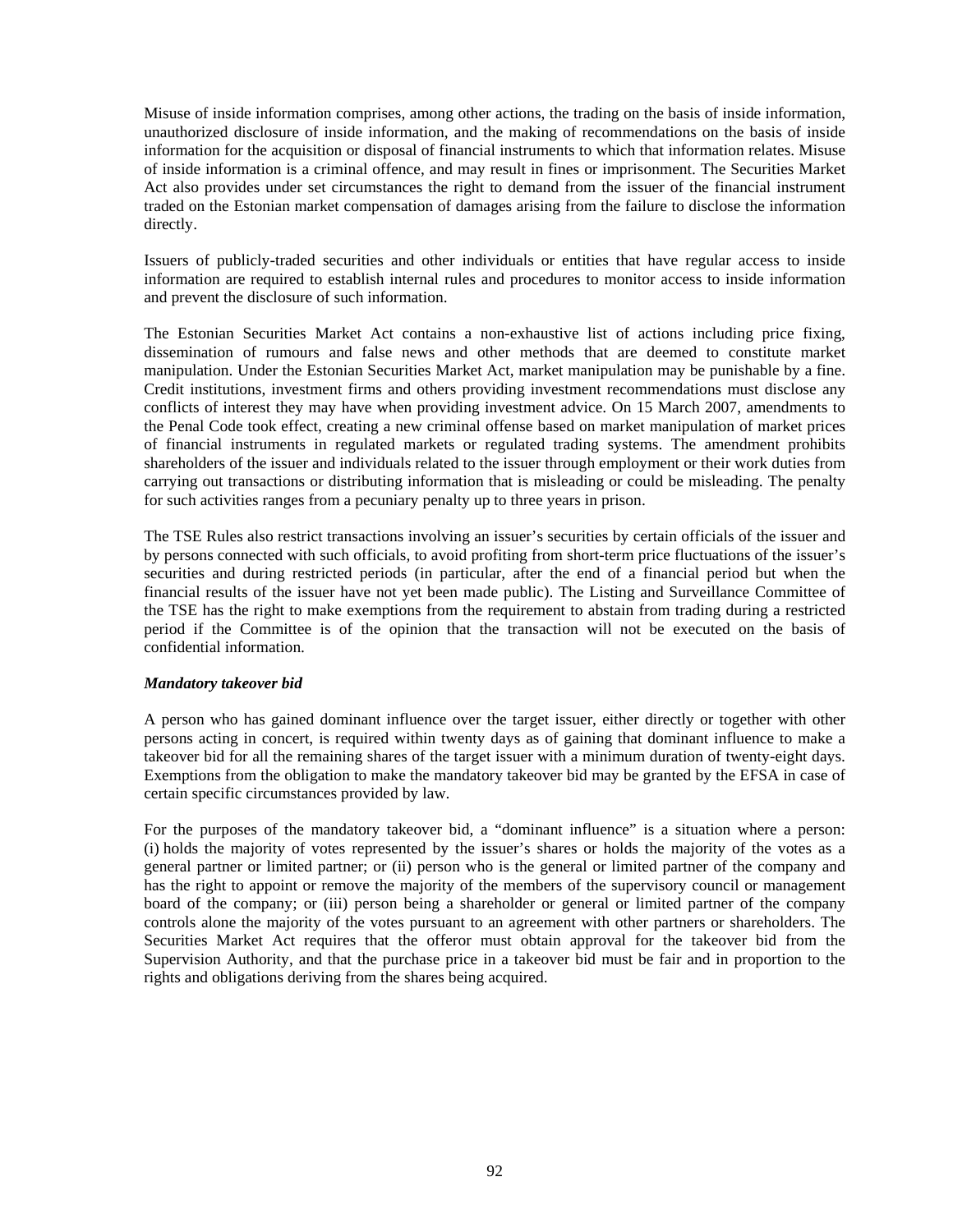## **TAXATION**

*The following summary is based on the tax laws of Estonia as in effect on the date of this Prospectus, and is subject to changes in such laws, including changes that could have a retroactive effect. The following summary is not exhaustive and does not take into account or discuss the tax laws of any jurisdiction other than Estonia. Investors are advised to consult their own professional tax advisors as to the Estonian or other tax consequences of the Listing and the purchase, ownership and disposition of Shares. Prospective investors who may be affected by the tax laws of other jurisdictions should consult their own tax advisors with respect to the tax consequences applicable to their particular circumstances.* 

## **Corporate Income Tax**

Pursuant to the Estonian Income Tax Act (*tulumaksuseadus*), the accrued profits of a resident legal entity such as the Company are not subject to corporate income tax at the time of earning the profit regardless of whether reinvested or merely retained. Instead, the resident corporate taxpayers are subject to distribution tax on distributed profits which also includes hidden profit distributions. In particular, income tax is charged on the following:

- fringe benefits to employees and the management;
- gifts, donations and entertainment costs;
- dividends and other profit distributions;
- expenses and other payments not related to the taxpayers business.

In 2007, the corporate income tax rate is 22 per cent of the gross amount distributed, although technically the tax amount is calculated on the amount of the profit distribution which constitutes the rate of 22/78 of the net amount distributed. The rate of the distribution tax is planned to be reduced to 21/79 for 2008 and 20/80 for 2009 (21 per cent and 20 per cent of the gross distribution amount respectively). The amount of income tax due is required to be declared and paid to the bank account of the Tax and Customs Board by the  $10<sup>th</sup>$  day following the month in which the payment was made.

Departing from the general rule described above, pursuant to the Income Tax Act some profit distributions are exempted from the distribution tax. An Estonian resident company holding at least 15 per cent of the share capital or the votes in the company that is distributing profits has to pay no income tax upon redistributing the part of the profit income tax that has already been paid by the distributing company, regardless of whether the taxation had occurred in Estonia or abroad.

## **Income Tax Treatment of Dividends**

In addition to the corporate income tax upon profit distributions, there is no additional withholding tax on dividend payments to resident companies, resident and non-resident individuals.

By default, in addition to the corporate income tax upon profit distributions, Estonian dividend withholding tax at the rate of 22 per cent is currently imposed on dividends paid by a resident legal person to nonresident legal persons. According to an exemption, no withholding tax is levied upon dividend payments in case the non-resident legal person is holding at least 15 per cent of the share capital or the votes in the company that is distributing profits. However, the exemption does not apply when the shareholder is situated in a low tax rate territory for the purposes of Estonian tax laws.

Some non-resident legal entities might enjoy more favourable tax treatment under international treaties (conventions between Estonia and other states with respect to taxes on income and on capital). Such treaties sometimes provide a lower threshold for qualifying companies to benefit from a more favourable income tax rate.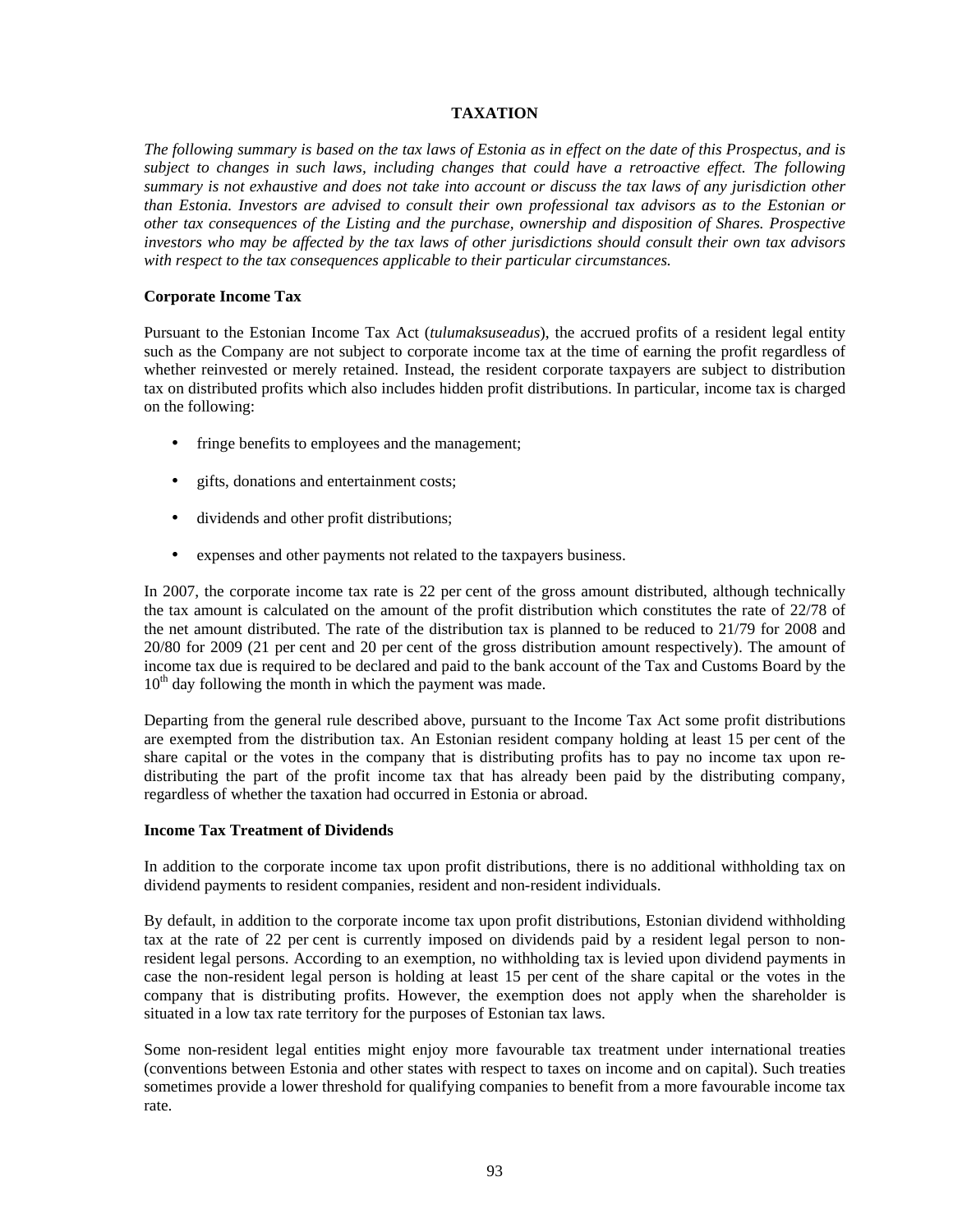## **Capital Gains**

Income tax is not charged on capital gains received by non-residents (whether individuals or legal persons) from the sale or exchange of shares of Estonian companies except for in cases where at least 10 per cent of the shares of a real estate company are being held at the time of the transfer. Pursuant to the Income Tax Act, a real estate company for these purposes is a holding in a company, a contractual investment fund or other pool of assets, of whose assets real property (immovables) or structures as movables situated in Estonia constitute at the moment of transfer or have constituted at any moment within two years prior to transfer directly or indirectly more than 50 per cent. According to the Company's opening balance sheet, immovables and structures as movables situated in Estonia did not constitute more than 50 per cent of the assets of the Company.

In accordance with the income tax system currently applicable in Estonia, the earnings of an Estonian legal entity are not taxed upon receipt, but only after distribution of the profits. Therefore, income tax is not charged on capital gains received by an Estonian legal person from the sale or exchange of Shares.

Income tax is charged on gains received by Estonian resident individuals from the sale or exchange of Shares.

If the income tax on capital gains as described in previous paragraphs is to be charged, the taxable amount is deemed to be the difference between the acquisition costs and the sale price or exchange value of the Shares.

Currently the capital gains are subject to income tax at the rate of 22 per cent and the capital gains are required to be declared by 31 March of the year following the sale or exchange of the Shares.

Any payments made by the Company to its shareholders as a result of any redemption of its Shares or any purchase of its own Shares or proceeds of the liquidation of the Company are treated as capital gains for tax purposes and will be taxed accordingly.

Pursuant to tax regulations currently in force, the income tax rate will be reduced to 21 per cent of the gross amount of capital gains by 2008 and 20 per cent by 2009.

## **Possible Changes in Corporate Taxation in Estonia**

As described above, Estonia currently has an income tax regime under which income tax is not charged on earned profits of legal persons but is instead charged on distributed profits. The tax rate is 22/78 of the net amount of the distributed profits, resulting in 22 per cent effective rate of the gross amount of distributed profits. Income tax rates are to be reduced to 20 per cent (20/80 of the net profit) by 2009. In addition to the distribution tax, dividend payments from Estonian resident legal persons to non-resident legal persons with a shareholding of less than 15 per cent are subject to an additional withholding tax of 22 per cent (also to be reduced to 20 per cent by 2009).

The distribution tax pertaining to distributions to parent companies in the European Union Member States and the withholding tax referred to above have been found to be in breach of the Council Directive of 23 July 1990 on the common system of taxation applicable in the case of parent companies and subsidiaries of different Member States (the EC parent-subsidiary directive, 90/435/EEC). At Estonia's accession to the European Union on 1 May 2004, Estonia was granted a transitional period to harmonize its income tax regime with the EC parent-subsidiary directive by the end of the year 2008. It is necessary to adjust Estonia's tax regime only partly, but due to fiscal reasons Estonia might be interested in re-introducing the traditional corporate income tax regime that imposes income tax on earned profits and not on distributed profits. The possible adjustments in the current income tax system have been subject to political discussions but currently it is not yet possible to assess whether or to what extent such adjustments of the corporate income tax regime may be implemented.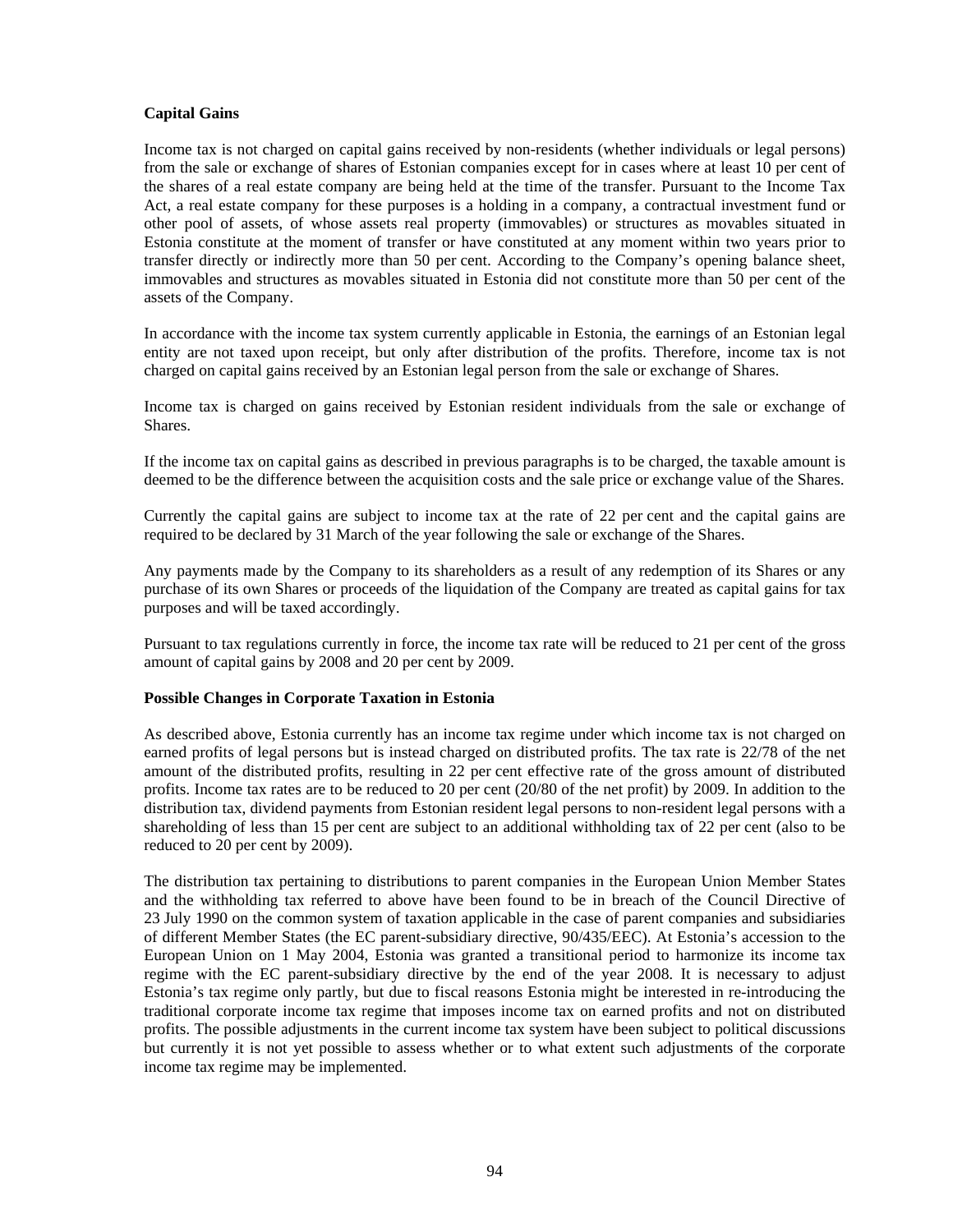# **Stamp Duty and Other Transfer Taxes**

Currently there are no stamp duties or transfer taxes payable upon the transfer of Shares, except for the service fees of the custodians and/or the ECRS which maintains the stock register.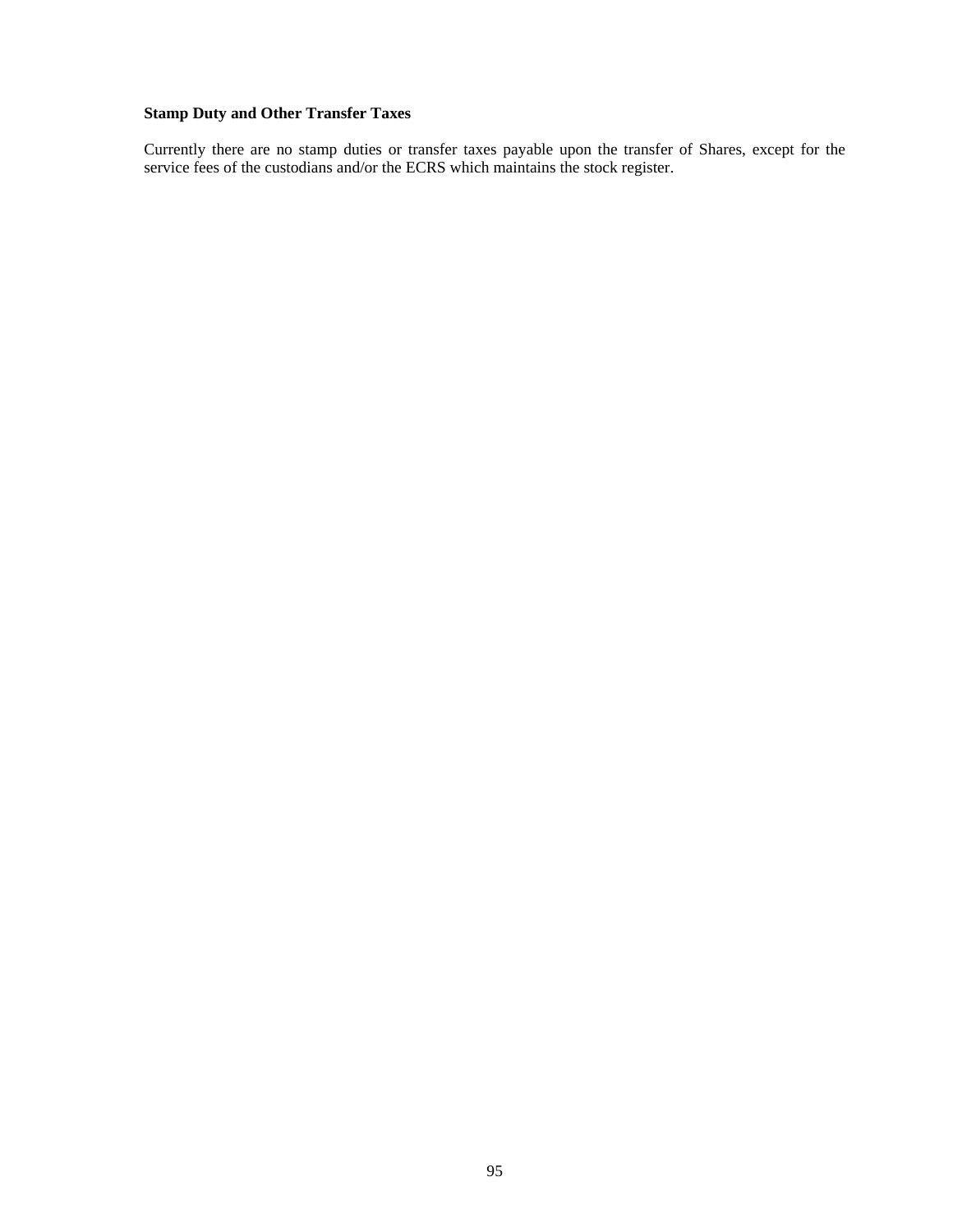#### **SELLING RESTRICTIONS**

*Because of the following restrictions, persons receiving Shares in connection with the Division and persons purchasing Shares after the Division are advised to consult legal counsel prior to making any offer for, resale, pledge or other transfer of the Shares.* 

### **General**

No action has been taken or will be taken in any jurisdiction other than Estonia by the Company or any party on behalf of the Company that would permit a public offering of the Shares, or the possession or distribution of this Prospectus or any other documents relating to the Listing, or any amendment or supplement thereto, in any country or jurisdiction where specific action for that purpose is required. Persons receiving a copy of this Prospectus are required by the Company to inform themselves about and to observe any restrictions as to the acquiring or resale of the Shares.

### **European Economic Area**

In relation to each Member State of the European Economic Area that has implemented the Prospectus Directive (each, a relevant Member State), with effect from and including the date on which the Prospectus Directive is implemented in that relevant Member State (the relevant implementation date), the Shares may not be offered to the public in that relevant Member State prior to the publication of a prospectus in relation to the Shares that has been approved by the competent authority in that relevant Member State or, where appropriate, approved in another relevant Member State and notified to the competent authority in that relevant Member State, all in accordance with the Prospectus Directive, except that, with effect from and including the relevant implementation date, an offer of securities may be offered to the public in that relevant Member State at any time:

- to any legal entity that is authorized or regulated to operate in the financial markets or, if not so authorized or regulated, whose corporate purpose is solely to invest in securities; or
- to any legal entity that has two or more of (1) an average of at least 250 employees during the last financial year; (2) a total balance sheet of more than EUR 43,000,000 and (3) an annual net revenues of more than EUR 50,000,000, as shown in its last annual or consolidated accounts; or
- in any other circumstances that do not require the publication of a prospectus pursuant to Article 3 of the Prospectus Directive.

For the purposes of this provision, the expression an "offer to the public" in any relevant Member State means the communication in any form and by any means of sufficient information on the terms of the offer and the securities to be offered so as to enable an investor to decide to purchase or subscribe for the securities, as the expression may be varied in that Member State by any measure implementing the Prospectus Directive in that Member State, and the expression "Prospectus Directive" means Directive 2003/71/EC and includes any relevant implementing measure in each relevant Member State.

## **United States**

Neither the Shares nor their distribution has been and neither will be registered under the United States Securities Act of 1933 (as amended) (the "Securities Act") or with any securities authority of the United States or any state of the United States, and the Shares may not be re-offered or re-sold within the United States or for the account of U.S. persons (as defined in Regulation S under the Securities Act) except pursuant to an effective registration statement or pursuant to an exemption from registration.

## **United Kingdom**

This document (i) is directed only at persons who fall within the definition of "qualified investors" as that term is defined in Section 86(1) of the United Kingdom Financial Services and Markets Act 2000 (the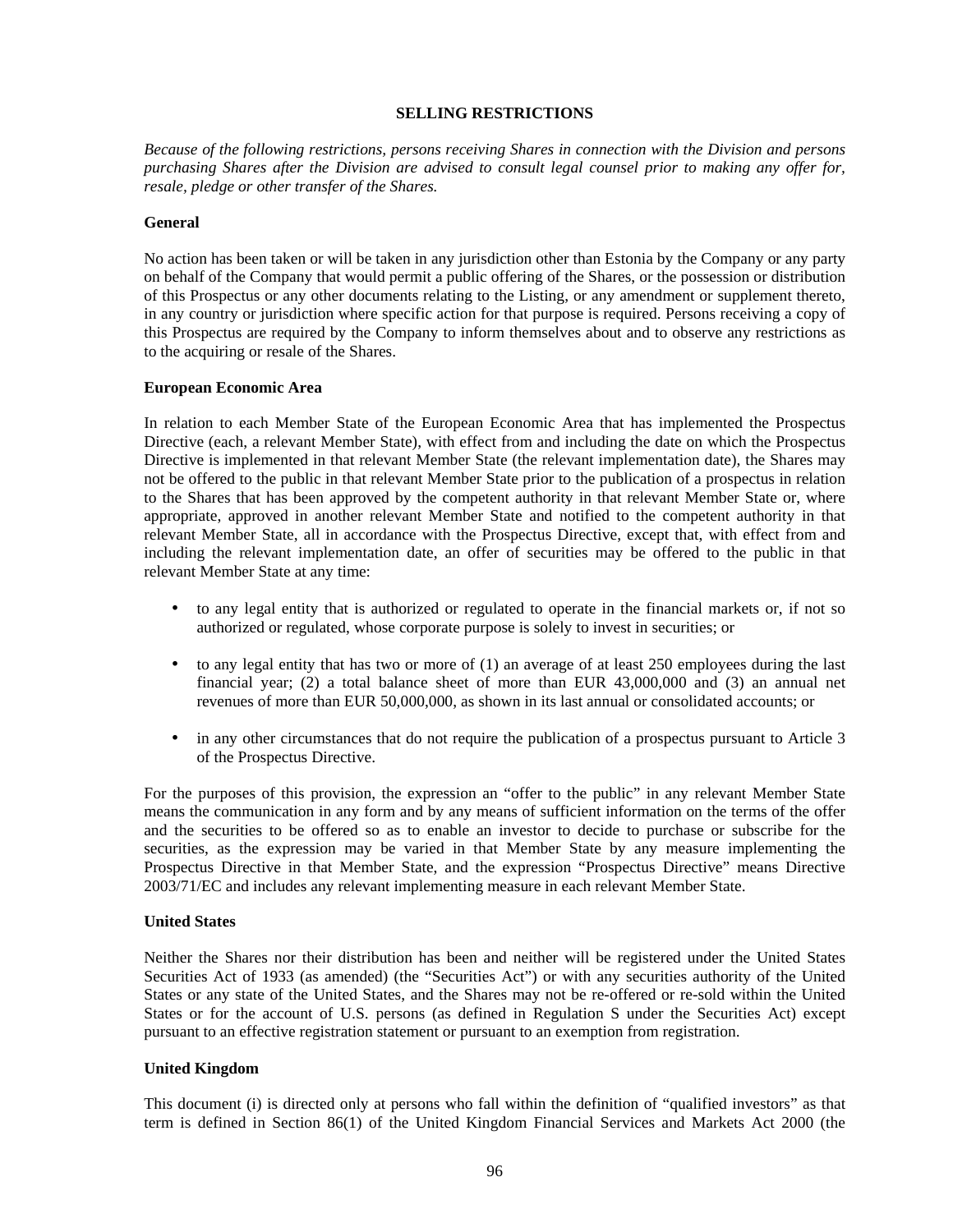"FSMA") or otherwise in circumstances which do not result in an offer of transferable securities to the public in the United Kingdom within the meaning of the FSMA, and (ii) is being communicated or caused to be communicated only to investment professionals and to such other persons to whom communications of this nature may be made without the financial promotion restriction in Section 21(1) of the FSMA applying.

The Company represents that:

- (i) it has not offered or sold, and will not offer or sell, prior to the expiry of a period of six months from the date of the Prospectus, and will not offer or sell any Shares to persons in the United Kingdom except when the offer is made to or directed at qualified investors only (as defined in the FSMA) or the offer is made to or directed at fewer than 100 persons, other than qualified investors, per EEA State and will not constitute an offer to the public in the United Kingdom within the definition of the FSMA (as amended);
- (ii) it has complied with and will comply with all applicable provisions of the FSMA with respect to anything done by it in relation to the Shares, in, from or otherwise involving or capable of having an effect in the United Kingdom; and
- (iii) it has only communicated or caused to be communicated and will only communicate or cause to be communicated an invitation or inducement to engage in investment activity (within the meaning of section 21 of the FSMA) in connection with the offering of the Shares in circumstances in which section 21(1) of the FSMA does not or would not otherwise apply to the Company.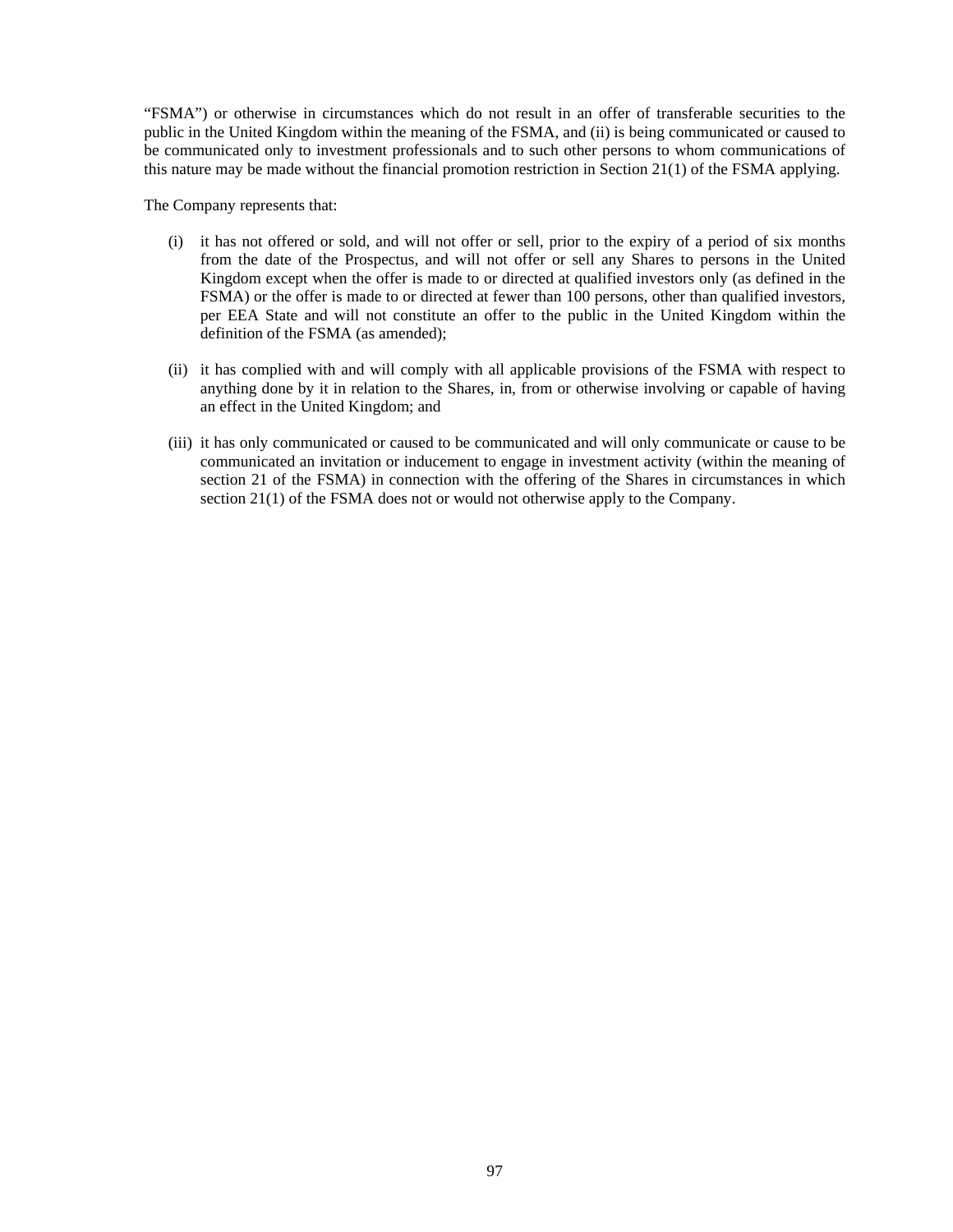#### **LEGAL MATTERS**

In respect of Estonian law, certain legal matters will be passed upon for the Company by OÜ Advokaadibüroo Luiga Mody Hääl Borenius, Kawe Plaza, Pärnu mnt 15, Tallinn 10141, Estonia.

## **INDEPENDENT AUDITORS**

The auditor of the Company for the year 2007 is AS PricewaterhouseCoopers, Pärnu mnt 15, Tallinn, Estonia. AS PricewaterhouseCoopers is a member of the Estonian Auditing Board.

The auditor of AS Trigon Property Development for the financial years 2004 and 2005 was KPMG Baltics AS, Ahtri 10A, Tallinn, Estonia, a member of the Estonian Auditing Board, and for the financial years 2006 and 2007 AS PricewaterhouseCoopers.

The consolidated financial statements of AS Trigon Property Development for the financial year ended 31 December 2006 appearing in this Prospectus have been audited by AS PricewaterhouseCoopers. The consolidated financial statements of AS Trigon Property Development for the financial years ended 31 December 2005 and 31 December 2004 have been audited by KPMG Baltics AS. The financial information of AS Trigon Property Development for the interim periods ended 30 June 2007 and 2006 appearing in this Prospectus has not been audited.

AS PricewaterhouseCoopers conducted an examination of the un-audited pro forma financial information for the year ended 31 December 2006 and for the six month period ended 30 June 2007, prepared for the purposes of this Prospectus, and issued a report, included elsewhere in this Prospectus. Responsibility of AS PricewaterhouseCoopers for the content of this Prospectus is limited to this report and the respective responsibility statement of AS PricewaterhouseCoopers has been included within this report. AS PricewaterhouseCoopers expressed its written consent, which has not been withdrawn, for the inclusion of its report in this Prospectus in the form and context in which it is included.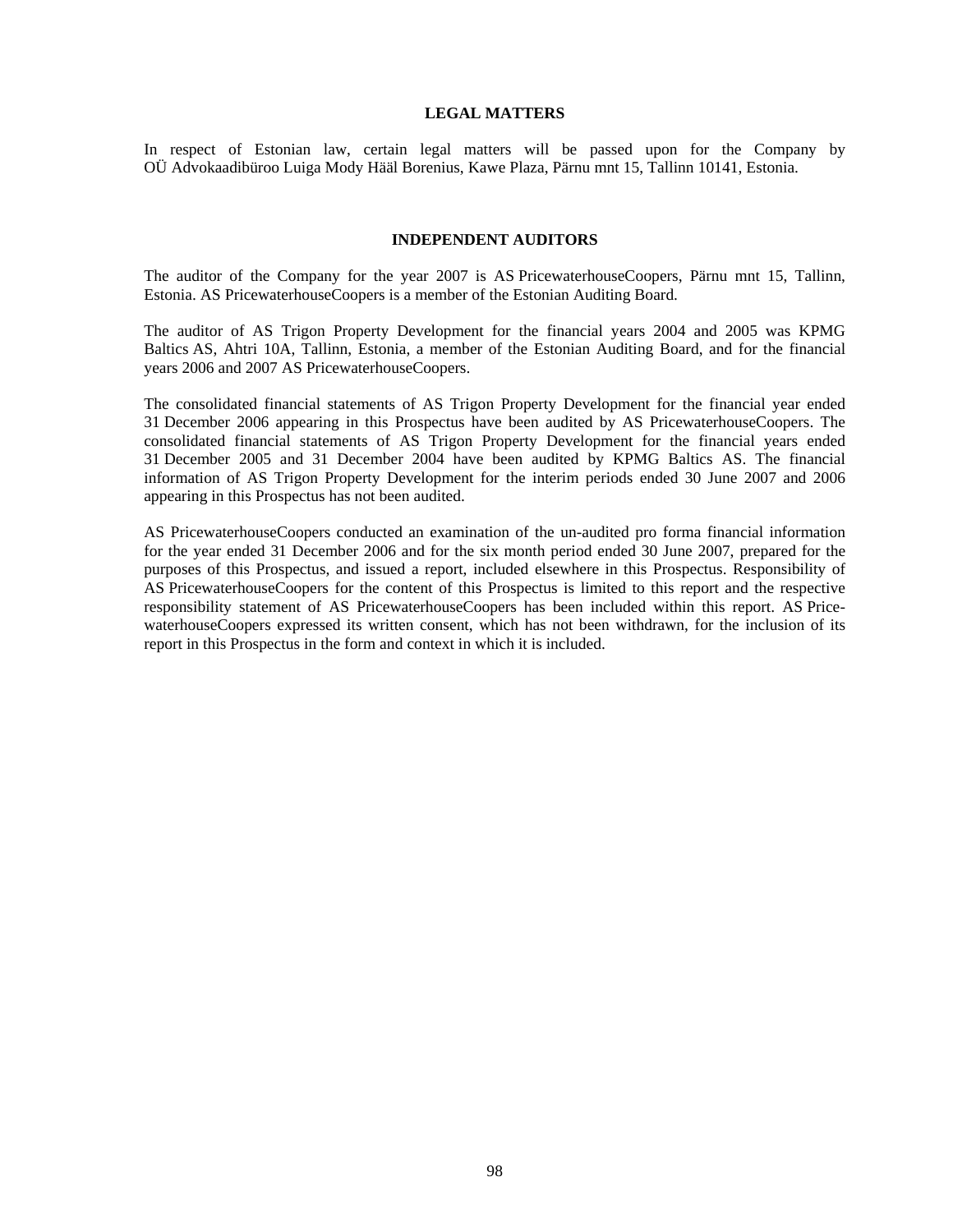# **INDEX TO FINANCIAL STATEMENTS**

| Un-audited pro forma financial information                                                                                                                                                                                                       | <b>Annex I pages 1-5</b>    |
|--------------------------------------------------------------------------------------------------------------------------------------------------------------------------------------------------------------------------------------------------|-----------------------------|
| Independent assurance report on examination of un-audited pro forma<br>financial information                                                                                                                                                     | Annex II pages 1-2          |
| Consolidated Un-audited Interim Financial Information for AS Trigon<br>Property Development for the half year ended 30 June 2007 with comparative<br>information for the interim period ended 30 June 2006 (prepared in accordance<br>with IFRS) | <b>Annex III pages 1-23</b> |
| <b>Consolidated Audited Financial Statements for AS Trigon Property</b><br>Development for the year ended 31 December 2006 (prepared in accordance<br>with IFRS)                                                                                 | <b>Annex IV pages 1-46</b>  |
| <b>Consolidated Audited Financial Statements for AS Trigon Property</b><br>Development for the year ended 31 December 2005 (prepared in accordance<br>with IFRS)                                                                                 | Annex V pages 1-48          |
| <b>Consolidated Audited Financial Statements for AS Trigon Property</b><br>Development for the year ended 31 December 2004 (prepared in accordance<br>with IFRS)                                                                                 | <b>Annex VI pages 1-42</b>  |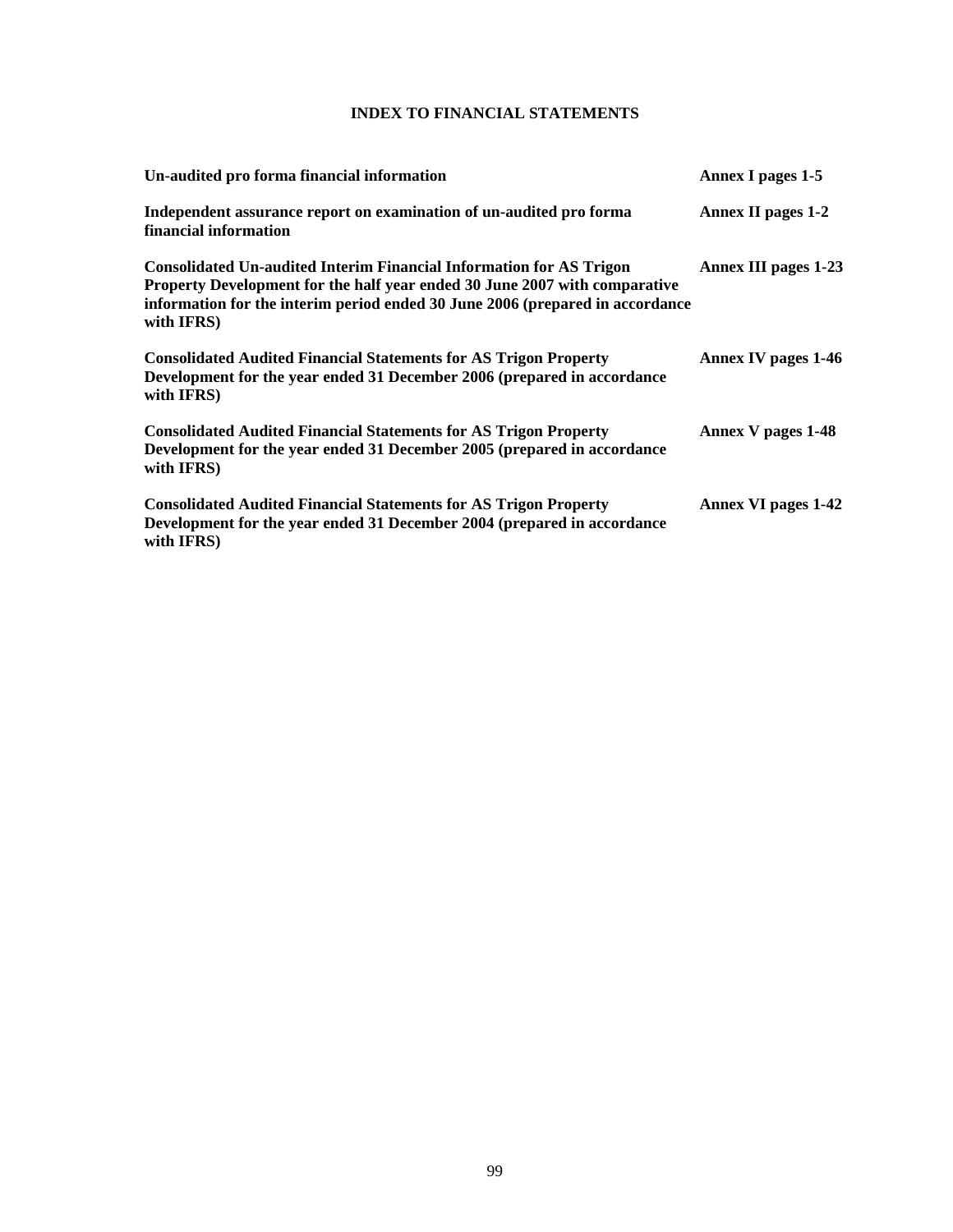## **UN-AUDITED PRO FORMA FINANCIAL INFORMATION**

#### **Introduction**

The un-audited pro forma financial information set forth below comprising the un-audited pro forma consolidated balance sheet as of 30 June 2007, the un-audited pro forma consolidated income statement for the six months ended 30 June 2007 and the un-audited pro forma consolidated income statement for the year ended 31 December 2006, and the explanatory notes thereto, has been prepared for the Prospectus, solely for illustrative purposes and presents a hypothetical situation. Therefore, it does not present the actual consolidated financial results or position of the Group. The un-audited pro forma financial information should be read in conjunction with the information included in the consolidated financial statements of AS Trigon Property Development, included elsewhere in this Prospectus.

The un-audited pro forma financial information was prepared to present the division of AS Trigon Property Development, described in detail in chapter "Division of AS Trigon Property Development and Establishment of the Company" of the Prospectus, and the impact it could have on the consolidated financial statements of the Group, had this transaction taken place as at the beginning of the periods in respect of the presented pro forma income statements or as at the balance sheet date in respect of the presented pro forma balance sheet. The assumptions underlying the pro forma adjustments and the sources of information are described in the accompanying explanatory notes. The un-audited pro forma adjustments were based upon the information available and certain assumptions which, in the opinion of the Management, are reasonable given the circumstances.

The un-audited pro forma financial information was prepared in accordance with the accounting principles applied by AS Trigon Property Development and described in its financial statements included elsewhere in this Prospectus. It has been provided solely for illustrative purposes and does not purport to present what the consolidated results of the Group would actually have been had the Division taken place on the dates assumed nor does it purport to be representative of the consolidated results of the Group for any future periods.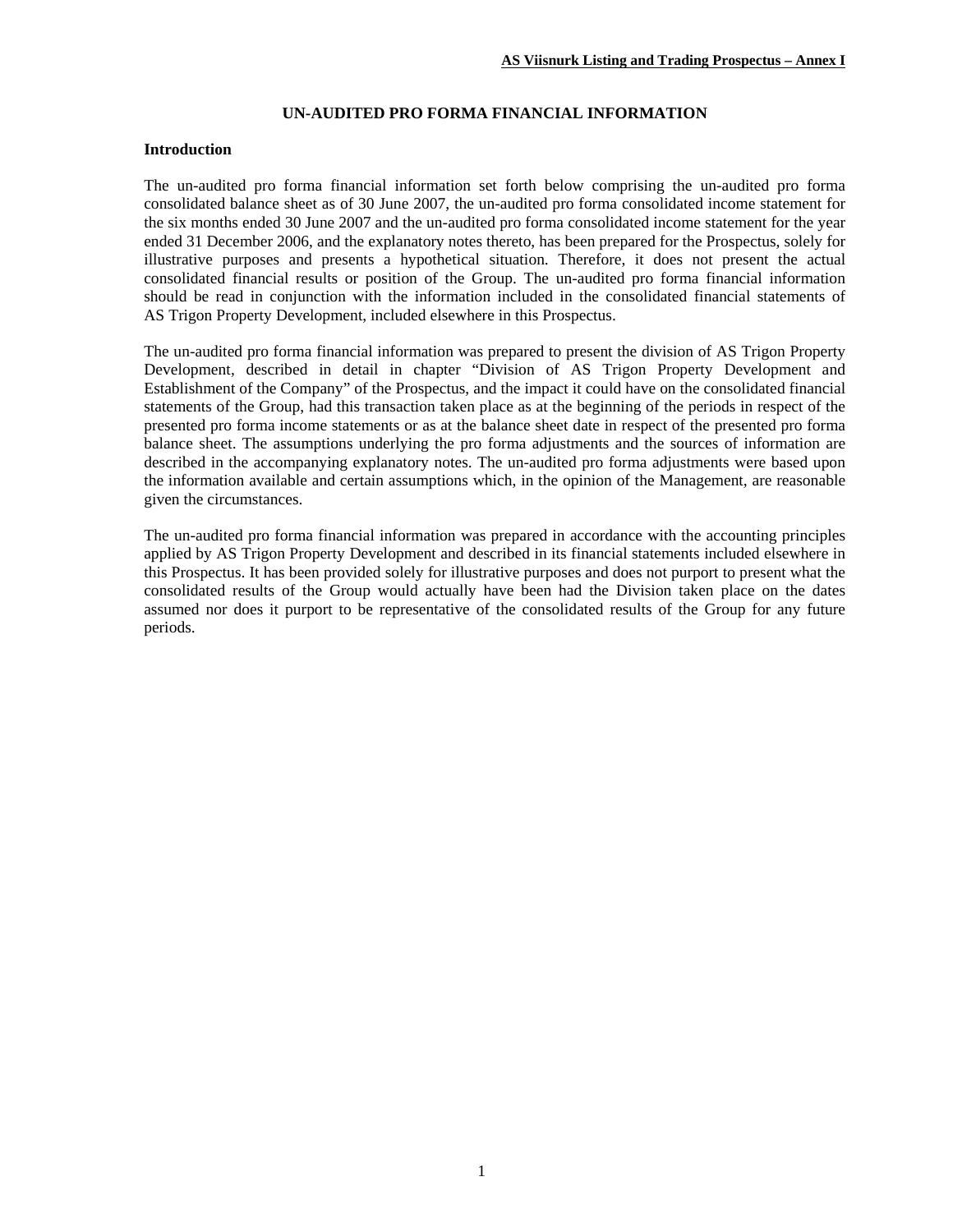| (EEK, '000)              | <b>Unadjusted historical</b><br>data of AS Trigon<br><b>Property</b><br><b>Development</b> | Pro forma<br>adjustment (Division) | Pro forma data of AS<br><b>Viisnurk</b> |
|--------------------------|--------------------------------------------------------------------------------------------|------------------------------------|-----------------------------------------|
|                          | Audited                                                                                    | Un-audited                         | Un-audited                              |
|                          | <b>Note A</b>                                                                              | Note B                             |                                         |
| <b>REVENUE</b>           | 227,404                                                                                    | (536)                              | 226,868                                 |
| Cost of goods sold       | (184, 526)                                                                                 |                                    | (184, 526)                              |
| <b>Gross profit</b>      | 42,878                                                                                     | (536)                              | 42,342                                  |
| Distribution costs       | (21, 258)                                                                                  |                                    | (21,258)                                |
| Administrative expenses  | (5,414)                                                                                    | 227                                | (5,187)                                 |
| Other operating income   | 526                                                                                        |                                    | 526                                     |
| Other operating expenses | (932)                                                                                      |                                    | (932)                                   |
| <b>Operating profit</b>  | 15,800                                                                                     | (309)                              | 15,491                                  |
| Financial income         | 158                                                                                        |                                    | 158                                     |
| Finance costs            | (2,733)                                                                                    | 39                                 | (2,694)                                 |
| <b>PROFIT BEFORE TAX</b> | 13,225                                                                                     | (270)                              | 12,955                                  |
| Corporate income tax     | (438)                                                                                      |                                    | (438)                                   |
| <b>NET PROFIT</b>        | 12,787                                                                                     | (270)                              | 12,517                                  |

#### **Un-audited Pro Forma Consolidated Income Statement for the Year Ended 31 December 2006**

Explanatory notes:

- A AS Trigon Property Development (formerly AS Viisnurk) financial information used to prepare the Un-audited Pro Forma Financial Information was extracted from the audited consolidated financial statements of AS Trigon Property Development for the financial year 2006 included elsewhere in this Prospectus.
- B In the period covered by the pro forma financial information, data referring to the operations not transferred to the Company as a result of the Division were included in the financial information of AS Trigon Property Development. The adjustment reflects the elimination of financial results of the business operations that were not transferred to the Company. The adjustment to revenue amounting to EEK 536 thousand reflects the income from renting the land plots in the Niidu area as described in section 5.1 of the Division Plan (the Division Plan has been published by AS Trigon Property Development through the information system of the Tallinn Stock Exchange and is available at the following web page: http://files.ee.omxgroup.com/bors/prospekt/vnu/Viisnurk1.pdf), that were not transferred to the Company. The adjustment to administrative expenses in the amount of EEK 227 thousand reflects the land tax for the Niidu area land plots in the amount of EEK 187 thousand and the valuation report cost of the Niidu area land plots in the amount of EEK 40 thousand. All general overhead expenses have been allocated to the operations transferred to the Company as a result of the Division. The adjustment to finance costs amounting to EEK 39 thousand reflects the interest costs of the loan from the Estonian Republic for acquisition of the Niidu land area. The adjustments do not reflect the legal and administrative costs of the Division process, as they were allocated to the business being transferred to the Company. Corporate income tax has been wholly allocated to the operations transferred to the Company and accordingly no adjustment to corporate income tax was made. The adjustments will have a continuing impact on the Group's activity.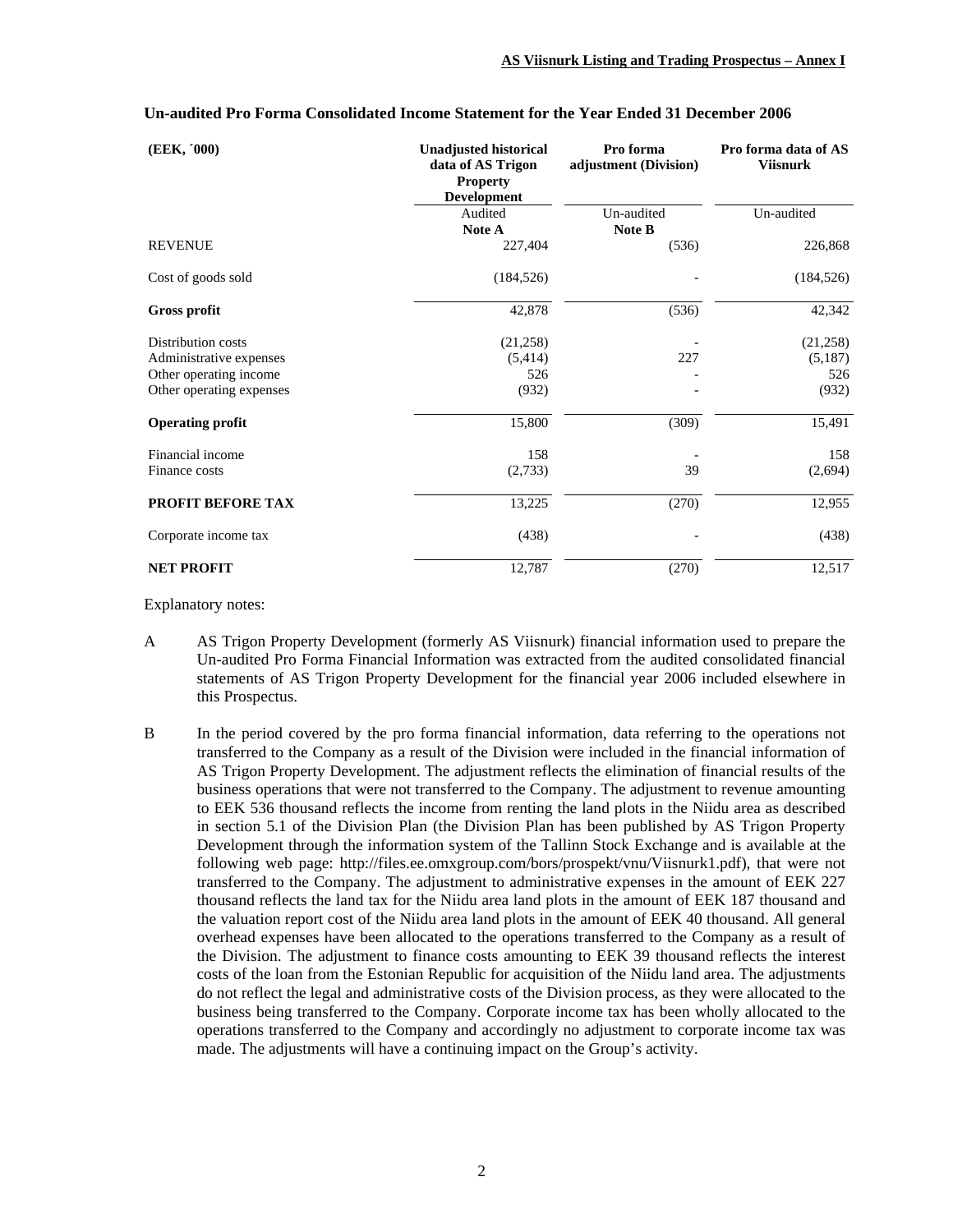| (EEK, '000)              | <b>Unadjusted historical</b><br>data of AS Trigon<br><b>Property</b><br><b>Development</b> | Pro forma<br>adjustment<br>(Division) | Pro forma data of AS<br><b>Viisnurk</b> |
|--------------------------|--------------------------------------------------------------------------------------------|---------------------------------------|-----------------------------------------|
|                          | Un-audited                                                                                 | Un-audited                            | Un-audited                              |
|                          | Note A                                                                                     | Note B                                |                                         |
| <b>REVENUE</b>           | 129,673                                                                                    | (171)                                 | 129,502                                 |
| Cost of goods sold       | (100,999)                                                                                  |                                       | (100, 999)                              |
| <b>Gross profit</b>      | 28,674                                                                                     | (171)                                 | 28,503                                  |
| Distribution costs       | (14,674)                                                                                   |                                       | (14, 674)                               |
| Administrative expenses  | (1,320)                                                                                    | 59                                    | (1,261)                                 |
| Other operating income   | 118                                                                                        |                                       | 118                                     |
| Other operating expenses | (243)                                                                                      |                                       | (243)                                   |
| <b>Operating profit</b>  | 12,555                                                                                     | (112)                                 | 12,443                                  |
| Financial income         | 149                                                                                        |                                       | 149                                     |
| Finance costs            | (1,405)                                                                                    | 20                                    | (1,385)                                 |
| PROFIT BEFORE TAX        | 11,299                                                                                     | (92)                                  | 11,207                                  |
| Corporate income tax     | (475)                                                                                      |                                       | (475)                                   |
| <b>NET PROFIT</b>        | 10,824                                                                                     | (92)                                  | 10,732                                  |

#### **Un-audited Pro Forma Consolidated Income Statement for the Period 1 January – 30 June 2007**

Explanatory notes:

- A AS Trigon Property Development (formerly AS Viisnurk) financial information used to prepare the Un-audited Pro Forma Financial Information was extracted from the un-audited consolidated interim financial statements of AS Trigon Property Development for the period 1 January – 30 June 2007 included elsewhere in this Prospectus.
- B In the period covered by the pro forma financial information, data referring to the operations not transferred to the Company as a result of the Division were included in the financial information of AS Trigon Property Development. The adjustment reflects the elimination of financial results of the business operations that were not transferred to the Company. The adjustment to revenue amounting to EEK 171 thousand reflects the income from renting the land plots in the Niidu area as described in section 5.1 of the Division Plan (the Division Plan has been published by AS Trigon Property Development through the information system of the Tallinn Stock Exchange and is available at the following web page: http://files.ee.omxgroup.com/bors/prospekt/vnu/Viisnurk1.pdf), that were not transferred to the Company. The adjustment to administrative expenses in the amount of EEK 59 thousand reflects the land tax for the Niidu area land plots. All general overhead expenses have been allocated to the operations transferred to the Company as a result of the Division. The adjustment to finance costs amounting to EEK 20 thousand reflects the interest costs of the loan from the Estonian Republic for acquisition of the Niidu land area. The adjustments do not reflect the legal and administrative costs of the Division process, as they were allocated to the business being transferred to the Company. Corporate income tax has been wholly allocated to the operations transferred to the Company and accordingly no adjustment to corporate income tax was made. All adjustments will have a continuing impact on the Group's activity.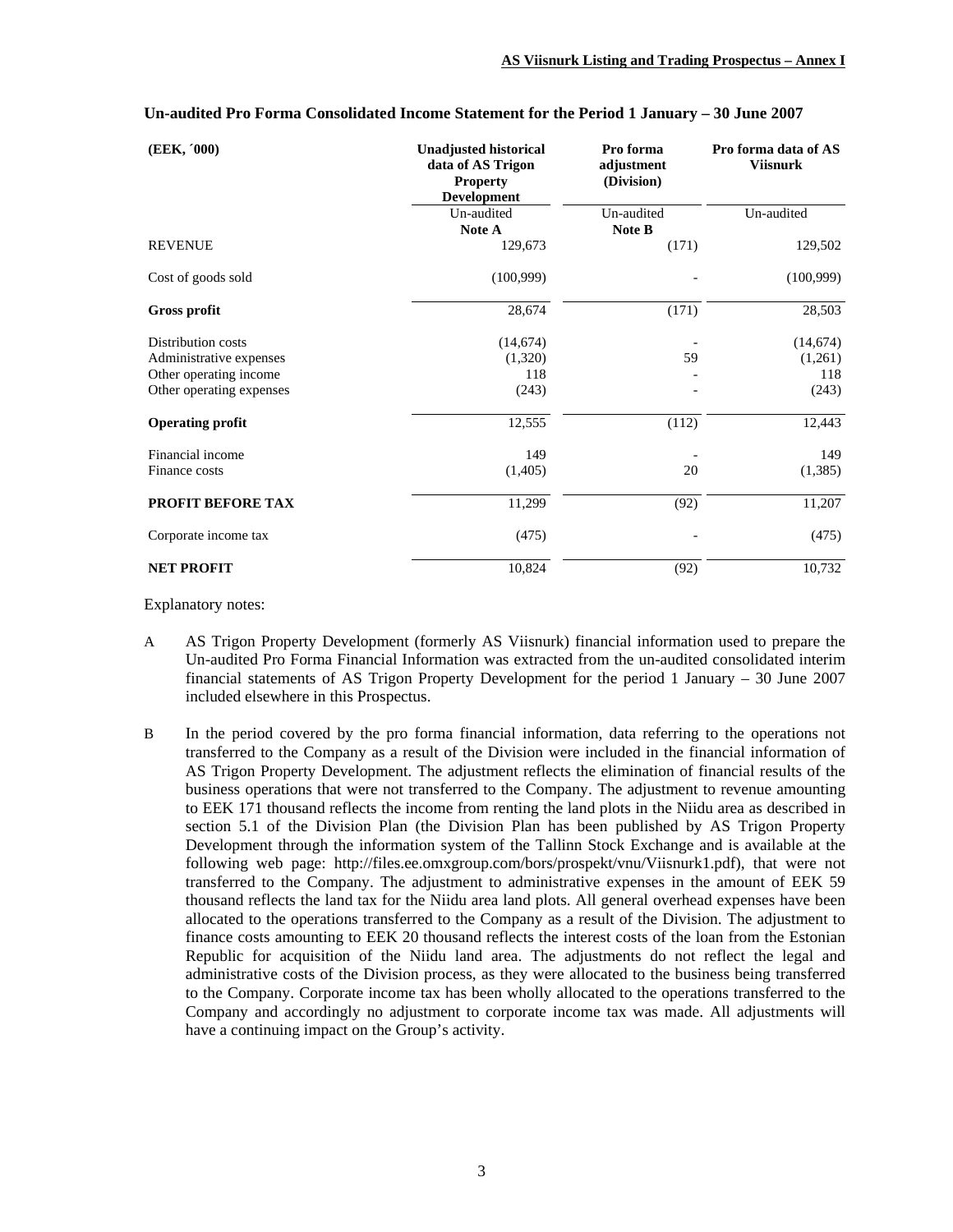| (EEK, '000)                                           | Unadjusted<br>historical data of<br><b>AS Trigon</b><br><b>Property</b><br>Development | Pro forma<br>adjustment<br>(Division) | Pro forma data of<br><b>AS Viisnurk</b> |
|-------------------------------------------------------|----------------------------------------------------------------------------------------|---------------------------------------|-----------------------------------------|
|                                                       | Un-audited<br>Note A                                                                   | Un-audited<br>Note B                  | Un-audited                              |
| Cash and bank                                         | 10,720                                                                                 | (800)                                 | 9,920                                   |
| Financial assets at fair value through profit or loss |                                                                                        |                                       |                                         |
| Receivables and prepayments                           | 30,187                                                                                 |                                       | 30,187                                  |
| <b>Inventories</b>                                    | 46,008                                                                                 |                                       | 46,008                                  |
| <b>Total current assets</b>                           | 86,915                                                                                 | (800)                                 | 86,115                                  |
| Investment property                                   | 10,270                                                                                 | (7, 392)                              | 2,878                                   |
| Property, plant and equipment                         | 62,583                                                                                 | (789)                                 | 61,794                                  |
| Intangible assets                                     | 382                                                                                    |                                       | 382                                     |
| <b>Total non-current assets</b>                       | 73,235                                                                                 | (8,181)                               | 65,054                                  |
| <b>TOTAL ASSETS</b>                                   | 160,150                                                                                | (8,981)                               | 151,169                                 |
| <b>Borrowings</b>                                     | 4,276                                                                                  | (196)                                 | 4,080                                   |
| Payables and prepayments                              | 27,558                                                                                 |                                       | 27,558                                  |
| Short-term provisions                                 | 94                                                                                     |                                       | 94                                      |
| <b>Total current liabilities</b>                      | 31,928                                                                                 | (196)                                 | 31,732                                  |
| Long-term provisions                                  | 3,047                                                                                  |                                       | 3,047                                   |
| Long-term borrowings                                  | 47,939                                                                                 | (2,937)                               | 45,002                                  |
| <b>Total non-current liabilities</b>                  | 50,986                                                                                 | (2,937)                               | 48,049                                  |
| <b>TOTAL LIABILITIES</b>                              | 82,914                                                                                 | (3,133)                               | 79,781                                  |
| Share capital at nominal value                        | 44,991                                                                                 |                                       | 44,991                                  |
| Share premium                                         | 11,332                                                                                 | (3,537)                               | 7,795                                   |
| Statutory reserve capital                             | 4,499                                                                                  |                                       | 4,499                                   |
| Currency translation reserve                          | 12                                                                                     |                                       | 12                                      |
| Retained earnings                                     | 16,402                                                                                 | (2,311)                               | 14,091                                  |
| <b>Total equity</b>                                   | 77,236                                                                                 | (5, 848)                              | 71,388                                  |
| <b>TOTAL LIABILITIES AND EQUITY</b>                   | 160,150                                                                                | (8,981)                               | 151,169                                 |

## **Un-audited Pro Forma Consolidated Balance Sheet as at 30 June 2007**

Explanatory notes:

- A AS Trigon Property Development (formerly AS Viisnurk) financial information used to prepare the Un-audited Pro Forma Financial Information was extracted from the un-audited consolidated interim financial statements of AS Trigon Property Development for the period 1 January – 30 June 2007 included elsewhere in this Prospectus.
- B As at the date of the pro forma balance sheet, data referring to the operations not transferred to the Company as a result of the Division were included in the financial information of AS Trigon Property Development. The adjustment reflects the elimination of assets and liabilities that were not transferred to the Company. The adjustment to cash and bank in the amount of EEK 800 thousand reflects the cash in the amount of EEK 40 thousand of OÜ VN Niidu Kinnisvara (which has been renamed to AS Trigon Property Development) and EEK 760 thousand cash that was left to Trigon Property Development, in accordance with sections 5.3. and 5.5 of the Division Plan (the Division Plan has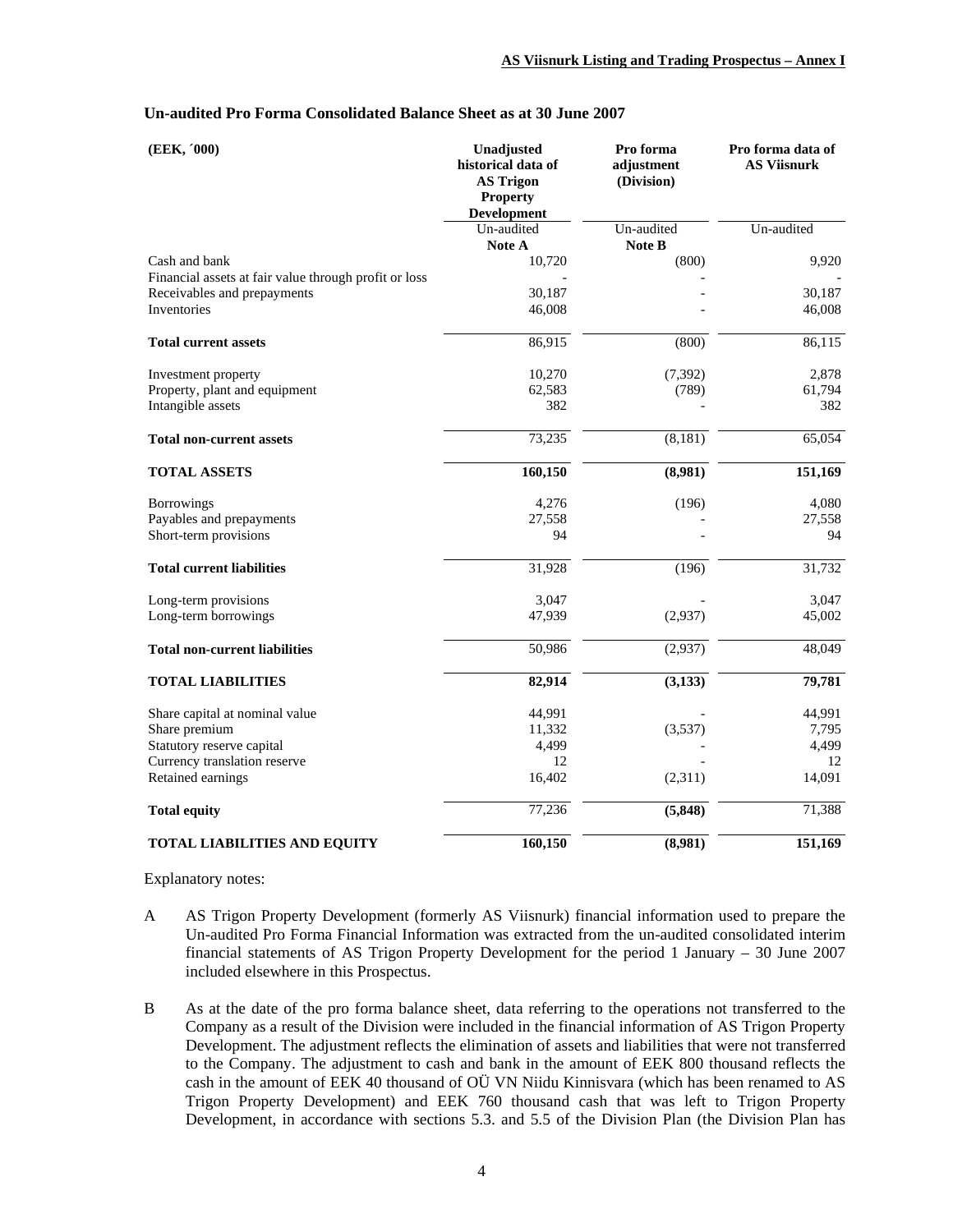been published by AS Trigon Property Development through the information system of the Tallinn Stock Exchange and is available at the following web page: http://files.ee.omxgroup.com/bors/prospekt/vnu/Viisnurk1.pdf). The adjustment to investment property in the amount of EEK 7,392 thousand reflects the net book value as at 30 June 2007 of the properties in Niidu area as described in section 5.1 of the Division Plan. The adjustment to property, plant and equipment in the amount of EEK 789 thousand reflects the carrying amount of the fire trass in the Niidu area, which was not transferred to the Company. The adjustments to short- and long-term borrowings represent the loan from the Estonian Republic for the financing of the acquisition of the land plots, which was not transferred to the Company. As at the balance date the unpaid total amount of the loan was EEK 3,133 thousand, which consisted of EEK 196 thousand of short-term part and EEK 2,937 thousand of long-term part of the loan. The adjustment to share premium inn the amount of EEK 3,537 thousand reflects the amount of shareholders' contribution of EEK 800 thousand as described in sections 5.3 and 5.5 of the Division Plan, EEK 1,948 thousand for financing of the properties in the Niidu area and EEK 789 thousand for financing of the fire trass in the Niidu area. The adjustment to retained earnings in the amount of EEK 2,311 thousand reflects the accumulated rental income from the Niidu land area as defined in sections 5.1 and 5.3 of the Division Plan. All adjustment will have a continuing impact on the Group's activity.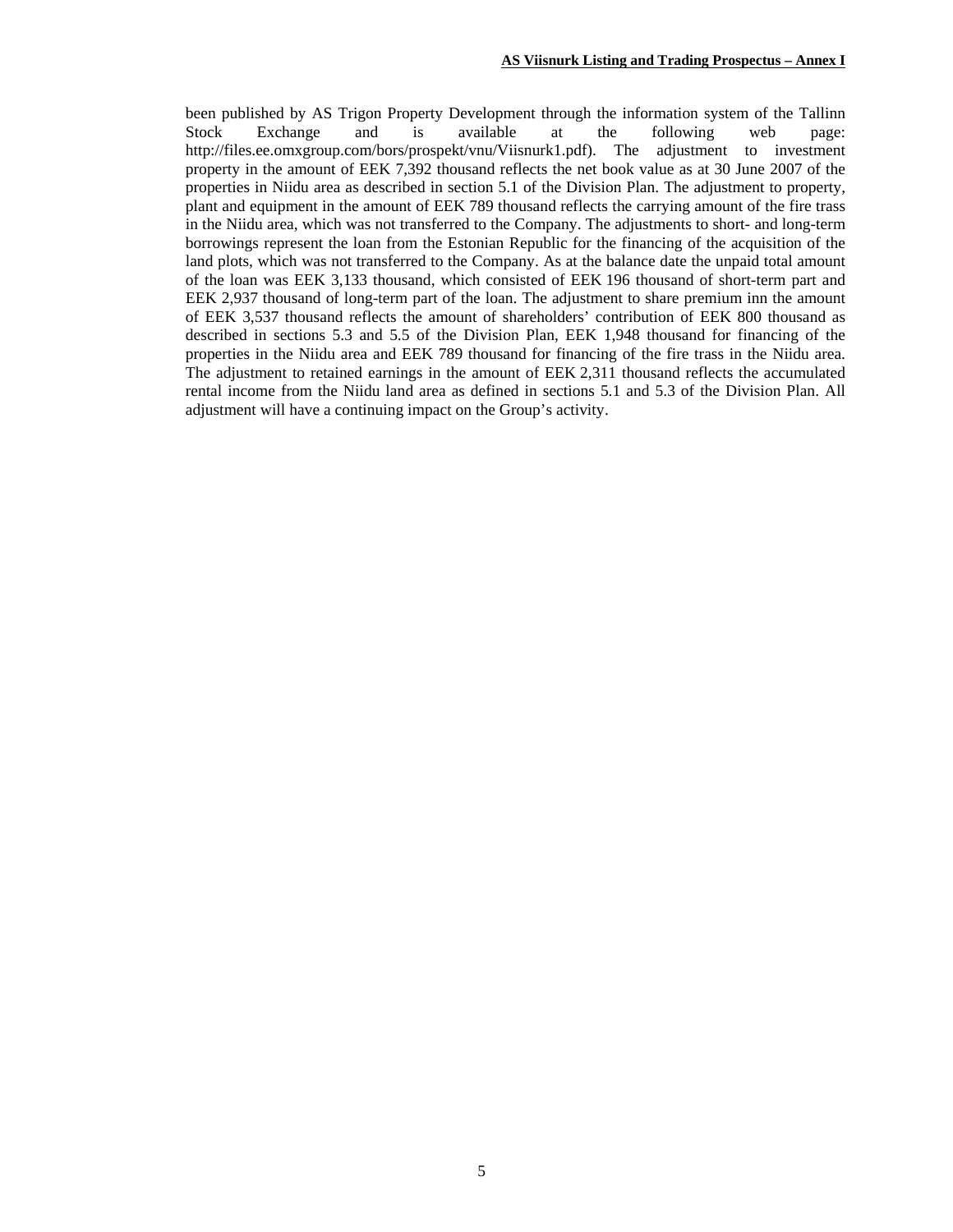# **PRICEWATERHOUSE COPERS**

**AS PricewaterhouseCoopers** Pärnu mnt. 15 10141 Tallinn Estonia

Telephone +372 614 1800 Facsimile +372 614 1900 www.pwc.ee

To the Management Board of AS Viisnurk

## **INDEPENDENT ASSURANCE REPORT ON EXAMINATION OF PRO FORMA FINANCIAL INFORMATION**

We have examined the accompanying pro forma financial information set out in Annex I of the prospectus of AS Viisnurk (the "Company" and together with its subsidiaries "the Group") comprising the unaudited pro forma consolidated income statement for the year ended 31 December 2006, the unaudited pro forma consolidated income statement for the six-month period ended 30 June 2006, the unaudited pro forma consolidated balance sheet as at 30 June 2007, and explanatory notes thereto (the "Pro Forma Financial Information").

The Pro Forma Financial Information has been prepared on the basis stated therein, for illustrative purposes only, to provide information on how the Group's consolidated financial information prepared on the basis of its accounting policies may have been affected had the transaction described in the introduction to the Pro Forma Financial Information occurred at earlier dates.

This report is required by item 20.2 of Annex I to the Commission Regulation (EC) 809/2004 of 29 April 2004 implementing Directive 2003/71/EC of the European Parliament and of the Council as regards information contained in prospectuses as well as the format, incorporation by reference and publication of such prospectuses and dissemination of advertisements (the "EU Prospectus Regulation") and is given for the purposes of complying with these regulations and for no other purposes.

Preparation of the Pro Forma Financial Information in accordance with item 20.2 of Annex I to the EU Prospectus Regulation and guidance issued by the Committee of the European Security Regulators is the responsibility of the Management Board of the Company. It is our responsibility to form an opinion, as required by item 7 of Annex II of the EU Prospectus Regulation, as to the proper compilation of the Pro Forma Financial Information. We are not responsible for expressing and do not express any other opinion on the Pro Forma Financial Information or on any of its constituent elements. In providing this opinion we are not updating or refreshing any reports or opinions previously made by us on any financial information used in the compilation of the Pro Forma Financial Information, nor do we accept responsibility for such reports or opinions beyond that owed to those to whom those reports or opinions were addressed by us at the dates of their issue.

We conducted our examination in accordance with International Standard on Assurance Engagements 3000 Assurance Engagements Other Than Audits or Reviews of Historical Financial Information. Our work, which involved no independent examination of any of the underlying financial information, on which the Pro Forma Financial Information is based, consisted primarily of comparing the unadjusted financial information with the source documents, considering evidence supporting the adjustments and discussing the Pro Forma Financial Information with the management of the Company.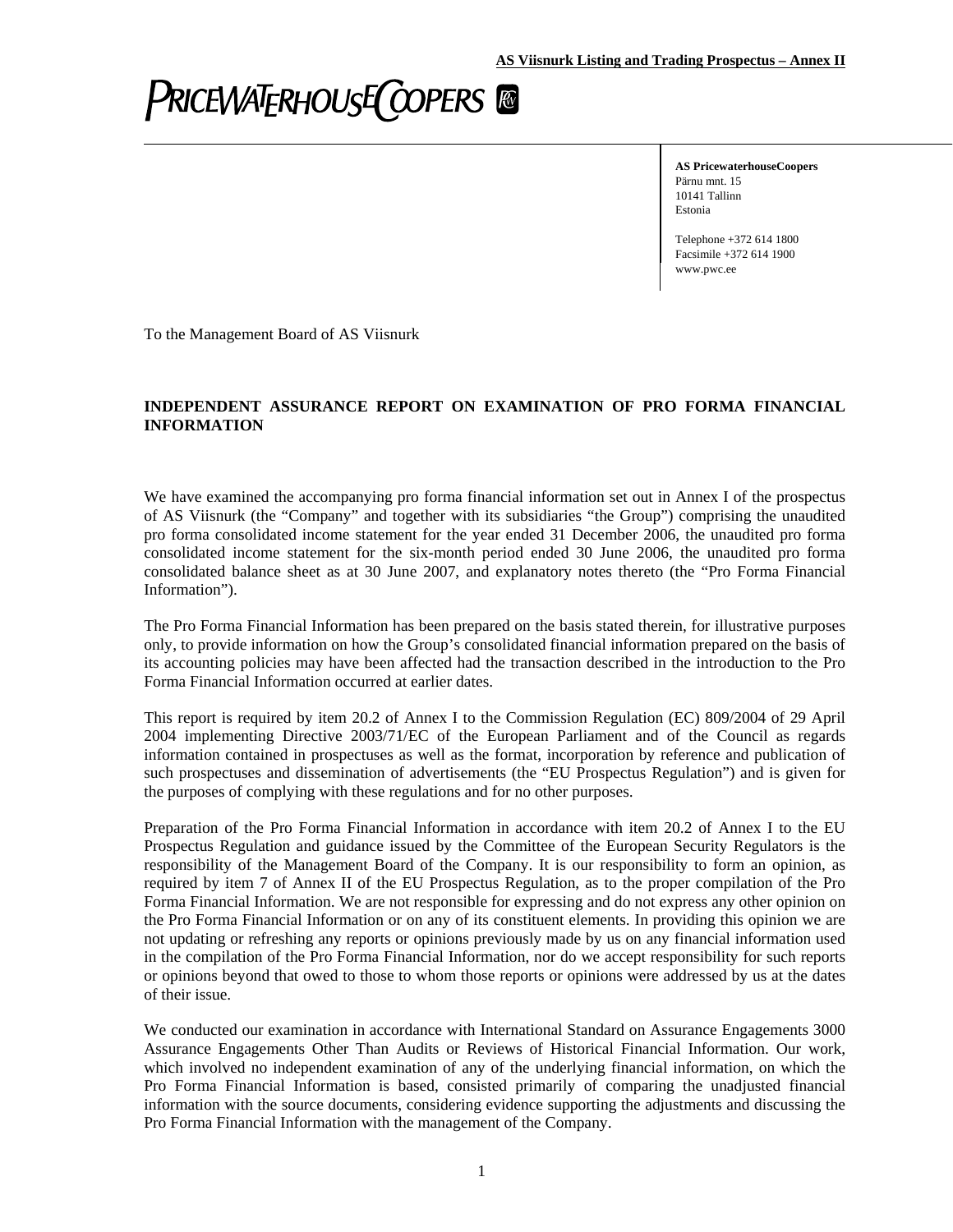# **PRICEWATERHOUSE COPERS**

We have planned and performed our work so as to obtain the information and explanations we considered necessary in order to provide us with reasonable assurance that the Pro Forma Financial Information has been properly compiled on the basis stated therein and that such basis is consistent with the accounting policies of the Group.

Based on our examination, in our opinion:

- a) the Pro Forma Financial Information has been properly compiled on the basis stated therein;
- b) such basis is consistent with the accounting policies of the Group described in the consolidated financial statements of AS Trigon Property Development for the year ended 31 December 2006, included elsewhere in this Prospectus.

Without qualifying our opinion, we draw attention to the fact that, as outlined in the introduction to the Pro Forma Financial Information, this Pro Forma Financial Information has been prepared by using management's assumptions. It is not necessarily indicative of the effects on the financial position that would have been attained had the transaction described in the introduction to the Pro Forma Financial Information actually occurred earlier. Moreover, this accompanying Pro Forma Financial Information is not intended to, and does not, provide all the information and disclosures necessary to present a true and fair view in accordance with International Financial Reporting Standards.

For the purpose of item 1.2 of Annex I and item 1.2 of Annex III of the EU Prospectus Regulation we are responsible for this report as part of the Prospectus and we declare that we have taken all reasonable care to ensure that the information contained in this report is, to the best of our knowledge, in accordance with the facts and contains no omission likely to affect its import. This declaration is included in the Prospectus in compliance with item 1.2 of Annex I and item 1.2 of Annex III of the EU Prospectus Regulation.

On behalf of AS PricewaterhouseCoopers:

/signature/ Urmas Kaarlep AS PricewaterhouseCoopers

19 September 2007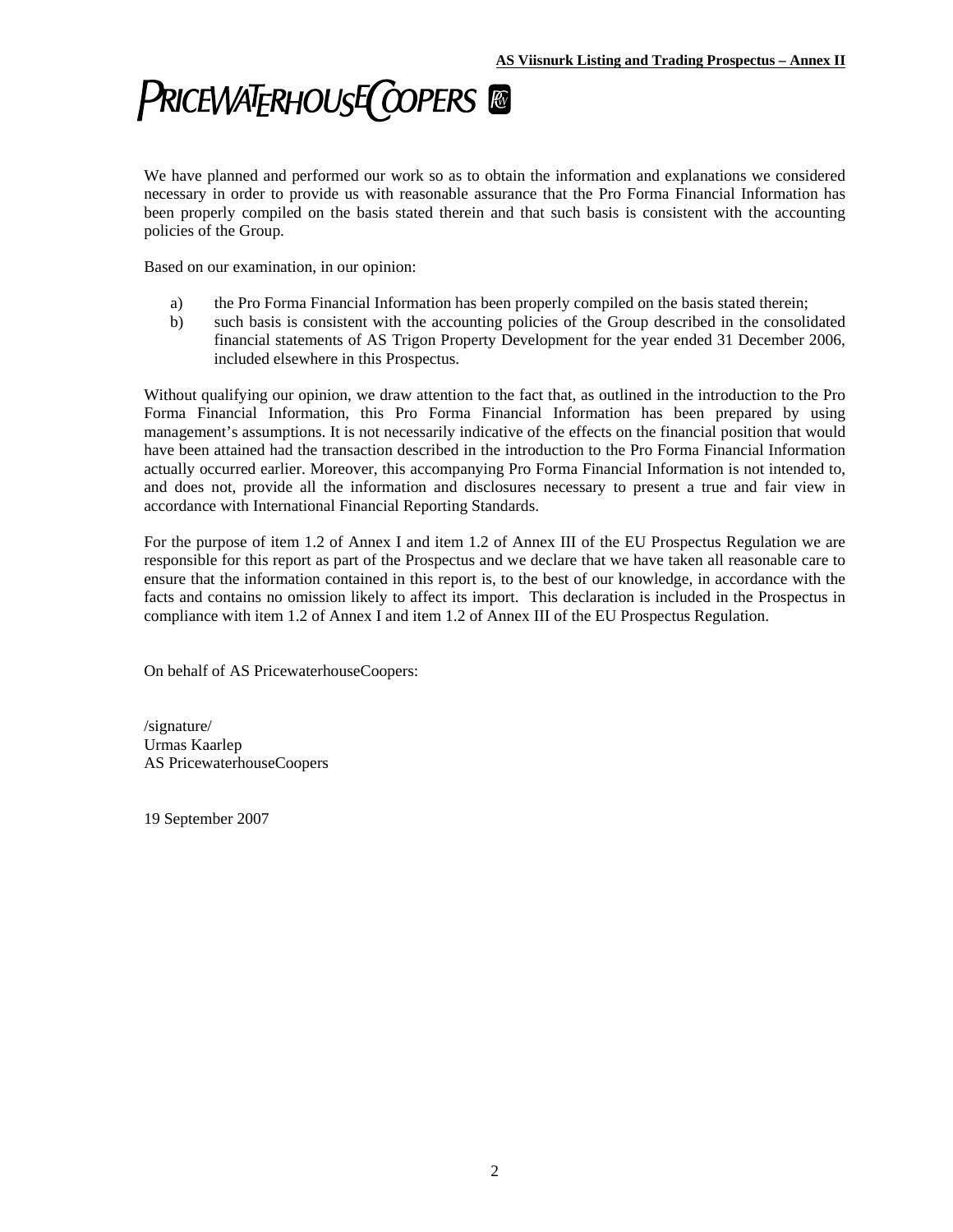[ANNEXES III-VI ARE PRESENTED IN SEPARATE FILES]